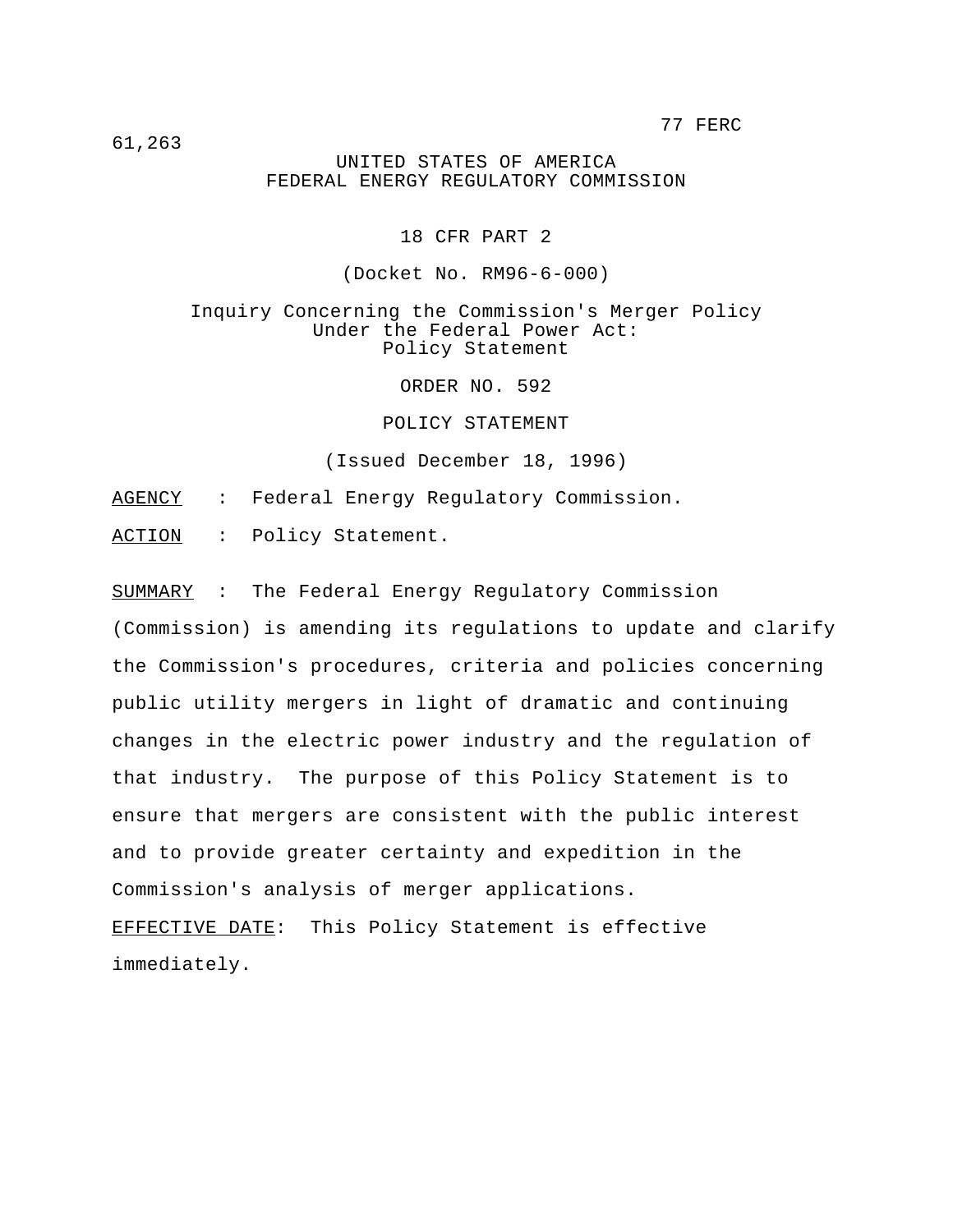FOR FURTHER INFORMATION CONTACT: Jan Macpherson (Legal Matters) Kimberly D. Bose (Legal Matters) Office of the General Counsel Federal Energy Regulatory Commission 888 First Street, N.E. Washington, D. C. 20426 Telephone: (202) 208-0921 (202) 208-2284

Wilbur C. Earley (Technical Matters) Office of Economic Policy Federal Energy Regulatory Commission 888 First Street, N.E. Washington, D. C. 20426 Telephone: (202) 208-0023

Michael A. Coleman (Technical Matters) Office of Electric Power Regulation Federal Energy Regulatory Commission 888 First Street, N.E. Washington, D. C. 20426 Telephone: (202) 208-1236

SUPPLEMENTARY INFORMATION: In addition to publishing the full text of this document in the Federal Register, the Commission also provides all interested persons an opportunity to inspect or copy the contents of this document during normal business hours in the Commission's Public Reference Room, Room 2A, 888 First Street, N.E., Washington, D. C. 20426.

The Commission Issuance Posting System (CIPS), an electronic bulletin board service, provides access to the texts of formal documents issued by the Commission. CIPS is available at no charge to the user and may be accessed using a personal computer with a modem by dialing (202) 208-1397 if dialing locally or 1-800-856-3920 if dialing long distance. CIPS is also available through the Fed World System (by Modem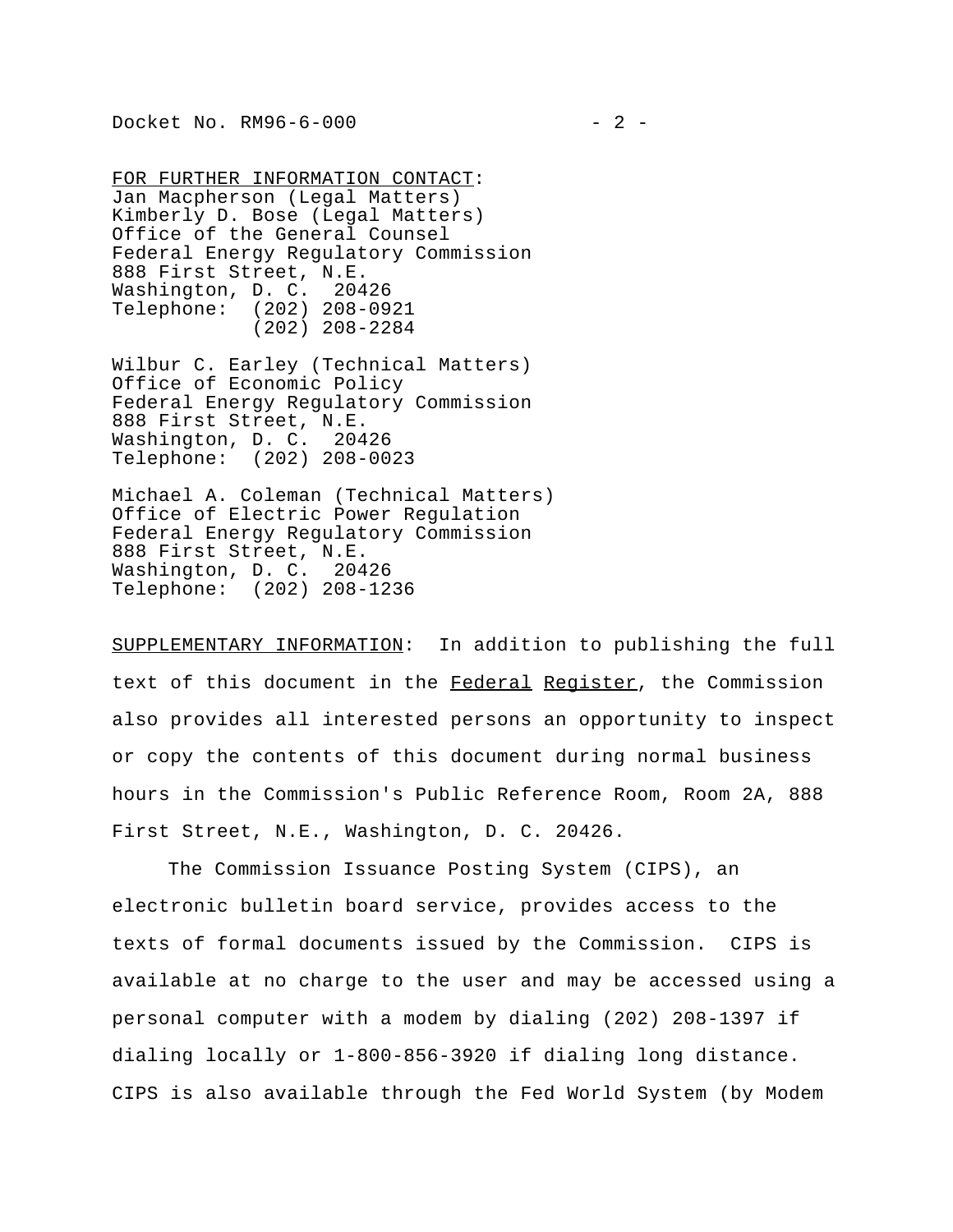or Internet). To access CIPS, set your communications software to 19200, 14400, 12000, 9600, 7200, 4800, 2400 or 1200bps full duplex, no parity, 8 data bits, and 1 stop bit. The full text of this final rule will be available on CIPS in ASCII indefinitely and WordPerfect 5.1 format for one year. The complete text on diskette in

Wordperfect format may also be purchased from the Commission's copy contractor, LaDorn Systems Corporation, also located in Room 2A, 888 First Street, N.E., Washington, D. C. 20426.

The Commission's bulletin board system also can be accessed through the FedWorld system directly by modem or through the Internet. To access the FedWorld system by modem:

Dial (703) 321-3339 and logon to the FedWorld system

After logging on, type: /go FERC

To access the FedWorld system through the Internet, a telnet application must be used either as a stand-alone or linked to a Web browser:

 Telnet to: fedworld.gov Select the option: [1] FedWorld Logon to the FedWorld system Type: /go FERC

# or

 Point your Web Browser to: http://www.fedworld.gov Scroll down the page to select FedWorld Telnet Site Select the option: [1] FedWorld Logon to the FedWorld system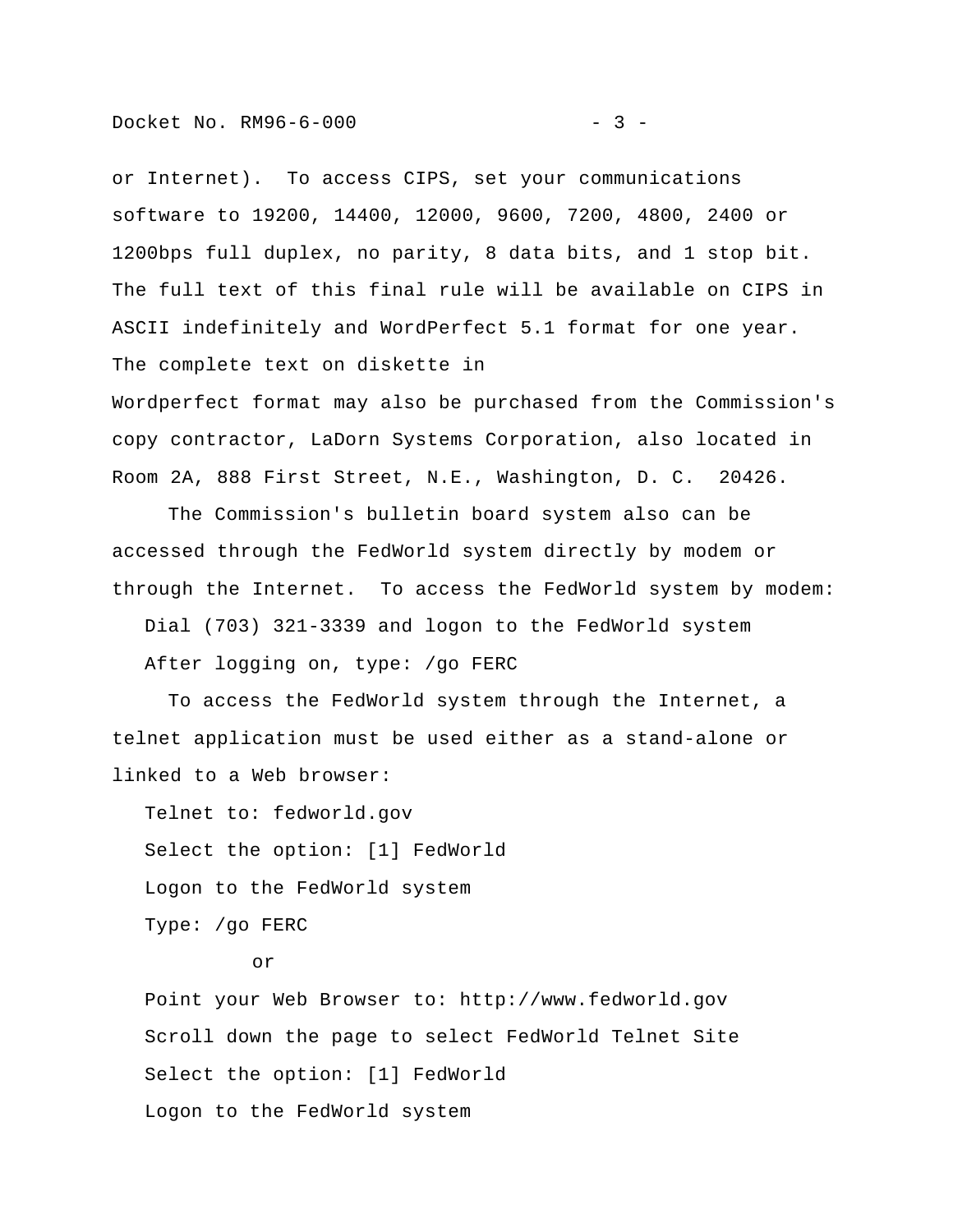Docket No. RM96-6-000 - 4 -

Type: /go FERC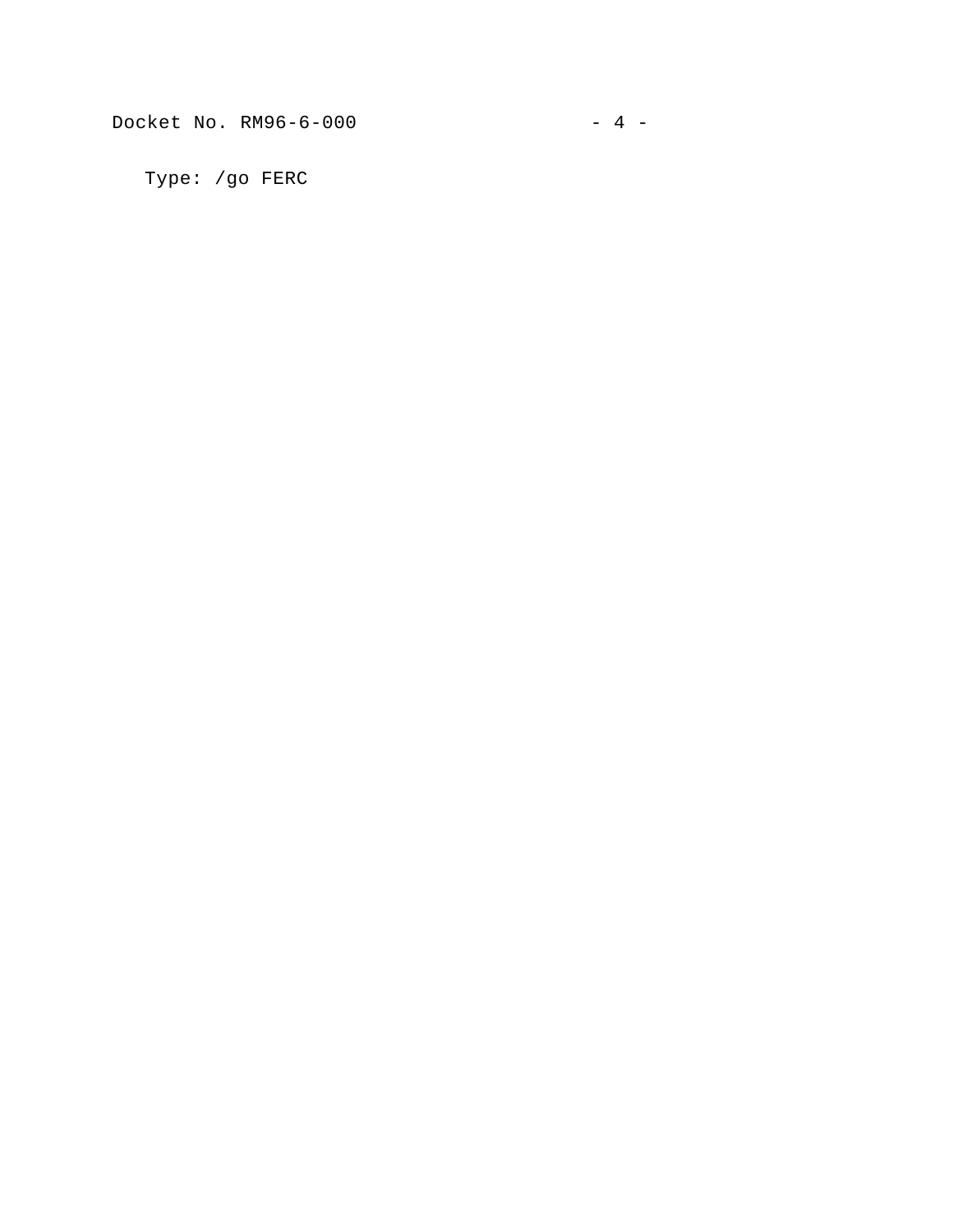#### UNITED STATES OF AMERICA FEDERAL ENERGY REGULATORY COMMISSION

Before Commissioners: Elizabeth Anne Moler, Chair; Vicky A. Bailey, James J. Hoecker, William L. Massey, and Donald F. Santa,

Jr.

Inquiry Concerning the ) Commission's Merger Policy ) Under the Federal Power Act; ) Docket No. RM96-6-000 Policy Statement

ORDER NO. 592

#### POLICY STATEMENT ESTABLISHING FACTORS THE COMMISSION WILL CONSIDER IN EVALUATING WHETHER A PROPOSED MERGER IS CONSISTENT WITH THE PUBLIC INTEREST

(Issued December 18, 1996)

# I. **INTRODUCTION**

This Policy Statement updates and clarifies the Federal Energy Regulatory Commission's (Commission) procedures, criteria and policies concerning public utility mergers in light of dramatic and continuing changes in the electric power industry and corresponding changes in the regulation of that industry. The Commission believes it is particularly important to refine and modify its merger policy at this critical juncture for the electric industry. The Commission recognizes that the electric industry now is in the midst of enormous technological, regulatory and economic changes. At the heart of these changes is the transition to competitive power supply markets, prompted in part by this Commission's open access transmission policies. These changes are fundamental, and mergers and consolidations are among the strategic options available for companies seeking to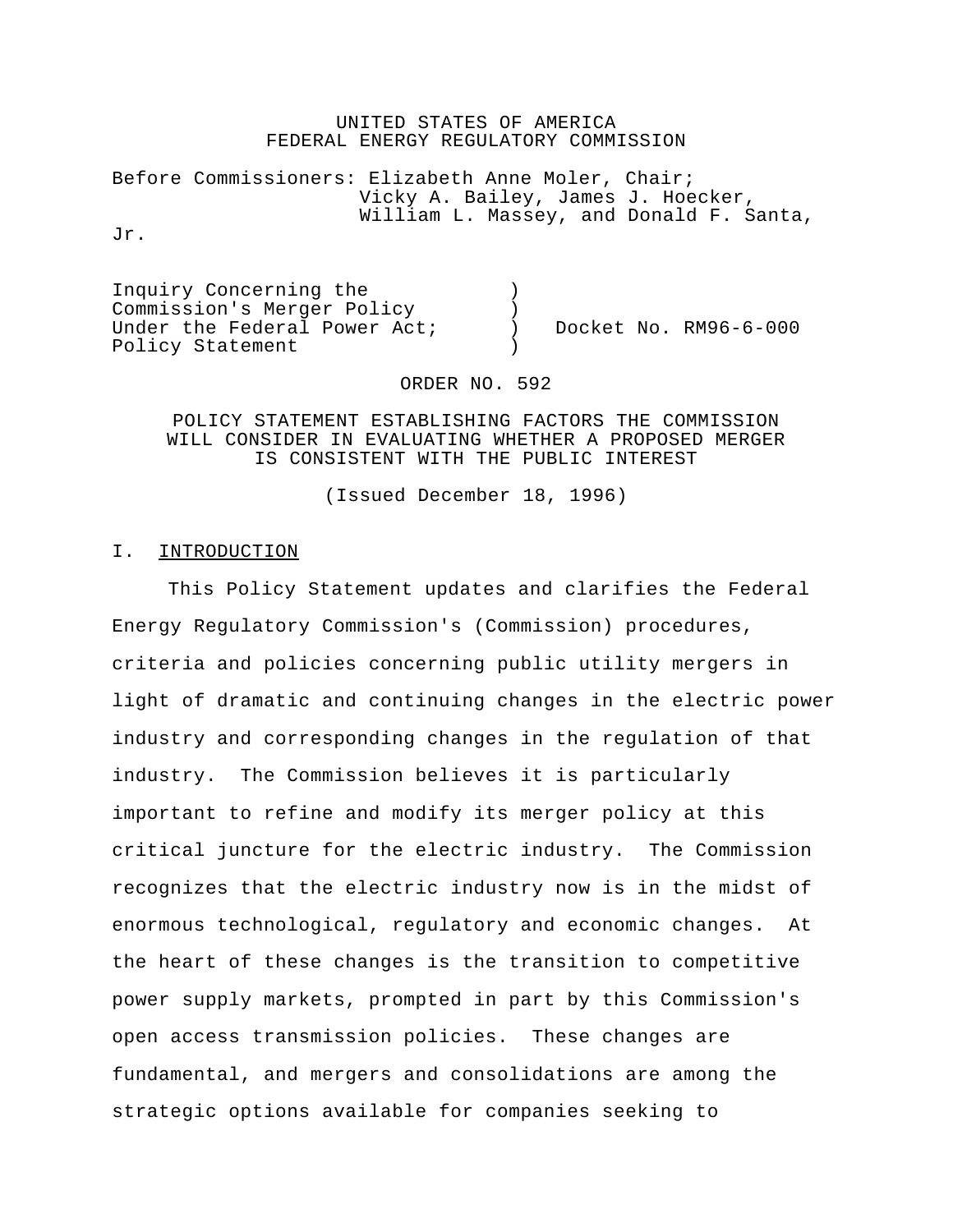reposition themselves in response to the emerging competitive business landscape.

In this Policy Statement, the Commission has two broad goals. First, we intend to ensure that future mergers are consistent with the competitive goals of the Energy Policy Act of 1992 (EPAct)  $1/$  and the Commission's recent Open Access Rule.  $2/$  This means that the Commission, in applying the Federal Power Act standard that mergers must be consistent with the public interest, must account for changing market structures and pay close attention to the possible effect of a merger on competitive bulk power markets and the consequent effects on ratepayers. Second, the Commission believes that as the pace of industry change increases, market participants require greater regulatory certainty and expedition of regulatory action in order to respond quickly to rapidly changing market conditions. Accordingly, this Policy Statement offers procedural innovations and more specific information that we would expect applicants to file to facilitate the Commission acting more quickly on merger

<sup>1/</sup> Energy Policy Act of 1992, Pub. L. No. 102-486, 106 Stat. 2776, 2905 (1992).

<sup>2/</sup> See Promoting Wholesale Competition Through Open Access Non-Discriminatory Transmission Services by Public Utilities and Recovery of Stranded Costs by Public Utilities and Transmitting Utilities, Order No. 888, (Open Access Rule) 61 FR 21,540 (May 10, 1996), III FERC Stats. & Regs. 31,036 (1996), reh'g pending.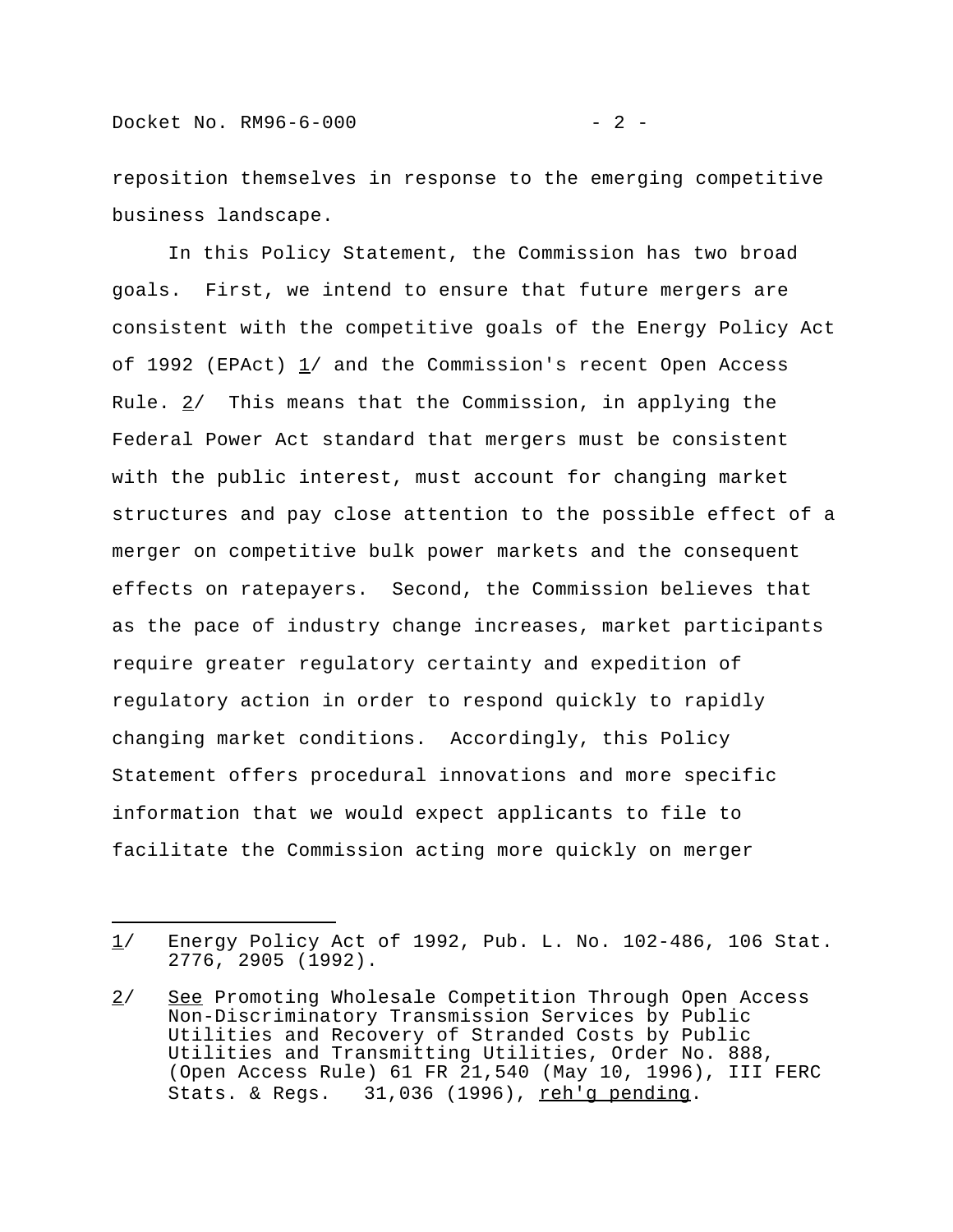We will generally take into account three factors in analyzing proposed mergers: the effect on competition, the effect on rates, and the effect on regulation. First, our analysis of the effect on competition will more precisely identify geographic and product markets and will adopt the Department of Justice/Federal Trade Commission Merger Guidelines (Guidelines) as the analytical framework for analyzing the effect on competition. The Guidelines adopt a five-step procedure for analyzing mergers:

> First, the Agency assesses whether the merger would significantly increase concentration and result in a concentrated market, properly defined and measured. Second, the Agency assesses whether the merger, in light of market concentration and other factors that characterize the market, raises concern about potential adverse competitive effects. Third, the Agency assesses whether entry would be timely, likely and sufficient either to deter or to counteract the competitive

 $3/$  In the near future, the Commission will also issue a notice of proposed rulemaking to set forth more specific filing requirements consistent with this Policy Statement and additional procedures for improving the merger hearing process.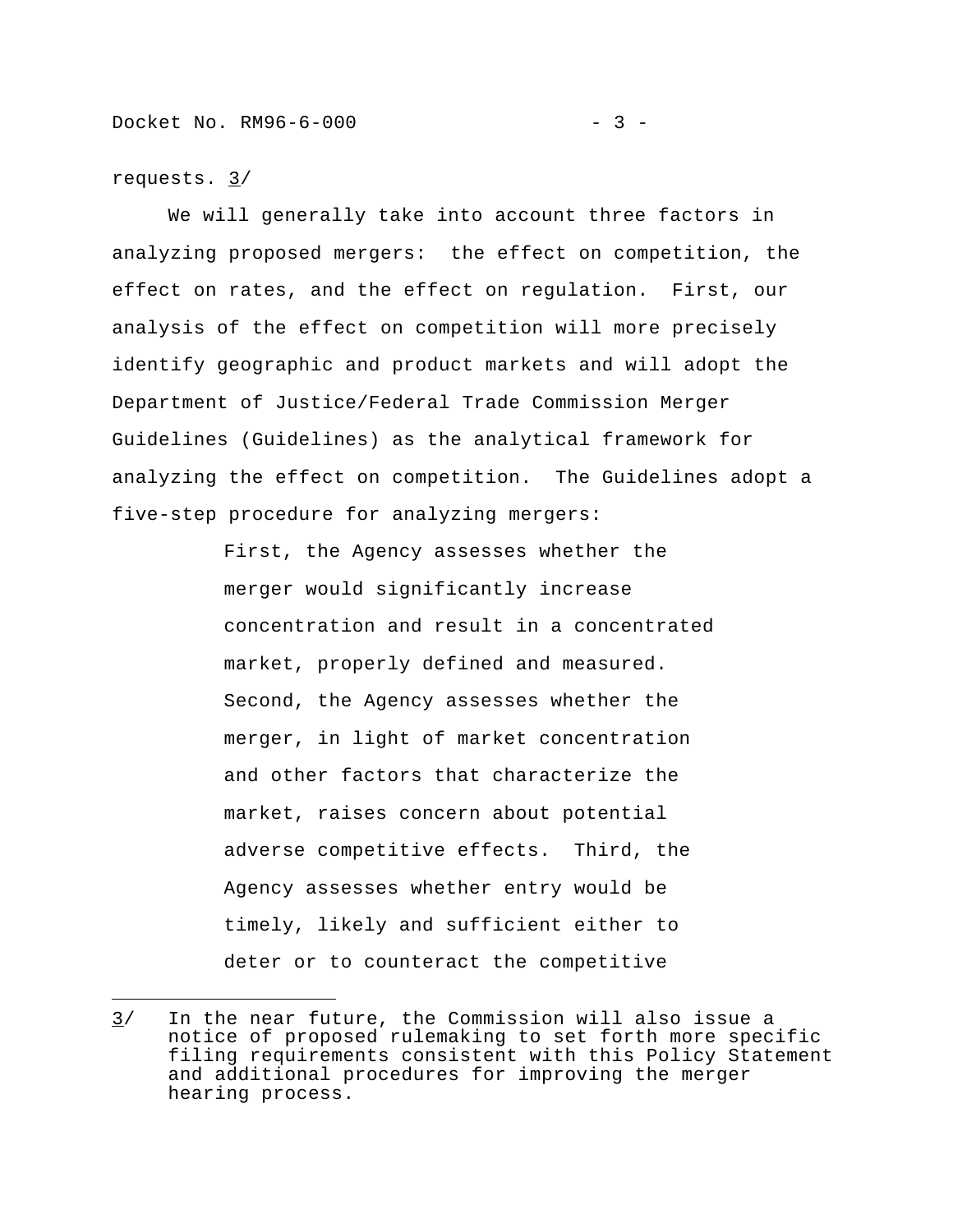effects of concern. Fourth, the Agency assesses any efficiency gains that reasonably cannot be achieved by the parties through other means. Finally, the Agency assesses whether, but for the merger, either party to the transaction would be likely to fail, causing its assets to exit the market. [4/]

By applying an analytic "screen" based on the Guidelines early in the merger review process, the Commission will be able to identify proposed mergers that clearly will not harm competition.

Second, in assessing the effect of a proposed merger on rates, we will no longer require applicants and intervenors to estimate the future costs and benefits of a merger and then litigate the validity of those estimates. Instead, we will require applicants to propose appropriate rate protection for customers. The most promising and expeditious means of addressing this issue is for parties to engage in a pre-filing consensus-building effort that will result in a filing that includes appropriate rate protection. If merger applicants and their affected wholesale customers are able to agree on appropriate ratepayer safeguards, it should not be necessary

<sup>4/</sup> U.S. Department of Justice and Federal Trade Commission, *Horizontal Merger Guidelines*, issued April 2, 1992, 57 FR 41,552 (1992).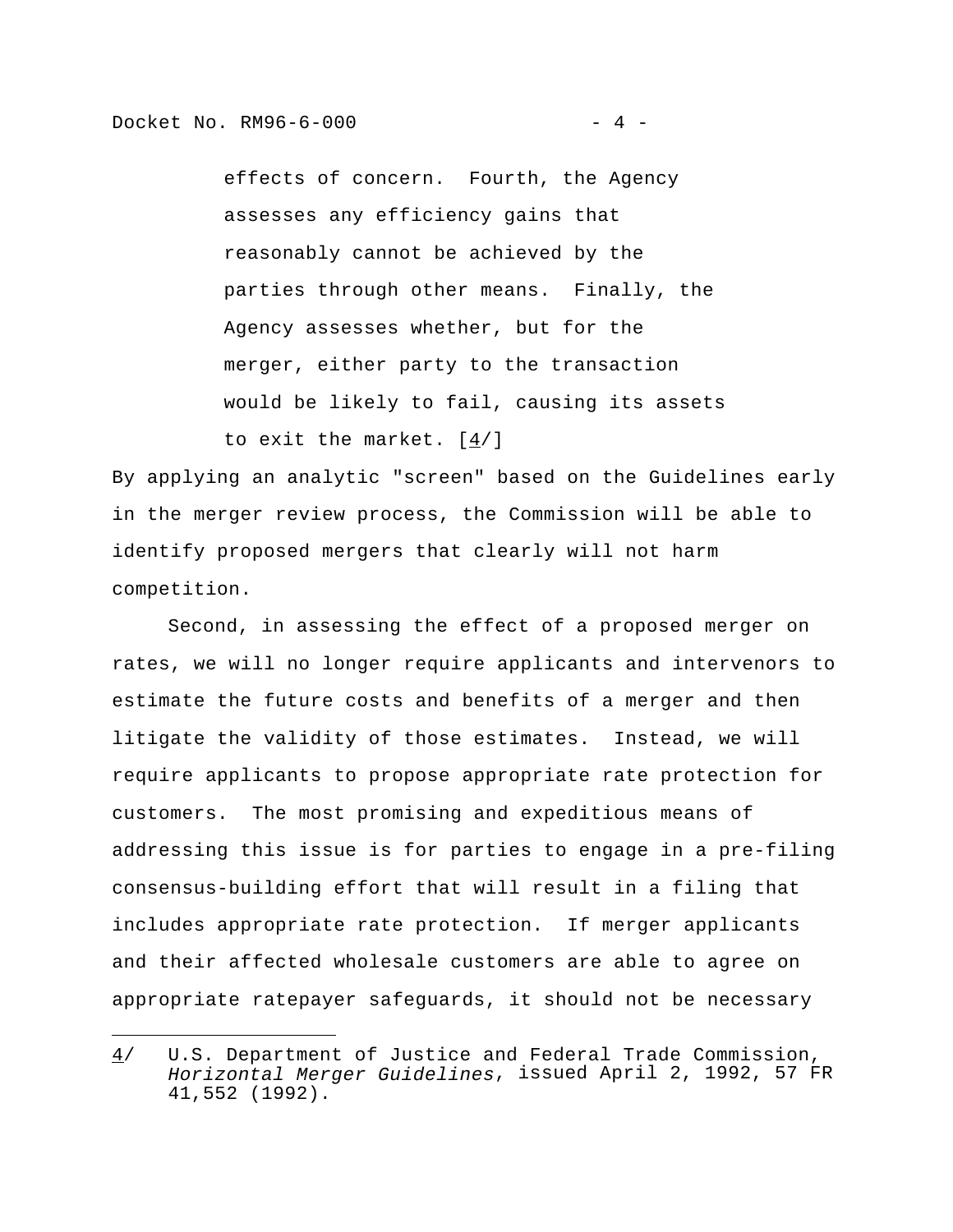to set this aspect of the merger for hearing.  $5/$  Even where the parties have been unable to come to an agreement before the merger is filed, they should continue to attempt to negotiate a settlement. While there are several potential mechanisms available, which we discuss herein, adequate ratepayer protection will necessarily depend on the particular circumstances of the merging utilities and their ratepayers. There is no one-size-fits-all approach, and the Commission strongly encourages parties to resolve this issue without a formal hearing. However, we also recognize the possibility that parties may not be able to reach an agreement on appropriate ratepayer protection and that there may be situations in which the Commission nevertheless would be able to approve a merger. This could occur either after a hearing or on the basis of parties' filings if we determine that the applicants' proposal sufficiently insulates the ratepayers from harm.

Finally, with regard to the effect of the merger on regulation, we will adopt the approach we have used in recent cases. With respect to shifts of regulatory authority to the Securities and Exchange Commission (SEC) where the applicants will be part of a registered public utility holding company, they may either commit themselves to abide by this

<sup>5/</sup> Parties may choose to use alternative dispute resolution or other settlement processes to reach mutually agreeable ratepayer protection resolutions.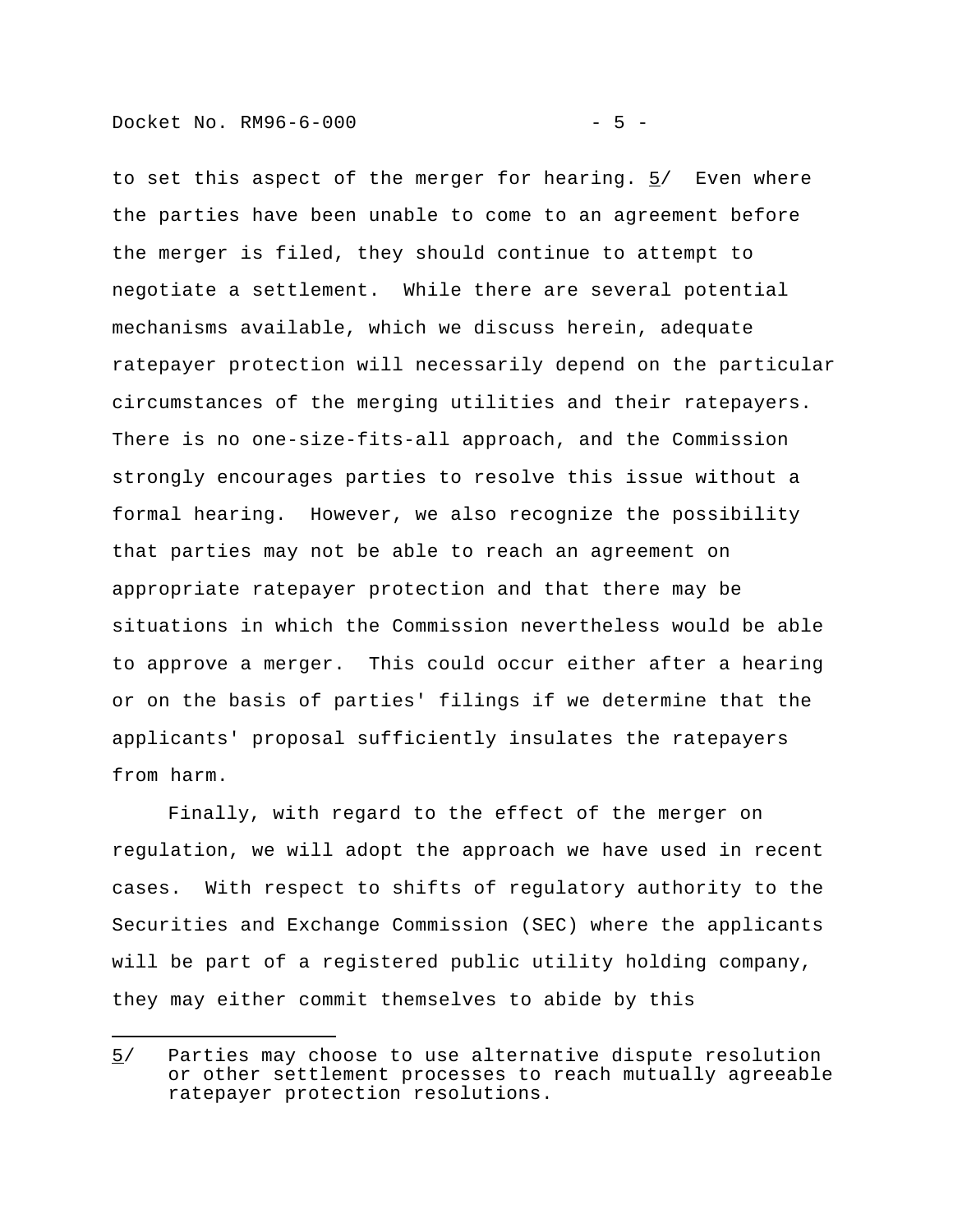Commission's policies with regard to affiliate transactions, or we will set the issue for hearing. With respect to the merger's effect on state regulation, where the state commissions have authority to act on the merger, we intend to rely on the state commissions to exercise their authority to protect state interests.

In order to provide more certainty and expedition in our handling of merger applications, this Policy Statement explains how merger applicants should address each of the three factors as part of their case-in-chief in support of their application. For the effect on competition factor, applicants who demonstrate that their merger passes the market power screen established in this Policy Statement will establish a presumption that the merger raises no market power concerns. In that event, a trial-type hearing on this factor should not be necessary. We are also setting forth guidance on the other two factors and ways to resolve any concerns about these factors without a trial-type hearing.

For mergers that do not pass the market power screen, we will engage in a more detailed analysis, which may include a trial-type hearing. As discussed below, if we find that a merger will have an adverse effect on competition, and if the additional factors examined do not mitigate or counterbalance the adverse competitive effects of the merger, we may impose various remedies where necessary to make a merger consistent with the public interest.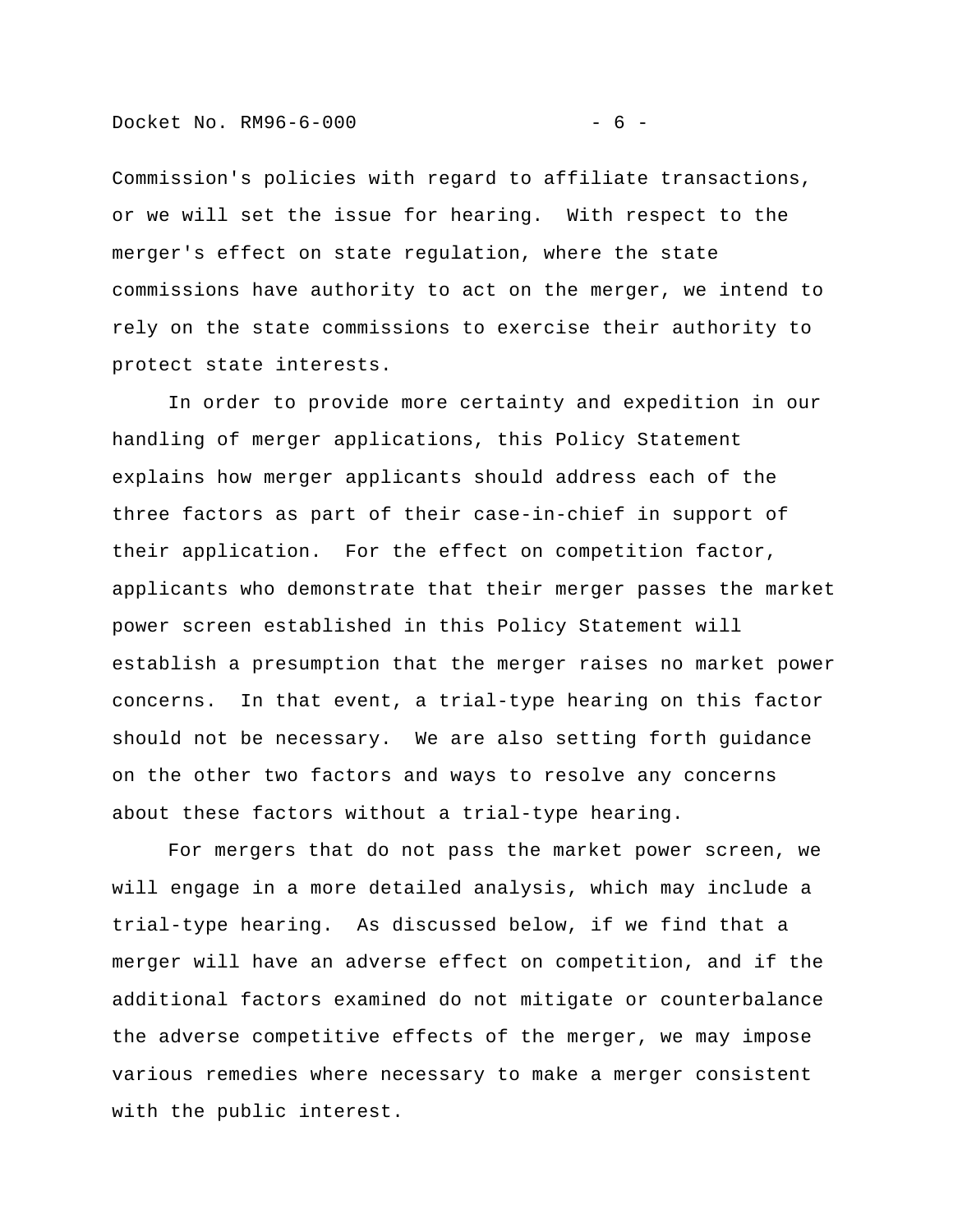Docket No. RM96-6-000 - 7 -

In this Policy Statement, we also provide guidance on what kind of evidence is needed for each factor. Thus, applicants will be able to provide the necessary information at the outset. This should provide more certainty and help focus our review on specific issues that require more scrutiny. We believe that the additional information that we would expect parties to file will expedite the merger review process and enable the Commission to act on section 203 applications more quickly. We intend to process most merger applications within 12-15 months after the applications are completed, as discussed below under "Procedures."

In general, we expect that a merger approved by the Commission will satisfy each of the three factors that form the basis of our merger review, i.e., post-merger market power must be within acceptable thresholds or be satisfactorily mitigated, acceptable customer protections must be in place, and any adverse effect on regulation must be addressed. However, we recognize that there may be unusual circumstances in which, for example, a merger that raises competitive concerns may nevertheless be in the public interest because customer benefits (such as the need to ensure reliable electricity service from a utility in severe financial distress) may clearly compel approval. Consistent with the Guidelines, the Commission would continue to account for such circumstances and could, in a particular case, conclude that on balance the merger is consistent with the public interest.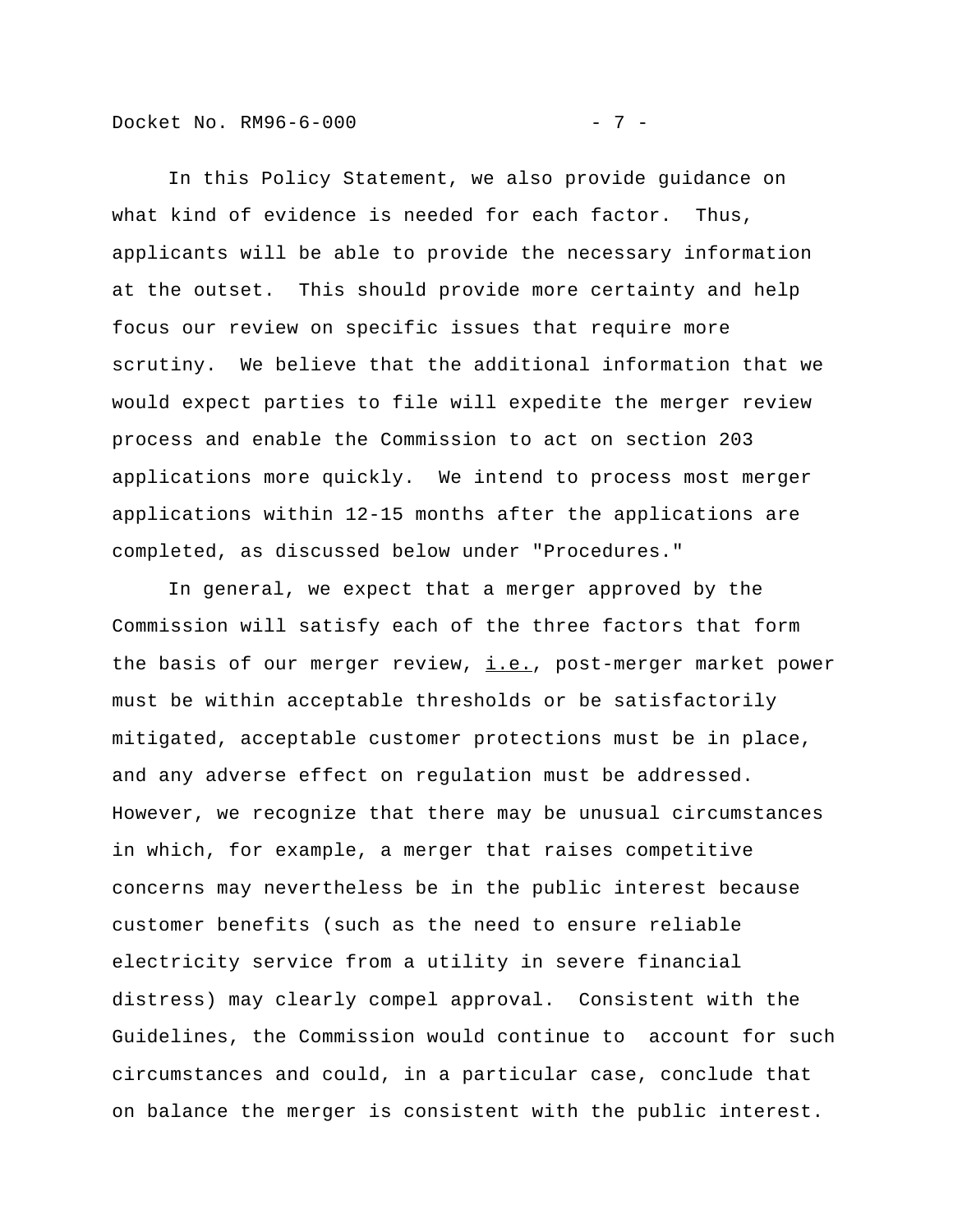Docket No. RM96-6-000 - 8 -

i<br>I

Finally, the Commission recognizes that, as the industry evolves to meet the challenges of a more competitive marketplace, new types of mergers and consolidations will be proposed. For example, in addition to mergers between public utilities, market participants already are considering restructuring options that include mergers between public utilities and natural gas distributors and pipelines, consolidations of electric power marketer businesses with other electric or gas marketer businesses, and combinations of jurisdictional electric operations with other energy services. 6/ As a consequence, our merger policy must be sufficiently flexible to accommodate the review of these new and innovative business combinations that are subject to our jurisdiction under section 203 and to determine their implications on competitive markets. We believe that the analytical framework articulated in this Policy Statement provides a suitable methodology for determining whether such mergers will be consistent with the public interest.  $7/$  However, it will not

<sup>6/</sup> See, for example, among others, the proposed merger of Enron Corporation with Portland General Corporation (Docket No. ER96-36-000) and the proposed acquisition of PanEnergy Corporation by Duke Power Company, announced November 25, 1996.

<sup>7/</sup> We recognize that, as some energy products possibly become more suitable alternatives to others, or as the combination of complementary energy services possibly affects barriers to entry, the focus of our analysis may have to be adjusted to encompass those products, markets, and factors that are relevant to analyzing the exercise of market power in the future business environment.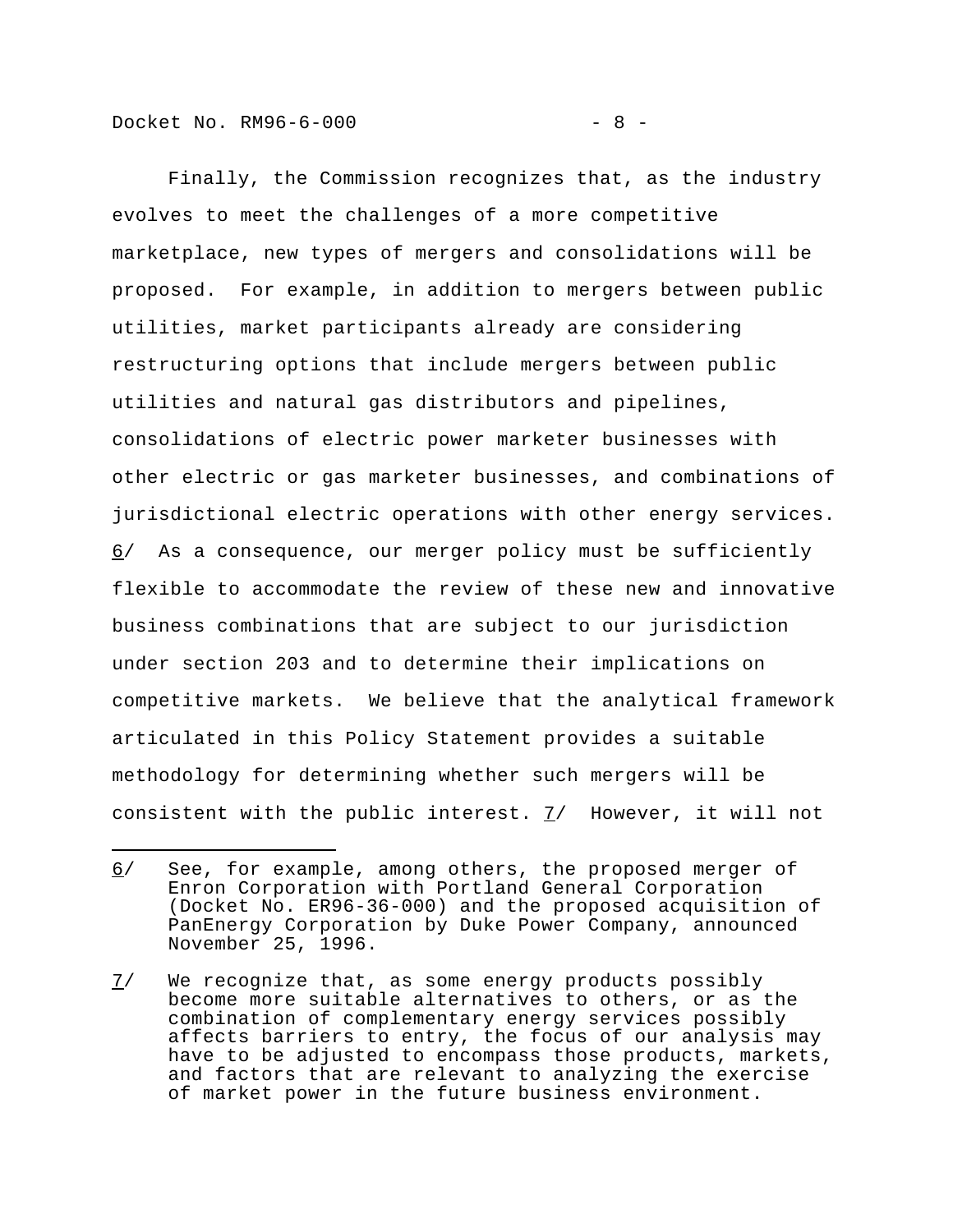be necessary for the merger applicants to perform the screen analysis or file the data needed for the screen analysis in cases where the merging firms do not have facilities or sell relevant products in common geographic markets. In these cases, the proposed merger will not have an adverse competitive impact  $(i.e.,$  there can be no increase in the applicants' market power unless they are selling relevant products in the same geographic markets) so there is no need for a detailed data analysis. If the Commission is unable to conclude that the applicants meet this standard, the Commission will require the applicants to supply the competitive analysis screen data described in Appendix A.

#### II. BACKGROUND

i<br>I

Section 203(a) of the Federal Power Act (FPA) provides that no public utility shall sell, lease, or otherwise dispose of the whole of its facilities that are subject to the Commission's jurisdiction, or any part thereof with a value in excess of \$50,000, or by any means whatsoever, directly or indirectly, merge or consolidate such facilities with those of any other person, or purchase, acquire, or take any security of another public utility without first securing the Commission's approval.  $\underline{8}$  Section 203(a) also says that "if the Commission finds that the proposed . . . [merger] will be

<sup>8/</sup> While many types of transactions, including relatively minor ones, may require section 203 authorization, this Policy Statement focuses on mergers.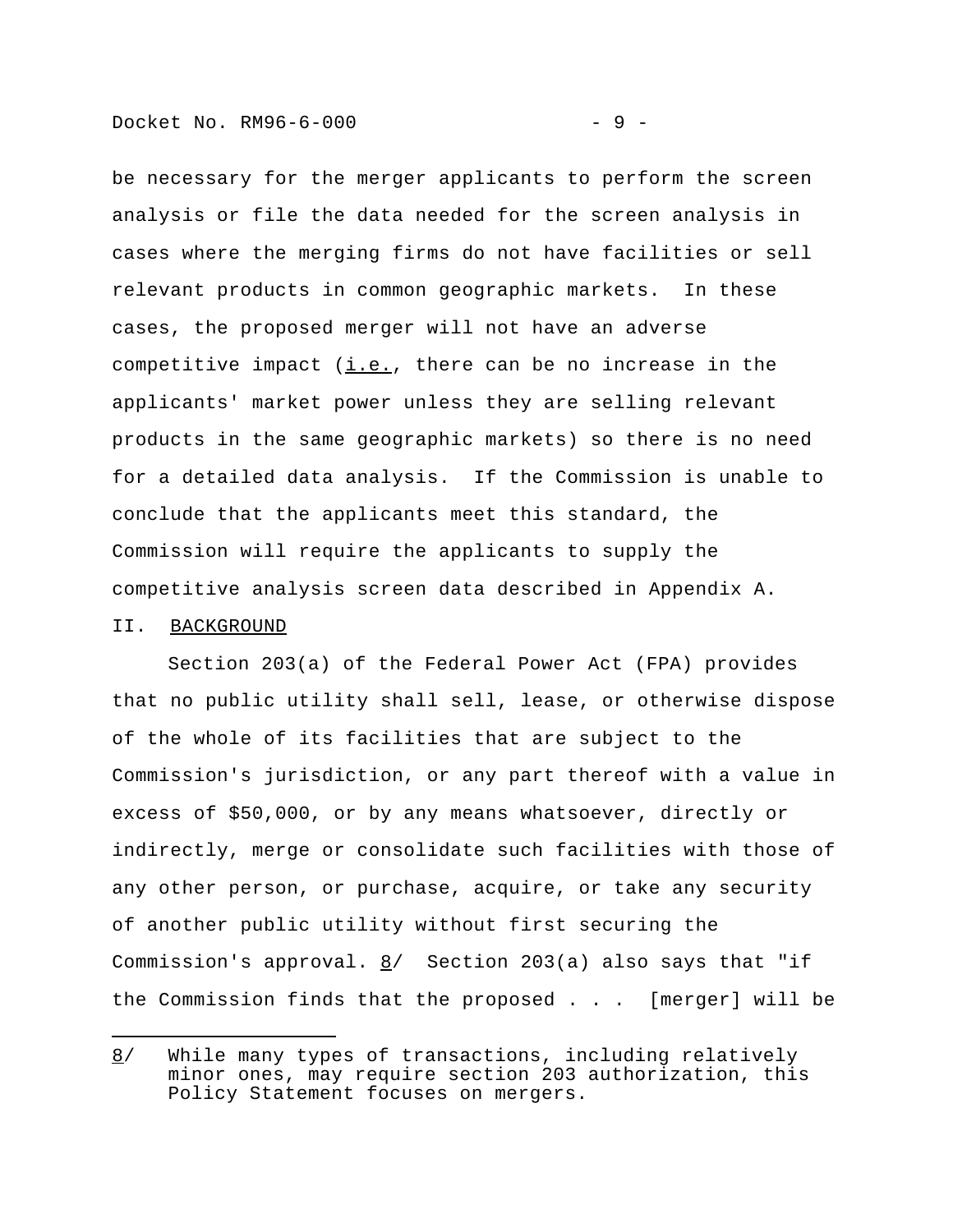consistent with the public interest, it shall approve the same." 9/ Under section 203(b), the Commission may approve a proposed merger "in whole or in part and upon such terms and conditions as it finds necessary or appropriate. . . ." This power is to be exercised "to secure the maintenance of adequate service and the coordination in the public interest of facilities subject to the jurisdiction of the Commission." 10/

Thirty years ago, in the Commonwealth case,  $11/$  the Commission set forth six non-exclusive factors for evaluating mergers:

(1) the effect of the proposed merger on competition;

(2) the effect of the proposed merger on the

 applicants' operating costs and rate levels;

(3) the reasonableness of the purchase price; (4) whether the acquiring utility has coerced the to- be-acquired utility into acceptance of the merger;

9/ 16 U.S.C. 824b(a) (1994).

i<br>I

10/ 16 U.S.C. 824b(b) (1994).

<sup>11/</sup> See Commonwealth Edison Company (Commonwealth), Opinion No. 507, 36 F.P.C. 927, 936-42 (1966), aff'd sub nom. Utility Users League v. FPC, 394 F.2d 16 (7th Cir. 1968), cert. denied, 393 U.S. 953 (1969).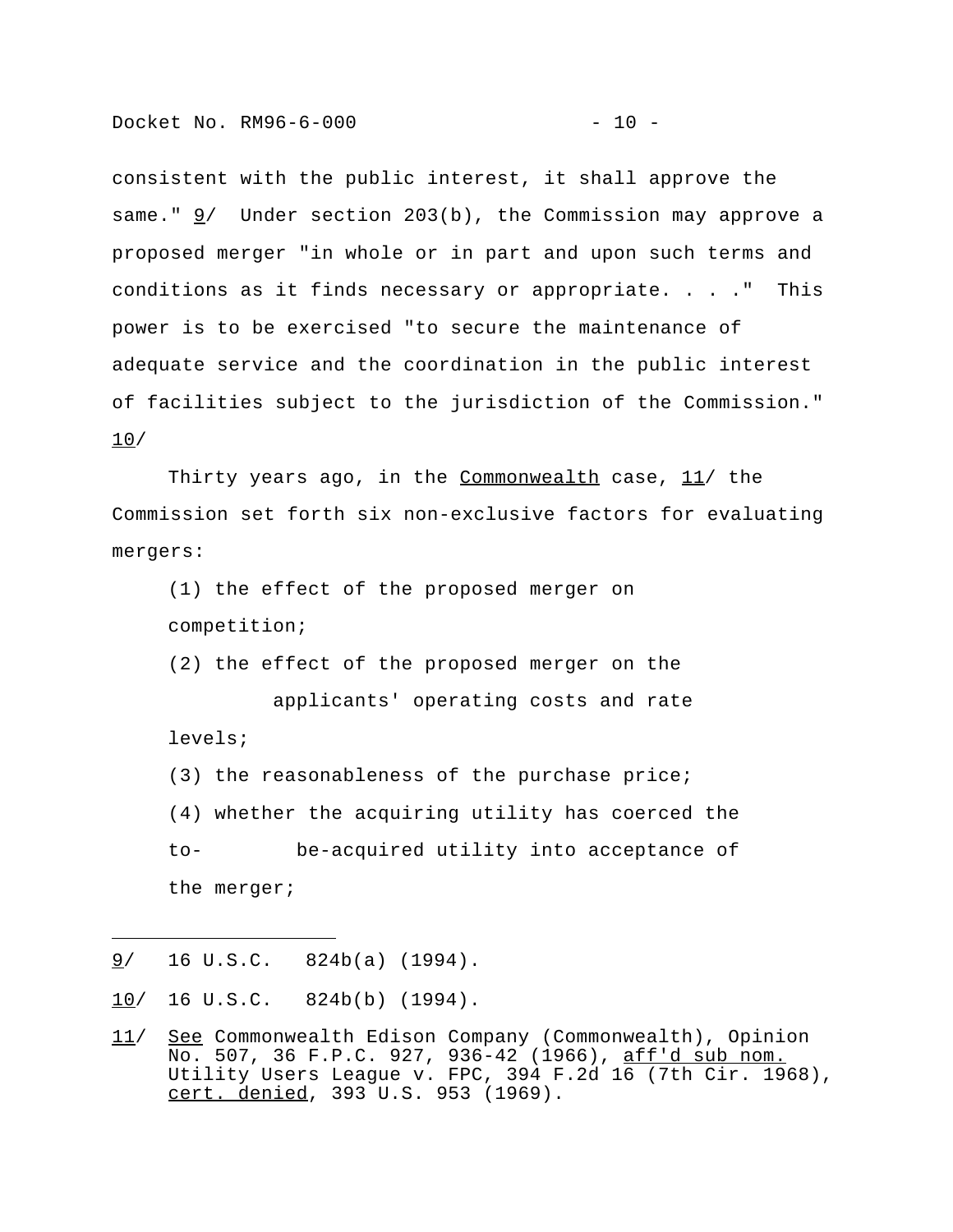(5) the impact of the merger on the effectiveness of state and federal regulation; and

(6) the contemplated accounting treatment. Of these factors, the first two -- the effect on competition and the effect on costs and rates -- have presented the most significant issues in recent merger cases.

Since Commonwealth, however, both the electric utility industry and utility regulation have changed dramatically. The Commission's Open Access Rule  $12/$  describes these changes at length. Advances in technology now allow scale economies to be exploited by smaller-size units, thereby allowing smaller new plants to be brought on line at costs below those of the large plants of the 1970s and earlier. 13/ Technological advances in transmission have made possible the economic transmission of electric power over long distances at higher voltages.  $14/$  State public utility commissions have been relying more on competitive contracting as the primary vehicle for adding new generating capacity.  $15/$  This Commission has authorized market-based rates for wholesale electricity sales when it has found that the public utilities i<br>I

- 12/ See Open Access Rule, 61 FR at 21,540.
- 13/ See Id. at 21,544.
- 14/ See Id. at 21,544-45.
- 15/ See Paul L. Joskow, Regulatory Failure, Regulatory Reform, and Structural Change in the Electrical Power Industry, in Brookings Papers on Econ. Activity, Microeconomics 125 (1989).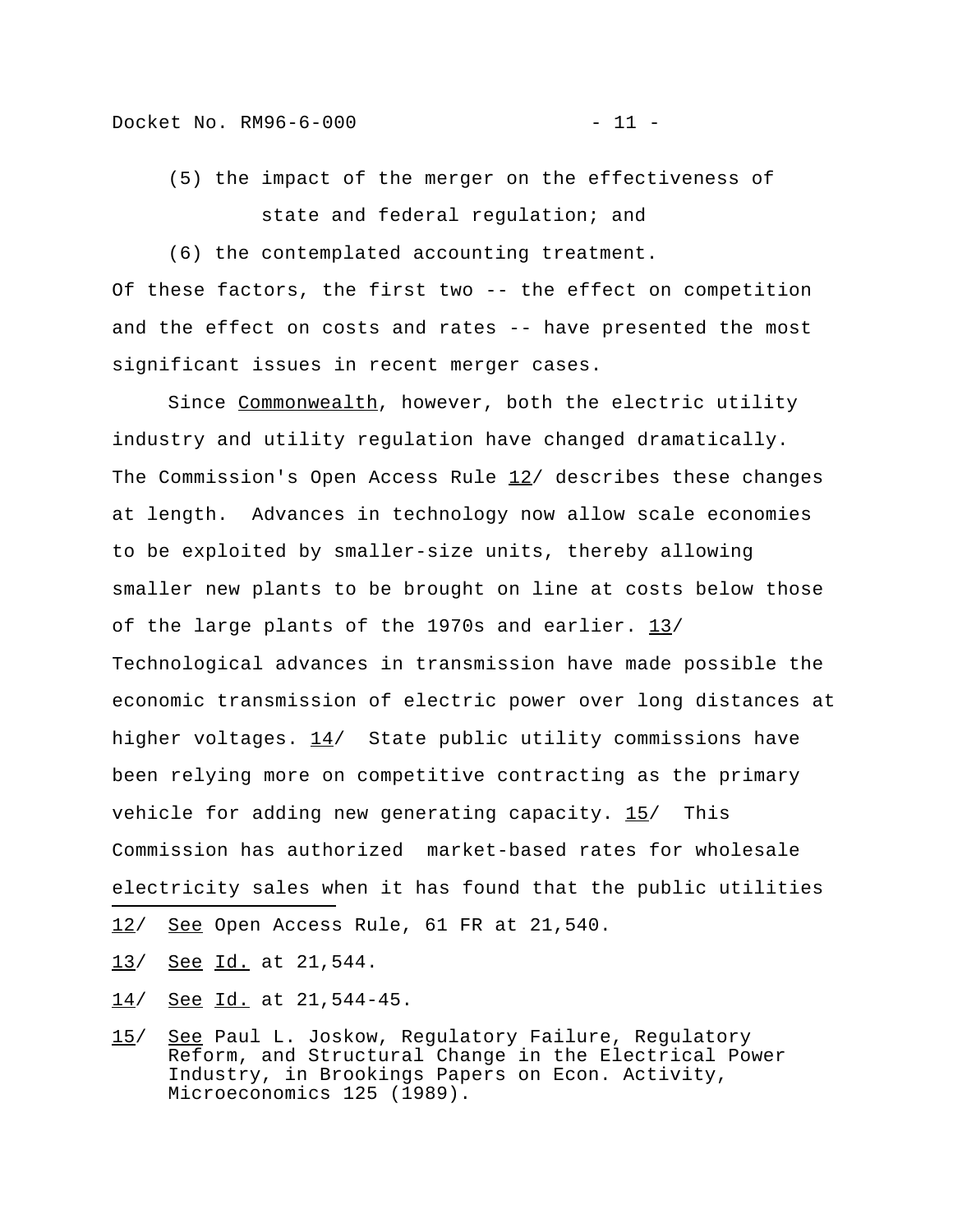lack market power.

i<br>I

In 1992, a landmark change occurred when Congress enacted the EPAct. That statute permitted new power suppliers, called exempt wholesale generators, to enter wholesale power markets, and expanded the Commission's authority to require transmitting utilities to provide eligible third parties with transmission access. In 1996, consistent with the competitive goals of EPAct, the Commission adopted a sweeping regulatory policy change with the promulgation of the Open Access Rule. That rule requires each public utility that owns, operates or controls interstate transmission facilities to file an open access transmission tariff that offers both network and pointto-point service. The rule is designed to remedy the undue discrimination that is inherent when a utility does not offer truly comparable transmission service to others, and to promote competitive bulk power markets. Thus, EPAct and the Commission's Open Access Rule have fundamentally changed federal regulation of the electric utility industry. In addition, many states are contemplating retail access, which may prompt even more significant changes in the industry.

Because these changes have implications for the Commission's regulation of mergers, 16/ we issued a Notice of

<sup>16/</sup> Many of the commenters in the Open Access Rule proceeding suggested that the Commission reevaluate its merger policy in concert with the open access rulemaking. See Open Access Rule at 61 FR 21,555.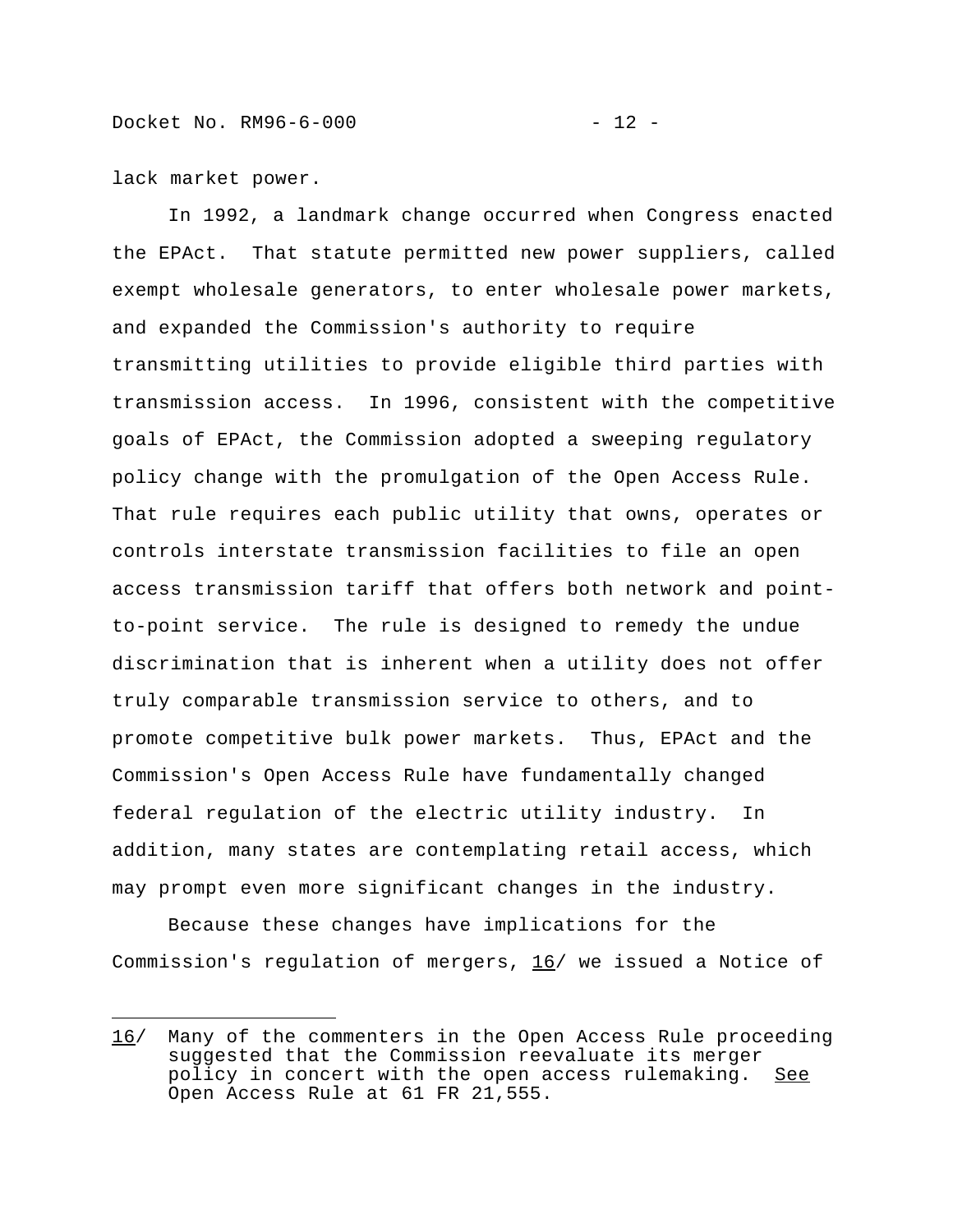Inquiry (NOI) 17/ soliciting comments on whether our thirtyyear-old criteria for evaluating mergers should be revised. While most commenters agree that we should revise our merger policies, there are differences of opinions on the general direction of the change needed. The comments are summarized in Appendix D. 18/

#### III. DISCUSSION

i<br>I

#### A. General Comments on Revising Merger Policy

#### 1. Direction of Change

As noted above, under section 203, the Commission evaluates mergers to determine whether they are "consistent with the public interest." Congress did not intend the Commission to be hostile to mergers. 19/ We have found that the transaction taken as a whole must be consistent with the public interest. 20/ Thus, even if certain aspects of a proposed merger are detrimental, the merger can still be consistent with the public interest if there are

- 17/ See Inquiry Concerning the Commission's Merger Policy Under the Federal Power Act, Docket No. RM96-6-000, 61 FR 4,596 (February 7, 1996), FERC Stats. & Regs. 35,531.
- 18/ Appendix C sets forth the full names and acronyms of the commenters.
- 19/ Pacific Power & Light Co. v. FPC, 111 F.2d 1014, 1016 (9th Cir. 1940) (PP&L); also see Northeast Utilities Service Co. v. FERC (NU), 993 F.2d 937 (1st Cir. 1993).
- 20/ Entergy Services Inc. and Gulf States Utilities Company (Entergy), Opinion No. 385, 65 FERC 61,332 at 62,473 (1993), order on reh'g, Opinion No. 385-A, 67 FERC 61,192 (1994), appeal pending.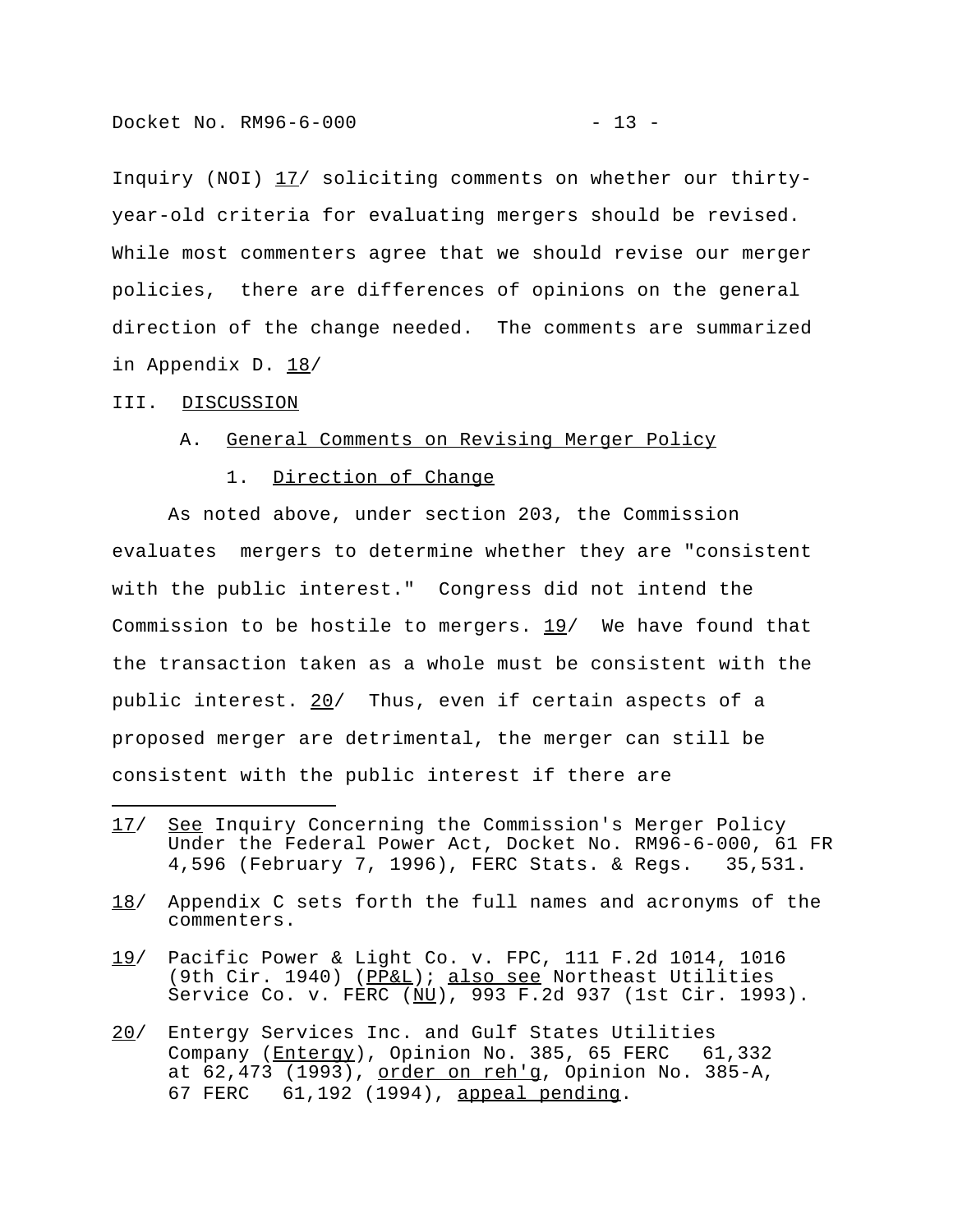Docket No. RM96-6-000 - 24 -

countervailing benefits that derive from the merger. 21/

Almost all commenters argue that we need to revise our merger policies and standards in light of the changes in the industry. 22/ On one side, many commenters argue that mergers may prevent markets from becoming truly competitive. 23/ On the other side, some commenters suggest that the Commission should approve a merger unless harm to the public interest is demonstrated. 24/ These commenters claim that most mergers are procompetitive and should be approved unless a problem is identified.

We do not agree either with commenters who argue that we should actively encourage mergers or those who argue that we should discourage them. The statutory standard is that a merger must be "consistent with" the public interest. While we believe that the Commission has broad flexibility in determining what is in the public interest, particularly in light of changing conditions in the industry, we do not read the statutory language as creating a presumption against mergers. 25/ Nor are we prepared to presume that all mergers i<br>I 21/ See NU, 993 F.2d at 945.

- 22/ See Appendix D, Section IA.
- 23/ For example, APPA, NRECA at 7-8; ELCON at 12-13.
- 24/ For example, Utilicorp United at 2, 7, 10.
- 25/ In NU, 993 F.2d at 947, the court pointed out that the FPA differs from the Bank Merger Act in that the latter contains an "implicit presumption that mergers are to be disapproved."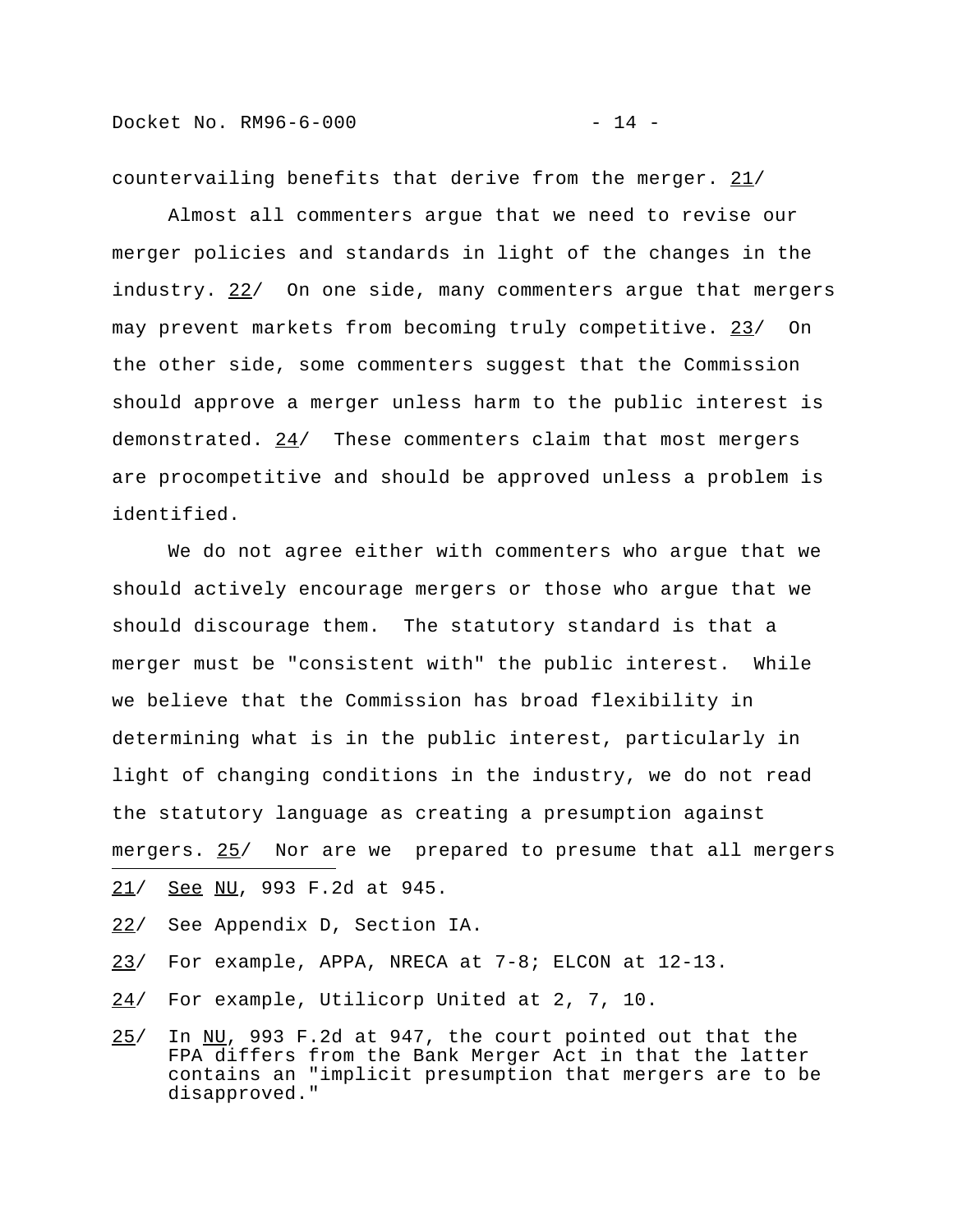are beneficial. It is the applicants' responsibility to demonstrate that the merger is consistent with the public interest.

We believe that if the Commission is to fulfill its statutory responsibilities, it must determine what is consistent with the public interest in light of conditions in the electric industry in general as well as the specific circumstances presented by a proposed merger. In an era of traditional, cost-of-service based regulation, the Commission defined its public interest responsibilities consistent with that structure. Today, we believe that the public interest requires policies that do not impede the development of vibrant, fully competitive generation markets. We are refining our analysis of the effects of proposed mergers on competition in order to protect the public interest in the development of such highly competitive markets, as discussed below.

The Commission's interpretation of the public interest standard has never been static. In the El Paso case, 26/ we explained that our view of what it takes to mitigate market power sufficiently to allow approval of a merger had evolved over time. We pointed out that as the industry had become more competitive, we began examining market power in

<sup>26/</sup> El Paso Electric Company and Central and Southwest Services Inc., 68 FERC 61,181 61,914-15 (1994), dismissed, 72 FERC 61,292 (1995).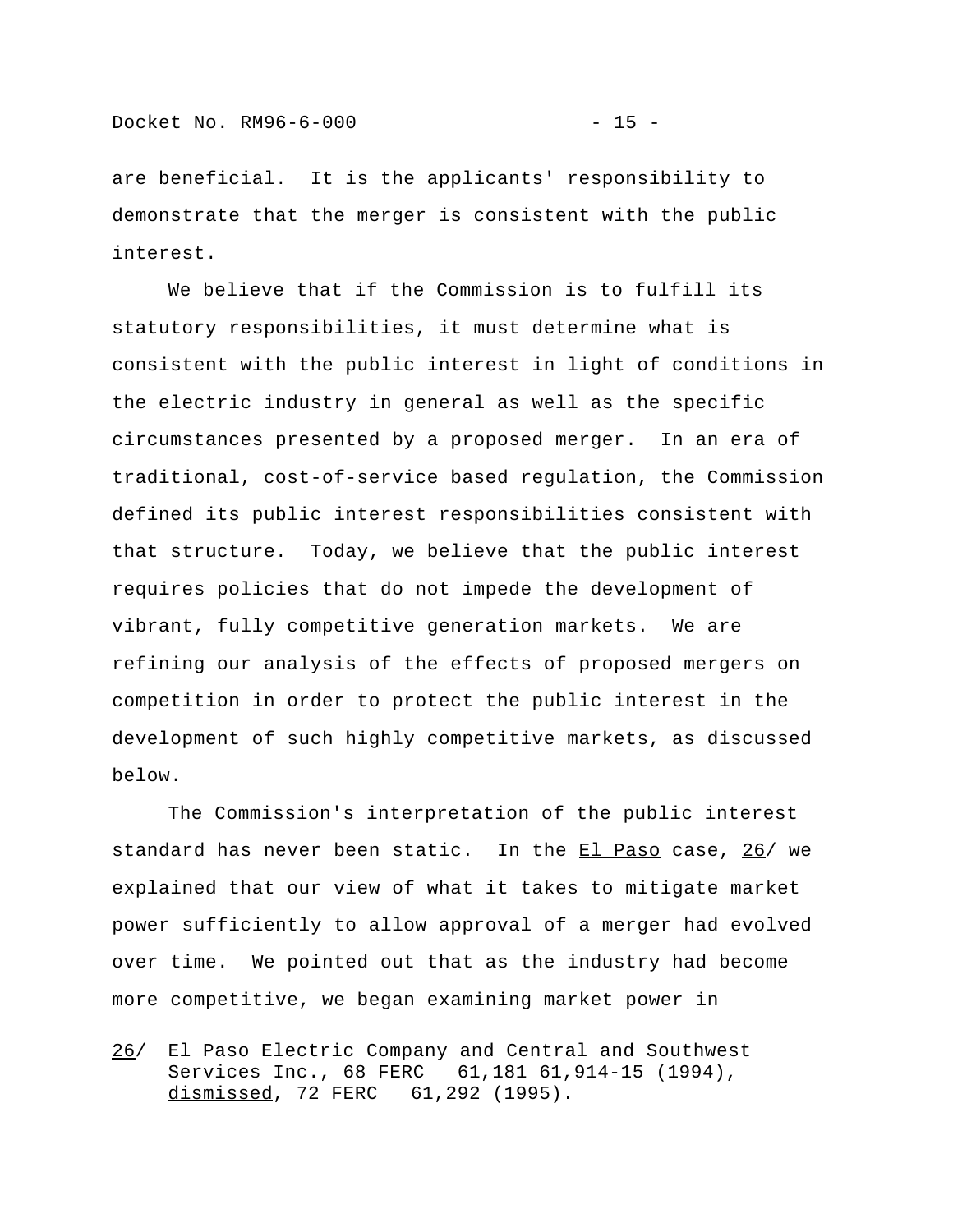Docket No. RM96-6-000 - 16 -

transmission more closely, and that comparable access was now required. Moreover, we explained in El Paso that while in the past we had focused only on *increases* in market power, we no longer believed that we could find any merger to be consistent with the public interest, whether or not the merger created increased market power, unless the merging utilities provided open access. We adopted this revised view of the public interest in light of EPAct's goal of encouraging greater wholesale competition and the significant increase in actual competition.

# 2. How to Implement New Policies

We are adopting our new policies through this Policy Statement rather than through other means, such as acting on a case-by-case basis or through a rulemaking. While some commenters suggested other means, 27/ we believe that a Policy Statement is needed. Proceeding on a case-by-case basis would not give applicants and intervenors the guidance needed to facilitate the presentation of the kinds of well-focused evidence and arguments that will improve and expedite the merger review process. On the other hand, a binding rule would be too rigid at this time. Because the industry continues to change rapidly, we must maintain flexibility in fulfilling our statutory responsibilities.

Commenters disagree on whether we should apply the new

i<br>I

<sup>27/</sup> See Appendix D at Section IB.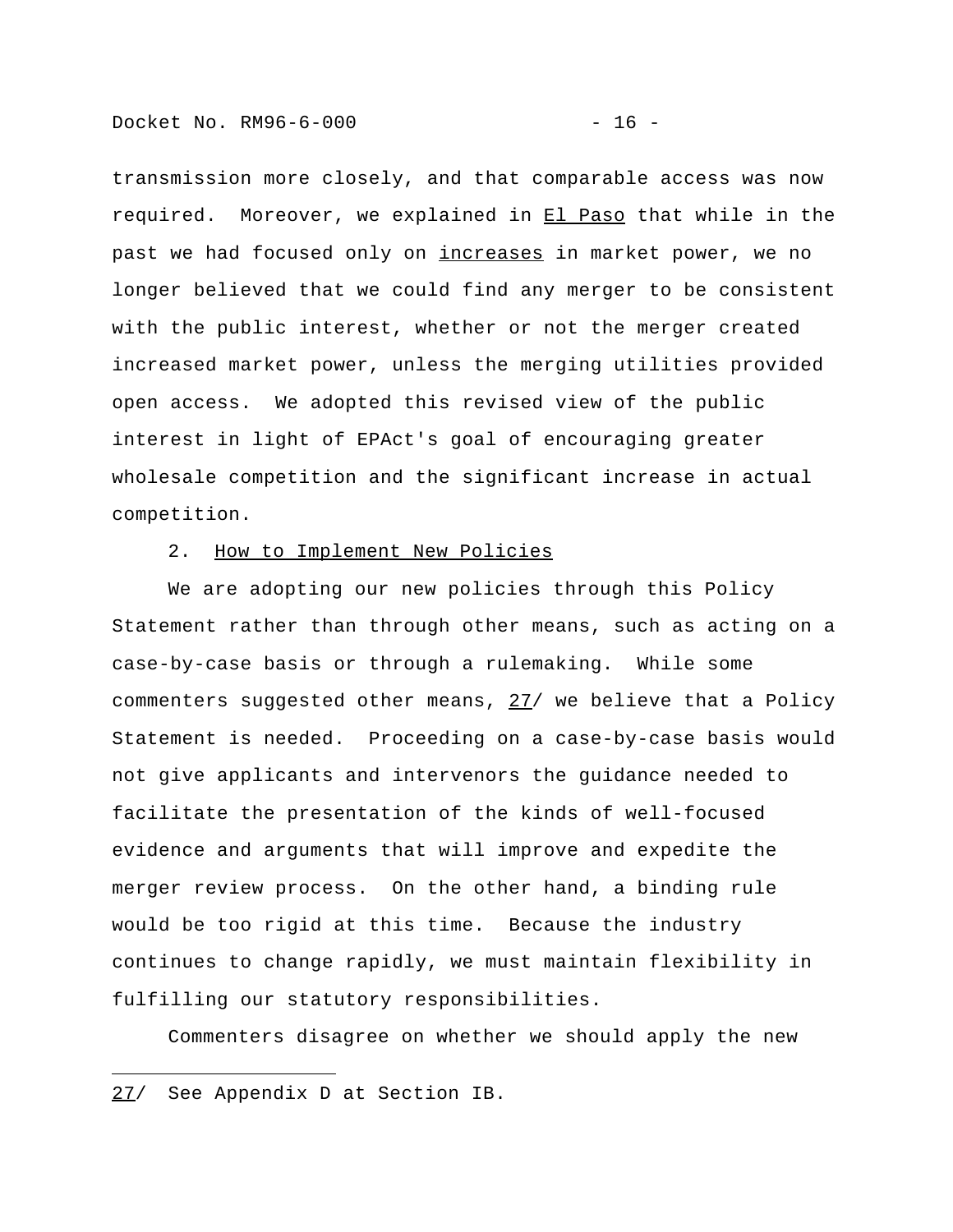policy to pending merger proposals. 28/ Those proposing mergers have been on notice since we issued the NOI that the Commission is considering revising its criteria for evaluating proposed mergers. In several recent merger hearing orders, we have discussed the NOI and have indicated that we intend to evaluate pending proposals in light of any new criteria we might adopt. 29/ We do not believe that any applicants will be seriously disadvantaged by application of this policy to pending cases. Our analysis of the effect of a proposed merger on competition has been evolving for some time, particularly since the enactment of EPAct and the issuance of the Open Access Rule. Thus, we are not applying radically new analyses or standards. The same is true of the other two remaining factors, the effects on regulation and on rates. We will address the specific application of the policy to pending cases on a case-by-case basis. If necessary, we will require the parties to supplement the record in any pending case, and we do not expect that this will cause any substantial delay. In fact, if anything, we expect this Policy Statement will make it easier to resolve any remaining issues, because of our

28/ Id.

i<br>I

<sup>29/</sup> Union Electric Company and Central Illinois Public Service Company (Union Electric), 77 FERC 61,026 (1996), reh'g pending; Public Service Company of Colorado and Southwestern Public Service Company (PS Colorado), 75 FERC 61,325 (1996), reh'g pending; Baltimore Gas & Electric and Potomac Electric Power Company, 76 FERC 61,111 (1996).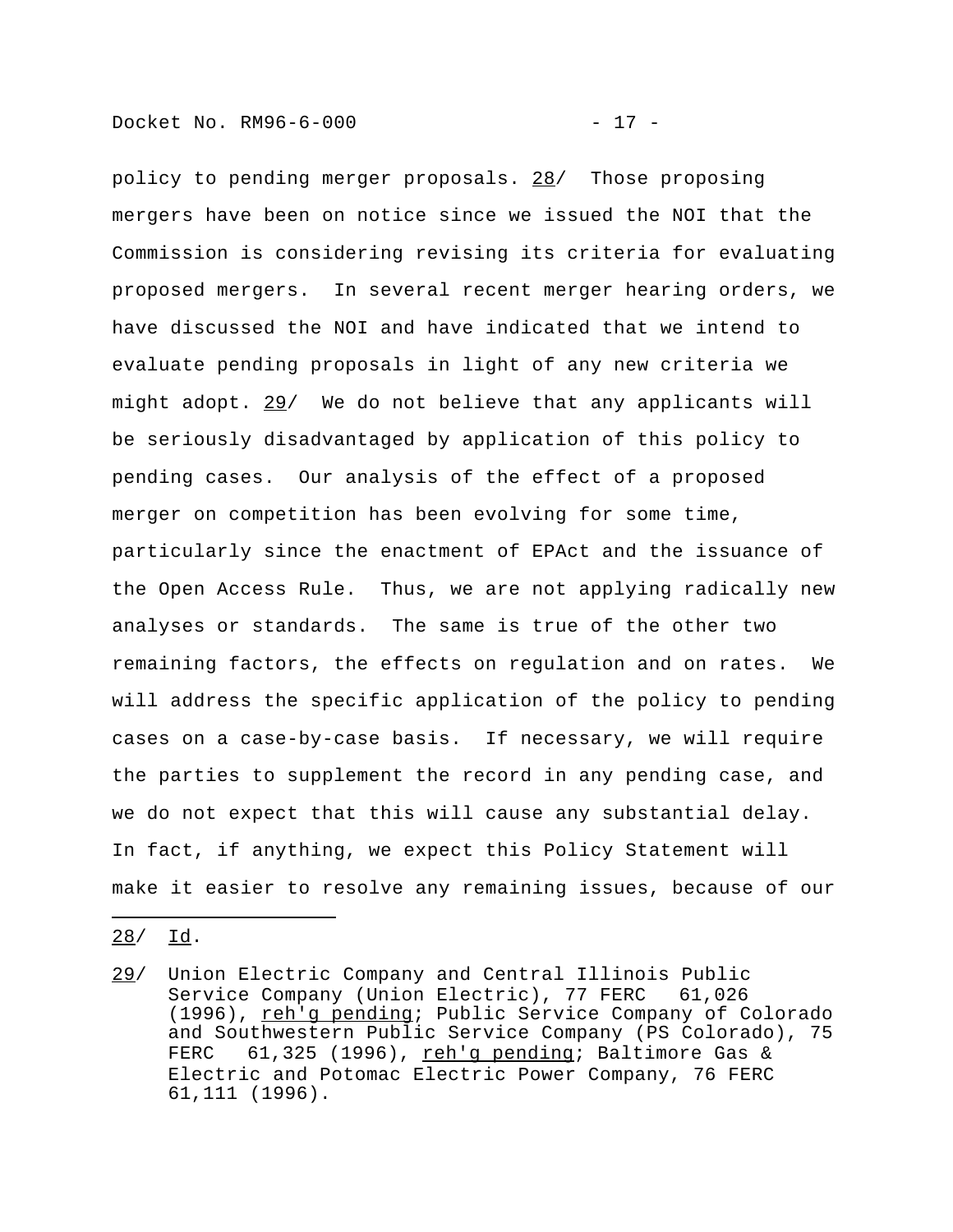clarification of our policies.

# B. Effect on Competition and Remedies

#### 1. Background

In response to the NOI, we received many comments on our market power analysis. Commenters generally divide into two groups, one recommending stricter scrutiny of the effect of mergers on competition, while the other argues that less concern is warranted in today's more competitive environment.

Those in the first group support more stringent scrutiny because they believe that mergers can cause competitive harm, particularly in a transitional era. Many commenters 30/ argue that mergers increase generation market power, increase monopsony buying power, encourage self-dealing, discourage alternative suppliers under retail access, and tend to preserve certain competitive advantages associated with vertical integration. These commenters criticize the analysis the Commission has been using to evaluate mergers. They argue that the Commission has not given enough consideration to important factors, including generation dominance, the effect of transmission constraints on competition, the merged company's ability to exercise market power in localized areas and in short-term energy sales, the effects on markets in which little or no effective competition exists, and the

<sup>30/</sup> These include, for example, CA Com, Joint Consumer Advoc., APPA, NRECA, Environmental Action et al., RUS, Salt River, Lubbock, Wisconsin Customers, and TAPS.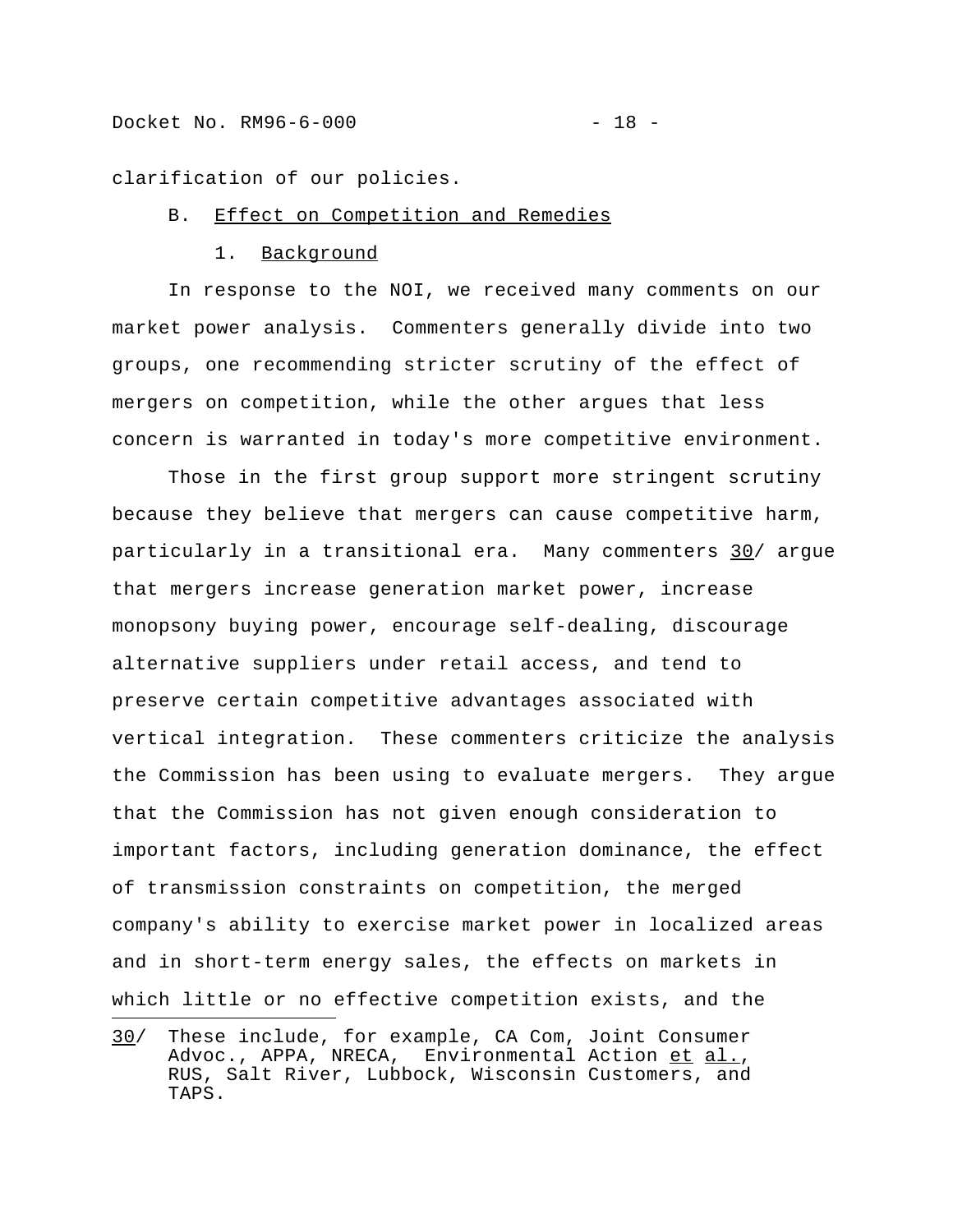significant anticompetitive advantages that vertically integrated utilities possess as a result of the long-existing statutory and regulatory system.

The second broad group of commenters  $31/$  argues that mergers are procompetitive. These commenters maintain that mergers lower costs, create economies of scale and geographic scope, create large strong competitors, allow rapid movement into new markets, allow diversification to minimize shareholder exposure to business fluctuation, and let the most efficient companies operate facilities, among other reasons.

2. Discussion

i<br>I

#### a. The Role of Competition

The electric industry s rapid restructuring, and the Commission s regulatory response to it, have made the effect of mergers on competition, and the way the Commission evaluates that effect, critically important.

The Open Access Rule was a watershed for electric industry regulation. In the Rule, we recognized that, where it exists, competition has become the best way to protect the public interest and to ensure that electricity consumers pay the lowest possible price for reliable service. Before the Open Access Rule, the Commission took the approach that traditional regulation could cure many market power problems. The size of the company, the territory it covered, and the

<sup>31/</sup> Such as UtiliCorp, Southern, PanEnergy, and Southwestern.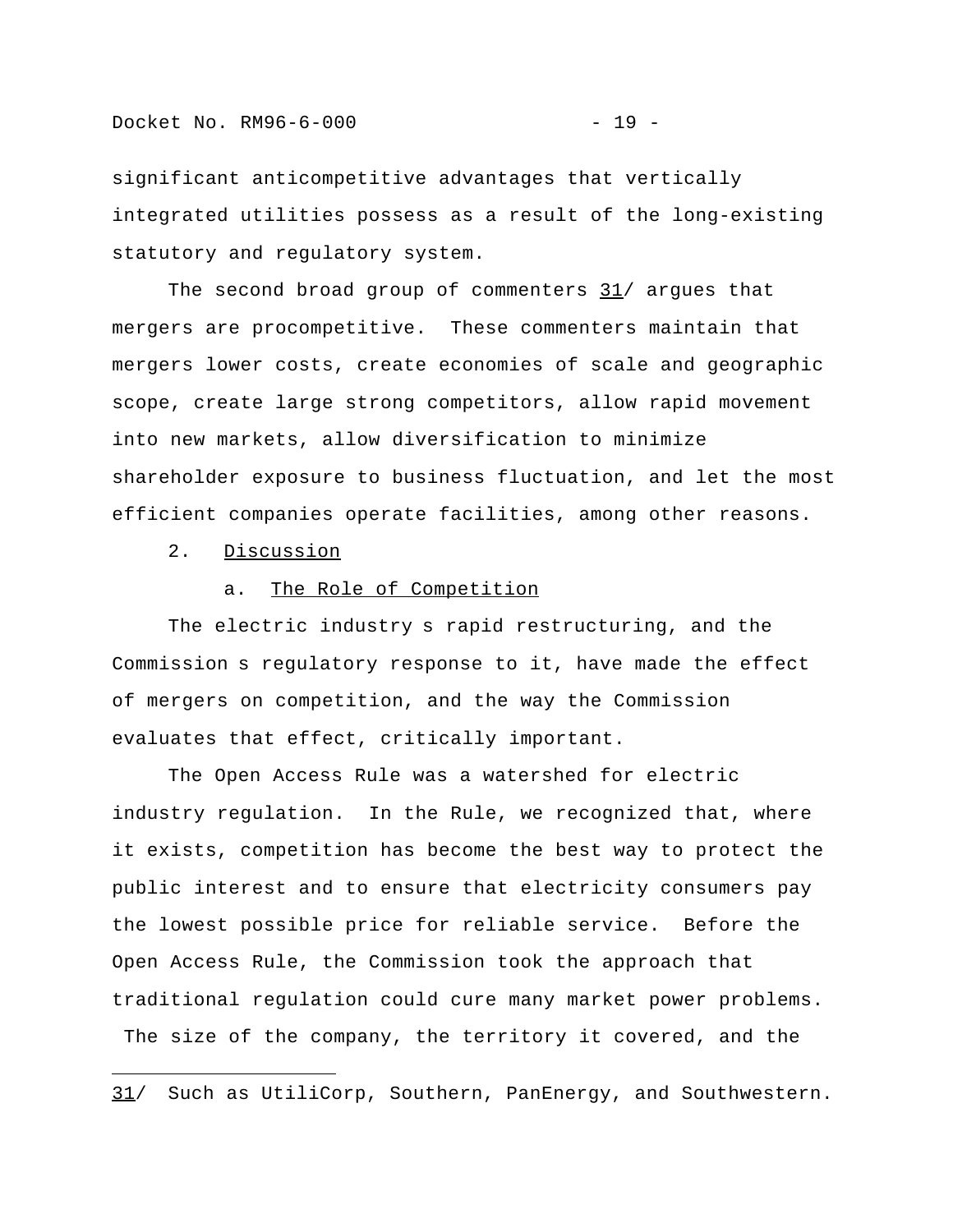assets it held did not matter greatly because regulatory oversight could hold market power in check. Indeed, the creation of larger utilities allowed some utilities to take advantage of scale economies and pass the cost savings on to consumers under regulatory supervision.

With the open transmission access resulting from the Open Access Rule and the continuing evolution of competitive wholesale power markets, we believe that competition is now the best tool to discipline wholesale electric markets and thereby protect the public interest. But the competition needed to protect the public interest will not be efficient and deliver lower prices in poorly structured markets. For example, a concentration of generation assets that allows a company to dominate a market will dampen or preclude the benefits of competition. In sum, as customer protection is increasingly dependent upon vibrant competition, it is critically important that mergers be evaluated on the basis of their effect on market structure and performance. This means that the Commission must find ways to assess more accurately the competitive impact of merger proposals. In doing so, however, we must be sensitive to another pressing concern: the industry's need for more analytic and procedural certainty from the Commission. The increased pace of merger proposals has tested our ability to respond in a timely way. We recognize that merger proposals are business decisions made in response to market pressures and opportunities. Some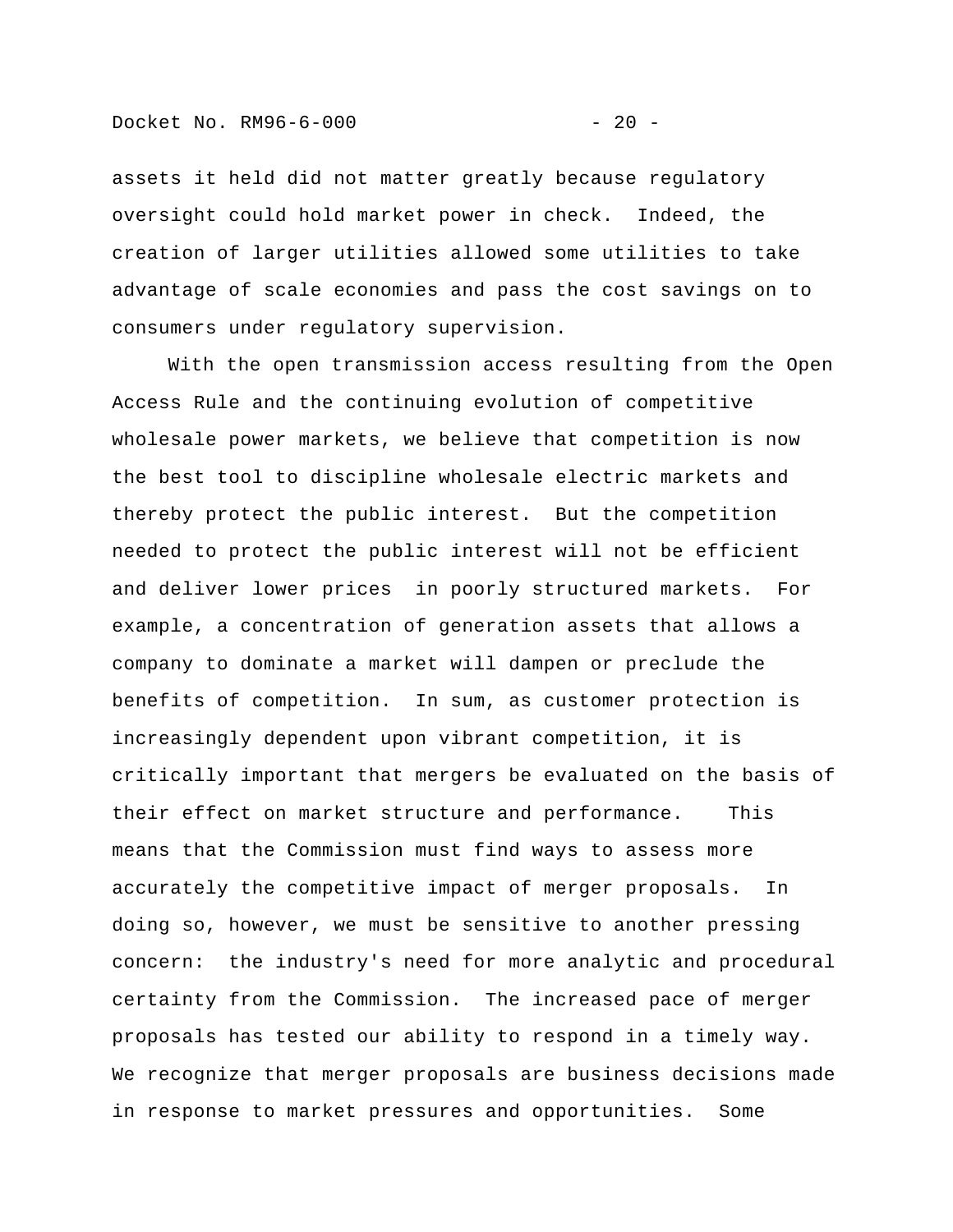merger proposals may strengthen weak firms and create stronger competitors. Some, however, may result in firms that will dominate or manipulate electricity markets and thwart competition. In either case, applicants are entitled to timely decisions from this Commission. The policies and procedures adopted in this Policy Statement are intended to promote that goal.

#### b. Definition of Markets

An accurate assessment of the effect on markets depends on an accurate definition of the markets at issue. The Commission's current analytic approach defines geographic markets in a manner that does not always reflect accurately the economic and physical ability of potential suppliers to access buyers in the market. This approach uses what has come to be known as a hub-and-spoke method. It identifies affected customers as those that are directly interconnected with the merging parties. It then identifies potential suppliers as: (1) those suppliers that are directly interconnected with the customer (the "first-tier" suppliers); and (2) those suppliers that are directly interconnected with the merging parties and that the customer thus can reach through the merging parties' open access transmission tariff (the "second-tier" suppliers).

A drawback of this method of defining geographic markets is that it does not account for the range of parameters that affect the scope of trade: relative generation prices, transmission prices, losses, and transmission constraints.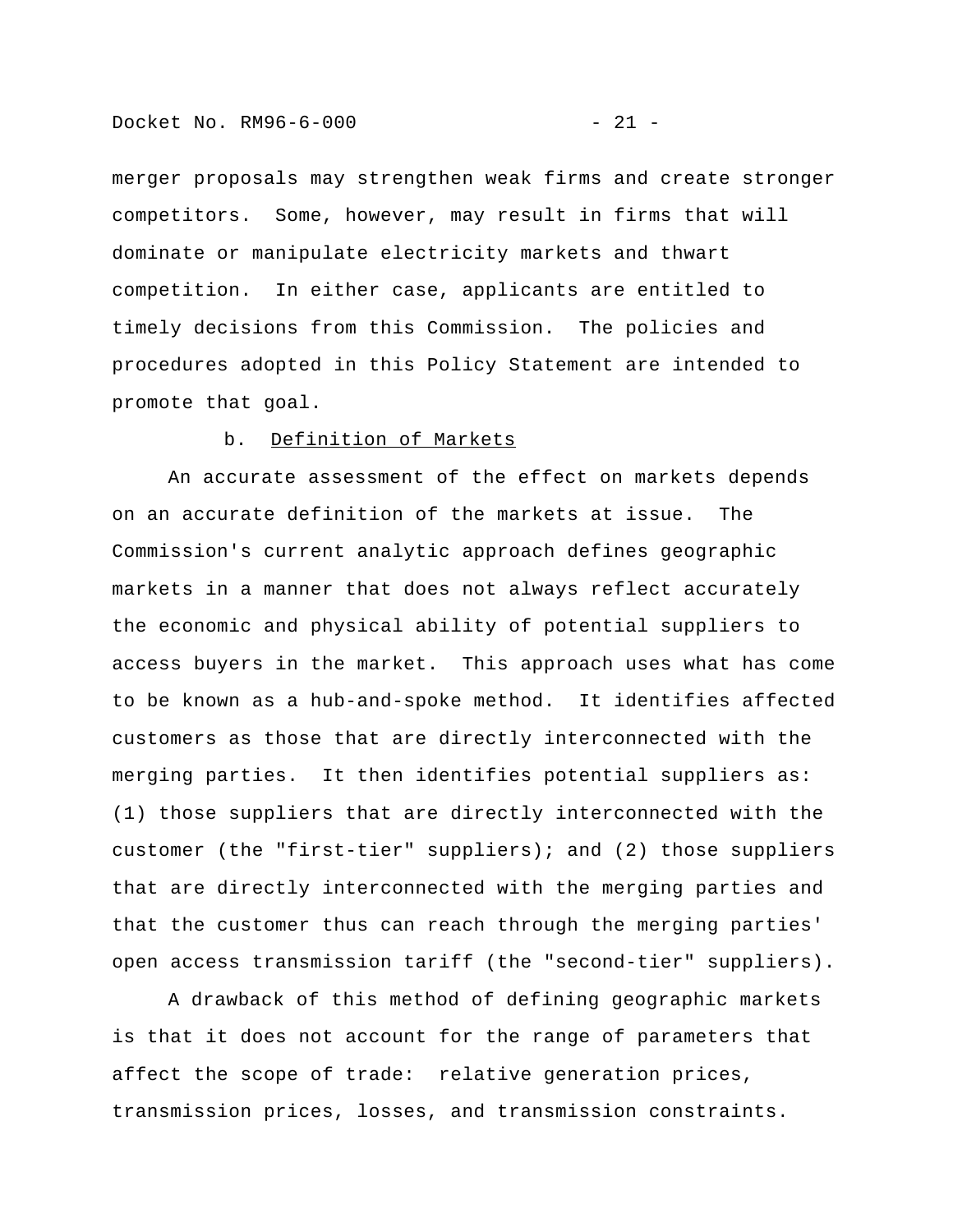Taking these factors into account, markets could be broader or narrower than the first- or second-tier entities identified under the hub-and-spoke analysis. For example, a supplier that is directly interconnected with a buyer may not be an economic supplier to that buyer if transmission capability across that interconnection is severely constrained or if the transmission charges are greater than the difference between the decremental cost of the buyer and the price at which the supplier is willing to sell. In contrast, a supplier that is three or four "wheels" away from the same buyer may be an economic supplier if the sum of the wheeling charges and the effect of losses is less than the difference between the decremental cost of the buyer and the price at which the supplier is willing to sell. In other words, mere proximity is not always indicative of whether a supplier is an economic alternative.

Another concern with the approach we have used in the past is its analytic inconsistency. It defines the scope of the market to include the directly interconnected utilities that are accessible due to the applicants' open access tariff, but does not expand the market to recognize the access afforded by other utilities' tariffs. This was acceptable before open access was established as an industry-wide requirement for public utilities. Now that virtually all public utilities have open access transmission tariffs on file, it is no longer appropriate to recognize only the effect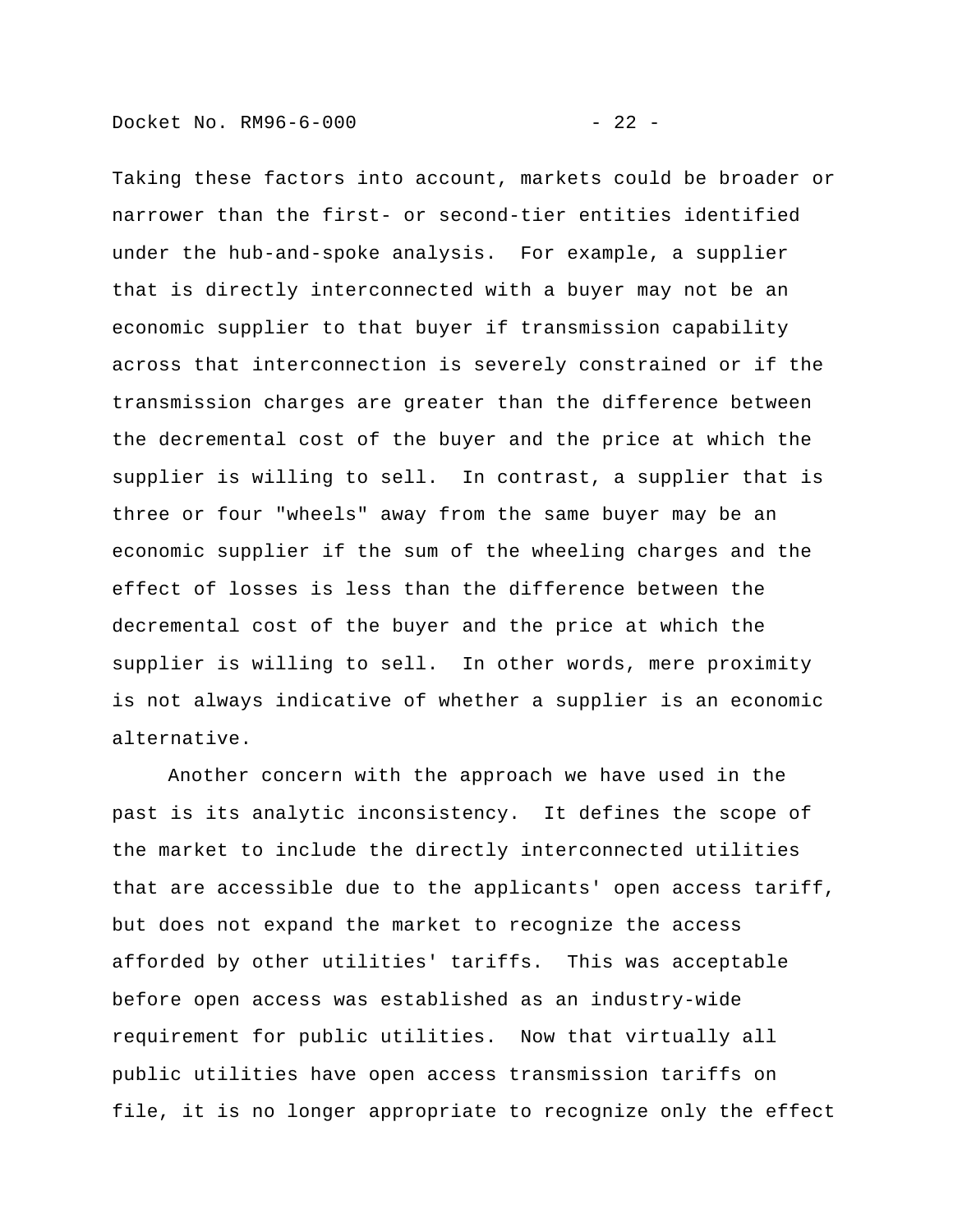of certain entities' tariffs on the size of the market.

In modifying our competitive analysis, we are adopting the Guidelines as the basic framework for evaluating the competitive effects of merger proposals. The Guidelines are a well-accepted standard approach for evaluating the competitive effects of mergers, and they received substantial support from commenters.

# c. Use of the Guidelines

The Guidelines set out five steps for merger analysis: (1) define markets likely to be affected by the merger and measure the concentration and the increase in concentration in those markets; (2) evaluate whether the extent of concentration and other factors that characterize the market raise concerns about potential adverse competitive effects; (3) assess whether entry would be timely, likely, and sufficient to deter or counteract any such concern; (4) assess any efficiency gains that reasonably cannot be achieved by other means; and (5) assess whether either party to the merger would be likely to fail without the merger, causing its assets to exit the market. We note, however, that the Guidelines are just that -- guidelines. They provide analytical guidance but do not provide a specific recipe to follow. Indeed, applying the Guidelines to the electric power industry is one of our biggest analytic challenges, both because the industry is evolving very rapidly and because the industry has some unique features, such as very limited opportunities for storage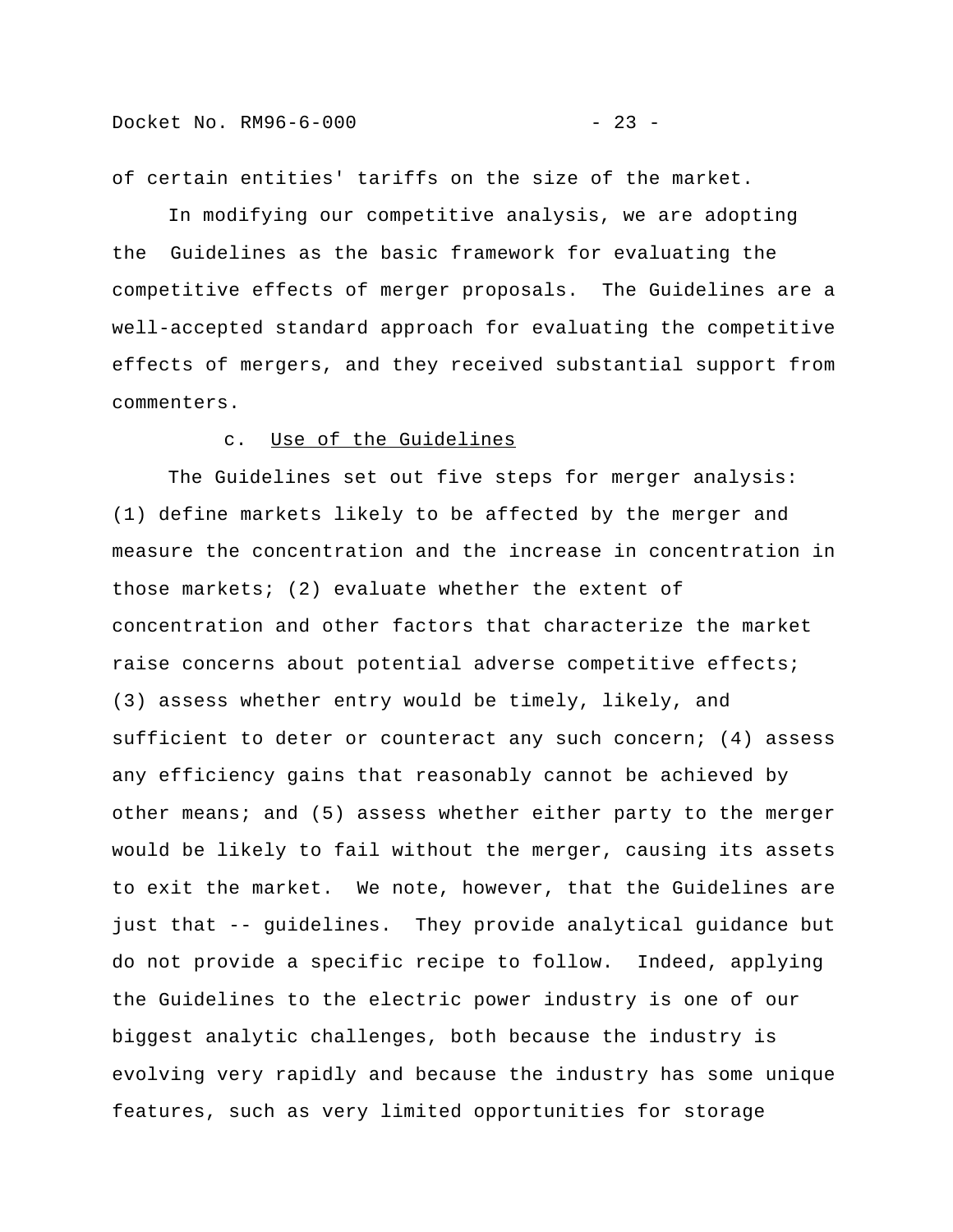(hence the importance of time-differentiated markets). An analysis that follows the Guidelines still requires many assumptions and judgments to fit specific fact situations.

While this Policy Statement provides guidance on how the Commission intends to more sharply focus its analysis of a merger's effect on competition, we cannot reduce this analysis to a purely mechanized computation of the same data inputs for all merger applications. Rather, the Commission will need to evaluate the relevant product and geographic markets affected by each merger proposal; these markets, in turn, depend on the specific characteristics of the merger applicants and the products and markets in which they potentially trade. Consequently, mergers may require analysis of different product and geographic markets due to factors (such as the existence of constrained transmission paths) that affect the size of a particular market or the hours in which trade of the product is critical to determine whether merger applicants possess market power. Such distinguishing factors will need to be identified and analyzed on a case-by-case basis. Thus, the analytical process explained in this Policy Statement is a framework under which appropriate adjustments may be required to be incorporated to take account of factors unique to a merger. Furthermore, as noted above, this Policy Statement also is intended to be sufficiently flexible to accommodate the kinds of new merger proposals that will be presented to the Commission as the energy industry evolves to meet the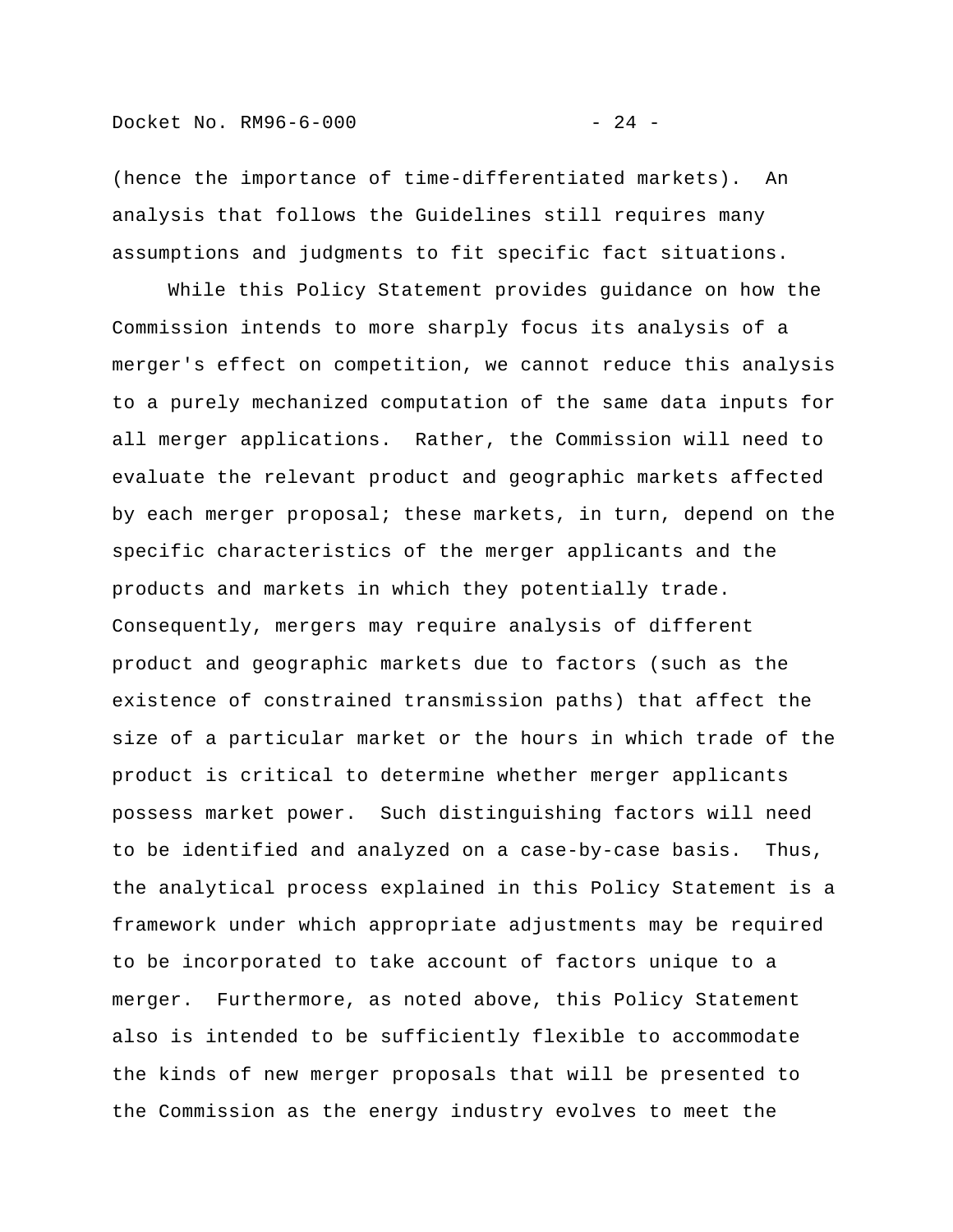challenges of a more competitive marketplace.

We note that the Guidelines contemplate using remedies to mitigate any harm to competition. There will be mergers where, at the end of an analysis, market power concerns persist but that could be made acceptable with measures to mitigate potential market power problems. We encourage applicants to identify market power problems and to propose remedies for such problems in their merger proposals. In many cases, such a remedy could avoid the need for a formal hearing on competition issues and thus result in a quicker decision. As discussed further in Section III B (2)(e), if a proposed long-term remedy is not capable of being effectuated at the time the merger is consummated, applicants may propose effective interim remedial measures.

# d. Analytic Screen

It is important to give applicants some certainty about how filings will be analyzed and what will be an adequate showing that the merger would not significantly increase market power. This will allow applicants to avoid or minimize a hearing on this issue. Consequently, we will to use an analytic screen (described in Appendix A) that is consistent with the Guidelines. If applicants satisfy this analytic screen in their filings, they typically would be able to avoid a hearing on competition. We would expect applicants to perform the screen analysis as part of their application and to supply the Commission and the public with electronic files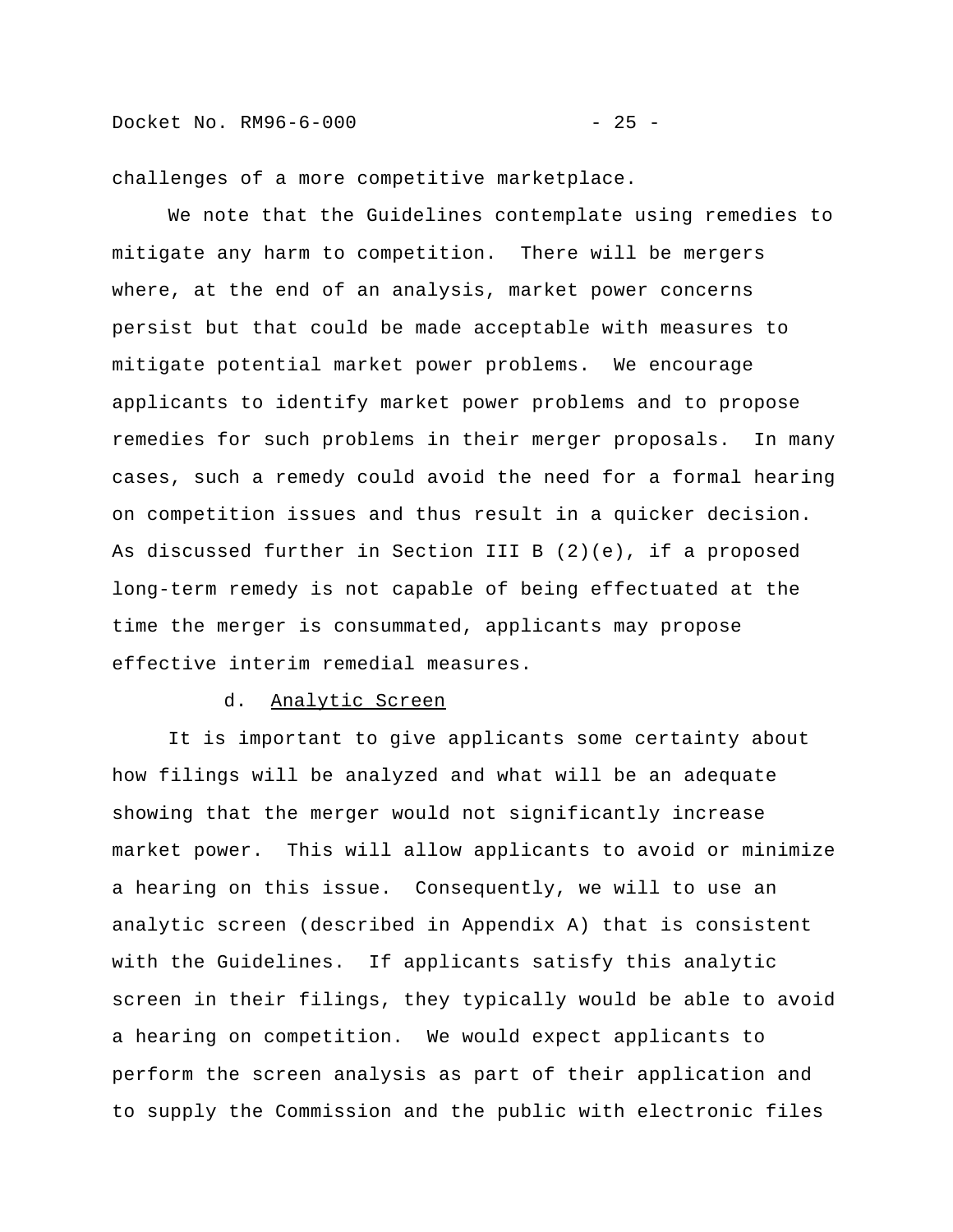of all data used in the analysis as well as other related specified data. The Commission will need this information in order to perform its competitive analysis. If an adequately supported screen analysis shows that the merger would not significantly increase concentration, and there are no interventions raising genuine issues of material fact that cannot be resolved on the basis of the written record, the Commission will not set this issue for hearing. Applicants may, of course, submit an alternative competitive analysis in addition to the screen.

The Commission believes that the screen will be a valuable analytical tool in all cases. It is conservative enough so that parties and the Commission can be confident that an application that clears the screen would have no adverse effect on competition. The screen also will be valuable in identifying potential competitive problems early in the process. The result will be more narrowly focused issues at hearings when they are necessary. We also note that the screen is intended to be somewhat flexible. It sets out a general method, but we will consider other methods and factors where applicants properly support them.

We believe that the analytic screen will produce a reliable, conservative analysis of the competitive effects of proposed mergers. However, it is not infallible. In some cases, the screen may not detect certain market power problems. There also may be disputes over the data used by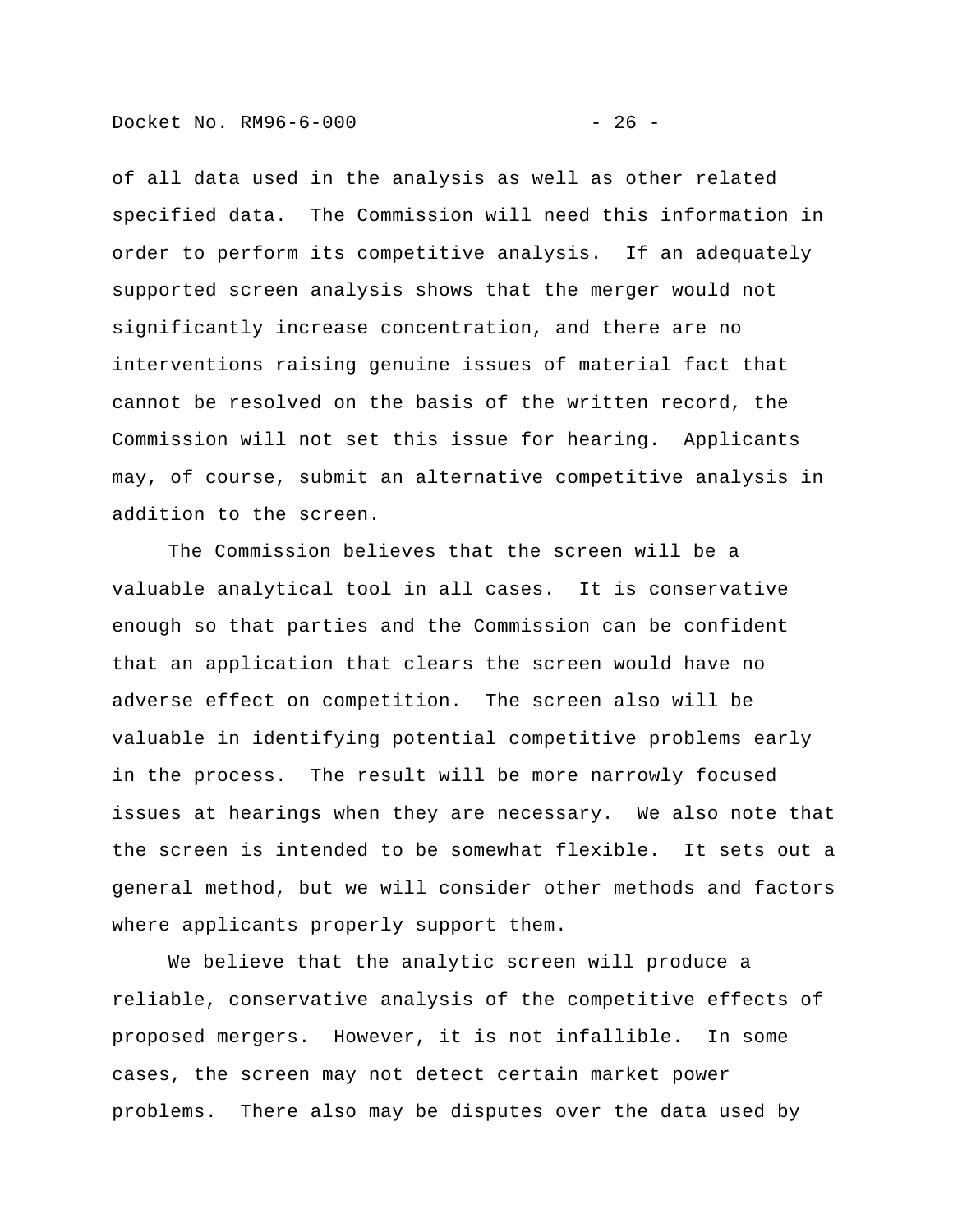applicants or over the way applicants have conducted the screen analysis. These claims may be raised through interventions and by the Commission staff. However, such claims must be substantial and specific. In other words, they should focus on errors in or other factual challenges to the data or assumptions used in the analysis, or whether the analysis has overlooked certain effects of the merger. Unsupported, general claims of harm are insufficient grounds to warrant further investigation of an otherwise comprehensive analysis developed by the applicants. Intervenors may also file an alternative competitive analysis, accompanied by appropriate data, to support their arguments. The Commission realizes that the need for more rigor in intervention showings could require additional efforts by potential intervenors. We will therefore routinely allow 60 days from filing for intervenors and others to comment on a merger filing. 32/

A detailed illustrative description of the analytic screen that we will use is in Appendix A. The following is a brief summary of the screen. There are four steps the applicant must complete and the Commission will follow:

(1) Identify the relevant products. Relevant products are those electricity products or substitutes for

<sup>32/</sup> Merger applicants that wish to facilitate the merger review process should serve potential intervenors with copies of their filing (via overnight delivery), including electronic versions, when they file their applications with the Commission. Cf. Open Access Rule, 61 FR 21,618 n.510.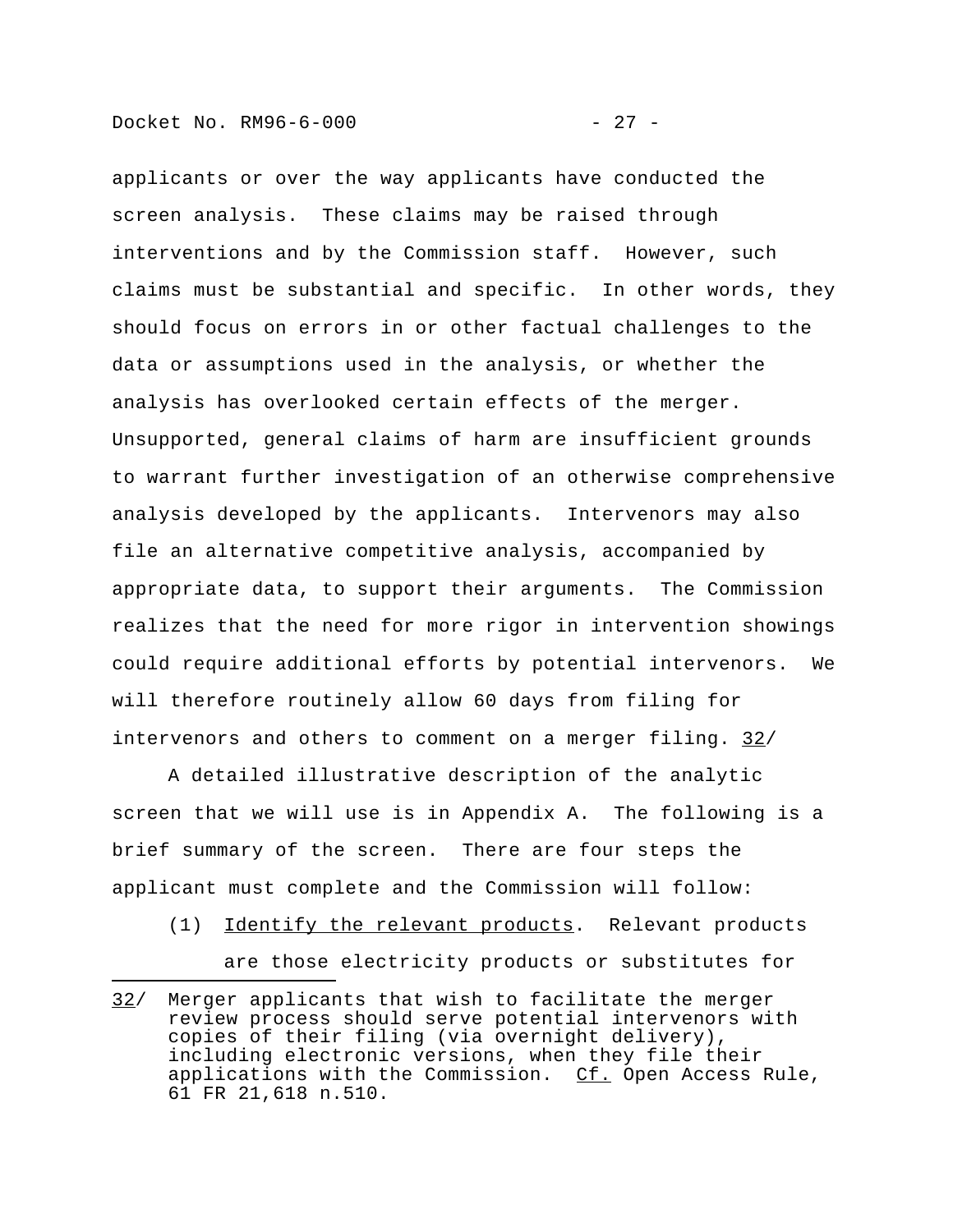such products sold by the merging entities.

- (2) Geographic markets: identify customers who may be affected by the merger. Generally, these would include, at a minimum, all entities directly interconnected to a merging party and those that historical transaction data indicate have traded with a merging party.
- (3) Geographic markets: identify potential suppliers that can compete to serve a given market or customer. Suppliers must be able to reach the market both physically and economically. There are two parts to this analysis. One is determining the economic capability of a supplier to reach a market.

 This is accomplished by a delivered price test, which accounts for the supplier's relative generation costs and the price of transmission service to the customer, including ancillary services and losses. The second part evaluates the physical capability of a supplier to reach the customer, that is, the amount of electric energy a supplier can deliver to a market based on transmission system capability.

(4) Analyze concentration. Concentration statistics must be calculated and compared with the market concentration thresholds set forth in the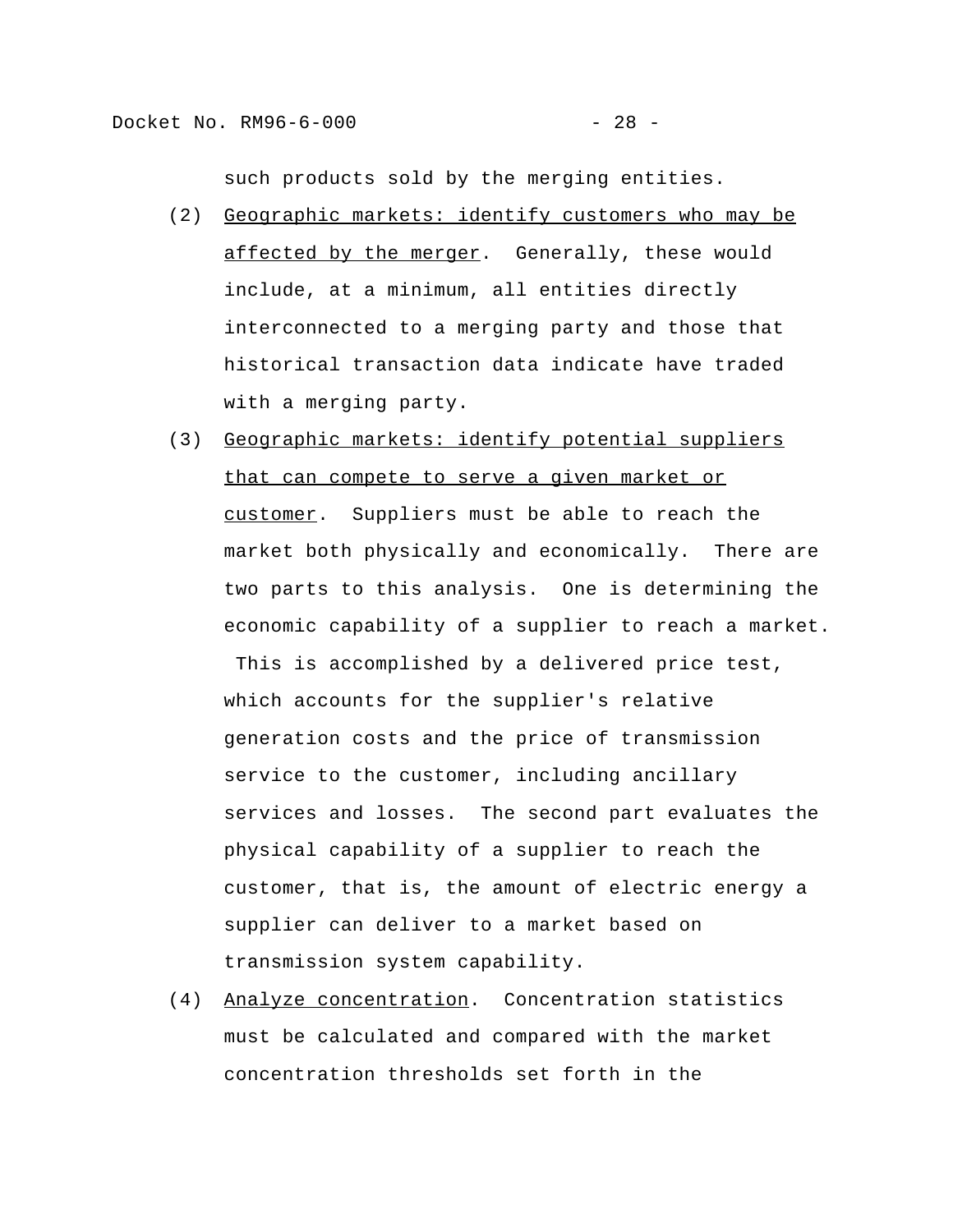Docket No. RM96-6-000 - 29 -

i<br>I

Guidelines. 33/

The usefulness of the screen analysis depends critically on the data that are supplied with the application. These data are described in Appendix A. Applicants should file in electronic format the data specified as well as any other data used in their analysis.

If the Guidelines' thresholds are not exceeded, no further analysis need be provided in the application. As stated earlier, if an adequately supported screen analysis shows that the merger would not significantly increase concentration, and there are no interventions raising genuine issues of material fact that cannot be resolved on the basis of the written record, the Commission will not set this issue for hearing. If the thresholds are exceeded, then the application should present further analysis consistent with the Guidelines. The Commission will also consider any applicant-proposed remedies at this stage. If none is

<sup>33/</sup> The Guidelines address three ranges of market concentration: (1) an unconcentrated post-merger market -- if the post-merger Herfindahl-Hirschman Index (HHI) is below 1000, regardless of the change in HHI the merger is unlikely to have adverse competitive effects; (2) a moderately concentrated post-merger market -- if the post merger HHI ranges from 1000 to 1800 and the change in HHI is greater than 100, the merger potentially raises significant competitive concerns; and (3) a highly concentrated post-merger market -- if the post-merger HHI exceeds 1800 and the change in the HHI exceeds 50, the merger potentially raises significant competitive concerns; if the change in HHI exceeds 100, it is presumed that the merger is likely to create or enhance market power.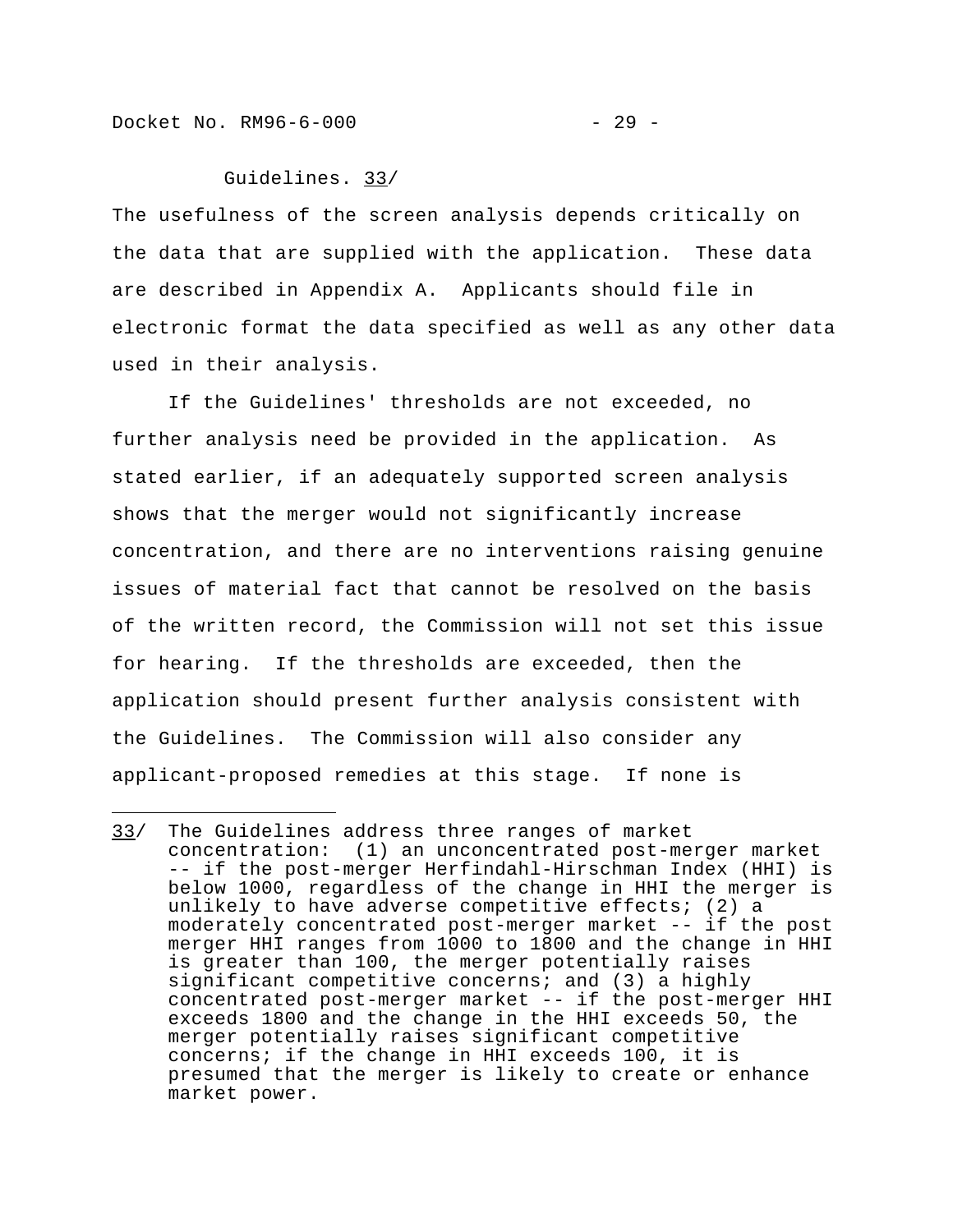presented, or if the analysis does not adequately deal with the issues, we will need to examine the merger further.

The Commission will set for hearing the competitive effects of merger proposals if they fail the above screen analysis, if there are problems concerning the assumptions or data used in the screen analysis, or if there are factors external to the screen which put the screen analysis in doubt. We may also set for hearing applications that have used an alternative analytic method the results of which are not adequately supported. As discussed in Section III F, the Commission will attempt to summarily address issues where possible and may use procedural mechanisms that permit us to dispose of issues without having a trial-type hearing.

# e. Mitigation

i<br>I

Although a competitive analysis pursuant to the Guidelines may show that a proposed merger would have anticompetitive effects, the Commission may be able to approve the merger as consistent with the public interest if appropriate mitigation measures can be formulated. In the past, in some cases the Commission has conditionally approved a merger if applicants agreed to conditions necessary to mitigate anticompetitive effects. In some instances, applicants themselves have voluntarily offered commitments to address various concerns.  $34/$  Commenters suggested a variety

<sup>34/</sup> E.g., Northeast Utilities Services Company/Re Public Service Company of New Hampshire, 50 FERC 61,266,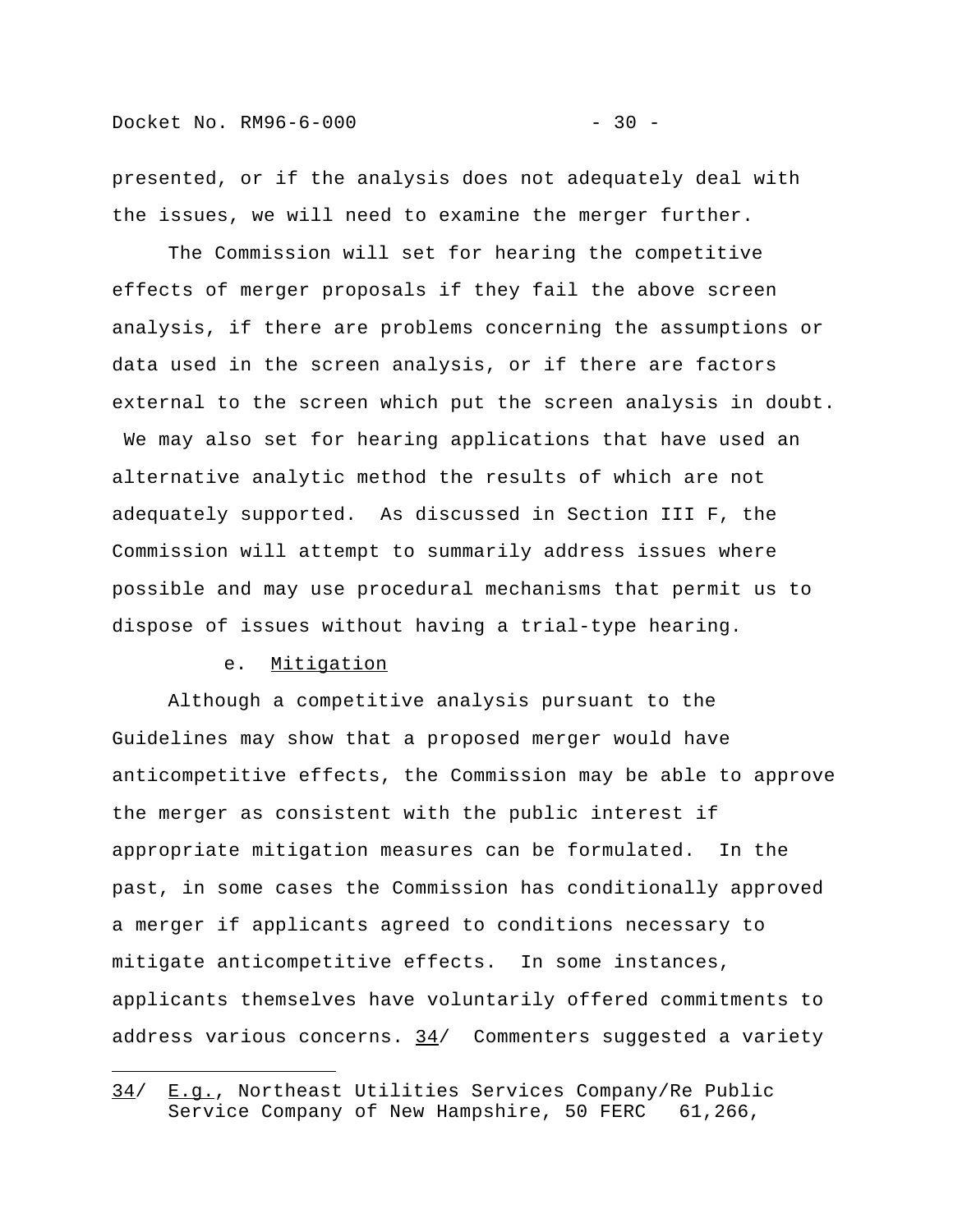Docket No. RM96-6-000 - 31 -

of conditions that we could impose (or remedies that applicants could adopt voluntarily) to solve competitive problems with a merger. These include, for example, the formation of an Independent System Operator (ISO), divestiture of assets, elimination of transmission constraints, efficient regional transmission pricing, and offering an open season to allow the merging utilities' customers to escape from their contracts. Other commenters oppose some or all of these remedies. Some commenters also argue that we should monitor the situation after a merger and impose any new remedies that are needed; other commenters oppose such post-merger review. 35/

As noted, the Commission's review of merger applications has frequently resulted in the development of particular conditions that are designed to remedy problems associated with the merger. These conditions are imposed as part of our approval of the merger application. We expect that practice to continue. For example, we expect the competition analysis

reh'g denied, 51 FERC 61,177, clarification, 52 FERC 61,046 (1990), order on reh'q, 58 FERC 61,070 (1992), order on reh'g, 59 FERC 61,042 (1992), aff'd in part sub nom. Northeast Utilities Services Company v. FERC, 993 F.2d 937 (1st Cir. 1993); Midwest Power Systems, Inc. and Iowa-Illinois Gas & Electric Company, 71 FERC 61,386 (committed to offer wholesale requirements customers an open season).

35/ The comments on remedies are summarized in more detail in Appendix D, Section VI D.

<sup>(..</sup>continued)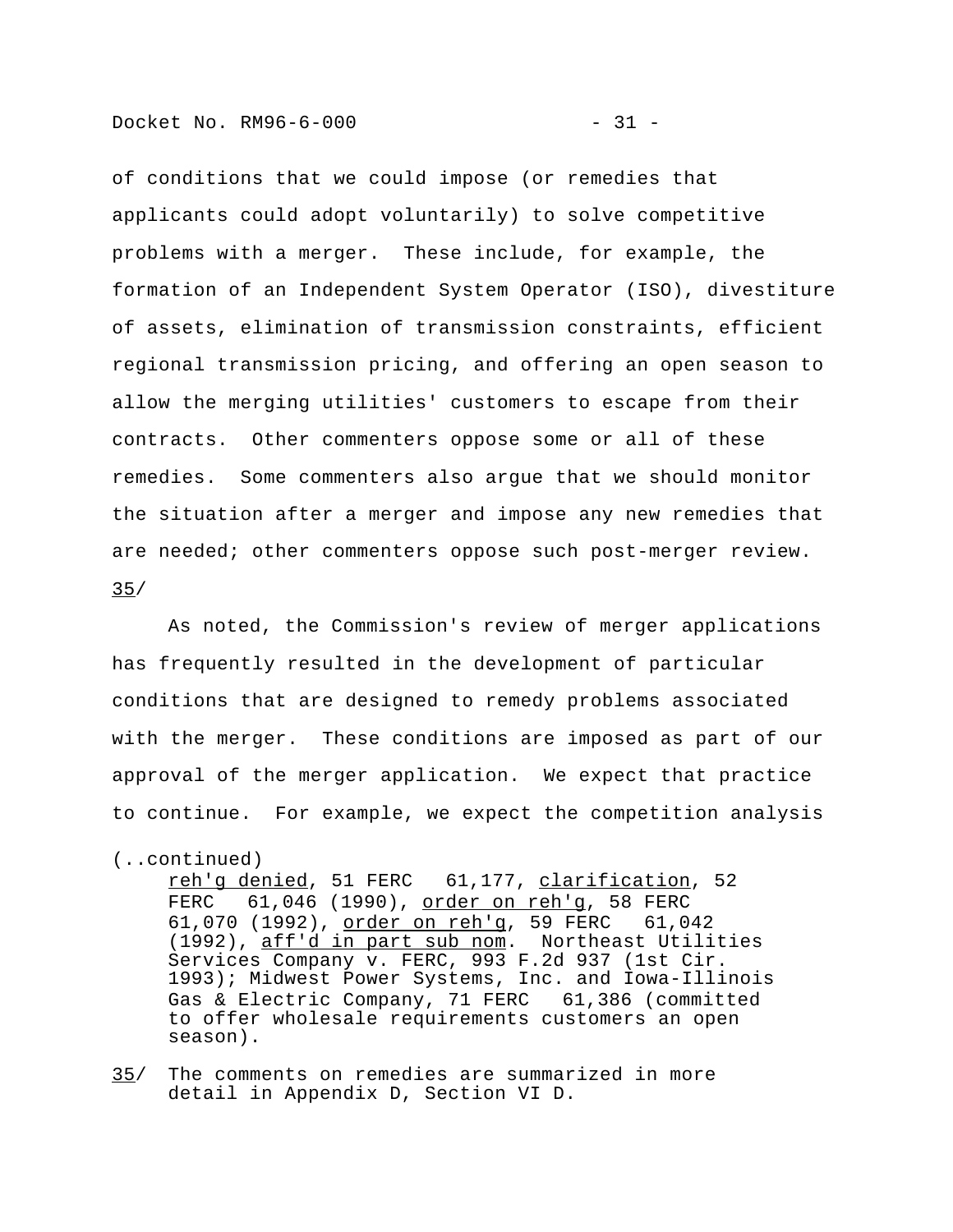Docket No. RM96-6-000 - 32 -

to focus extensively on generation market power and on whether a proposed merger exacerbates market power problems. We also expect applicants to propose remedies for market power problems identified in their analysis. It is our hope that as our market power analysis becomes more refined to cope with changing circumstances in the industry, applicant-proposed remedies or mitigation strategies will also become more refined or tailored to address the identified harm. Of course, one remedy that an applicant could consider is to propose to divest a portion of its generating capacity so that its market share falls below the share that poses anticompetitive concerns under the Guidelines. This remedy is discussed in the Appendix A section entitled "Competitive Analysis Screen."

Similarly, an applicant's ability to exercise generation market power may be affected by transmission constraints and transmission pricing. In particular, the scope of the geographic market may be limited both by transmission constraints and by the need to pay cumulative transmission rates in order to transmit power across the systems of the merging utilities and neighboring utilities. It is likely that both market concentration and the applicant's market share would be greater within such a circumscribed geographic market. Hence, the opportunity to exercise market power also would be greater. Potential remedies for such market power could include the following. First, a proposal by the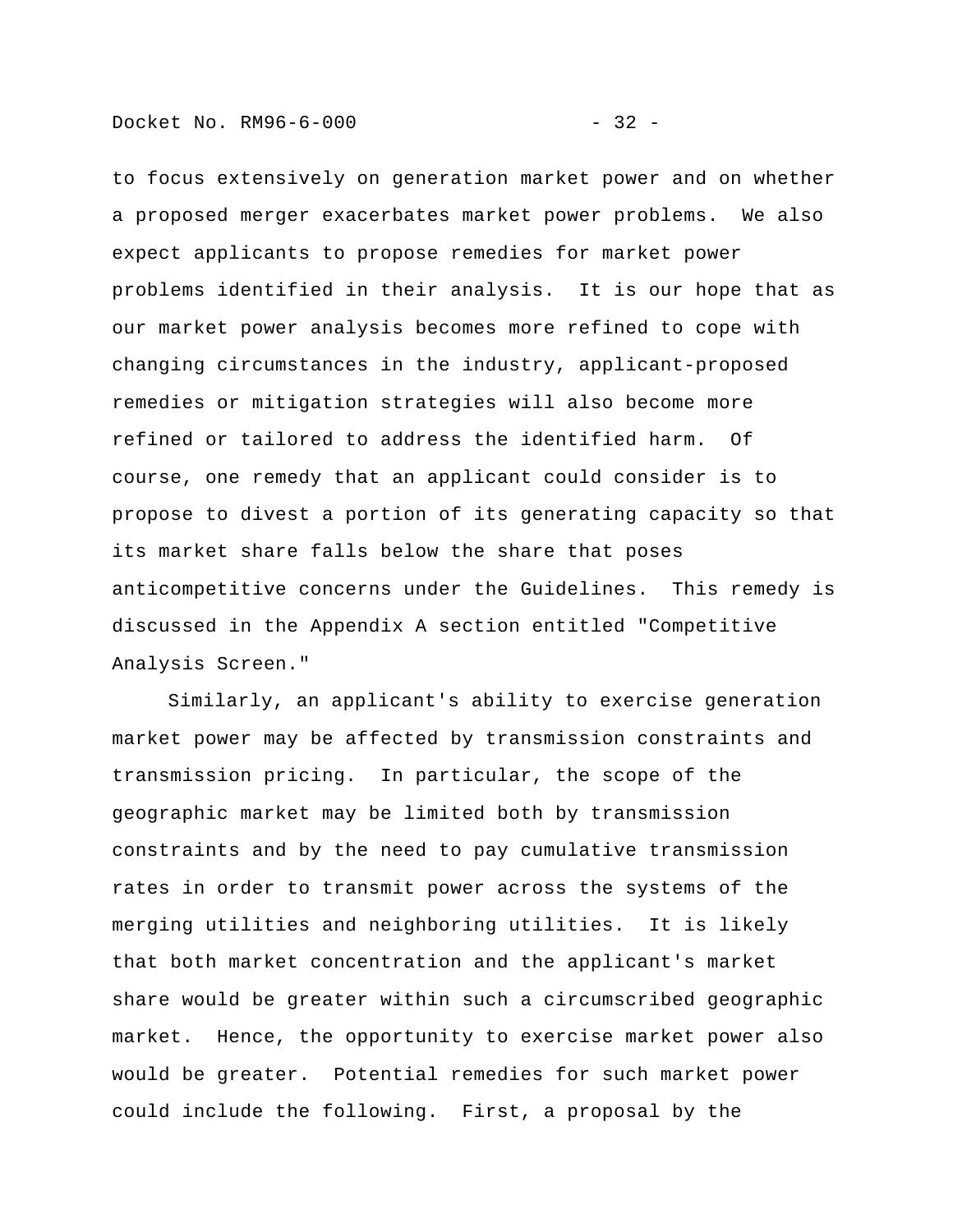applicants to turn over control of their transmission assets to an ISO might mitigate market power. In particular, an ISO might facilitate the implementation of efficient transmission pricing and thereby expand the effective scope of the geographic market. Second, an up-front, enforceable commitment to upgrade or expand transmission facilities might mitigate market power, because the constraint relieved by such an upgrade or expansion no longer would limit the scope of the relevant geographic market. These and other remedies also are discussed in Appendix A. We intend to tailor conditions and remedies to address the particular concerns posed by a merger on a case-by-case basis.

If an applicant does not propose appropriate remedies to mitigate the anticompetitive impact of a merger, the Commission intends to fashion such remedies during the course of its consideration of an application.

We do not intend to rely on post-merger review or on new remedies imposed after a merger is approved. We must find that a merger is consistent with the public interest before we approve a merger. 36/ Moreover, heavy reliance on post-merger review would expose the merging entities to too much uncertainty. However, as the Commission has noted in past

<sup>36/</sup> For example, an expansion or upgrade of facilities to alleviate a transmission constraint would not be an acceptable mitigation measure unless uncertainties about the utilities' ability to complete the upgrade or expansion are resolved prior to consummation of the merger.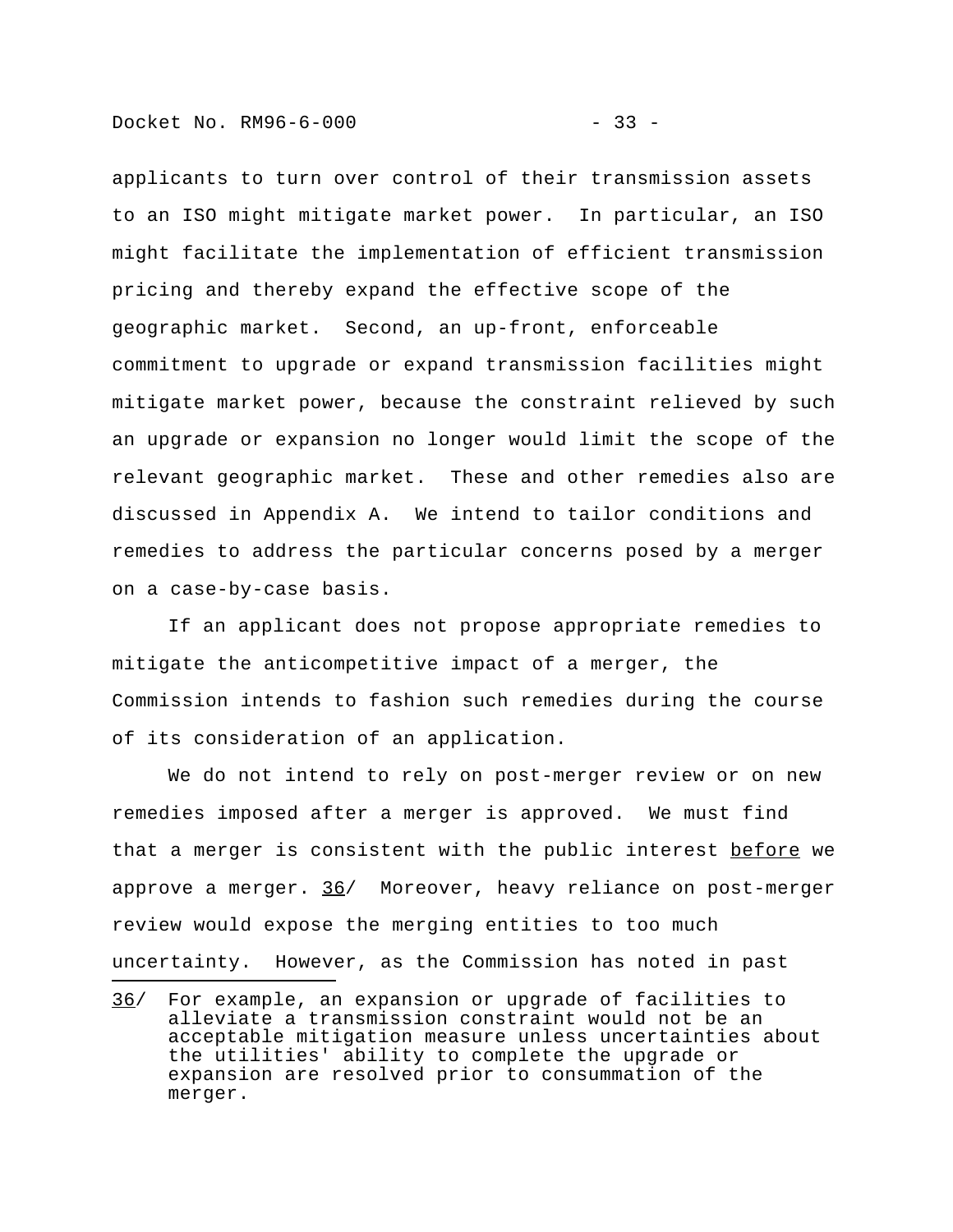merger cases, the Commission does retain authority under section 203(b) to issue supplemental orders for good cause shown as it may find necessary or appropriate. 37/

The Commission acknowledges that many of the solutions that would mitigate market power or anticompetitive effects cannot be implemented quickly and, in fact, could take an extended period to accomplish  $(e,q.)$ , siting and constructing new transmission lines to alleviate a transmission constraint, divestiture of generation assets, formation of an ISO). While long-term remedies may be necessary to allow the Commission to determine that a merger is consistent with the public interest, a requirement to satisfy such conditions prior to consummating a merger may jeopardize the ability of parties to merge. In turn, customers will experience unnecessary delays in receiving benefits accruing from the merger. Therefore, we will entertain proposals by merger applicants to implement interim mitigation measures that would eliminate market power concerns during the period that it takes to put in place the long-term remedies necessary to address the anticompetitive effects of their proposed merger. 38/ Such interim measures must fully and effectively address the specific market power

<sup>37/</sup> See FPA section 203(b), 16 U.S.C. 824b(b) (1994).

<sup>38/</sup> For example, an applicant could sell its transmission rights on congested transmission paths to third parties or not trade in markets where it has market power until long-term remedies are implemented.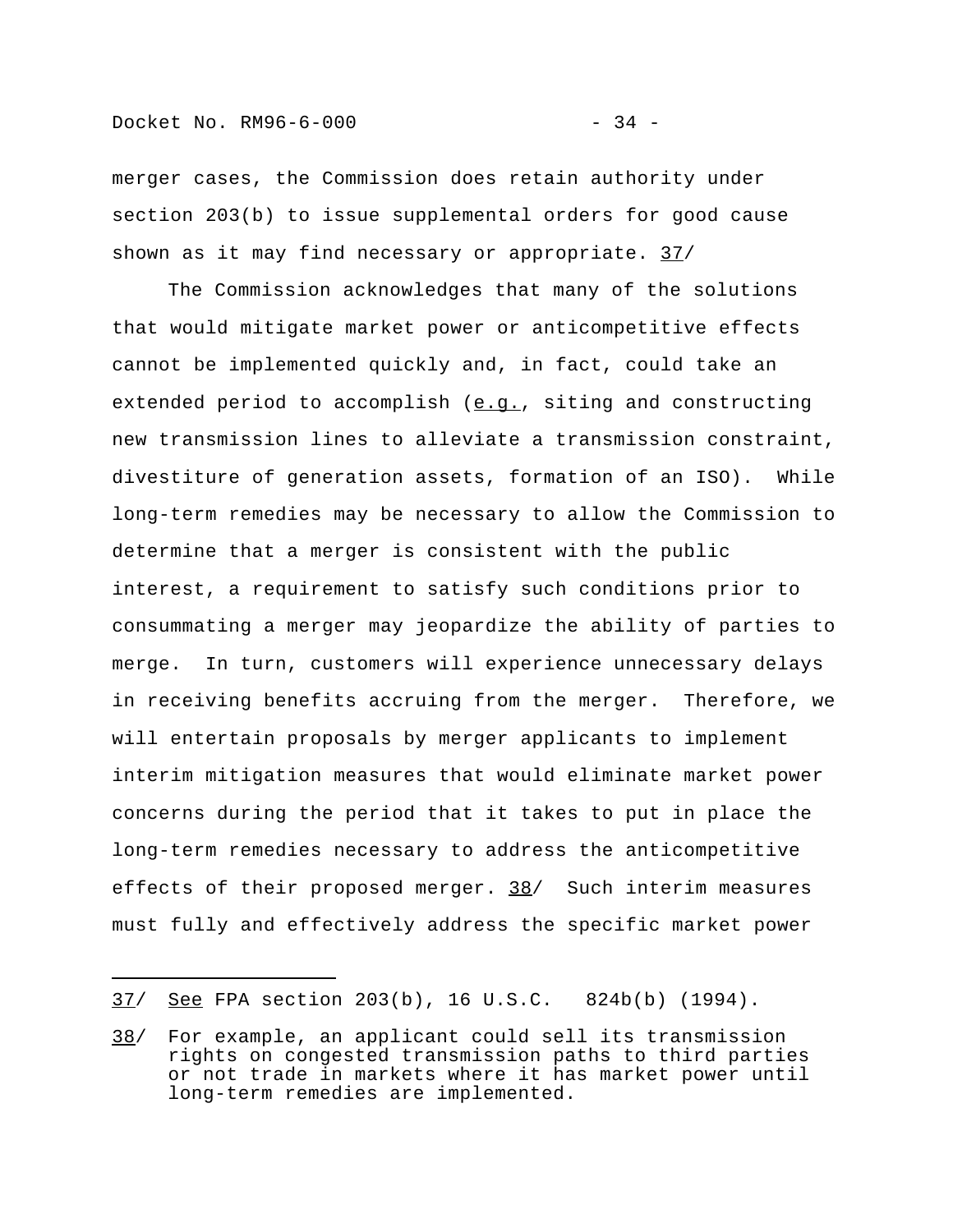Commission. Applicants should implement long-term remedies as quickly as practical.

### C. Effect on Rates

#### 1. Background

In determining whether a merger is consistent with the public interest, one of the factors we have considered is the effect the proposed merger will have on costs and rates. In the past we have considered whether the elimination of the independence of the companies and resulting combination of the facilities of the separate entities would be likely to lead to unnecessary rate increases or inhibit rate reductions. 39/ We have also been concerned with whether the merged companies would be able to operate economically and efficiently as a single entity. 40/ In connection with these concerns, the Commission has investigated applicants' claims about the potential costs and benefits of their proposed mergers and weighed that information to determine whether the costs are likely to exceed the benefits. Our investigations have frequently required trial-type hearings. Although we have considered the applicants' burden of proof to be met by a

i<br>I

40/ Edison, 47 FERC 61,196 at 61,672 (1989).

<sup>39/</sup> Commonwealth, 36 FPC at 938.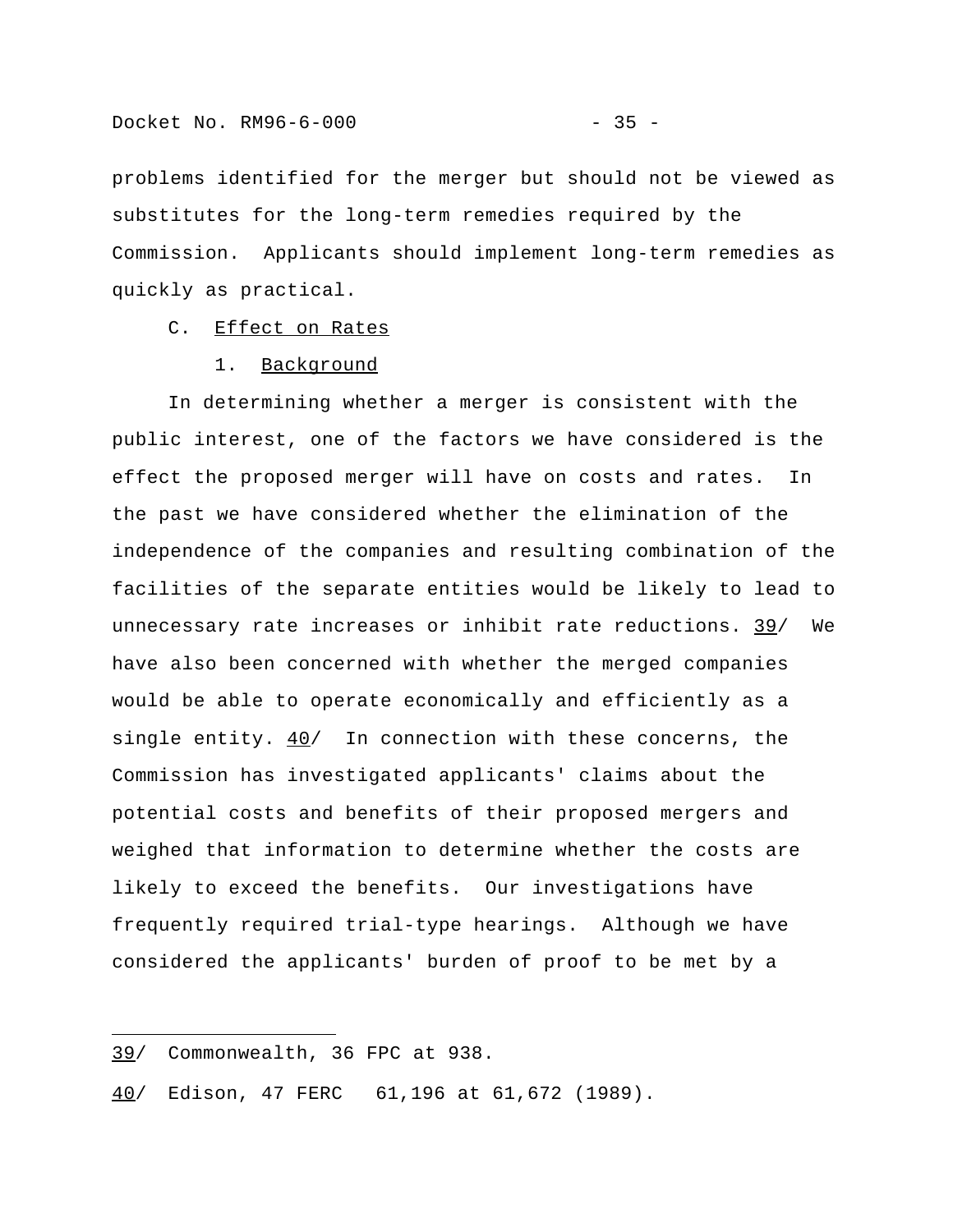generalized showing of likely costs and benefits,  $41/$  these hearings have often been time-consuming, and there has been considerable controversy over whether the estimates of future costs and benefits are truly meaningful. Moreover, there has been controversy over the position we have taken that benefits are to be "counted" even if they could reasonably be obtained by means other than the merger. There also has been controversy over the allocation of the projected merger benefits. 42/

In more recent cases, the Commission has focused on ratepayer protection. We have either accepted a hold harmless commitment (a commitment from the applicant that any net merger-related costs will not raise rates) or have set for hearing the issue of whether the applicants' hold harmless commitment or some other proposed ratepayer protection was adequate. For example, in **Primergy**, the Commission held that wholesale ratepayers would be adequately protected if the applicants were to commit that, for a period of four years after the merger is consummated, the merging companies would not seek to increase rates to wholesale requirements

- 41/ Entergy Services Inc. (Entergy), 65 FERC 61,332, at 62,473 (1993), order on reh'g, 67 FERC 61,192 (1994), appeal pending.
- 42/ These benefits have included items such as fuel cost savings; bankruptcy resolution; reducing administrative and general costs; lowering net production costs; and eliminating or deferring construction of new generating units.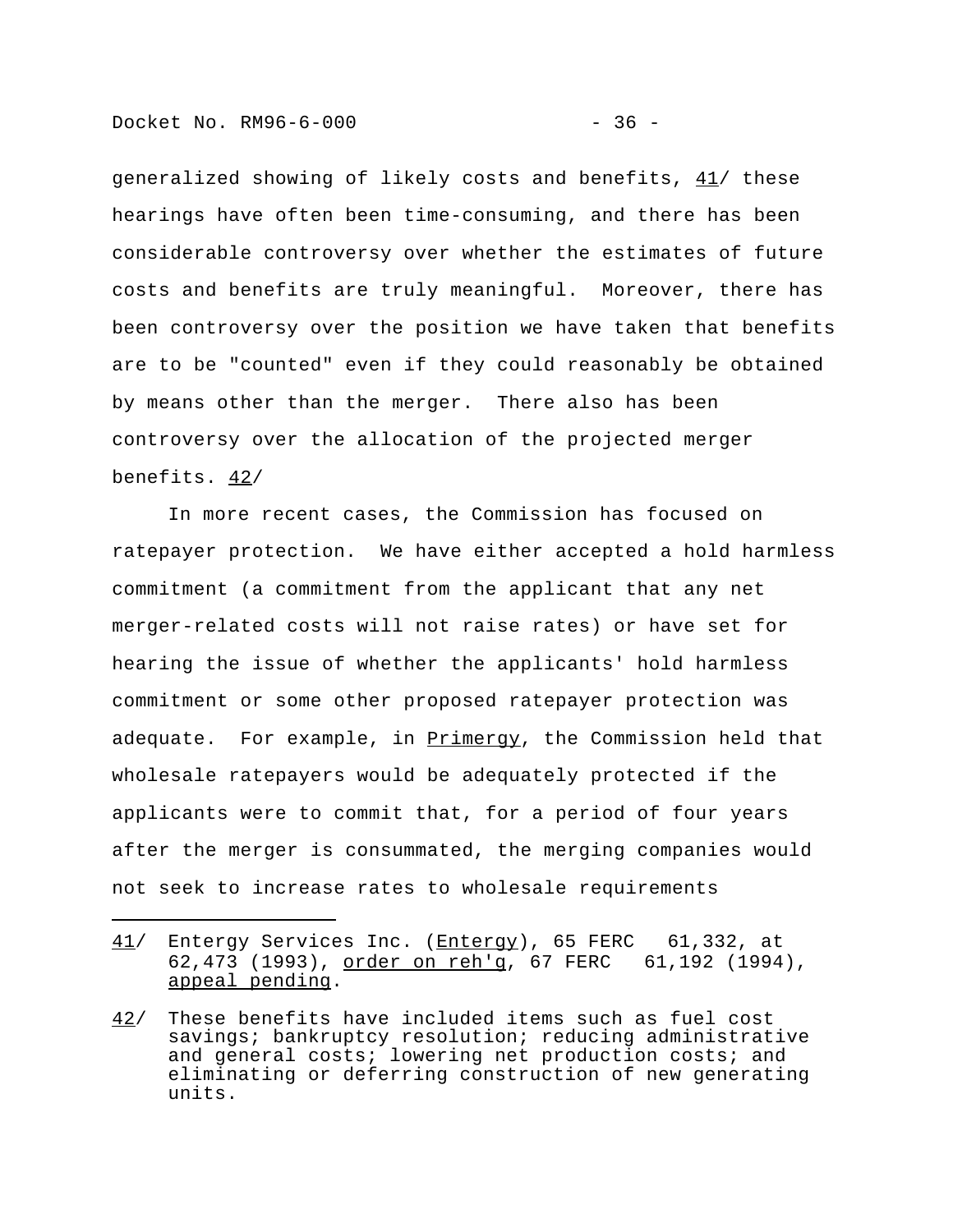customers.

In PS Colorado, 43/ the applicants submitted evidence on costs and benefits, but also proposed a hold harmless commitment. We noted several concerns with the hold harmless commitment, pointing out that it did not cover most of the merger-related costs.  $44/$  We set for hearing the issue of whether the applicants' hold harmless commitment provided adequate protection for ratepayers (those who receive unbundled generation and transmission services as well as those who receive bundled service) and, if not, what ratepayer protection mechanisms would be sufficient. We did not set for hearing the effect on rates as such; that is, we did not instruct the administrative law judge to conduct a factual investigation into the alleged costs and benefits of the merger. In Cincinnati Gas & Electric Company and PSI Energy, Inc., the Commission modified the hold harmless provision, stating that the applicants would have the burden of convincingly demonstrating in future section 205 filings that their wholesale customers had, in fact, been held harmless;

43/ 75 FERC at 62,043-44.

i<br>I

44/ The commitment was not to seek an increase in base rates for five years after the merger. We found, however, that this provided little protection, since the five years would be over before most of the claimed merger savings were projected to be realized. Moreover, the applicants proposed to amortize merger-related costs over five years, but their hold harmless commitment covered only costs that would be "booked to the merger" through the first two years.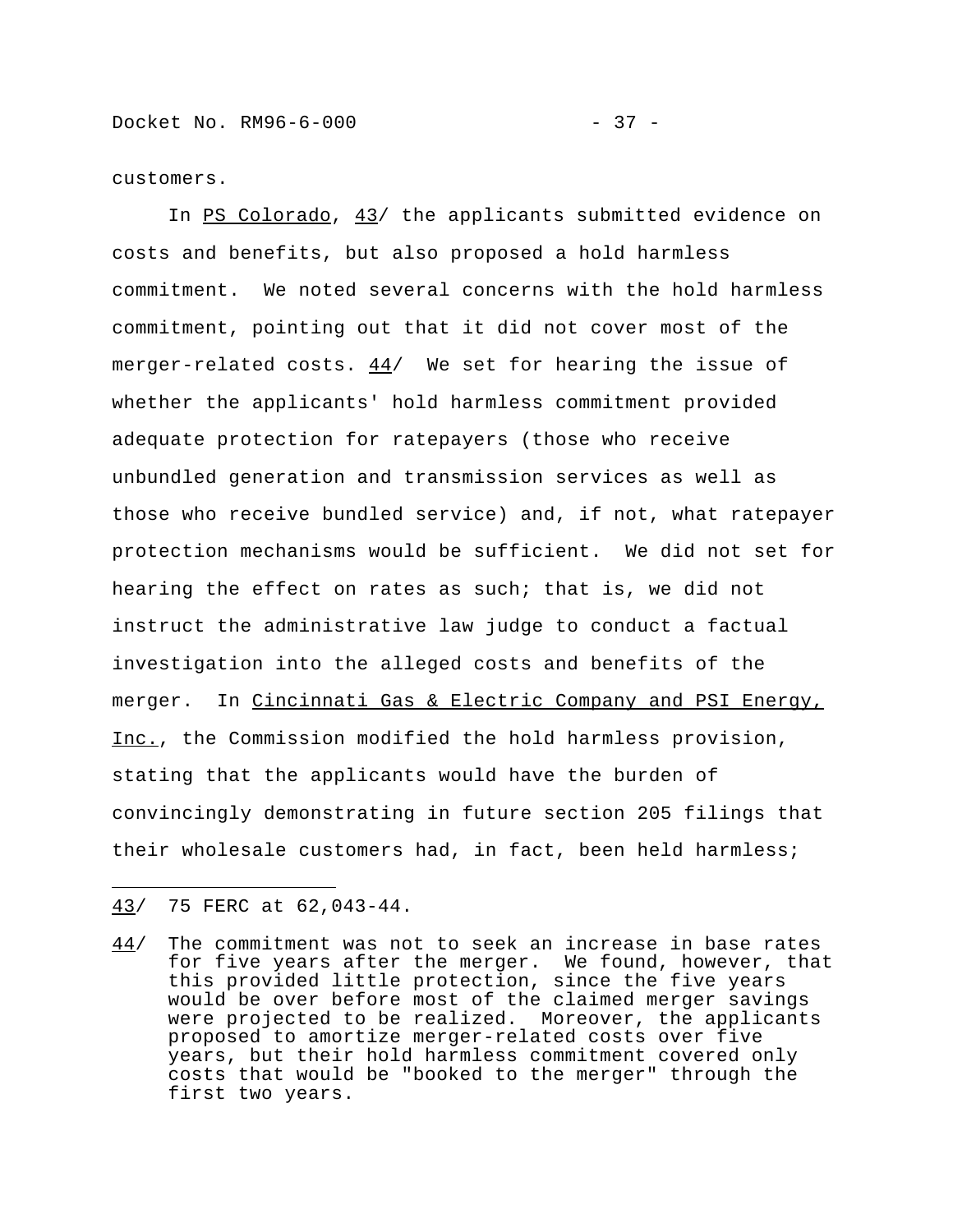that is, they would have to show any rate increase was not related to the merger. 45/ The applicants would be required to make an affirmative showing in their initial case-in-chief that their proposed rates did not reflect merger-related costs unless such costs were offset by merger-related benefits.  $46/$ 

In Union Electric, 47/ the applicants proposed an open season guarantee for the first five years after the merger was consummated. The open season guaranteed that existing wholesale customers could terminate their contracts by giving notice on the day the applicants filed for a rate increase affecting that customer. The Commission was concerned that the open season commitment might not provide adequate protection for wholesale ratepayers (those that receive bundled generation and transmission service as well as those that receive unbundled generation or transmission service) and set that issue for hearing. We stated that if at hearing it was determined that the open season commitment was not adequate protection, a determination should be made as to what ratepayer protection mechanisms might be suitable for the

46/ Id. at 62,714.

i<br>I

47/ 77 FERC 61,026 at 61,107-08 (1996), reh'g pending.

<sup>45/</sup> See Cincinnati Gas & Electric Company and PSI Energy, Inc., 64 FERC 61, 237 at 62, 714 (1993), order withdrawing authorization of merger and instituting settlement procedures, 66 FERC 61.028, order denying rehearing and approving settlements and unilateral offers as conditioned and modified, 69 FERC 61,005 (1994), order granting clarification, 69 FERC 61,088 (1994).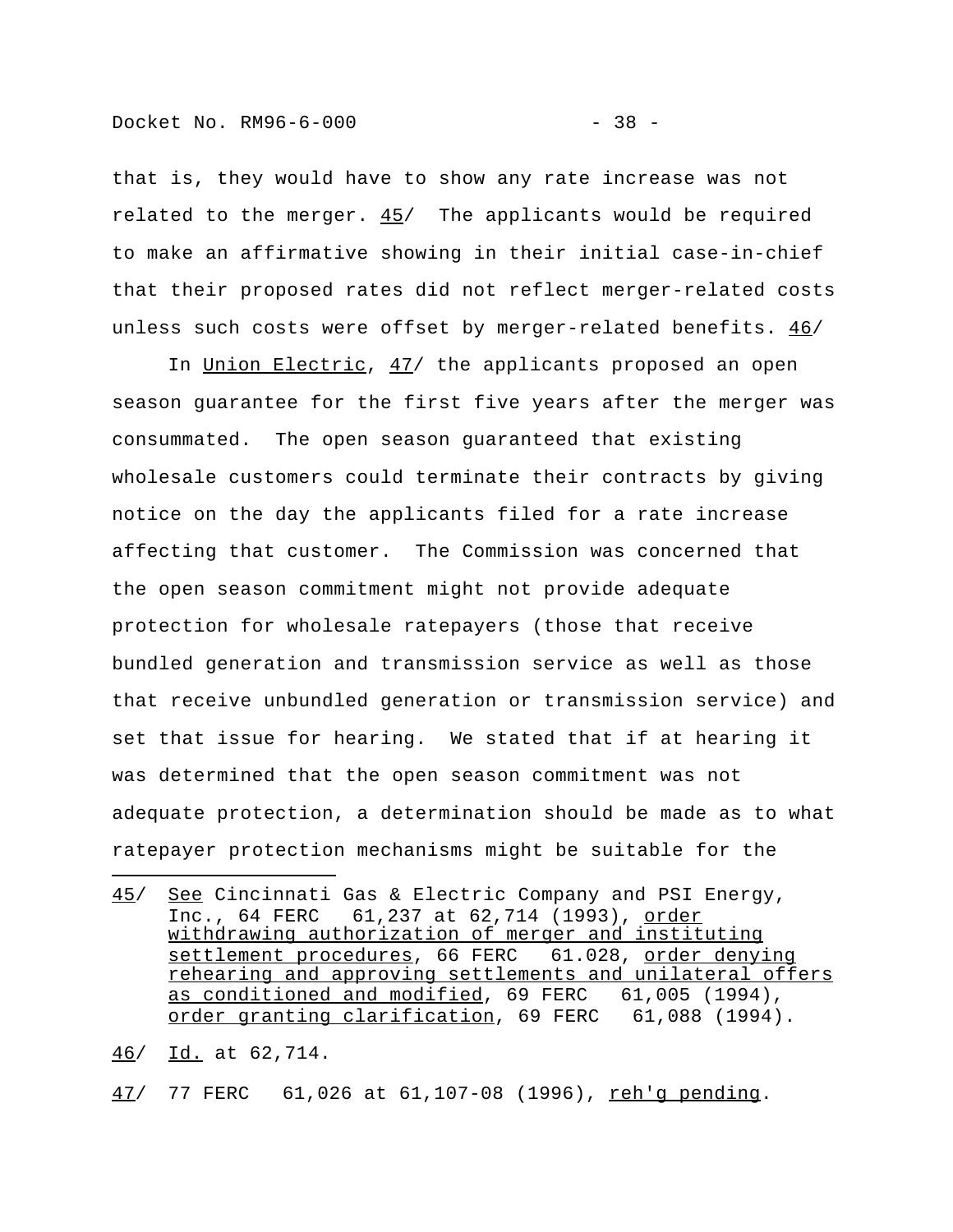proposed merger.

In response to the NOI, only a few commenters suggest that we dispose of the effect on rates factor altogether. 48/ Most commenters consider this factor to be essential in deciding whether to approve a merger.  $49/$  However, commenters differ on how this factor should be assessed.

2. Discussion

We disagree with the argument presented by a few commenters that we need not be concerned about the effect of a merger on rates in this competitive environment because prices will be set by market forces and customers can choose their suppliers accordingly. Also, while it may be true that most of the rate issues in connection with the typical merger affect retail ratepayers and are subject to state jurisdiction, the Commission in order to ensure that a merger is consistent with the public interest still must protect the merging utilities' wholesale ratepayers and transmission customers from the possible adverse effects of the merger. As mentioned in our discussion above on the effect on competition and in our discussion in the Open Access Rule, we recognize that even in an open access environment, markets may not work perfectly or even well. 50/ This is particularly the case

49/ Id.

i<br>I

<sup>48/</sup> See Appendix D, section III(A).

<sup>50/</sup> See Open Access Rule, 61 Fed. Reg. at 21,553.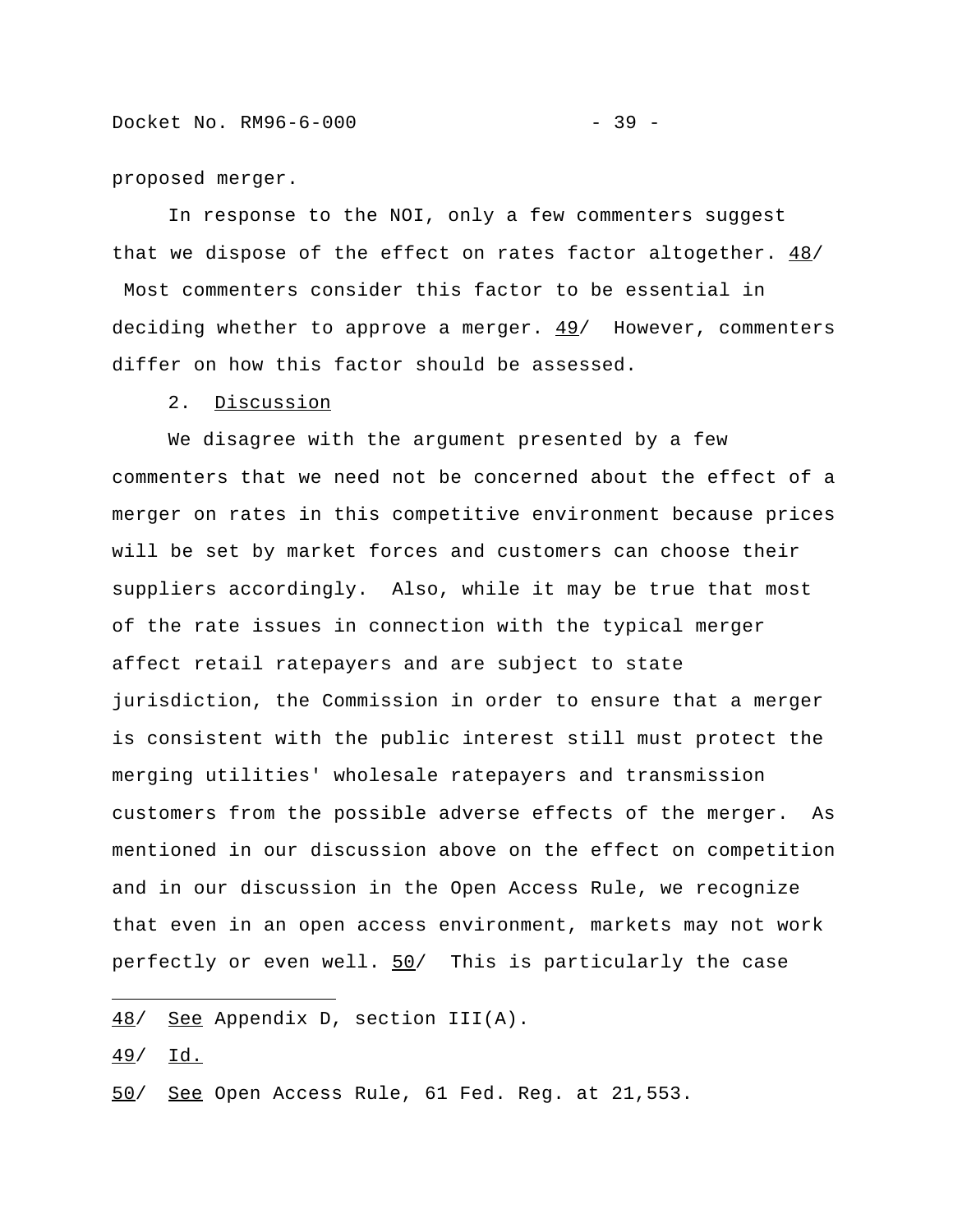Docket No. RM96-6-000 - 40 -

i<br>I

during the transition from a monopoly cost-of-service market structure to a competitive market-based industry. For instance, during the transition some customers may be unable to take immediate advantage of competition because of contractual commitments or because of stranded costs obligations. Furthermore, because transmission remains effectively a natural monopoly and will continue to be regulated on a cost-of-service basis, the Commission has reason to be concerned that mergers do not affect transmission rates adversely. For these reasons, we will not abandon the effect on rates factor. 51/

Rather than requiring estimates of somewhat amorphous net merger benefits and addressing whether the applicant has adequately substantiated those benefits, we will focus on ratepayer protection. Merger applicants should propose ratepayer protection mechanisms to assure that customers are protected if the expected benefits do not materialize. The applicant bears the burden of proof to demonstrate that the customer will be protected. This puts the risk that the benefits will not materialize where it belongs -- on the applicants.

Furthermore, we believe that the most promising and expeditious means of addressing ratepayer protection is for

<sup>51/</sup> In the past, we have referred to this factor as the "effect on costs and rates." However, the basic concern is with the effect on rates. Accordingly, we will refer to it as the "effect on rates."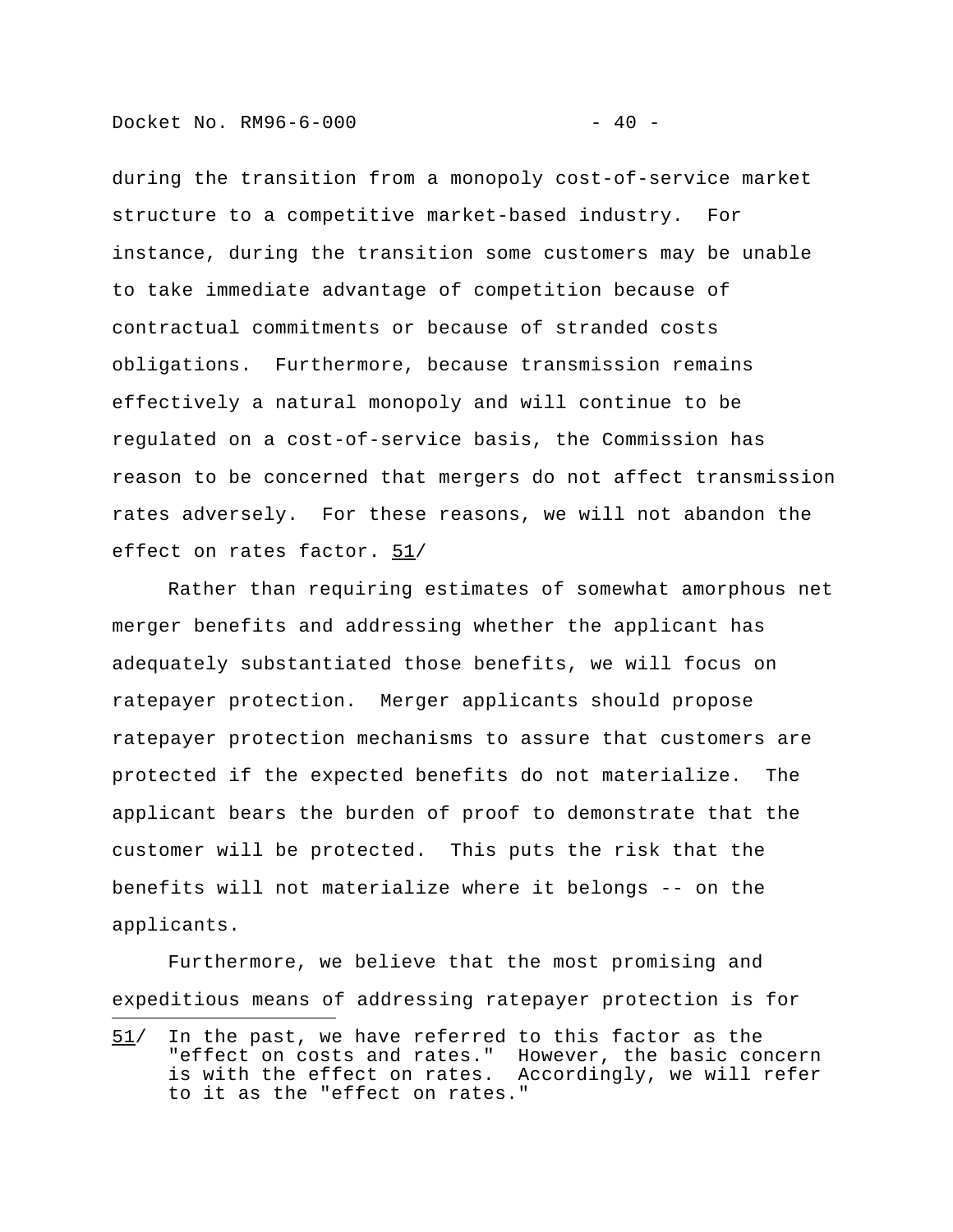the parties to negotiate an agreement on ratepayer protection mechanisms. The applicants should attempt to resolve the issue with customers even before filing, and should propose a mechanism as part of their filing. Even if these negotiations have not succeeded by the time of filing, the parties should continue to try to reach a settlement. What constitutes adequate ratepayer protection necessarily will depend on the particular circumstances of the merging utilities and their ratepayers, and we strongly encourage parties to minimize contentious issues and to resolve them without the time and expense of a formal hearing. Parties may not be able to reach an agreement on an appropriate ratepayer protection and the Commission may still be able to approve the merger. As mentioned earlier, this could occur either after a hearing or on the basis of parties' filings if we determine that the applicants' proposal sufficiently insulates the ratepayers from harm.

 As described above, the Commission has accepted a variety of hold harmless provisions, and parties may consider these as well as other mechanisms if they appropriately address ratepayer concerns. Among the types of protection that could be proposed are:

> open season for wholesale customers - applicants agree to allow existing wholesale customers a reasonable opportunity to terminate their contracts (after notice) and switch suppliers. This allows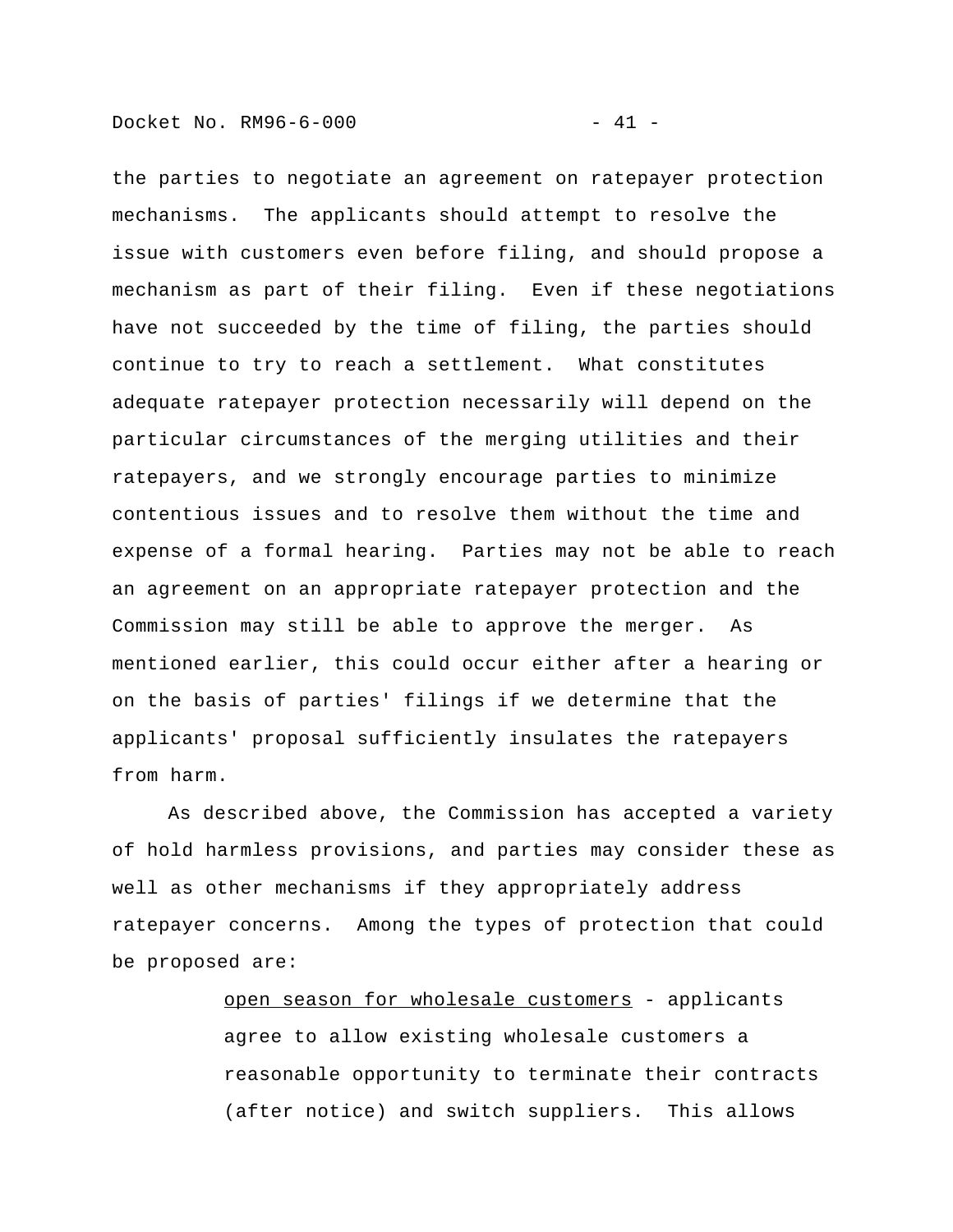customers to protect themselves from merger-related harm.

general hold harmless provision - a commitment from the applicant that it will protect wholesale customers from any adverse rate effects resulting from the merger for a significant period of time following the merger. Such a provision must be enforceable and administratively manageable. moratorium on increases in base rates (rate freeze) - applicants commit to freezing their rates for wholesale customers under certain tariffs for a significant period of time. 52/ rate reduction - applicants make a commitment to file a rate decrease for their wholesale customers to cover a significant period of time. 53/

Although each mechanism provides some benefit to ratepayers, we believe that in the majority of circumstances the most meaningful (and the most likely to give wholesale

<sup>52/</sup> A rate freeze, however, does not insulate the merged utility from a rate reduction if the Commission, pursuant to section 206, determines that the utility's rates are no longer just and reasonable. Also, in circumstances in which ratepayers clearly would be entitled to a rate reduction in the absence of the merger, e.g., expiration of a current surcharge or some other clearly defined circumstance, a simple rate freeze may not provide adequate ratepayer protection.

<sup>53/</sup> Whether these types of proposals are appropriate in a particular case will depend on the circumstances of the merging companies and the customers and the details of the proposals.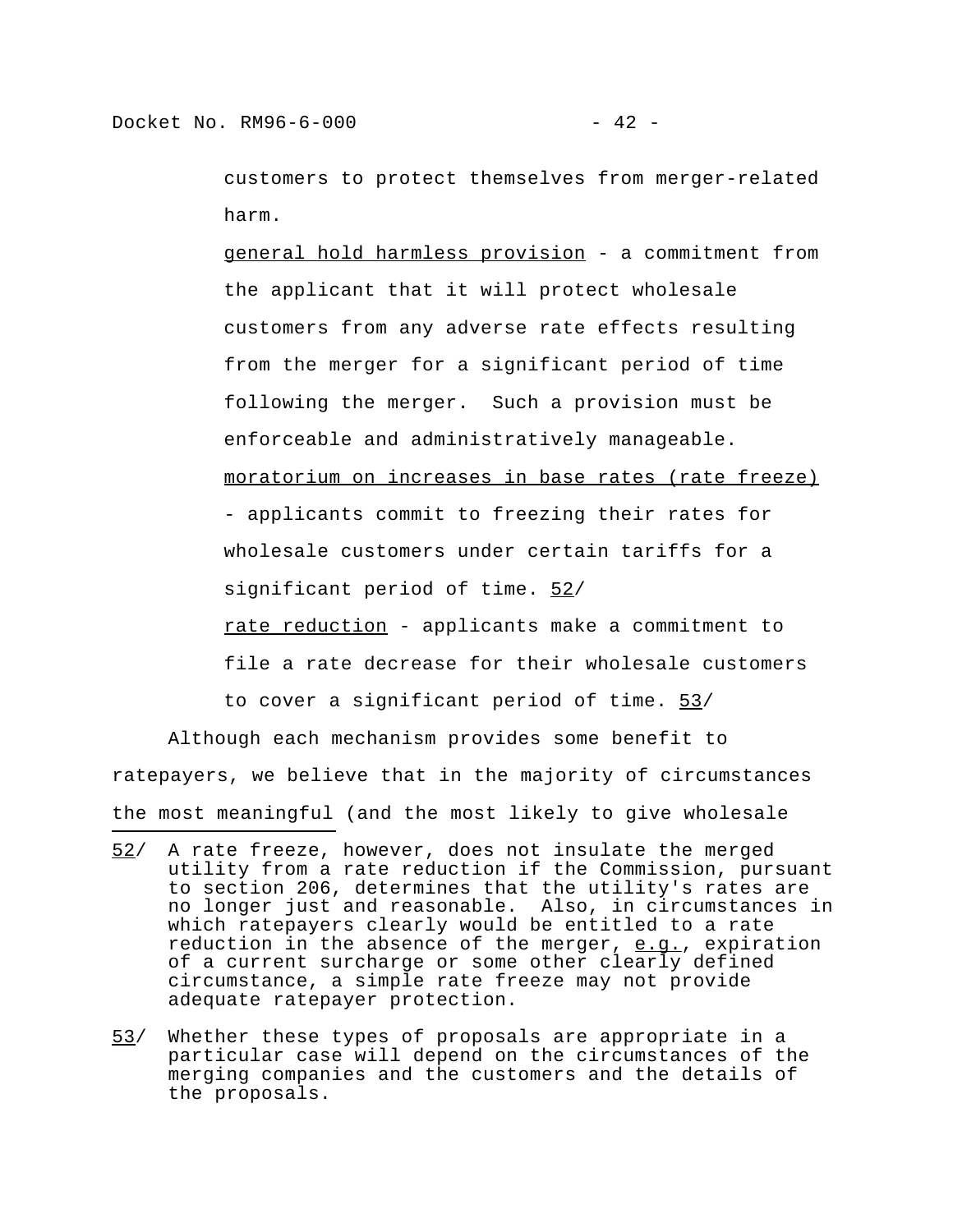customers the earliest opportunity to take advantage of emerging competitive wholesale markets) is an open season provision. We urge merger applicants to negotiate with customers before filing and to offer an adequate open season proposal or other appropriate ratepayer protection mechanism in their merger applications. If intervenors raise a substantial question as to the adequacy of the proposal, parties should continue to pursue a settlement. If no agreement can be reached, we may decide the issue on the written record or set the issue for hearing.

# D. Effect on Regulation

i<br>I

When the Commission in Commonwealth referred to impairment of effective regulation by this Commission and appropriate state regulatory authorities, its concern was with ensuring that there is no regulatory gap. 54/ The potential for impairment of effective regulation at the Federal level has been increased by the Ohio Power decision. 55/ That case holds that if the SEC approves a contract for sales of nonpower goods or services between affiliates in a registered holding company, this Commission in its rate review may not disallow any part of the payment under the contract in order

<sup>54/</sup> Cinergy, 64 FERC at 62,710 n.278; Commonwealth, 36 FPC at 931.

<sup>55/</sup> Ohio Power Company v. FERC, 954 F.2d 779, 782-86 (D.C. Cir. 1992), cert. denied, 498 U.S. 73 (1992) (Ohio Power).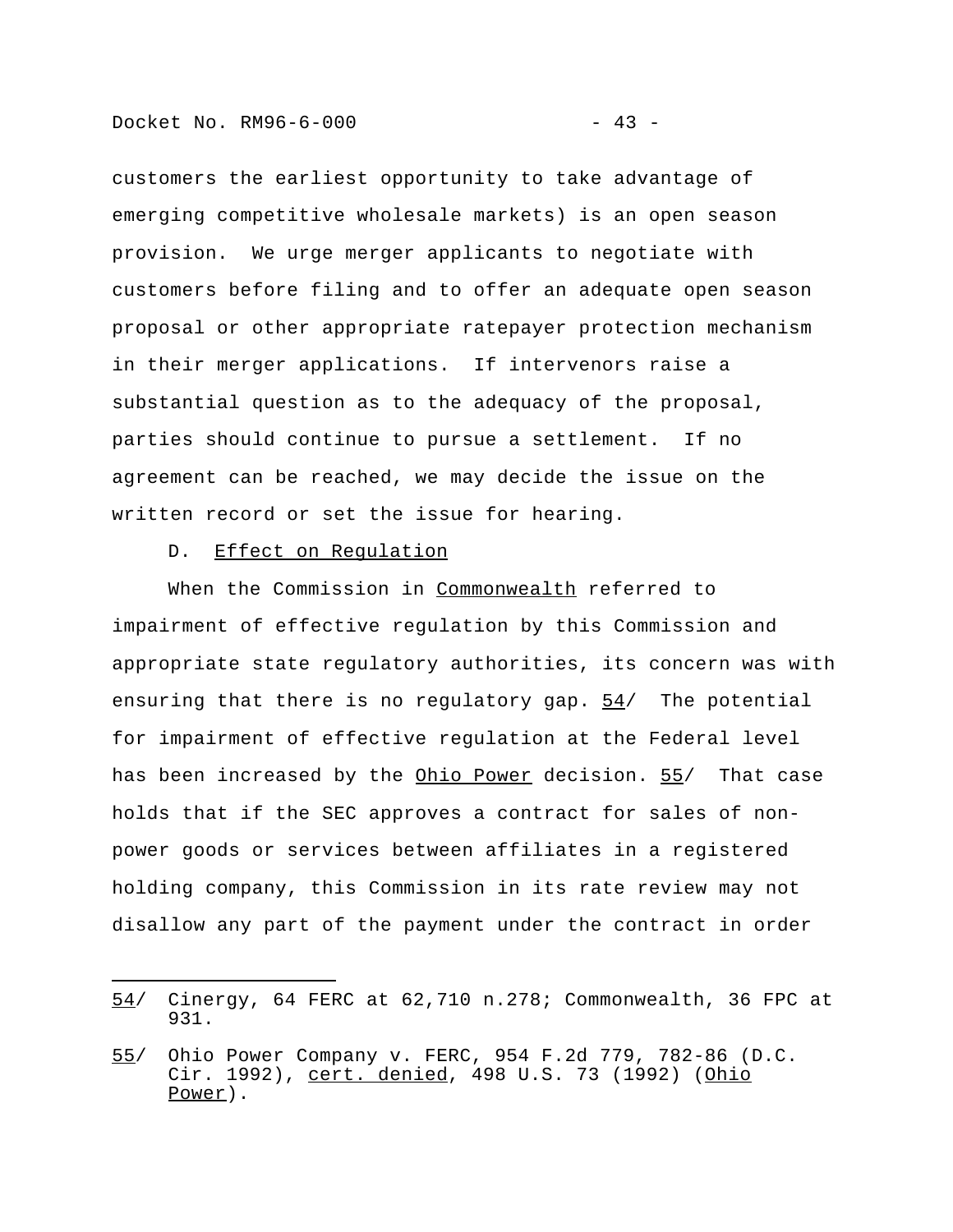to protect ratepayers against affiliate abuse. 56/

In recent cases, the Commission has developed its policy regarding the effect of proposed mergers on both state and Federal regulation. For instance, PS Colorado involved the creation of a new multistate registered holding company. On the question of a shift of regulation from the state commissions to this Commission, we declined to order a hearing, noting that the state commissions had authority to disapprove the merger and that they did not argue that their regulation would be impaired. On the question of a shift of authority from this Commission to the SEC, we pointed out that pre-merger, we had authority to review for rate purposes all the costs the companies incurred, but if the merger were approved, under Ohio Power we would lose that authority if the SEC approved an inter-affiliate transaction. Thus, the costs could be flowed through to ratepayers, even if the goods or services were obtained at an above-market price or the costs were imprudently incurred. To guard against this possibility, we gave the applicants two options.  $57/$  They could either choose to have the issue set for hearing, or they could agree to abide by our policies on intra-system transactions. 58/

57/ 75 FERC at 62,045-46.

i<br>I

58/ Accord, Union Electric, 77 FERC at 61,108-09 (state expressed concern over shift of regulatory authority from itself and this Commission to SEC; Commission noted that

<sup>56/</sup> Cf. AEP Power Marketing, Inc., 76 FERC 61,307 at 62,515 (1996).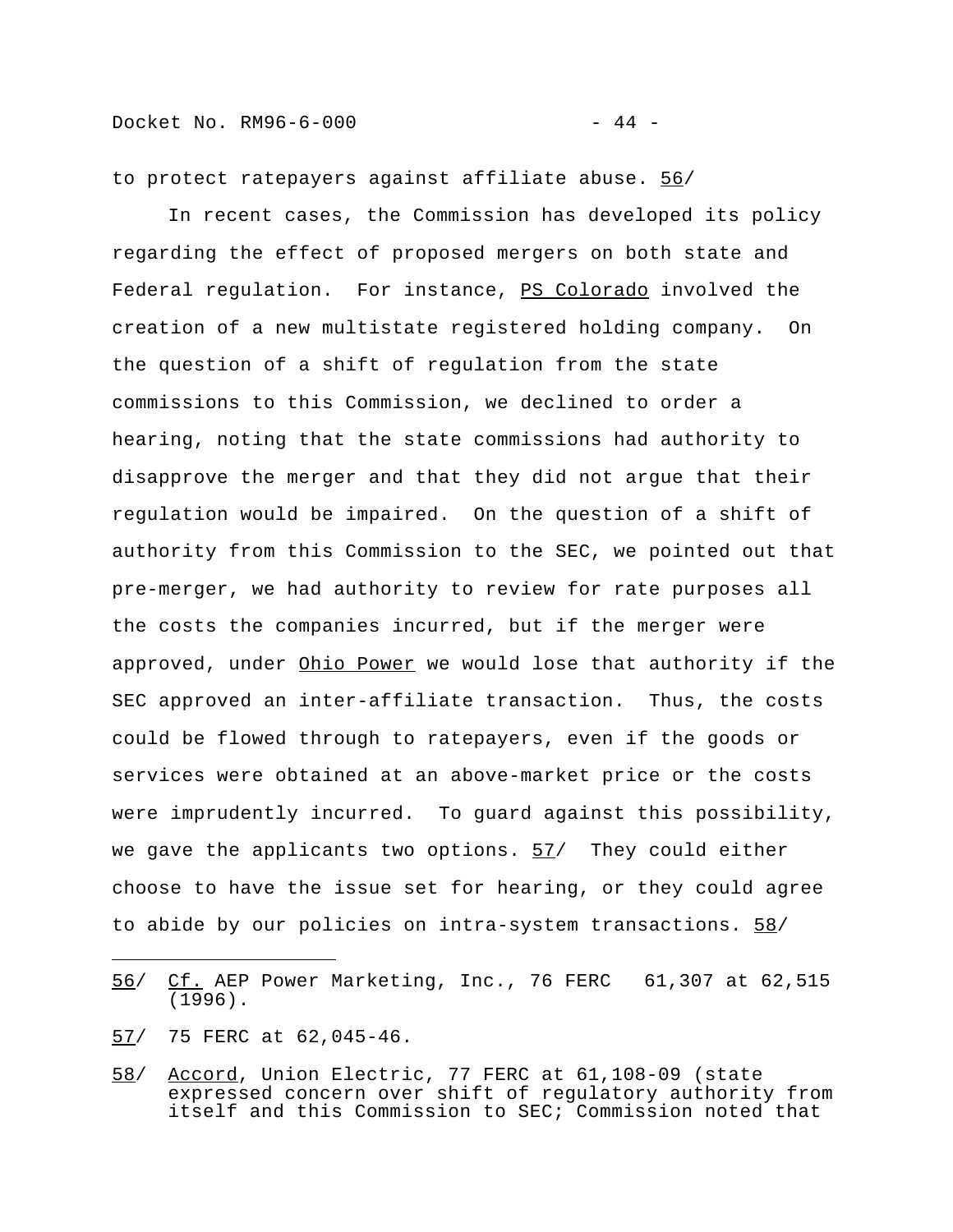In response to the NOI, commenters generally argue that it is important for the Commission to continue to look at the effect of a merger on the effectiveness of state and Federal regulation. 59/

## 2. Discussion

We will continue to examine the effect on regulation as a factor in our analysis of proposed mergers and will use the approach adopted in **PSColorado** and subsequent cases. Thus, in situations involving registered public utility holding companies, we will require the applicants to choose between two options and to make that choice clear in their filing. They may commit themselves to abide by this Commission's policies with respect to intra-system transactions within the newly-formed holding company structure, or they may go to hearing on the issue of the effect of the proposed registered holding company structure on effective regulation by this Commission. If applicants choose the first option, we will set the issue for hearing only if intervenors raise credible arguments that because of special factual circumstances, the commitment will not provide sufficient protection.

With respect to the effect of a merger on state regulatory authority, where a state has authority to act on a merger, as in PSColorado, we ordinarily will not set this (..continued)

state had authority to disapprove merger).

59/ Appendix B at Section IV.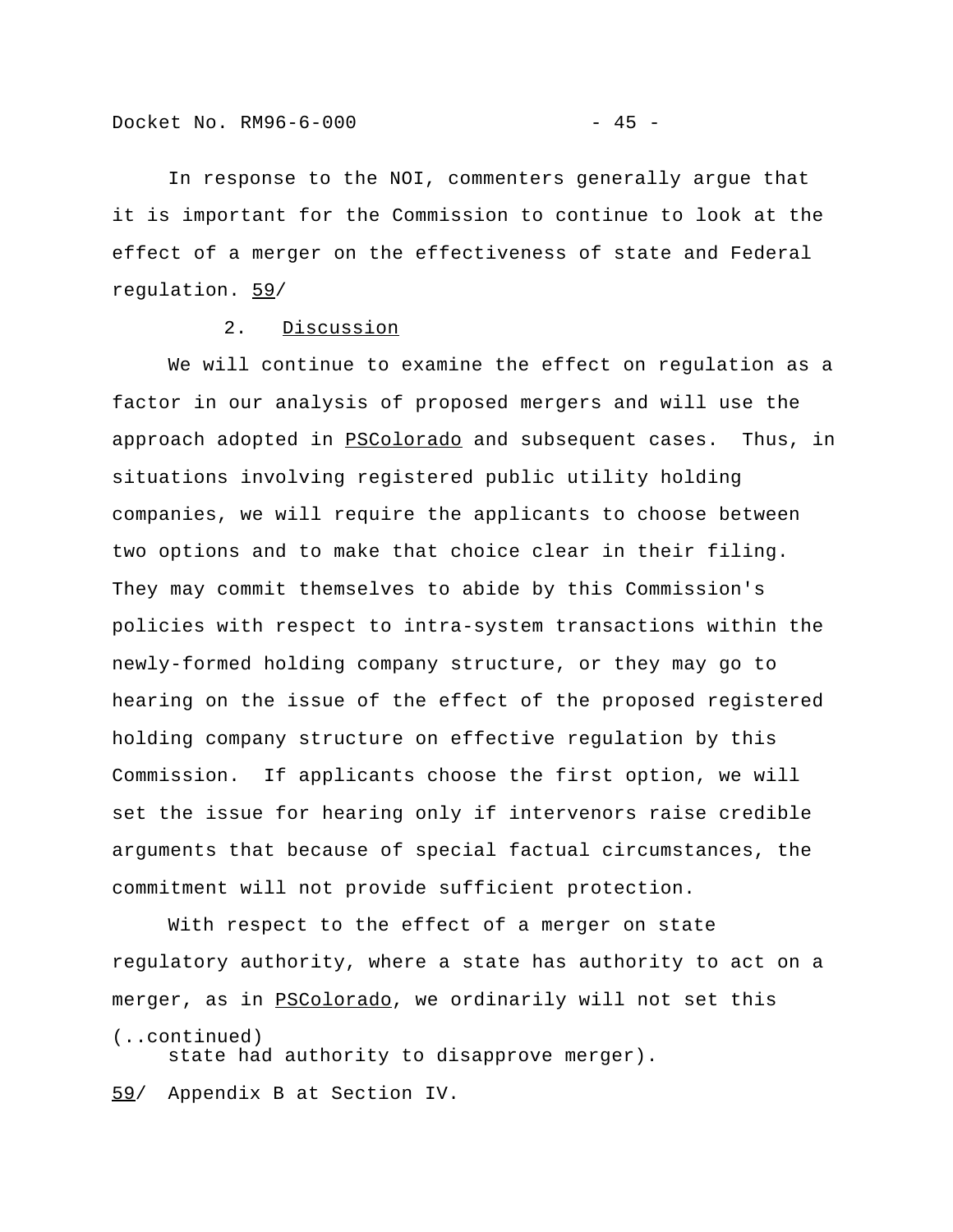issue for a trial-type hearing. The application should tell us whether the states have this authority. If the state lacks this authority and raises concerns about the effect on regulation, we may set the issue for hearing; we will address these circumstances on a case-by-case basis.

E. Other Commonwealth Factors

The other Commonwealth factors are evidence of coercion, the proposed accounting treatment, and the reasonableness of the purchase price.

These three factors elicited very little comment. As to evidence of coercion, a few commenters suggest that this should be evaluated by the marketplace rather than by the regulatory process. 60/ Several commenters say that this factor should be considered only if someone demonstrates that it is relevant.  $61/$  OK Com is among the few commenters who favor retaining this factor. It suggests that coercion is a means by which some companies will try to gain oligopolistic control of the market in the coming competitive environment.

As to accounting treatment, some commenters support elimination of accounting concerns as a factor.  $62/$ 

61/ Florida and Montaup.

i<br>I

<sup>60/</sup> East Texas Coop., EEI, PaineWebber, and Southern Company.

<sup>62/</sup> East Texas Coop, EEI, and PaineWebber. Although they do not support keeping this factor, EEI and PaineWebber suggest that in light of broad industry changes, this may be the right time for a generic re-examination of accounting concerns, of which accounting for mergers could be a part.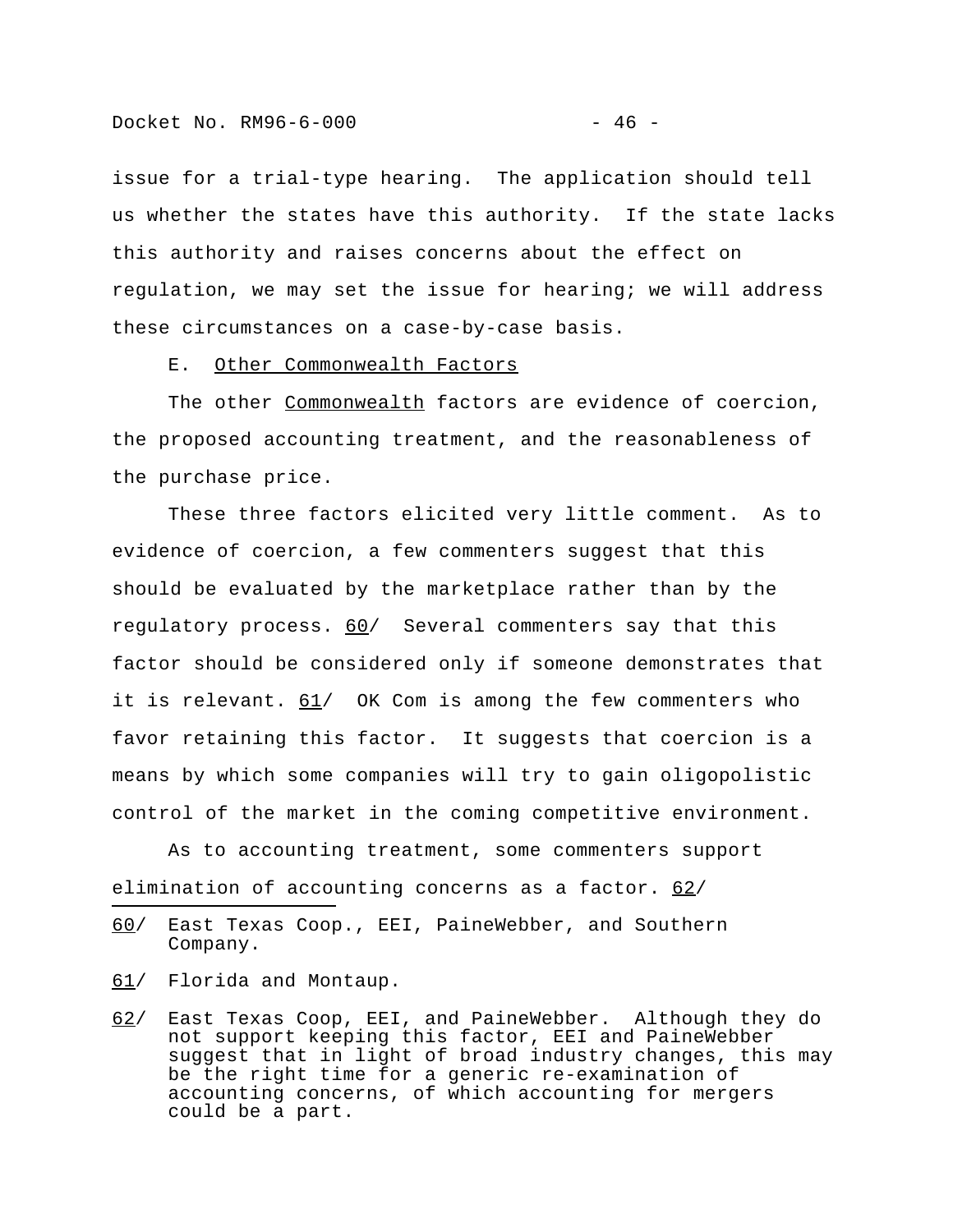PaineWebber notes that most recent mergers were mergers of equals, involving minimal premiums over current market prices.

 It suggests that a similar market discipline would likely cause shareholders to reject merger transactions involving large merger premiums and excessive amortization. Florida and Montaup argue that the accounting treatment of a merger should not be an issue for hearing unless an applicant seeks treatment different from the Commission's standards. Southern Company contends that the Commission's analysis of this factor should be subsumed within the analysis of the merger's impact on costs and rates.

NY Com and OK Com are concerned about the accounting consequences of mergers. OK Com favors keeping the historical cost approach to accounting for plant acquisitions during mergers and business combinations until competitive market structures are achieved at the national, regional, and state levels. NY Com also urges the Commission to continue to require unrestricted access to all books and records of newly merged entities.

We also received a few comments on looking at the reasonableness of the purchase price as a factor. A number of commenters 63/ urge that the Commission not substitute its judgment for the workings of market forces, which will determine the reasonableness of the purchase price. Others

<sup>63/</sup> CINergy, East Texas Coop, EEI, PaineWebber, and Southern.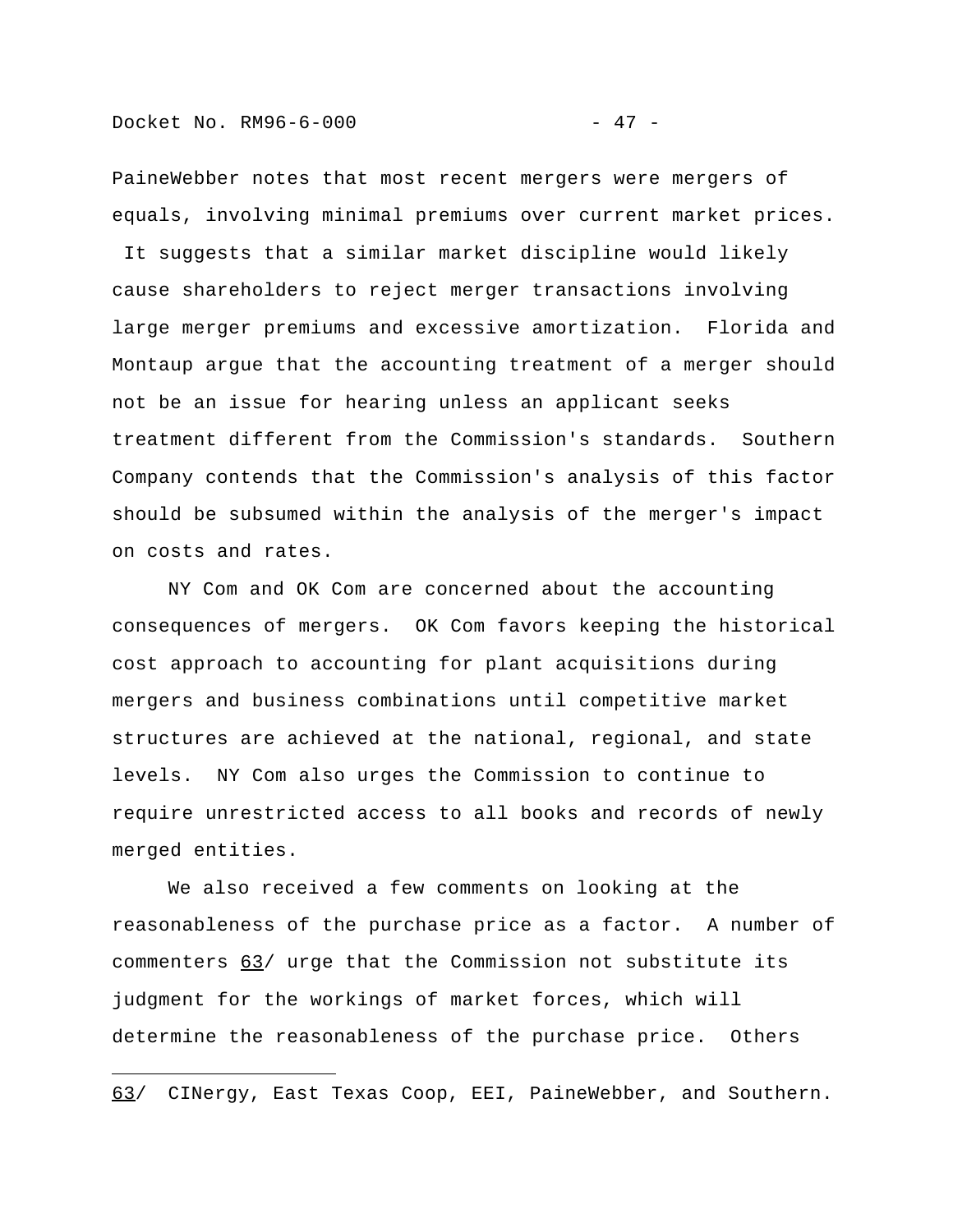64/ believe that this issue should be examined only if its relevance is raised. However, OK Com argues that purchase price still has some relevance in this era of diversification.

 It is concerned that the purchase price may be based on expected returns on non-regulated investments, which, if they fail to materialize, may dilute the value of utility stock.

We will no longer consider these three matters as separate factors. Any evidence of coercion will be considered as part of our analysis of the effect of the merger on competition. We have treated the reasonableness of the purchase price as an issue only insofar as it affects rates, so this issue is subsumed in the effect on rates factor. As for the proposed accounting treatment, this is not really a factor to be balanced along with other factors; proper accounting treatment is simply a requirement for all mergers. 65/

If a merger application seeks to recover acquisition premiums through wholesale rates, we will address the issue in post-merger rate applications. However, the Commission historically has not permitted rate recovery of acquisition premiums.

64/ Florida and Montaup.

i<br>I

<sup>65/</sup> See, e.g., Public Service Company of Colorado and Southwestern Public Service Company, 75 FERC 61,325 (1996); Entergy Services, Inc. and Gulf States Utilities Company, Opinion No. 385, 65 FERC 61,332 (1993), order on reh'g, 67 FERC 61,192 (1994).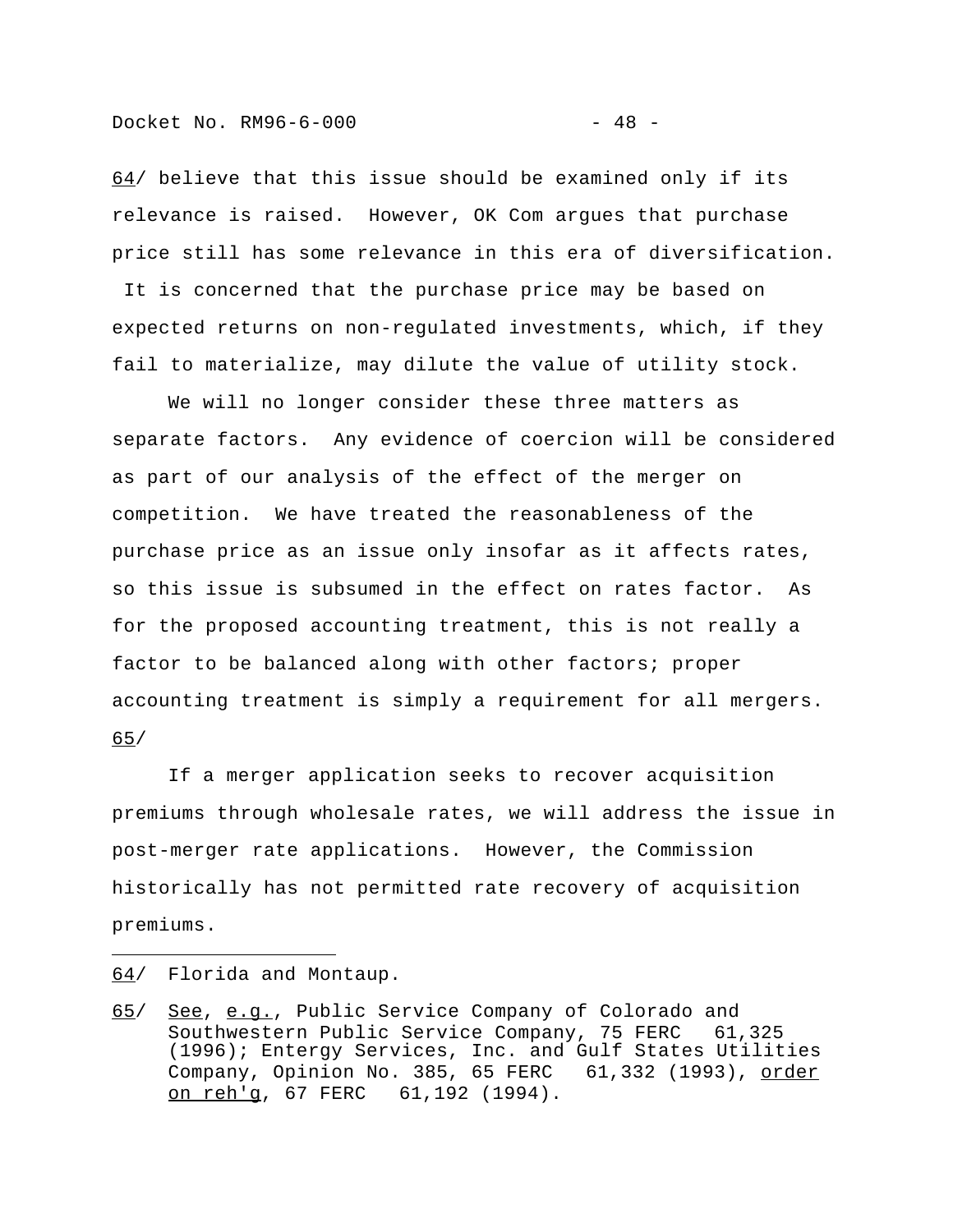#### F. Procedures for Handling Merger Cases

We received many suggestions as to how to improve our procedures for handling merger cases. The commenters focused particularly on the need for certainty and the need to expedite the process, at least for some mergers. They suggested various screens or hold harmless provisions. Some suggested that we set forth filing requirements. There were also many comments on coordination with other agencies that are reviewing the merger. 66/

Although we plan to issue a Notice of Proposed Rulemaking in the near future to set forth more specific filing requirements consistent with this Policy Statement and additional procedures for improving the merger hearing process, we have determined that the best way to improve the Commission's handling of merger proposals is to update our merger review policy. As outlined in this Policy Statement, we will generally limit the number of factors we examine in order to determine whether a merger is in the public interest.

The principal area that will require a fact-based review is the effect of a proposed merger on competition. By using the Guidelines as a screen and by informing applicants of the type of information we expect them to file with us when they apply, we hope to expedite our review of applications considerably.

66/ Appendix D, Section VI.

i<br>I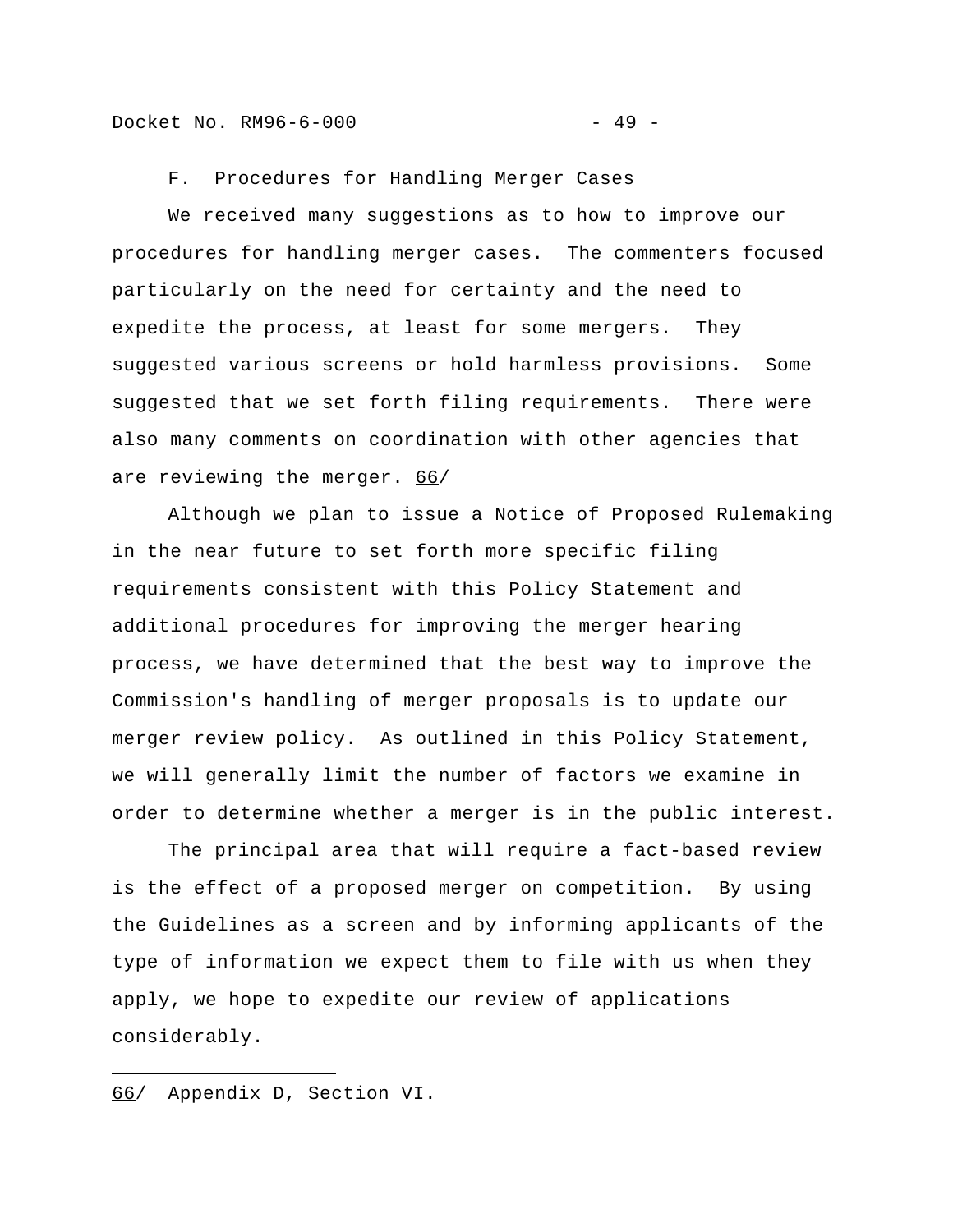Docket No. RM96-6-000 - 50 -

As discussed above under "Effect on Competition," "Effect on Rates," and "Effect on Regulation," we are setting forth for each factor guidance to enable merger applicants ordinarily to avoid a trial-type hearing or to have a hearing focused on limited issues. Moreover, we have set forth above under "Effect on Competition" and in Appendix A the information that we think we need at this point to determine whether a merger would impair competition. We have also discussed ways to mitigate anticompetitive effects. Our consideration of the other two factors, the effect on rates and the effect on regulation, should not require a lot of data or analysis, since we will be relying primarily on the applicants' commitments. This should make it possible for applicants to make filings that can be processed more quickly. The Commission intends to propose a rule to set forth detailed filing requirements.

Another step that can make our processing of merger applications more efficient is to discourage redundant or irrelevant pleadings. We agree with commenters who argue that we should not consider extraneous issues, and we will not consider interventions that raise matters unrelated to the merger. Moreover, in the past, the process has been bogged down by repetitive filings such as answers to answers. We will not consider such filings, nor will we consider "new" information unless it is genuinely new and relevant.

With all the streamlining changes discussed above, we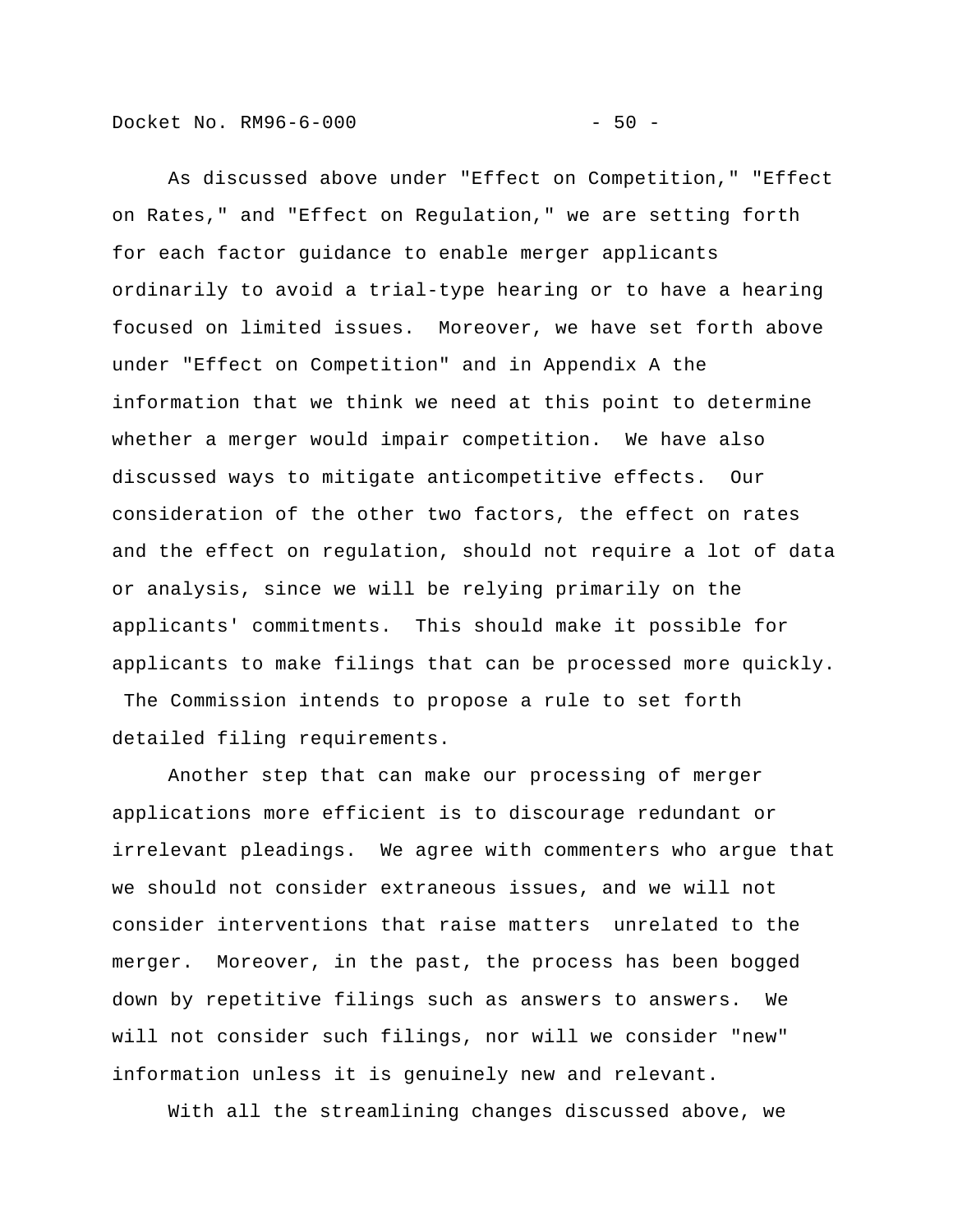believe that we will be able to act on mergers more quickly after a complete application is filed. A complete application is one that adequately and accurately describes the merger being proposed and that contains all the information necessary to explain how the merger is consistent with the public interest, including an evaluation of the merger's effect on competition, rates, and regulation. 67/ We expect applicants to be able to provide all the necessary information, given the guidance in this Policy Statement. We also emphasize that applicants should not expect speedy action if their merger proposals change, as has frequently happened in the past. The Commission cannot be expected to act quickly on a moving target. If applicants change the mechanism or terms under which they intend to merge or supplement the supporting information in their application, the Commission's review process will restart.

Once we have a complete application, we will make every reasonable effort to issue an initial order 60-90 days after the comment period closes. An initial order could take any of several actions, including: requesting additional information from the applicants or intervenors; setting some or all issues

<sup>67/</sup> The information would include all applicable exhibits and accompanying testimony and other data that will constitute applicants' showing that the merger is consistent with the public interest. In addition, a copy of all applications or other information filed with other regulatory bodies regarding the merger must be provided to the Commission to initiate our review process.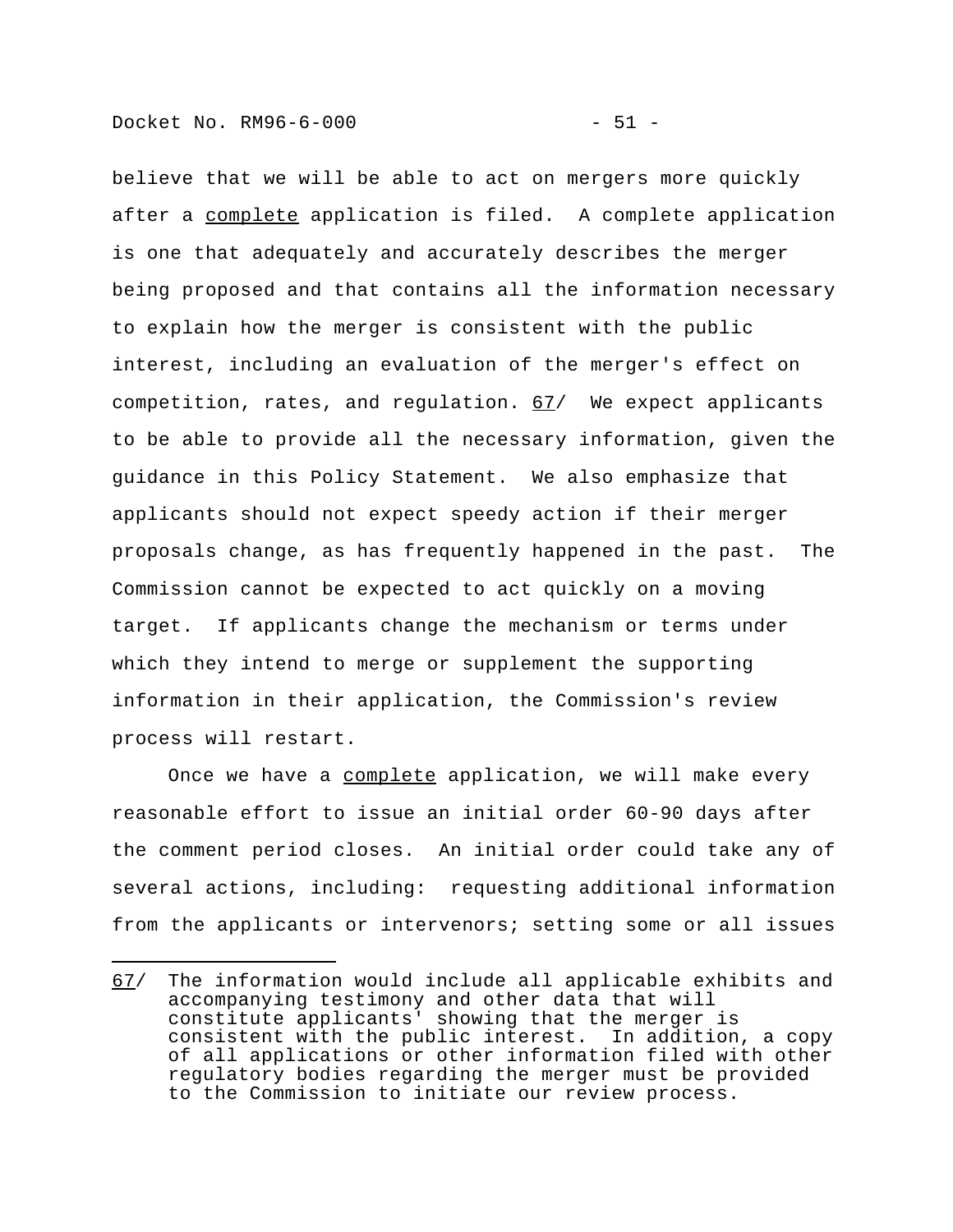for a trial-type or paper hearing; approving the merger; or rejecting the merger. If we determine in the initial order that further procedures are necessary, we will choose among the available procedural options based on the completeness of the record before us, the types of issues that need to be resolved (factual, policy or legal), and the need to give parties adequate due process. However, we are hopeful that the guidance in this Policy Statement will result in more complete applications and more focused and detailed interventions and that we will be able to act summarily on many (or in some cases all) issues in the initial order.

If the Commission determines in an initial order that trial-type or paper hearing procedures are necessary, we believe that we will be able to issue a final order on most applications within 12-15 months from the date that the completed application was filed. We emphasize that this assumes no significant changes in the proposal; any such changes will start the process over and will require that a new notice be issued. Of course, some applications will take more time than others. For example, if a merger raises extraordinarily complex factual disputes, or if the development of competitive remedies or hold harmless agreements is entirely deferred to the hearing, case processing may take longer. On the other hand, if a merger falls below the HHI screen, the applicants propose adequate ratepayer protection mechanisms, and the applicants make the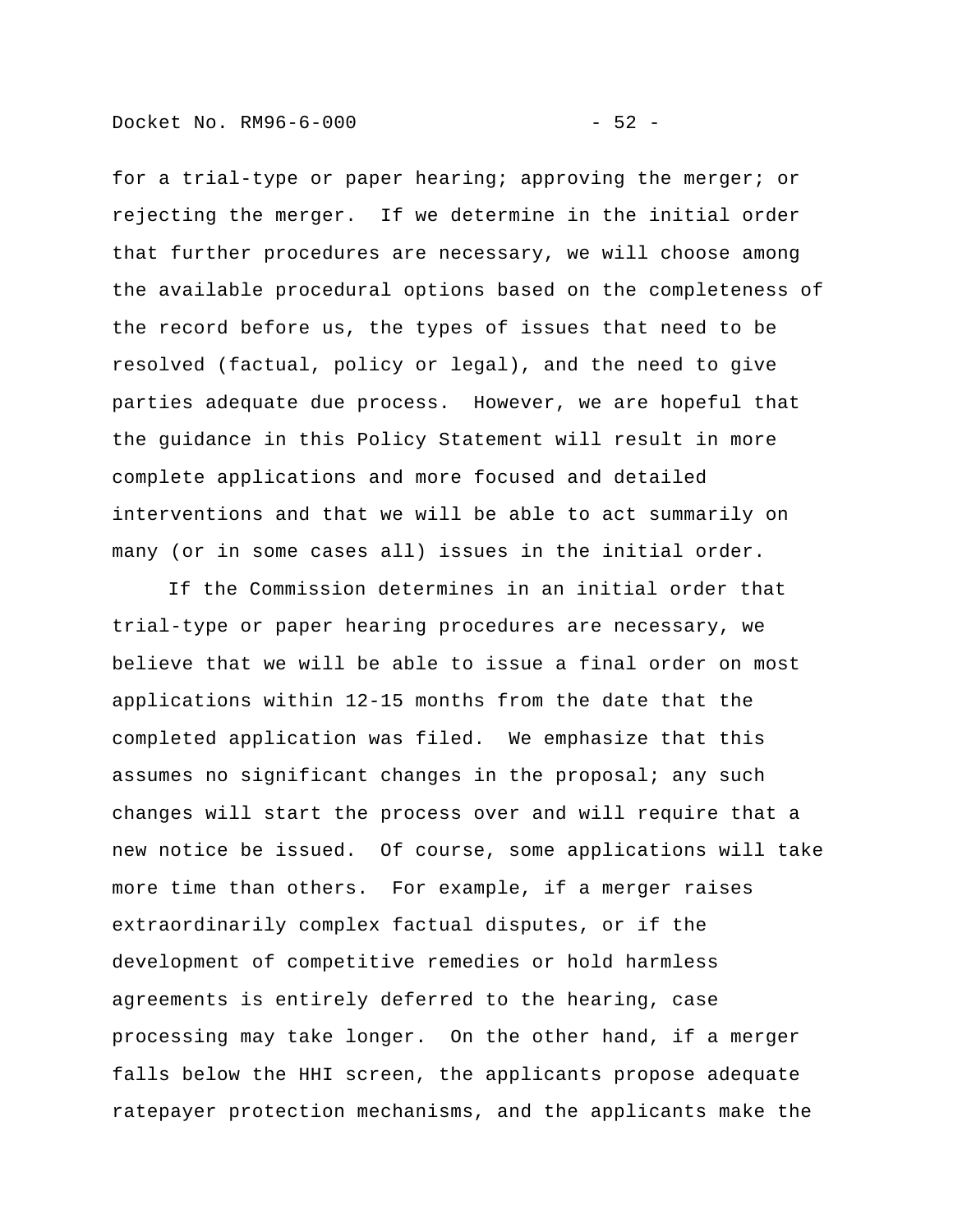commitments necessary to assuage our concerns about the effect on regulation, we should be able to act much more quickly.

The Commission believes that in order to meet routinely the target dates we have set forth in this Policy Statement, it is appropriate to reexamine whether our procedures for processing merger applications, including hearing procedures, can be tailored better to meet the specific needs of participants in merger proceedings. To that end, in the proposed rulemaking on information filing requirements (see note 3), we will also request public comment on merger processing procedures.

We will not delay our processing of merger applications to allow the states to complete their review, as some commenters suggest. However, we will be willing to consider late interventions by state commissions where it is practicable to do so. In cases where a state commission asks us to address the merger's effect on retail markets because it lacks adequate authority under state law, we will do so.

In response to commenters who are concerned that our decisions be consistent with those of other agencies, we note that since we are adopting the Guidelines as a framework for our analysis of the effect on competition, our analysis should be generally consistent with the DOJ's and the FTC's analyses.

# G. Other Issues

According to FERC Policy Project, recent changes in the industry may make mergers financially unattractive without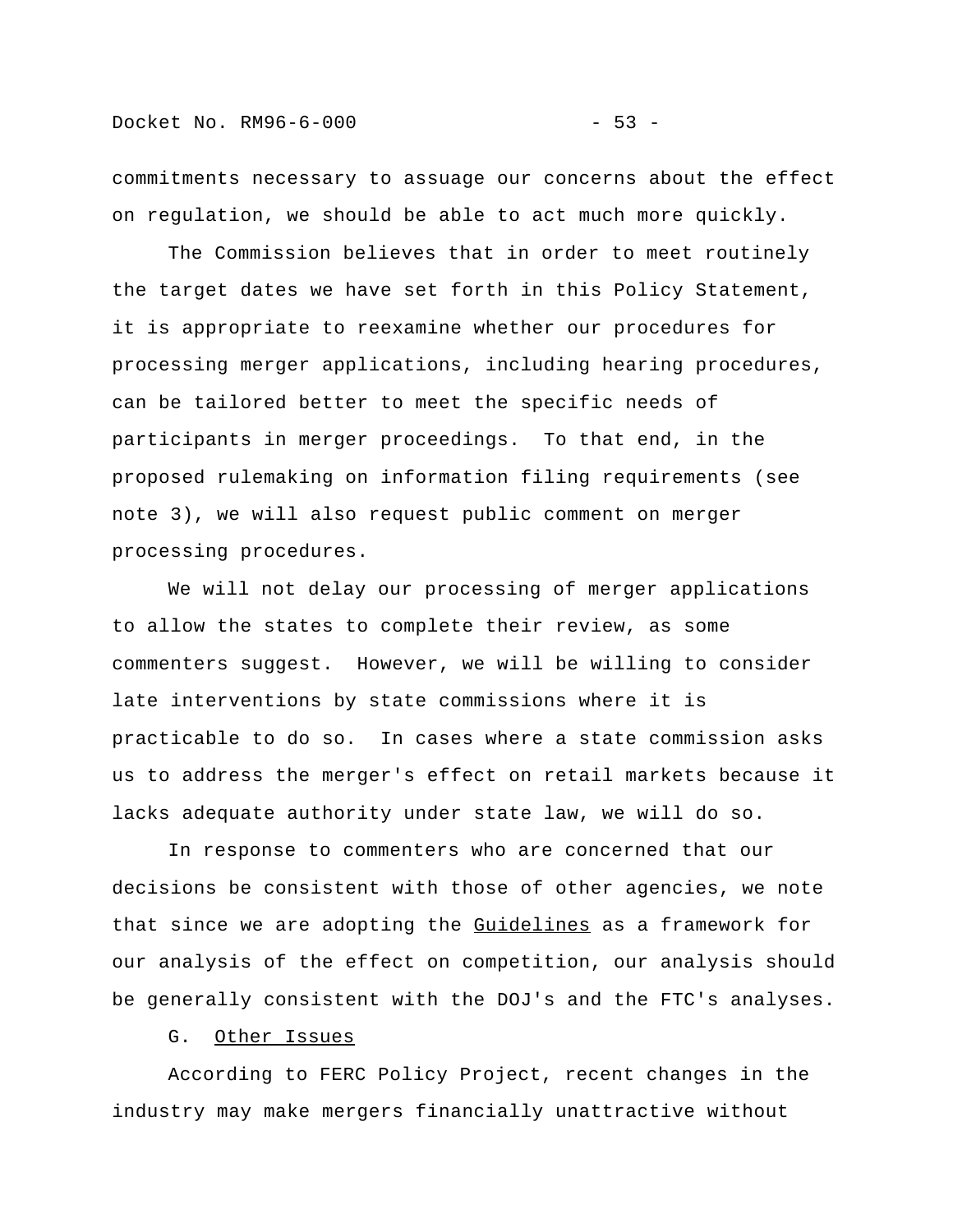planning and operational changes; these changes can harm the environment. FERC Policy Project argues that we should revise our rule that provides that merger applications will not generally require preparation of an EIS or EA. The rule "categorically excludes" mergers unless circumstances indicate that the action may be a major Federal action significantly affecting the qualify of the human environment. 68/ FERC Policy Project also argues that the effect on the environment should be considered as a factor in deciding whether to approve a merger. Moreover, it believes we should require applicants to provide with their applications information on the environmental effects of the merger and that we should require mitigation of environmental effects through various means.

The Commission has recognized that a particular merger can have environmental effects and has been willing to study the issue in an individual case where it is justified. 69/ We do not see the need to change our regulation, which explicitly addresses the possibility that an EA or EIS may, on rare occasions, be needed. However, both our categorical exclusion rule and the absence of environmental concerns from the list of three factors in this Policy Statement reflect the simple fact that most mergers do not present environmental concerns. i<br>I 68/ 18 C.F.R. 380.4(a)(16) and (b) (1996).

69/ See Southern California Edison Company, 47 FERC 61,196 (1989), order on reh'g, 49 FERC 61,091 (1989).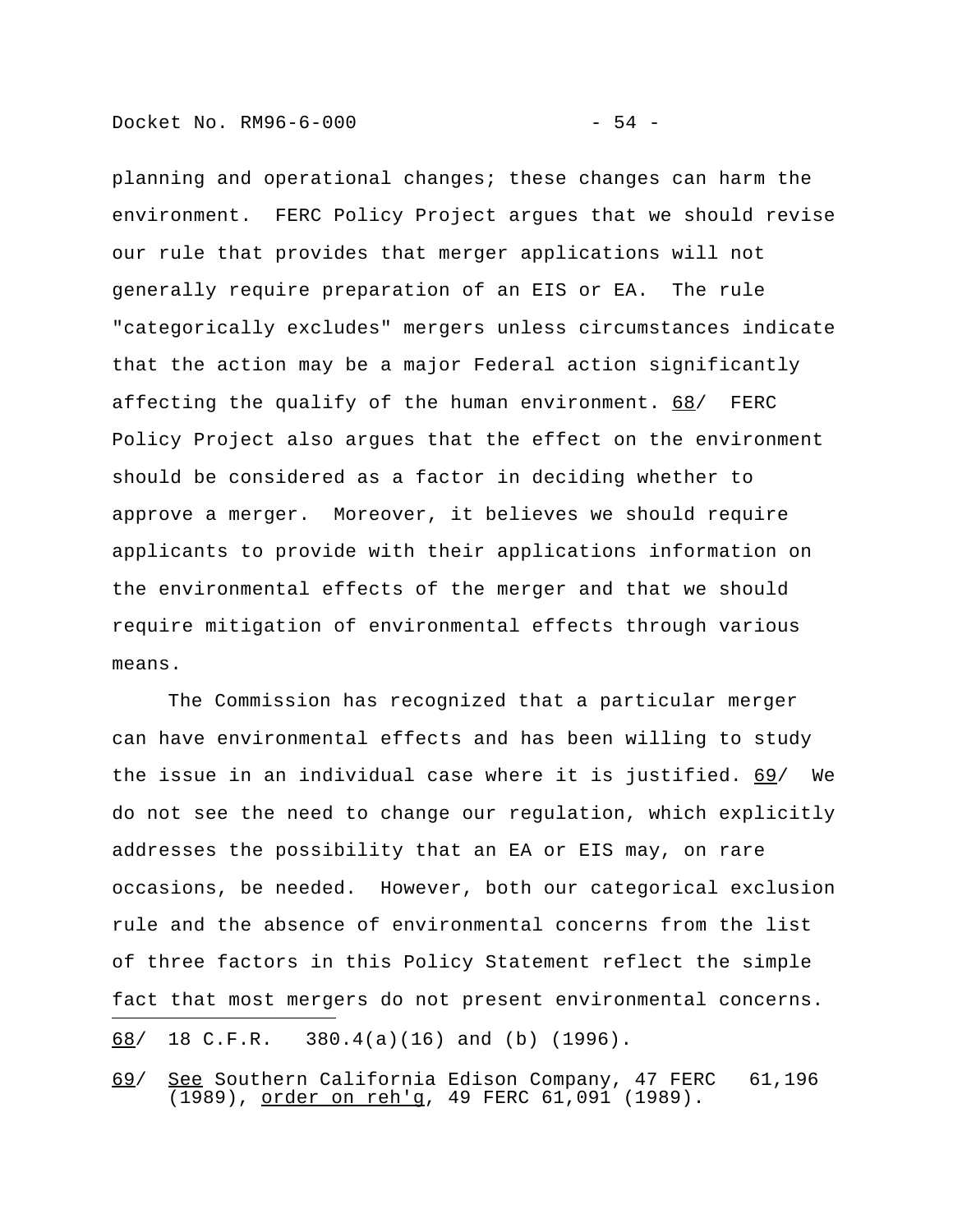Docket No. RM96-6-000 - 55 -

Low-Income Representatives argues that the "public interest" standard requires us to consider matters such as the need for service to all households, the need for consumer input into the decisions made by utilities, and other matters. We clarify that the three factors discussed in this Policy Statement are not necessarily the only factors that make up the public interest, and, if appropriate, we will consider other matters that are under our jurisdiction. However, we believe such matters as the need for service to all households are more appropriately the concern of the states.

IV. Administrative Effective Date and Congressional Notification

Under the terms of 5 U.S.C. 553 (d)(2), this Policy Statement is effective immediately. The Commission has determined, with the concurrence of the Administrator of the Office of Information and Regulatory Affairs of the Office of Management and Budget, that this Policy Statement is not a major rule within the meaning of section 351 of the Small Business Regulatory Enforcement Act of 1996. 70/ The Commission is submitting the Merger Policy Statement to both Houses of Congress and to the Comptroller General.

i<br>I 70/ 5 U.S.C. 804 (2).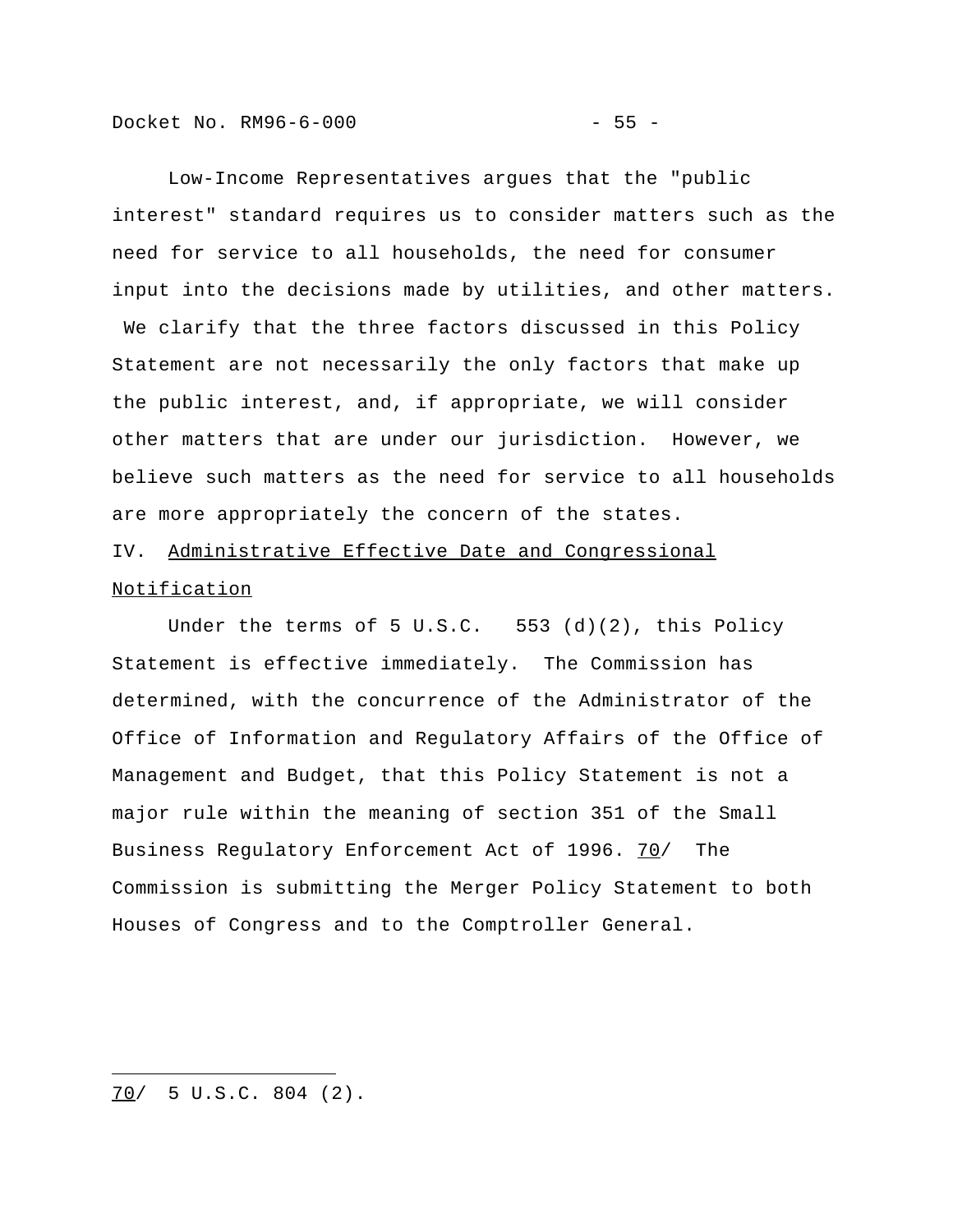# List of Subjects in 18 CFR Part 2

Administrative Practice and Procedure, Electric power, Natural gas, Pipelines, Reporting and recordkeeping requirements.

By the Commission.

( S E A L )

Lois D. Cashell, Secretary.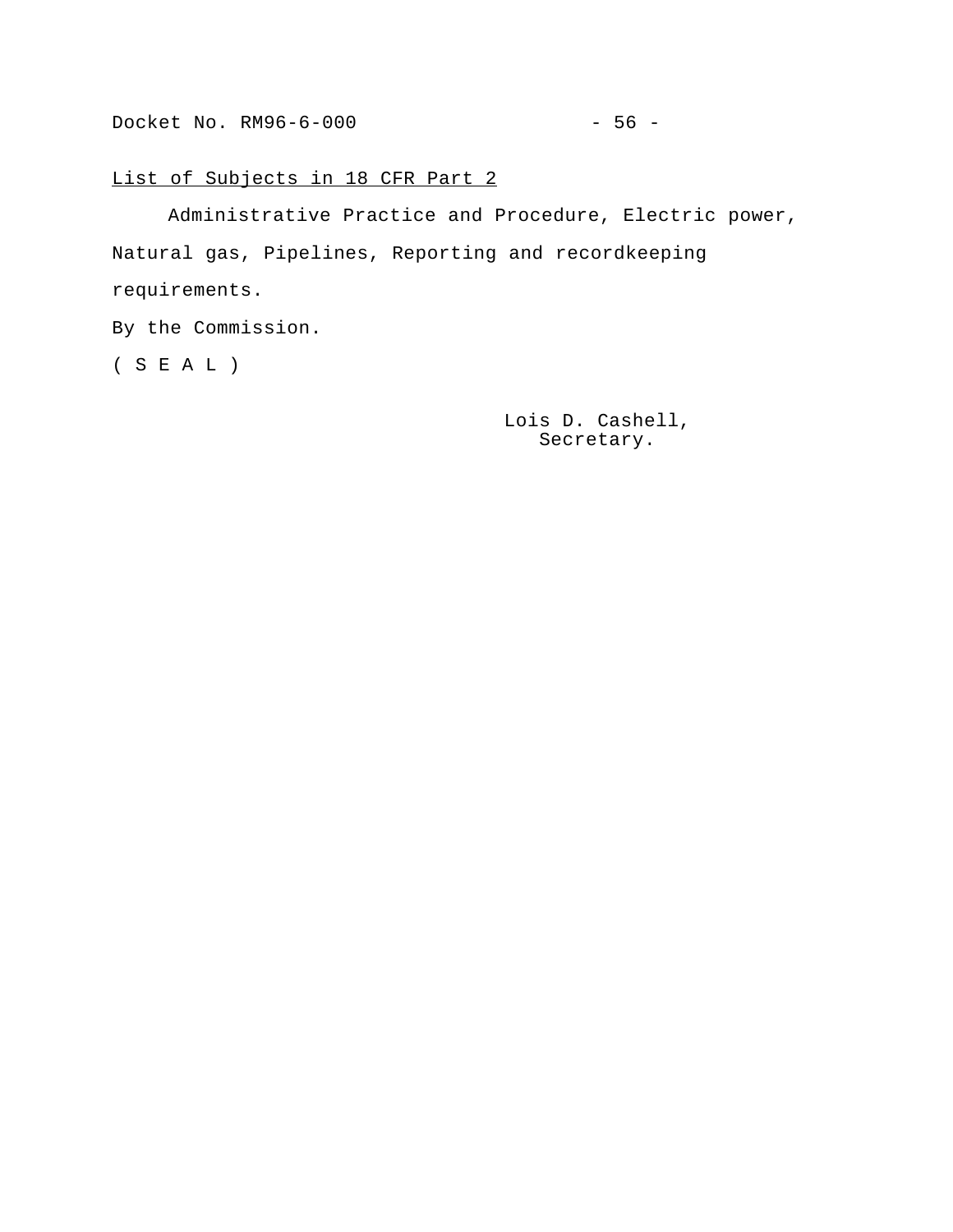In consideration of the foregoing, the Commission amends Part 2, Chapter I, Title 18 of the Code of Federal Regulations as set forth below.

Part 2 -- GENERAL POLICY AND INTERPRETATIONS 1. The authority citation for Part 2 continues to read as follows:

 Authority - 15 U.S.C. 717-717w, 3301-3432; 16 U.S.C. 792-825y, 2601-2645; 42 U.S.C. 4321-4361, 7101-7352. 2. Part 2 is amended by adding 2.26, to read as follows: 2.26 Policies concerning review of applications under section 203

(a) The Commission has adopted a Policy Statement on its policies for reviewing transactions subject to section 203. That Policy Statement can be found at 77 FERC 61,263, 61 FR ( , 1996). The Policy Statement is a complete description of the relevant guidelines. Paragraphs (b) - (e) of this section are only a brief summary of the Policy Statement.

(b) Factors Commission will generally consider. In determining whether a proposed transaction subject to section 203 is consistent with the public interest, the Commission will generally consider the following factors; it may also consider other factors:

(1) the effect on competition;

- (2) the effect on rates; and
- (3) the effect on regulation.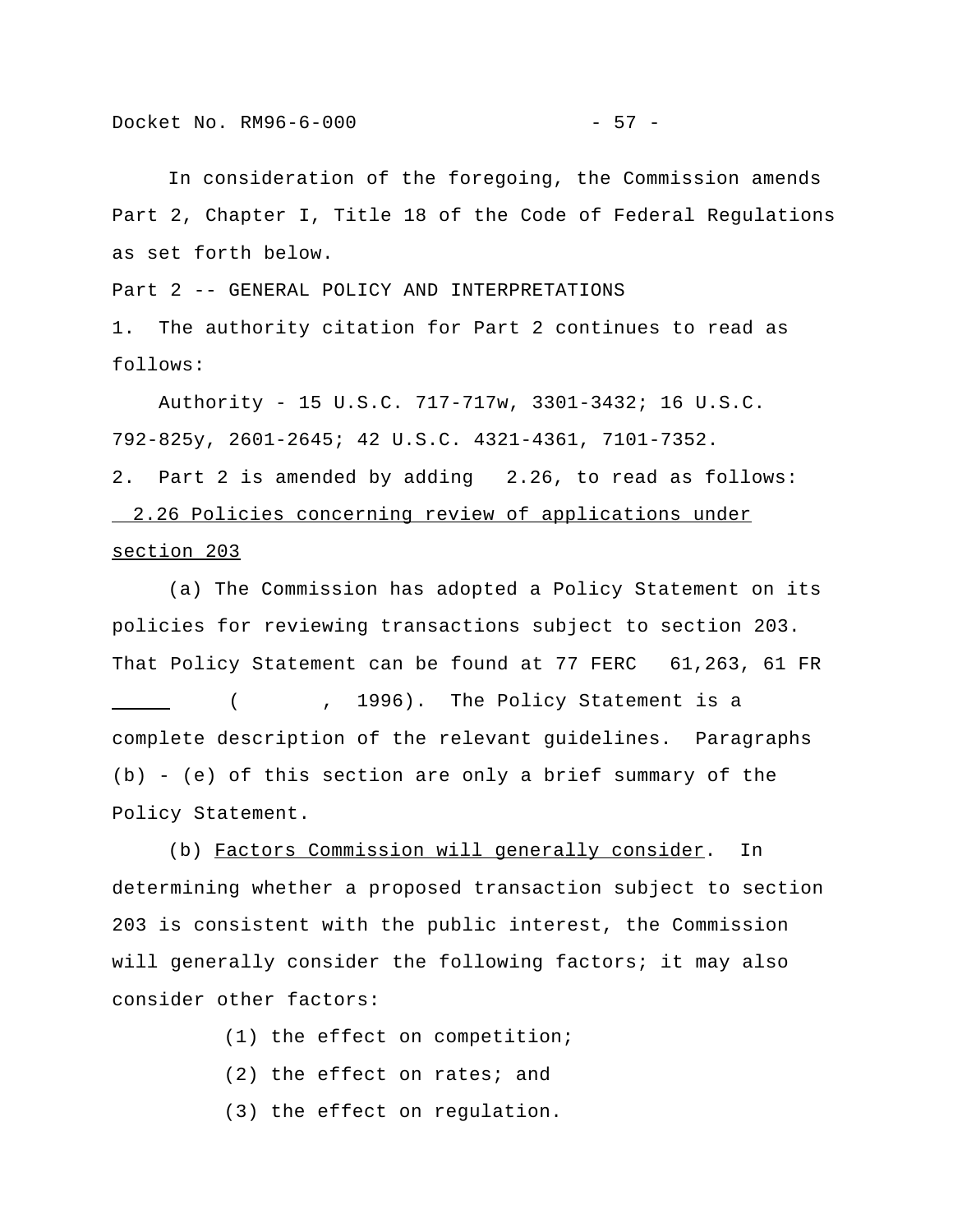```
Docket No. RM96-6-000 - 58 -
```
(c) Effect on competition. Applicants should provide data adequate to allow analysis under the Department of Justice/Federal Trade Commission Merger Guidelines, as described in the Policy Statement and Appendix A to the Policy Statement. (d) Effect on rates. Applicants should propose mechanisms to protect customers from costs due to the merger.

 If the proposal raises substantial issues of relevant fact, the Commission may set this issue for hearing.

(e) Effect on regulation. (1) Where the merged entity would be part of a registered public utility holding company, if applicants do not commit in their application to abide by this Commission's policies with regard to affiliate transactions, the Commission will set the issue for a trialtype hearing;

(2) Where the affected state commissions have authority to act on the transaction, the Commission will not set for hearing whether the transaction would impair effective regulation by the state commission. The application should state whether the state commissions have this authority.

(3) Where the affected state commissions do not have authority to act on the transaction, the Commission may set for hearing the issue of whether the transaction would impair effective state regulation.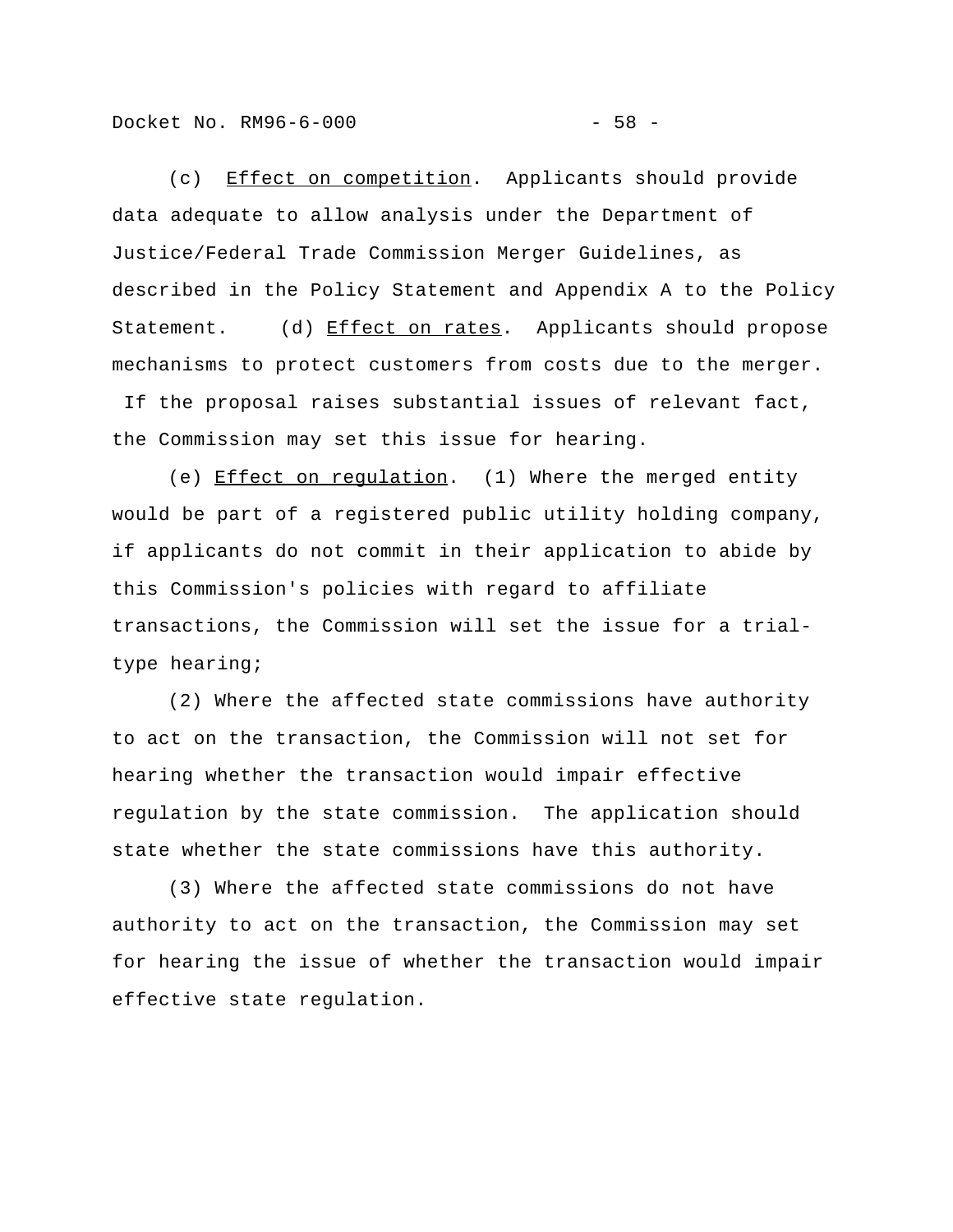Docket No. RM96-6-000 - 59 -

#### **Appendix A**

#### **Competitive Analysis Screen**

 The analytic screen provides applicants with a standard analytic method and data specification to allow the Commission to quickly determine whether a proposed merger presents market power concerns. Some past merger cases were delayed or set for hearing because an adequate analysis was not part of the application or because sufficient data that would allow the Commission to corroborate or independently check applicants conclusions was not provided in the application. This is especially true regarding the effect that transmission prices and capability may have on the scope of the geographic market. The chances for hearings and delays will be reduced if the screen analysis and data described below are filed with the application.

#### A. Consistency With DOJ Guidelines

i<br>I

In this policy statement, the Commission has adopted the DOJ Merger Guidelines (the Guidelines)  $71/$  as the basic framework for evaluating the competitive effects of proposed mergers. The analytic screen applies the Guidelines. Before describing the screen, the Guidelines are briefly summarized so that the screen s consistency with them is clear.

<sup>71/</sup> U.S. Department of Justice and Federal Trade Commission, Horizontal Merger Guidelines, 57 Fed. Reg. 41,552 (1992).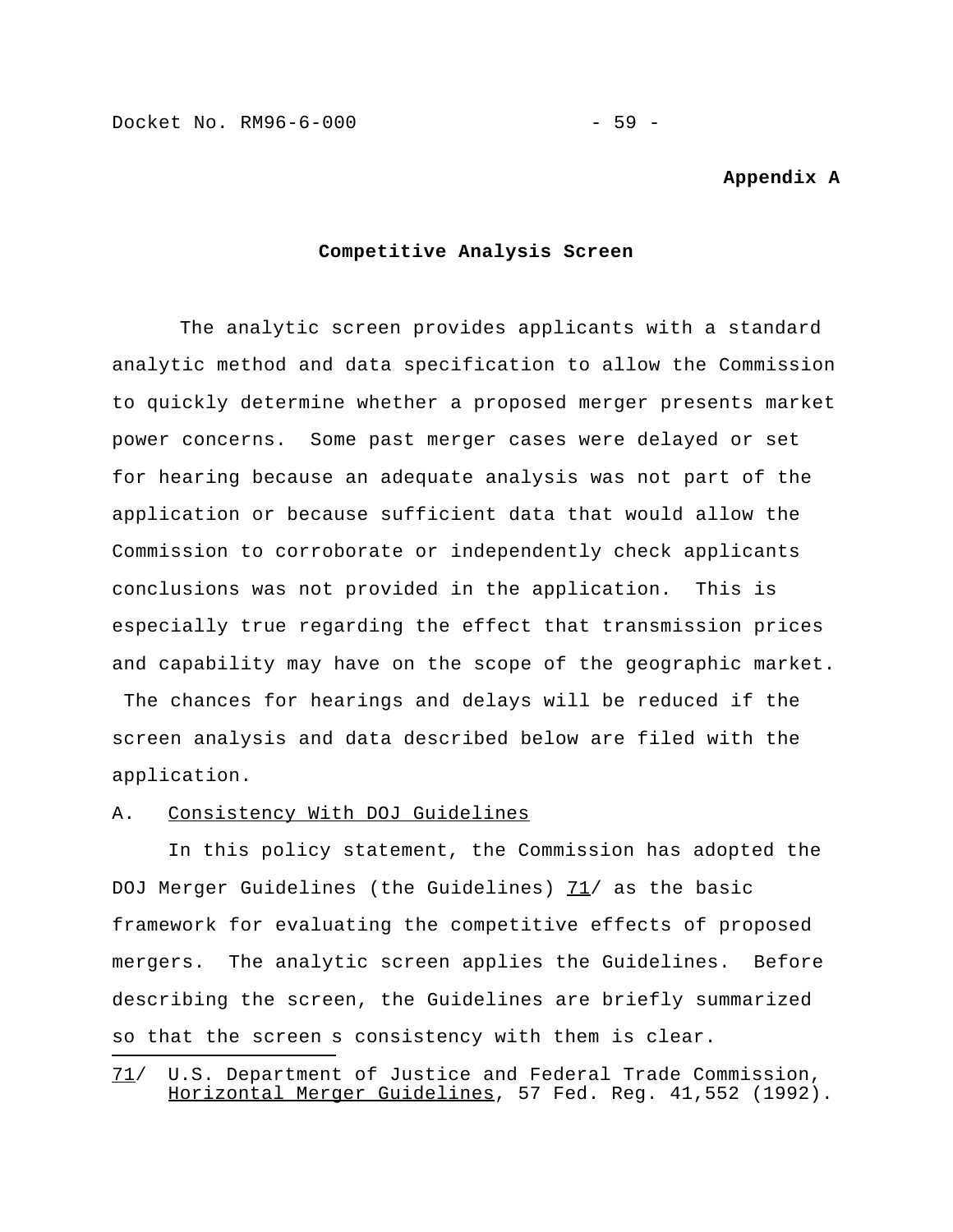Docket No. RM96-6-000 - 60 -

In general, the Guidelines set out five steps for merger analysis: (1) assess whether the merger would significantly increase concentration; (2) assess whether the merger could result in adverse competitive effects; (3) assess whether entry could mitigate the adverse effects of the merger; (4) assess whether the merger results in efficiency gains not achievable by other means; and (5) assess whether, absent the merger, either party would likely fail, causing its assets to exit the market.

The analytic screen focuses primarily on the Guidelines first step. This step can be broken down into two components:

Defining product and geographic markets that are likely to be affected by a proposed merger and measuring concentration in those markets. The products to consider are those sold by the merging parties. The Guidelines suggest a way of defining geographic markets based on identifying the suppliers that are feasible alternative suppliers to the merged firm from a buyer s perspective: the hypothetical monopolist test. Essentially, if a hypothetical and unregulated monopoly that owned all the supplies inside the geographic market being tested could profitably sustain a small but significant price increase (i.e., suppliers external to the market are not, by definition, sufficiently good substitutes for the buyers in the market), then the limit of the geographic market has been reached.  $72/$  The i<br>I 72/ The Guidelines suggest that a 5% price increase be used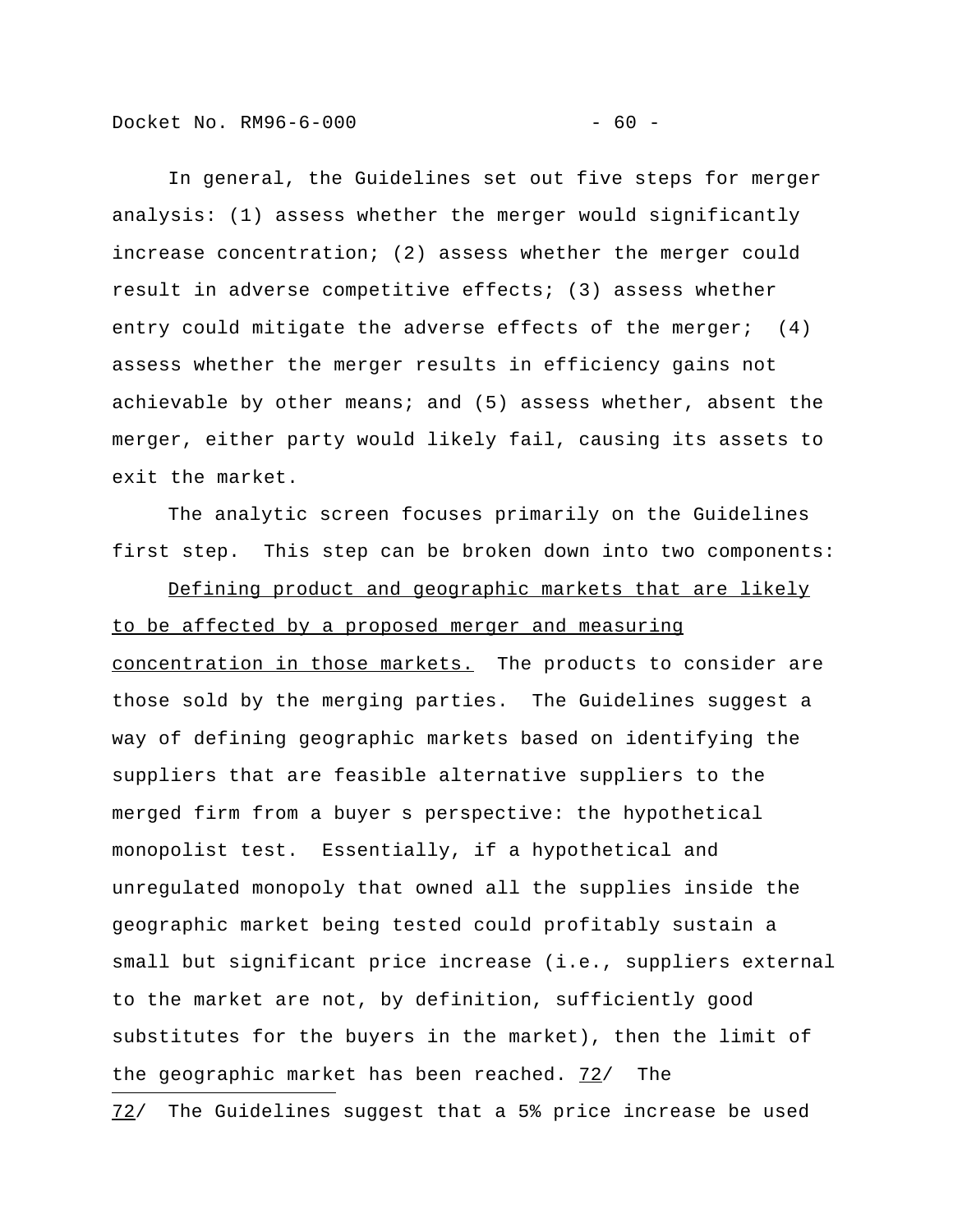sustainability of a price increase depends on both sellers entering the market and the response of buyers to the increase. The concentration of suppliers included in the market is then measured (by summary statistics such as the Herfindahl-Hirschman Index, or HHI, and single seller market share) and used as an indicator of the potential for market power.

Evaluating the change in concentration using the Guidelines thresholds to indicate problematic mergers. The Guidelines address three ranges of market concentration: (1) an unconcentrated post-merger market -- if the post-merger HHI is below 1000, regardless of the change in HHI the merger is unlikely to have adverse competitive effects; (2) a moderately concentrated post-merger market -- if the post merger HHI ranges from 1000 to 1800 and the change in HHI is greater than 100, the merger potentially raises significant competitive concerns; and (3) a highly concentrated post-merger market - if the post-merger HHI exceeds 1800 and the change in the HHI exceeds 50, the merger potentially raises significant competitive concerns; if the change in HHI exceeds 100, it is presumed that the merger is likely to create or enhance market power.  $73/$ 

(..continued) for the test, but allow that larger or smaller price increases may also be appropriate. DOJ Guidelines at 41555.

73/ DOJ Guidelines at 41558.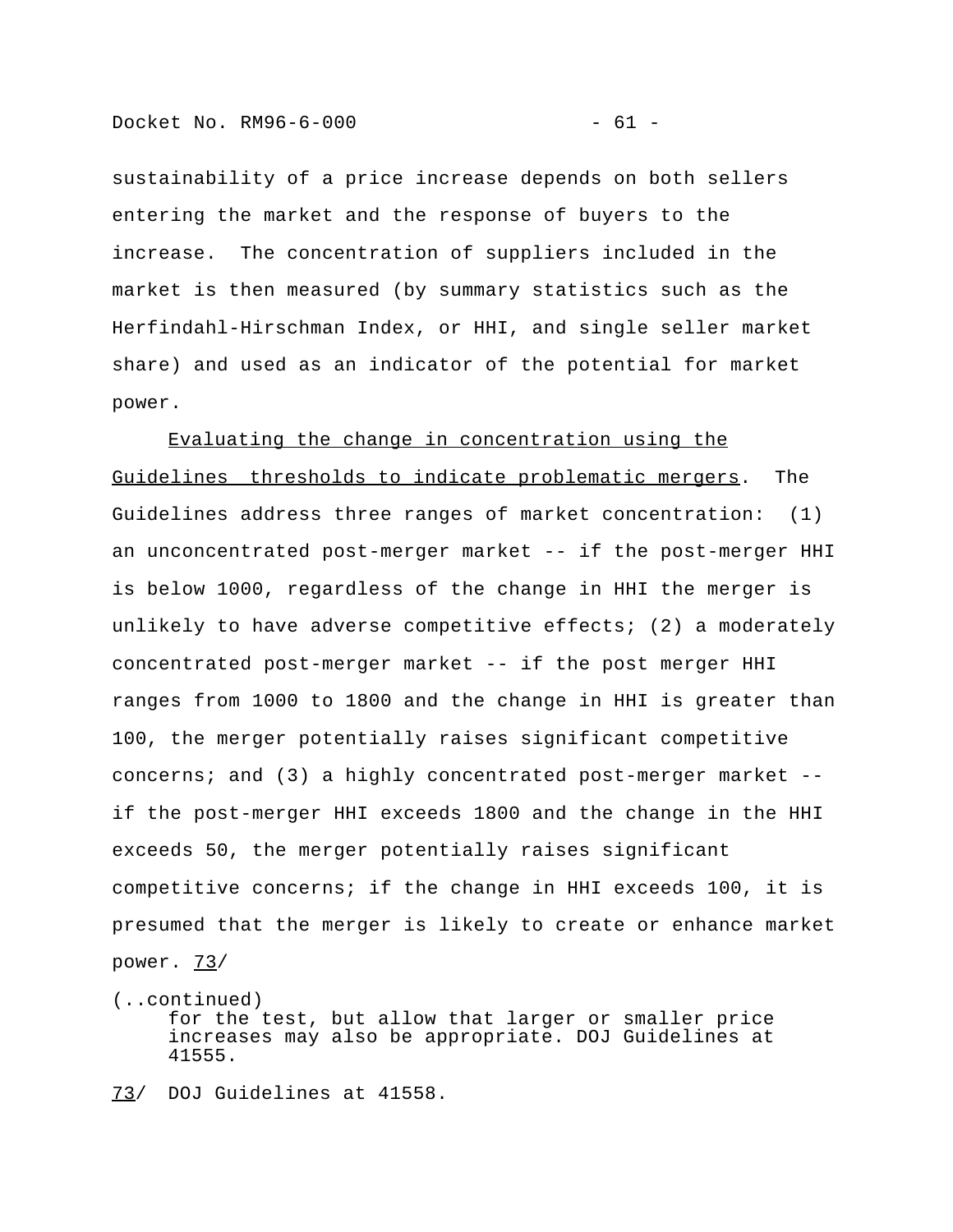Docket No. RM96-6-000 - 62 -

If the concentration analysis indicates that a proposed merger may significantly increase concentration in any of the relevant markets, the Guidelines suggest examination of other factors that either address the potential for adverse competitive effect or that could mitigate or counterbalance the potential competitive harm. Such factors include the ease of entry in the market and any efficiencies stemming from the merger. 74/ If the additional factors examined do not mitigate or counterbalance the adverse competitive effects of the merger, remedial conditions would be explored at this stage.

# B. Analytic Screen Components

i<br>I

There are four steps to the screen analysis.

### 1. Identify the relevant products.

The first step is to identify one or more products sold by the merging entities. Products may be grouped together when they are good substitutes for each other from the buyer s perspective. If two products are not good substitutes, an entity with market power can raise the price of one product and buyers would have a limited ability to shift their purchases to other products. In the past, the Commission has analyzed three products: non-firm energy, short-term capacity

<sup>74/</sup> In assessing market concentration, the *Guidelines* state "...market share and concentration data provide only the starting point for analyzing the competitive impact of a merger." DOJ Guidelines at 41558 .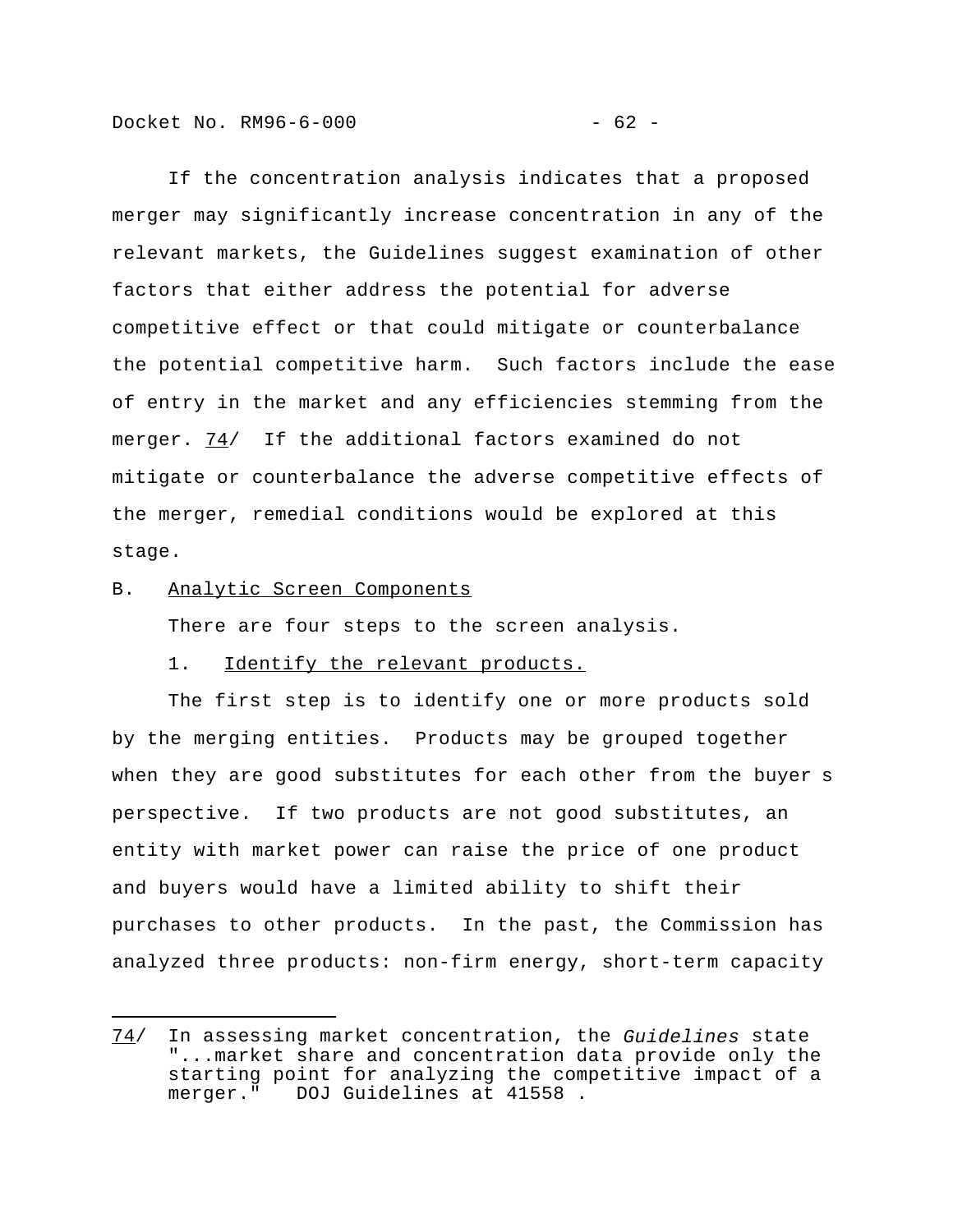(firm energy), and long-term capacity. 75/ These remain reasonable products under the prevailing institutional arrangements, and applicants should recognize such products in their analysis. Other product definitions may also be acceptable. For example, the lack of on-site buyer storage creates products differentiated by time. Thus, peak and offpeak energy (seasonal and daily) may be distinct products.

The Commission encourages parties to propose even more precise definitions of relevant products where appropriate. Indeed, we would expect to see greater precision in product differentiation as market institutions develop.

# 2. Geographic markets: identify customers who may be affected by the merger.

This is the first of a two-step process of determining the geographic size of the market. To identify customers potentially affected by a merger, at a minimum, applicants should include all entities directly interconnected to either of the merging parties. Additional entities should be included in the analysis if historical transaction data indicates such entities have been trading partners with a merging party. Applicants and others may argue either that there are other customers to be included as relevant buyers or

<sup>75/</sup> See Baltimore Gas & Electric and Potomac Electric Power Company, 76 FERC 61,111 (1996) at 61,572. The factor that is considered in evaluating long term capacity markets is the effect of a merger on barriers to entry into those markets.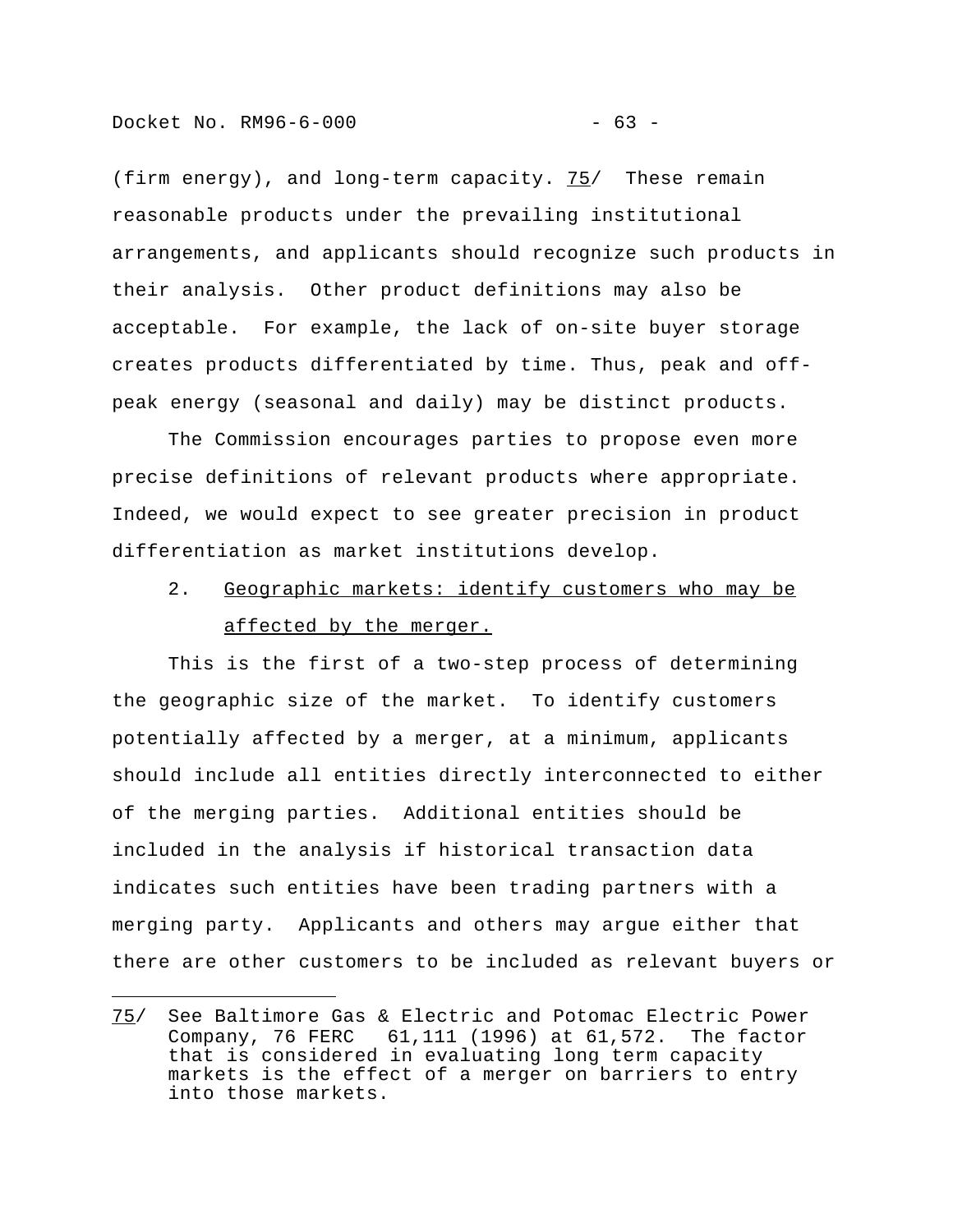that identified customers are not relevant buyers. Intervenors also may argue that other customers not identified by the applicants will be affected by the merger.

# 3. Geographic markets: identify potential suppliers to each identified customer.

This second, and key, step in determining the size of the geographic market is to identify those suppliers that can compete to serve a given market or customer and how much of a competitive presence they are in the market. Alternative suppliers must be able to reach the market both economically and physically. There are two parts to this analysis. One is determining the economic capability of a supplier to reach a market. This is accomplished by a delivered price test. The second part evaluates the physical capability of a supplier to reach a market, i.e., the amount of the defined product a supplier can deliver to a market based on transmission capacity availability.

Supply and demand conditions in electricity markets vary substantially over time, and the market analysis must take those varying conditions into account. Applicants should present separate analyses for each of the major periods when supply and demand conditions are similar. One way to do this is to group together the hours when supply and demand conditions are similar; for example, peak, shoulder and offpeak hours. There may even be smaller groupings to reflect periods of significantly constrained transmission capability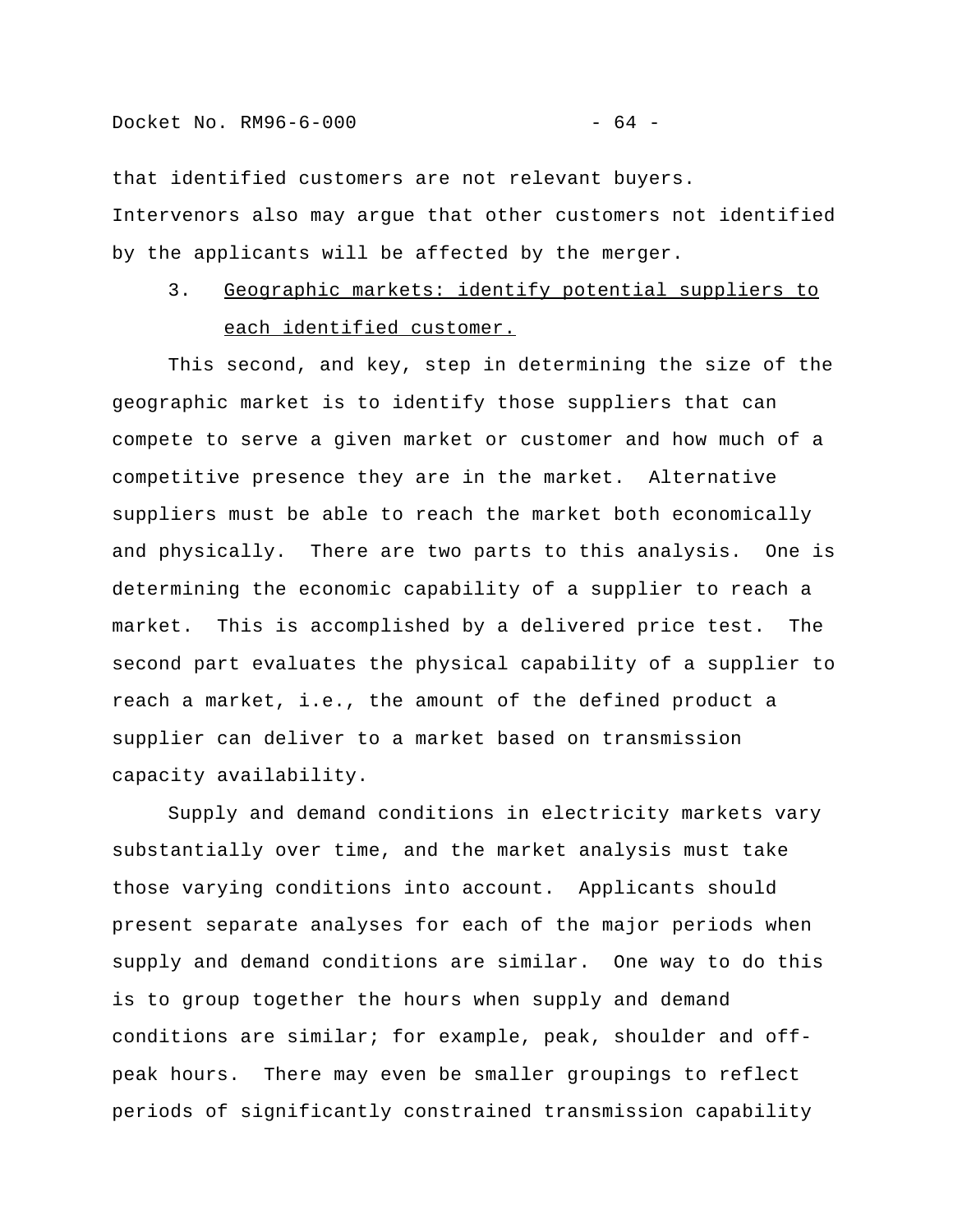available for suppliers to reach a market.

The screen analysis also examines historical trade data as a check on which suppliers should be included in the relevant markets.

#### a. Delivered price test.

The screen analysis should first identify those suppliers with the potential to economically supply power to the destination market or customer. The merging companies as well as non-traditional suppliers should be included in this test to identify potential suppliers. Basically, suppliers should be included in a market if they could deliver the product to a customer at a cost no greater than 5% above the competitive price to that customer. 76/ The delivered cost of the product to the relevant market for each potential supplier is found by adding the potential supplier s variable generation costs and all transmission and ancillary service charges that would be incurred to make the delivery.  $77/$  Thus, the farther away a supplier, the more transmission and ancillary service prices that must be added to its power costs. Suppliers that would have to traverse a non-open access system can be included as potential suppliers only to the extent they have firm access

<sup>76/</sup> The Guidelines suggest a 5% price threshold but acknowledge that others may be appropriate. Applicants have the burden of justifying a different price threshold.

<sup>77/</sup> This would include the unbundled transmission rates of a seller that is a vertically integrated public utility.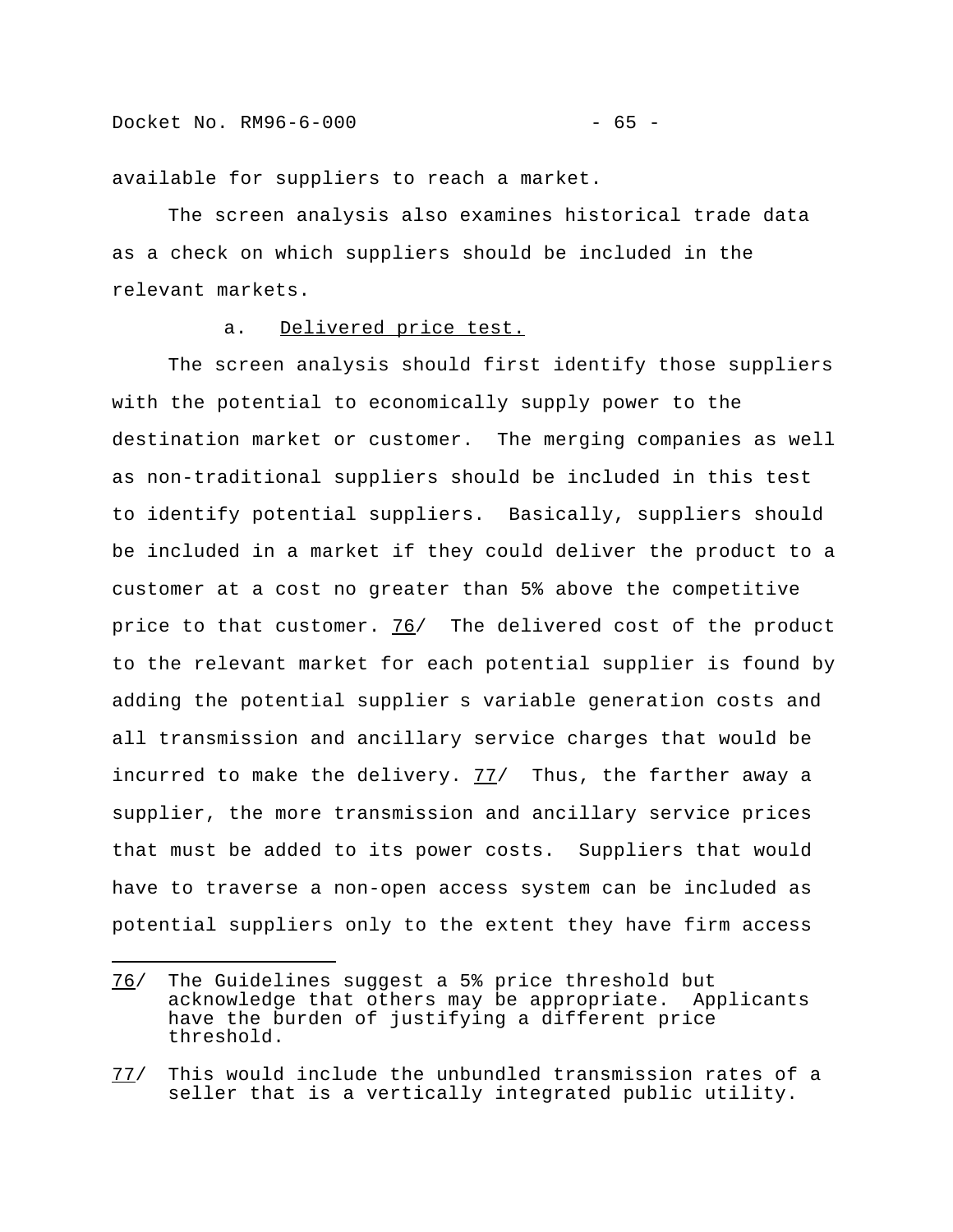rights. The analysis should also take into account the effect of line losses on the economics of trade with a distant supplier.

If a supplier can deliver the product to the market at a cost no more than 5% above the market price,that supplier should be included in the geographic market. Applicants are expected to provide product-specific delivered price estimates for each destination market or customer.

The delivered price test uses the following data. Applicants should provide in electronic format these data and any other data relied upon in their analysis.

C *Transmission prices.* Applicants should use the ceiling prices in utilities open access tariffs on file with the Commission. Where a nonjurisdictional entity s transmission system is involved, the ceiling price in its NJ tariff should be used. If the entity has not filed an NJ tariff, applicants should use their best efforts to secure or estimate transmission ceiling prices. Prices that are not found in a tariff on file with the Commission should be adequately supported. While we are aware that ceiling prices are frequently discounted, this screen analysis is to be conservative. Applicants may present an additional alternative analysis using discounted prices if they can support it with evidence that discounting is and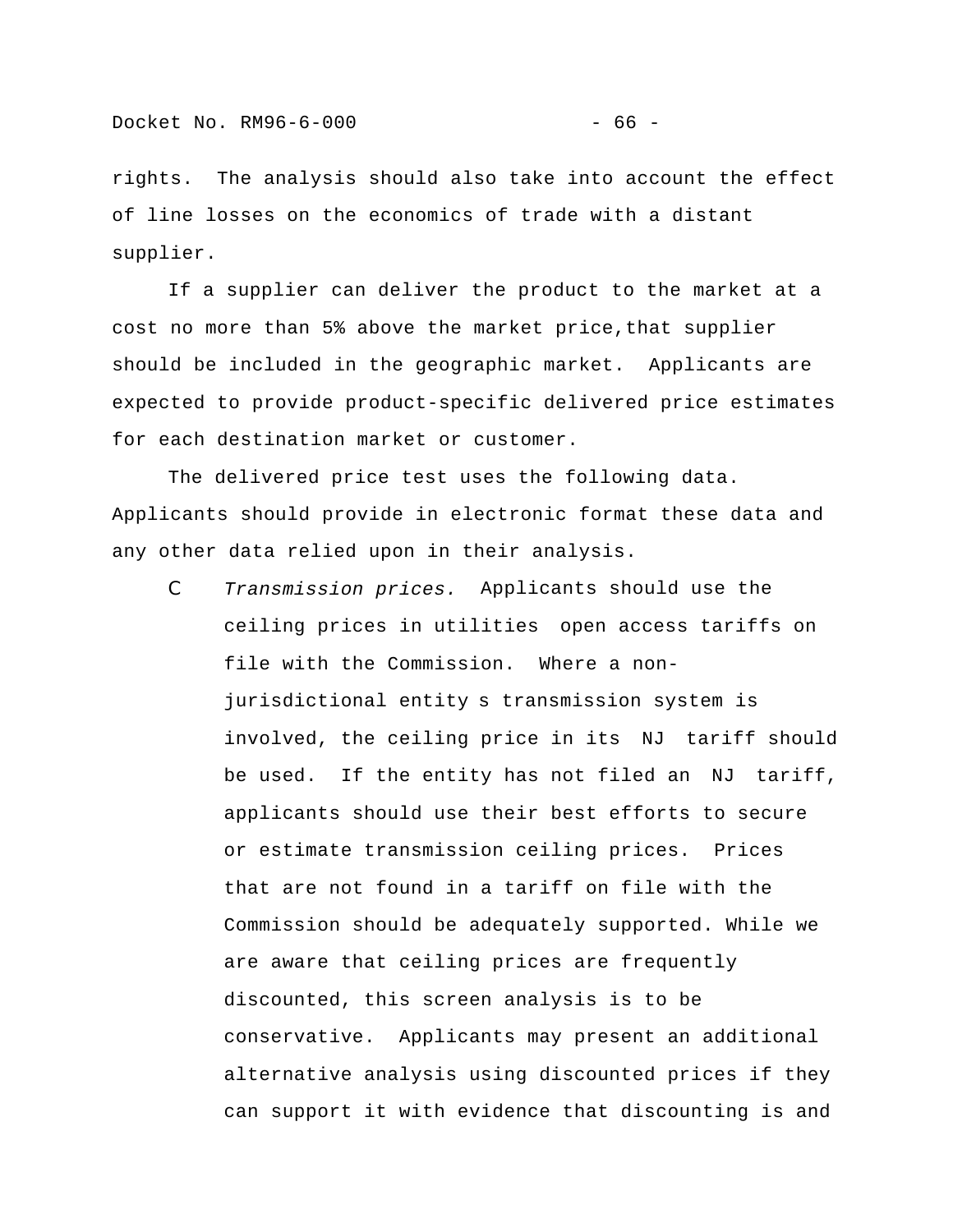will be available.

C *Potential suppliers generation costs.* The Commission will consider various measures of costs.

 Applicants are free to use any appropriate cost data as long as it is verifiable and supported with reasoned analysis. Possibilities include generating plant cost data from the FERC Form 1 annual reports or unit specific data. Another is system lambda data. Either of these data can be used to calculate a potential supplier s costs at various time periods. Other measures or data sources may also be appropriate. The Commission has not reached a firm conclusion on a specific cost measure.

C *Competitive market price.* Electricity markets have not sufficiently matured yet to exhibit single market clearing prices for various products. In addition, price discovery is difficult because the reporting of actual transaction prices is still in its formative stage. Until market institutions mature enough to reveal single market clearing prices, applicants may use surrogate measures as long as they are properly supported. For example, a buyer s system lambda may be used because a buyer is not likely to purchase from a supplier that is more costly than its own costs of production at specific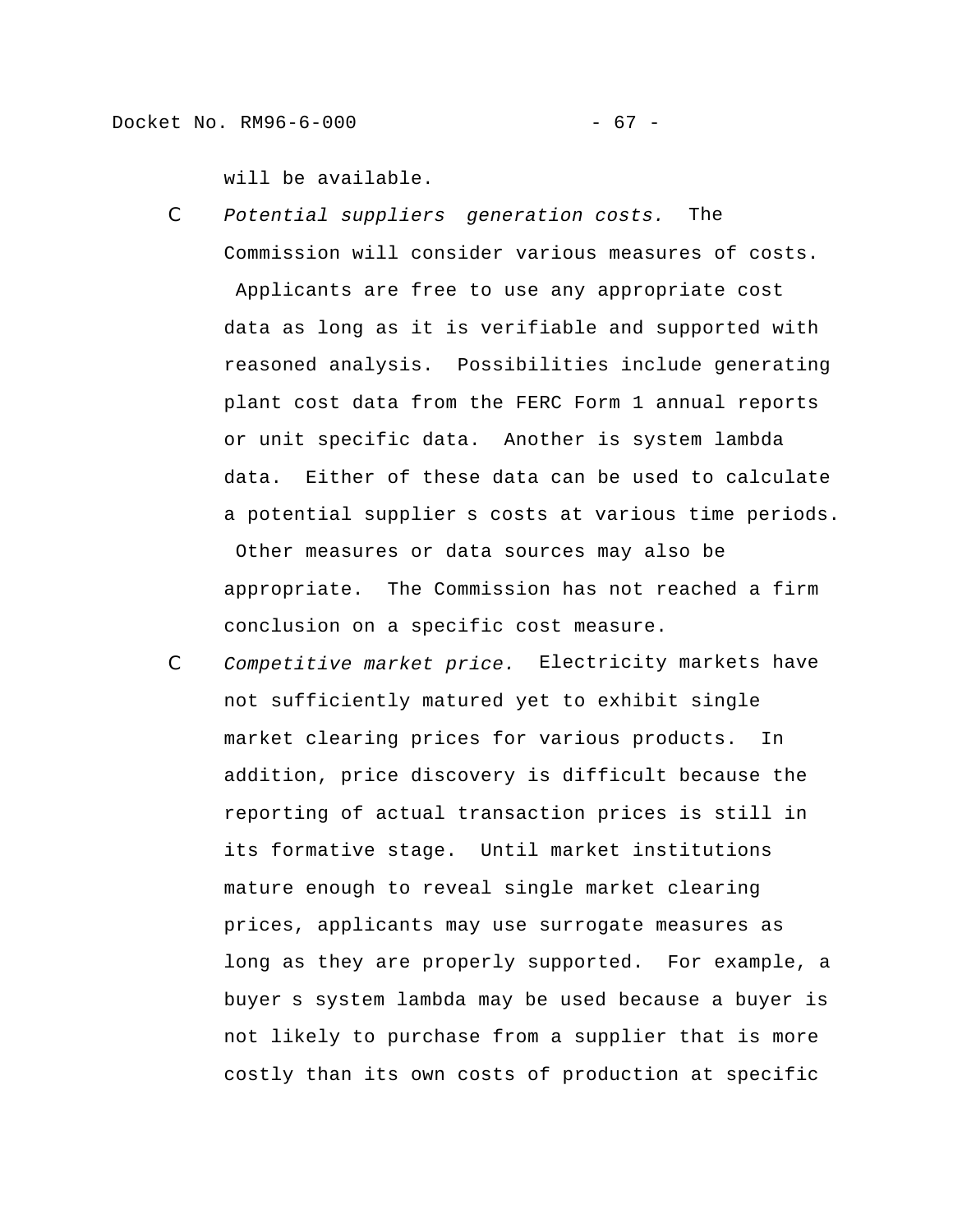times. 78/ Another possibility might be the price at which the affected customer has been purchasing power.

For each supplier, the screen analysis should then show the amount of each product the supplier could supply to the market. Generation capacity measures are appropriate for this showing.  $79/$  Different capacity measures should be used, as appropriate, for different products. It is also appropriate, even desirable, to use several measures for one product. Given that competitive analysis is an inexact science and that electricity markets are changing rapidly, using several measures for a particular product will corroborate the result of the analysis. While the Commission has not firmly decided on specific measures for analyzing products, the following discussion of capacity measures is intended to offer guidance on this matter. These are some ways to measure a supplier s ability to supply a particular product to a market. They are not product definitions.

*C Economic capacity.* This is the most important of the measures because it determines which suppliers

<sup>78/</sup> System lambda data are usually reported by control area. For smaller entities that are within a control area, the area s system lambda may be a reasonable proxy for the cost of energy from the marginal resource.

<sup>79/</sup> The DOJ Guidelines support using capacity measures in industries with homogenous products, such as electricity. DOJ Guidelines, at 41557. We note that energy measures (MWH) may also be appropriate.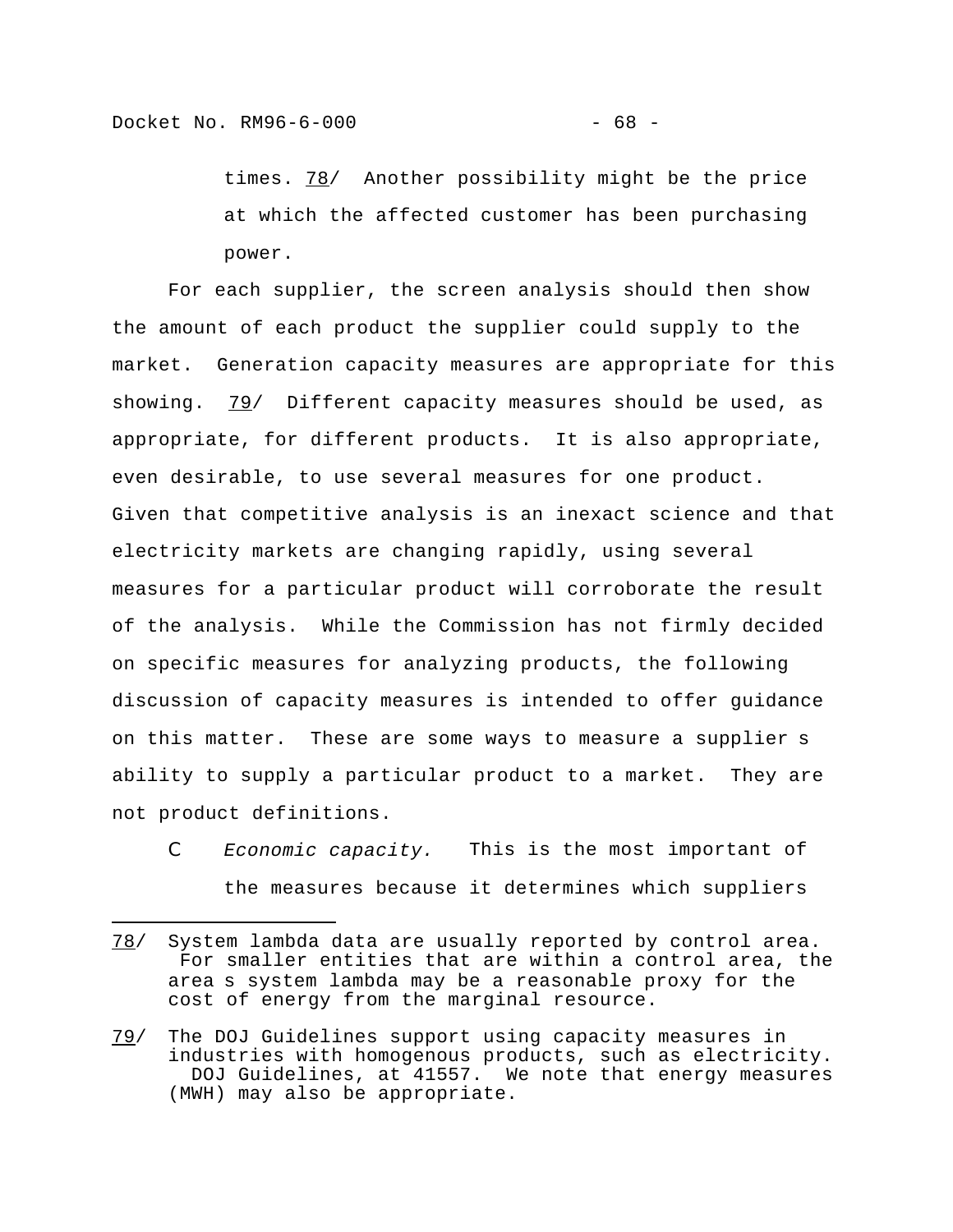i<br>I

may be included in the geographic market. Economic capacity is that from generating units whose variable costs are such that they could deliver energy to a relevant market, after paying all necessary transmission and ancillary service costs, at a price close to the competitive price in the relevant market. For example, if the average competitive price in the wholesale market is 2.2 cents/kWh during a particular period, all capacity that can sell into the market at 2.3 cents/kWh (5% above the competitive price) should be included in the market. If a seller has no economic capacity, it should not be considered in the market at this stage of the analysis. The economic capacity measure provides a sense of which suppliers own or control the largest shares of low cost generating capacity that has a pronounced competitive advantage over higher cost capacity in the market. 80/

*C Available economic capacity.* This measure indicates how much economic capacity a supplier identified in the previous step might actually have available to sell into a market. It includes capacity from generating units that are not used to serve native

<sup>80/</sup> Economic capacity and similar measures were recommended by the DOJ and FTC. See FTC comments at 10 and DOJ comments, Appendix at 8.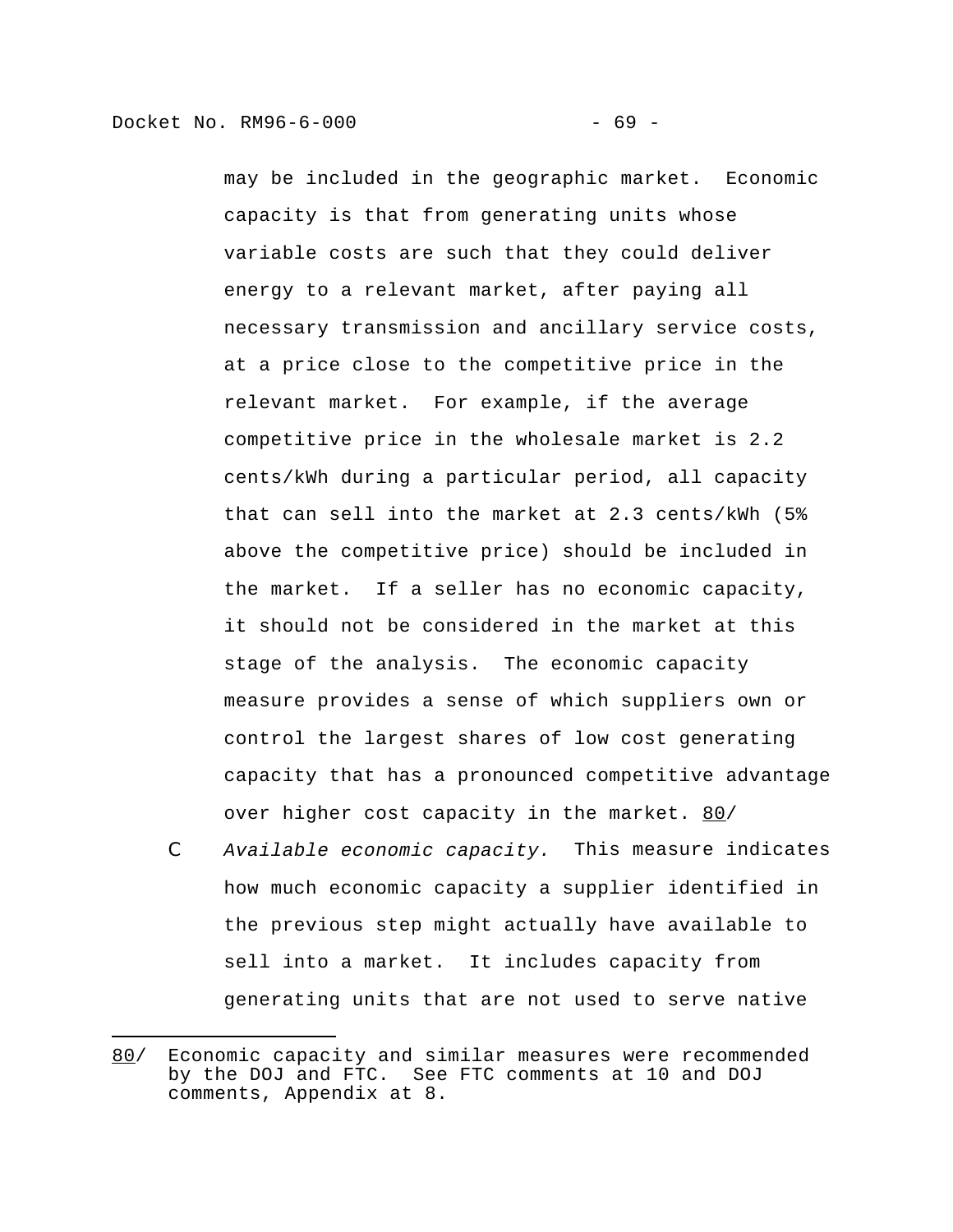i<br>I

load (or are contractually committed) and whose variable costs are such that they could deliver energy to a market at a price close to the competitive price in the market. The presumption underlying this measure is that the lowest running cost units are used to serve native load and other firm contractual obligations and would not be available for other sales. As competition develops, this presumption may not be valid.  $81/$  Because of its focus on variable costs, available economic capacity is useful for evaluating energy (in contrast to capacity) markets.

- *C Uncommitted capacity*. This traditional measure is useful for evaluating intermediate-capacity markets. For each supplier included in the relevant market, this measure is computed by subtracting native load and firm contractual obligations from total capacity.
- *C Total capacity.* Total capacity has traditionally been used by the Commission and others to analyze markets. While this measure does not account for native load obligations and does not capture the availability or cost of generation, and thus is not

<sup>81/</sup> For example, in a market with full retail access and a bid-based power exchange, all generation units would be in the market.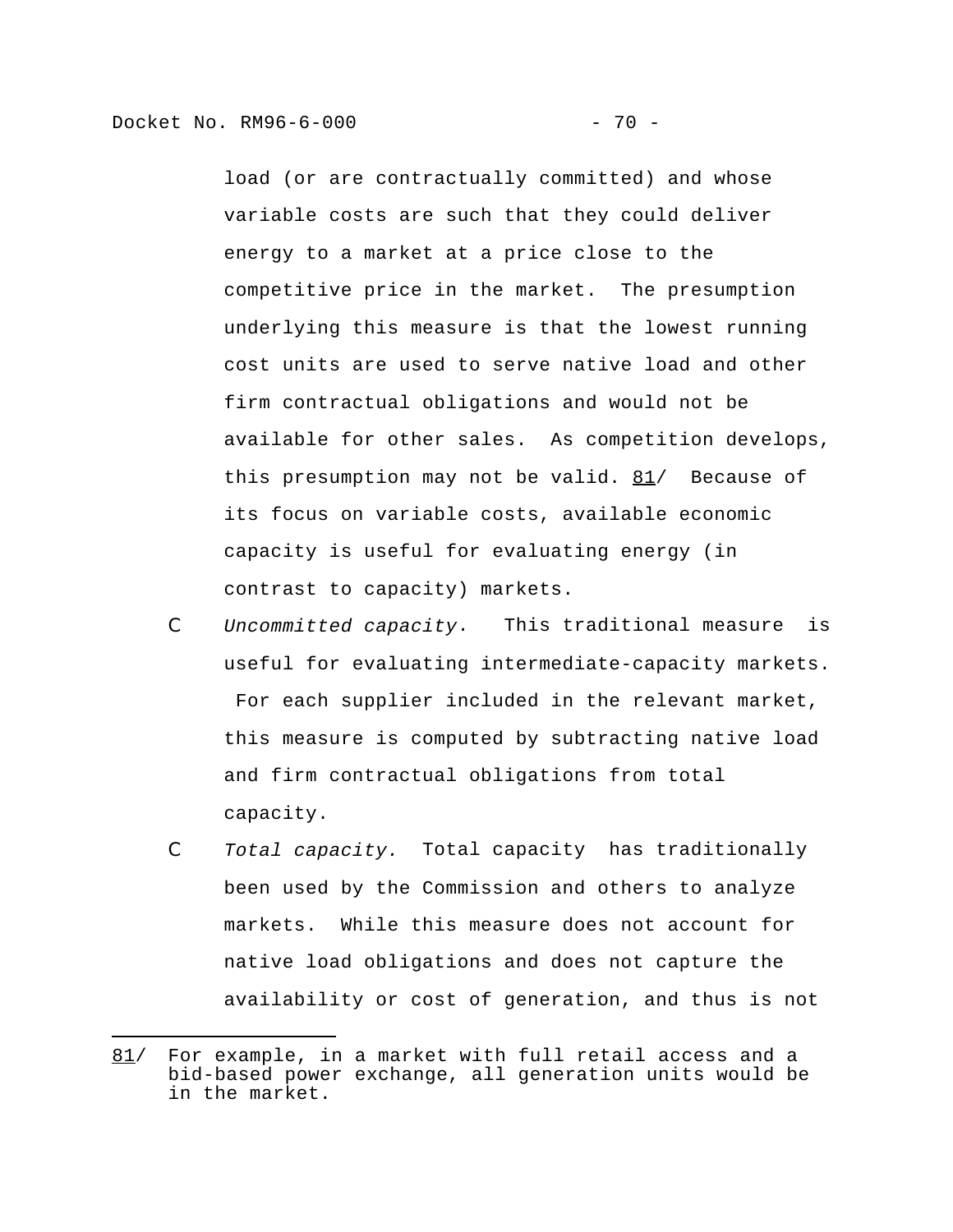useful for a delivered price analysis, it does provide a sense of the overall size of a supplier that is included in the relevant market.

b. Accounting for transmission capability

Once the suppliers that might economically supply the product to a market or customer are identified, and the relevant capacity measures are calculated, each supplier s capacity measures should be adjusted to account for how much of the product that seller can physically deliver to that market. The extent of transmission capability determines the extent of a supplier s ability to physically reach a market.

The flows on a transmission system can be very different under different supply and demand conditions (e.g. peak vs. off-peak). Consequently, the amount and price of transmission available for suppliers to reach wholesale buyers at different locations throughout the network can vary substantially over time. If this is the case, the analysis should treat these narrower periods separately and separate geographic markets should be defined for each period.

It is important to assess accurately the amount of transmission capability available for each supplier s use. The key to incorporating transmission limitations into the merger analysis is to include each supplier in the relevant market only to the extent of the transmission capability available to them. This would be calculated as the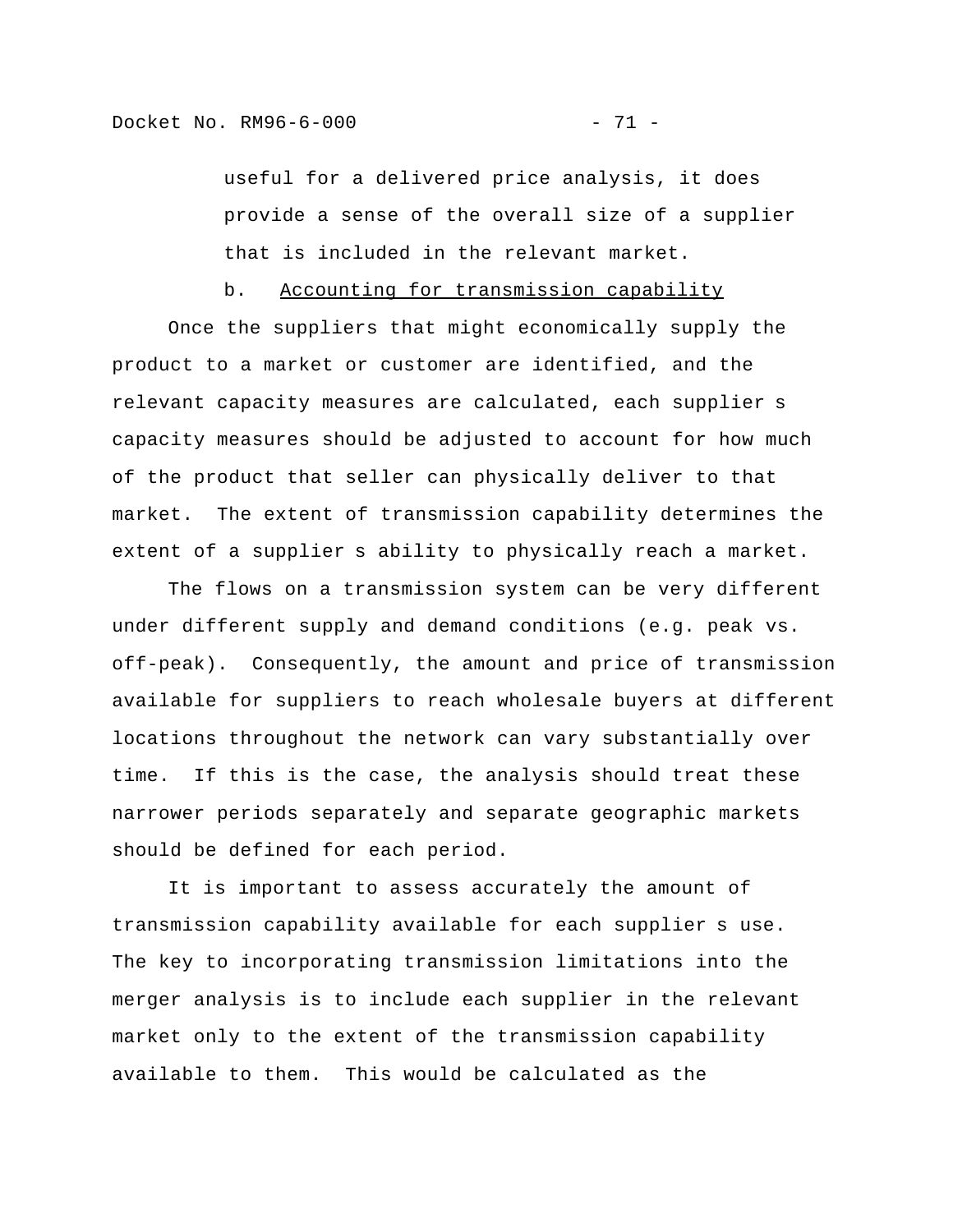i<br>I

combination of the available transmission capability (ATC) 82/ and any firm transmission rights held by the supplier that are not committed to long-term transactions.

In many cases, multiple suppliers could be subject to the same transmission path limitation to reach the same destination market and the sum of their economic generation capacity could exceed the transmission capability available to them. In these cases, the ATC must be allocated among the potential suppliers for analytic purposes. There are various methods for accomplishing this allocation. Applicants should support the method used.

Applicants should also present evidence regarding how transmission capability will be affected by the merger. Transmission line loadings are likely to change as a result of the merging parties combined operations. These changes are likely to result in transmission availability that is different from historical experience. Applicants should include in their application the following data: hourly TTC 83/ and hourly firm and non-firm ATC, and firm transactions

83/ As used by the industry, total transmission capability

<sup>82/</sup> As used by the industry, ATC is a measure of the transfer capability remaining in the physical transmission network for further commercial activity over and above already committed uses. See for example, NERC, Available Transfer Capability Definitions and Determination, June 1996 at page 2. In hours when ATC is zero, a transmission constraint is said to be binding. This prevents the dispatcher from scheduling any additional transactions between the two points in the constrained direction.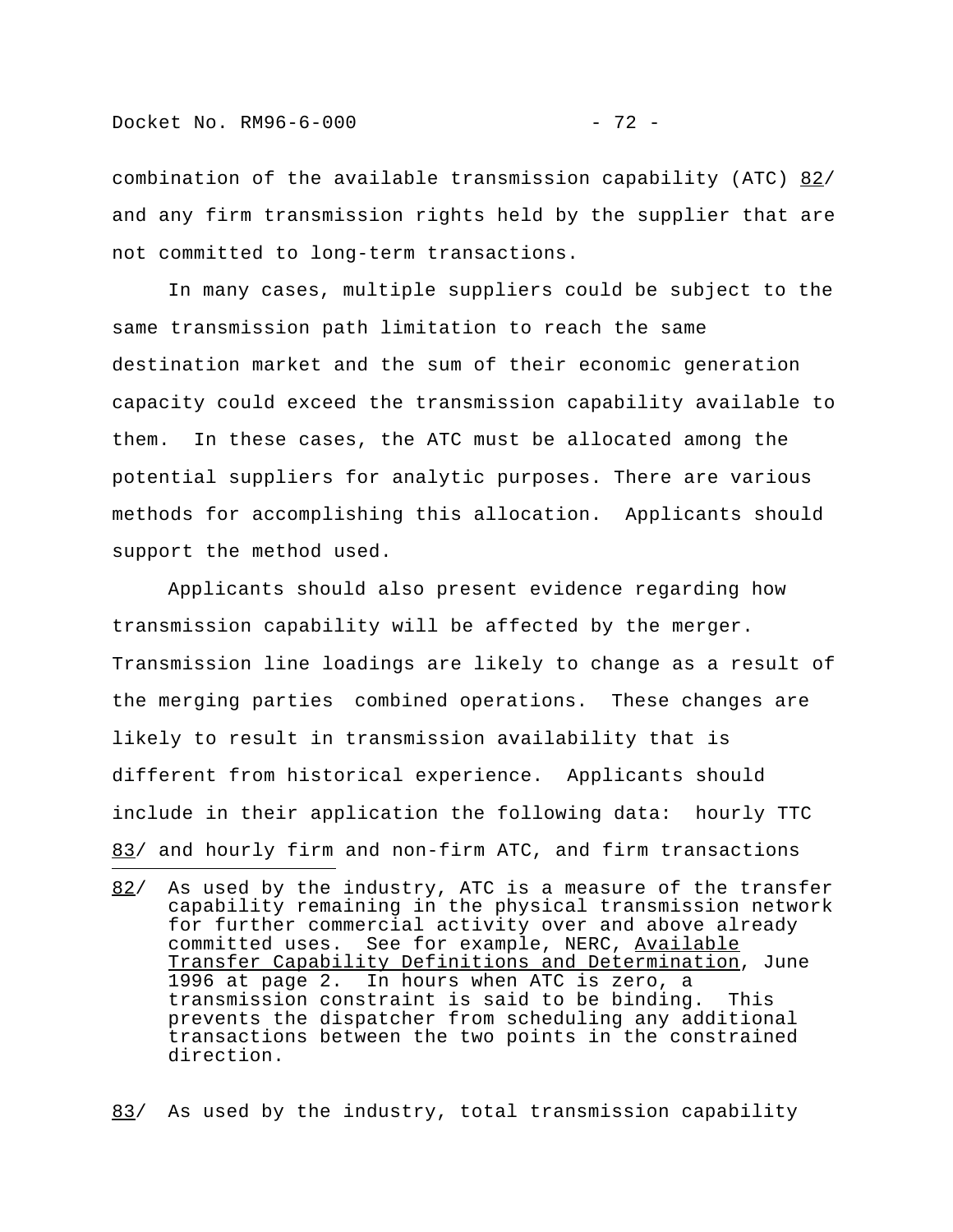between relevant control areas. The ATC and TTC data should come directly from the OASIS systems once they are implemented. Until then, applicants should file estimates of TTC and ATC with data or other background material that will allow the Commission to verify that the estimates are reasonable. Given these data, the Commission will be able to assess independently the amount of generation capacity that may be available to the market by each supplier.

# c. Trade data check.

It would be expected that there be some correlation between the suppliers included in the market by the delivered price test and those actually trading in the market. As a check, actual trade data should be used to compare actual trade patterns with the results of the delivered price test. For example, it may be appropriate to include current trading partners in the relevant market even if the above analysis indicates otherwise. Alternatively, if there has been little or no trade between a customer and a specific supplier, it may be appropriate to exclude that supplier from the market, unless the applicants can show why it should be included prospectively. The lack of open access in the past may have prevented trade between the entities but trade may be more

(..continued)

(TTC) is the amount of electric power that can be transferred over the interconnected network in a reliable manner while meeting all of a specific set of defined pre- and post-contingency conditions. NERC, id. at page 2.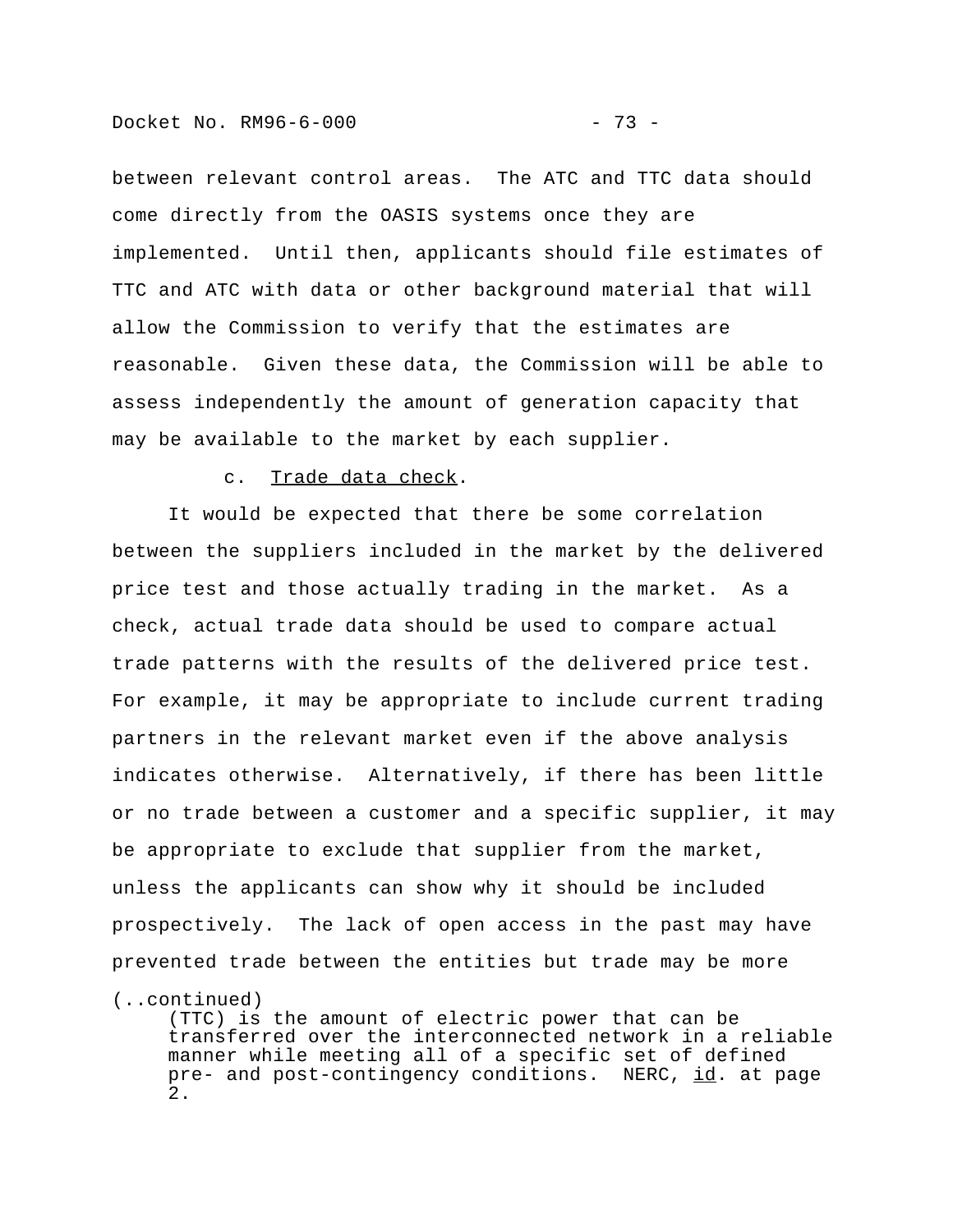i<br>I

likely in an open access environment. Applicants should file historical trade data showing transactions between potential suppliers identified in the steps discussed above and the customers in question. The trade data filed should identify the supplier, customer, and characteristics of the transactions (duration, firmness, etc.). Any adjustments to the suppliers included in the market under the delivered price test must be fully supported.

#### 4. Analyze concentration

The final step in the screen analysis is to analyze the effect of the proposed merger on market concentration and competition. To do so, concentration statistics should be calculated using the capacity measures discussed above for each relevant market identified. In cases where limited transmission capability during certain time periods results in a number of time differentiated markets, concentration statistics should be calculated for each. Both HHIs and single firm market share statistics should be presented for both pre- and post-merger conditions.  $84/$  In calculating HHIs

84/ Post-merger geographic markets could include more or fewer suppliers than the pre-merger markets due to the effect of combining transmission rates. In cases where the merged company will charge a single system wide transmission rate, the merger will result in just one transmission rate where there were two before the merger. Thus, after the merger, some suppliers that were excluded from some destination markets could be included if the elimination of one of the transmission charges allows them to economically reach the market. While a stable geographic market would be preferable for analytic reasons, the effect described here reflects the reality of current transmission pricing policy and market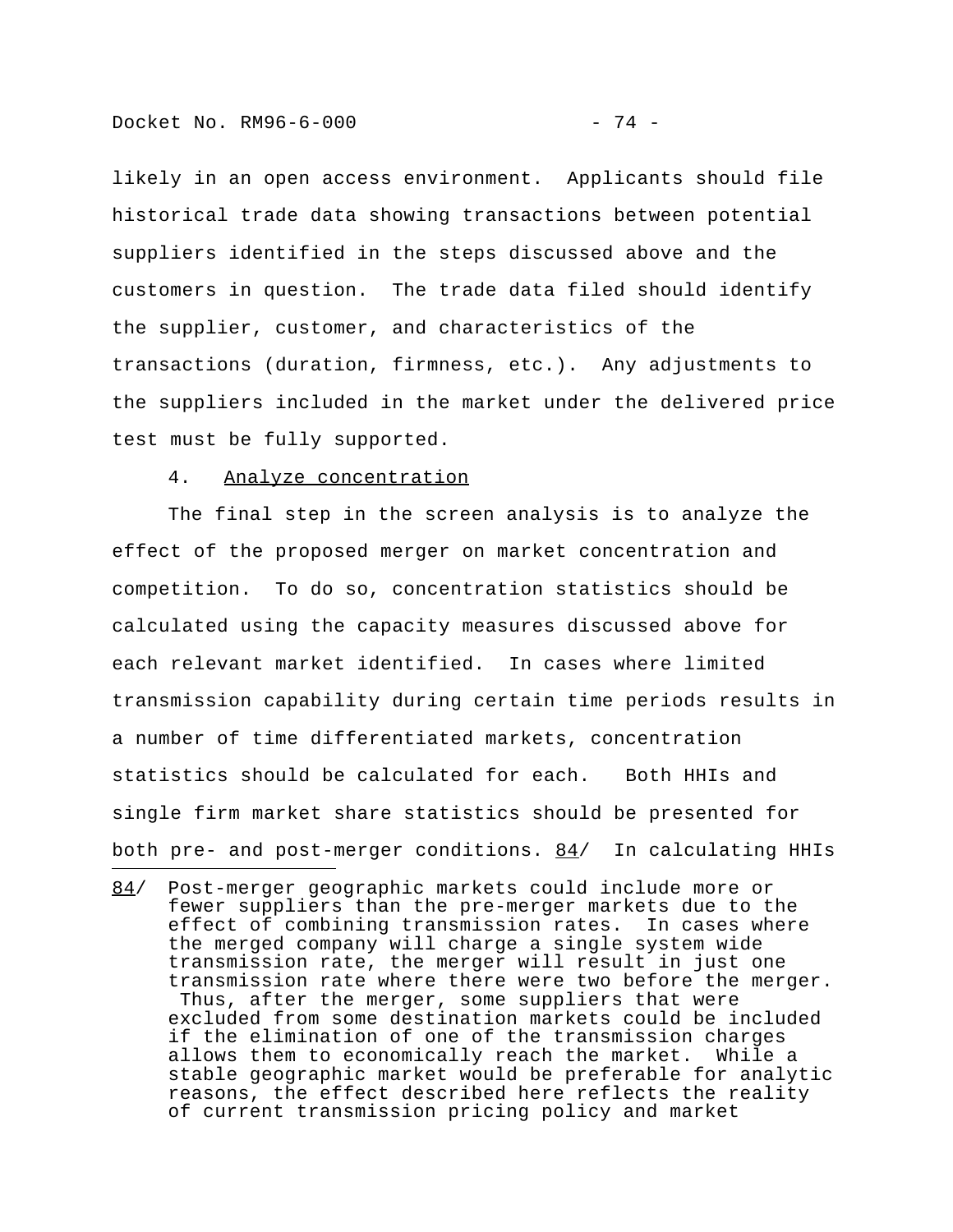and market shares, the relevant generation capacity of the customers in each market should be included in the denominator of the ratio statistics. For example, if the economic capacity measure is being used, then the customer s economic capacity should be included. Such capacity would be available and turned to as a response to a significant price increase by external suppliers.

 The HHI measures should be compared with the thresholds given in the DOJ Merger Guidelines. The Guidelines address three ranges of market concentration: (1) an unconcentrated post-merger market--if the post-merger HHI is below 1000, the merger is unlikely to have adverse competitive effects regardless of the change in HHI; (2) moderately concentrated post-merger market--if the post merger HHI ranges from 1000 to 1800 and the change in HHI is greater than 100, the merger potentially raises significant competitive concerns; and (3) highly concentrated post-merger market--if the post-merger HHI exceeds 1800 and the change in the HHI exceeds 50, the merger potentially raises significant competitive concerns; if the change in HHI exceeds 100, it is presumed that the merger is

(..continued)

organization. A buyer inside the transmission area of one of the merging companies could see higher transmission rates as a result of a single system rate for the merged company thereby decreasing the competitive options available to it. We also note that a decrease in transmission prices paid could result in increased demand, congestion, and no increase of suppliers in some markets.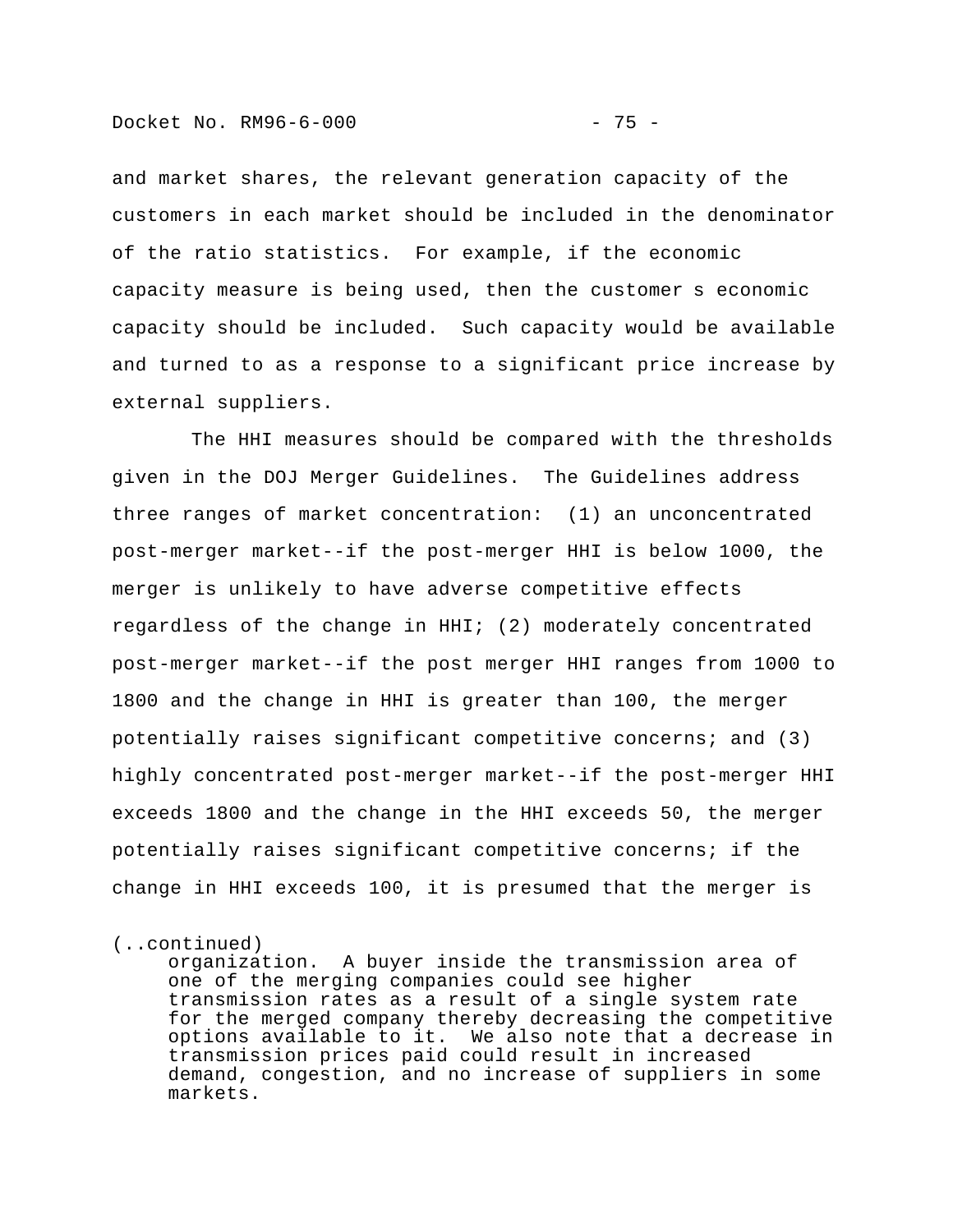likely to create or enhance market power. 85/

If the Guidelines thresholds are not exceeded, no further analysis need be provided in the application. We emphasize, however, that the Guidelines are just that: guidelines. There will undoubtedly be instances where concentration statistics may fall just above or just below the thresholds for concern and some additional analysis or judgement is needed. 86/ For example, if a proposed merger s effect on concentration falls just below a threshold, the Commission might still want to see further analysis if intervenors have raised significant concerns regarding the proposed merger. It is reasoned analysis, not blind faith in the thresholds, that must carry the day.

Instances where high concentration is indicated in markets that are defined by fairly short-lived periods of low transmission capability will require additional analysis. The concern with high concentration in a market is that firms will be able to raise prices substantially and adversely impact the market. Relatively short periods of high concentration could be significant if the concentration is high enough. The

i<br>I

<sup>85/</sup> DOJ Guidelines, at 41558 .

<sup>86/</sup> The Guidelines state that the HHI statistics provide a useful framework for merger analysis but they suggest greater precision than is possible with the available economic tools and information. Other things being equal, cases falling just above and just below a threshold present comparable competitive issues. Guidelines, at 41558.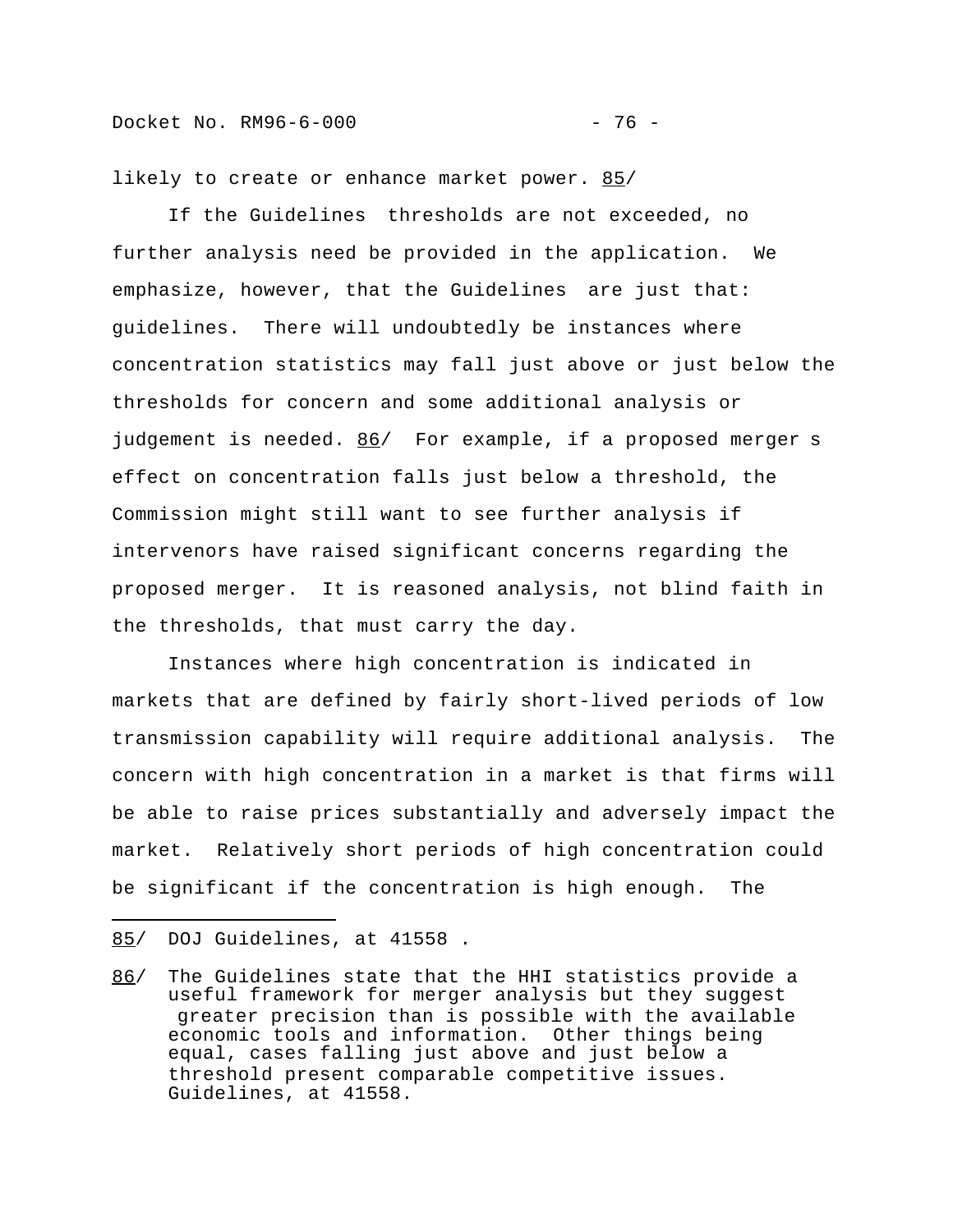factors that affect whether such a situation is problematic are the degree of concentration, as measured by HHI statistics, and how long that concentration lasts. High concentration is an indicator for how easy it would be for firms to behave strategically (e.g., collude, or if concentration is high enough, act unilaterally) to raise prices. It is a proxy measure for the degree to which prices could be raised. This, together with the length of time the concentration lasts, gives some idea of the potential severity of anticompetitive impact.

The Commission has insufficient experience to adopt at this time specific thresholds for the various possible combinations of HHI and length of time at which the constrained periods would be problematic. Applicants and other parties are strongly encouraged to analyze short-lived periods of high concentration using the framework discussed above and to support the conclusions drawn from it. There may be cases in which the applicant may be able to show that the anticompetitive effect of constrained transmission availability is de minimis. While the Commission has insufficient experience to establish a specific de minimis test in this policy statement, applicants may argue in a specific case that the anticompetitive effect of a constraint is de minimis. We offer the following general guidance to applicants that seek to make such a showing regarding shortlived transmission constraints. First, peak periods may be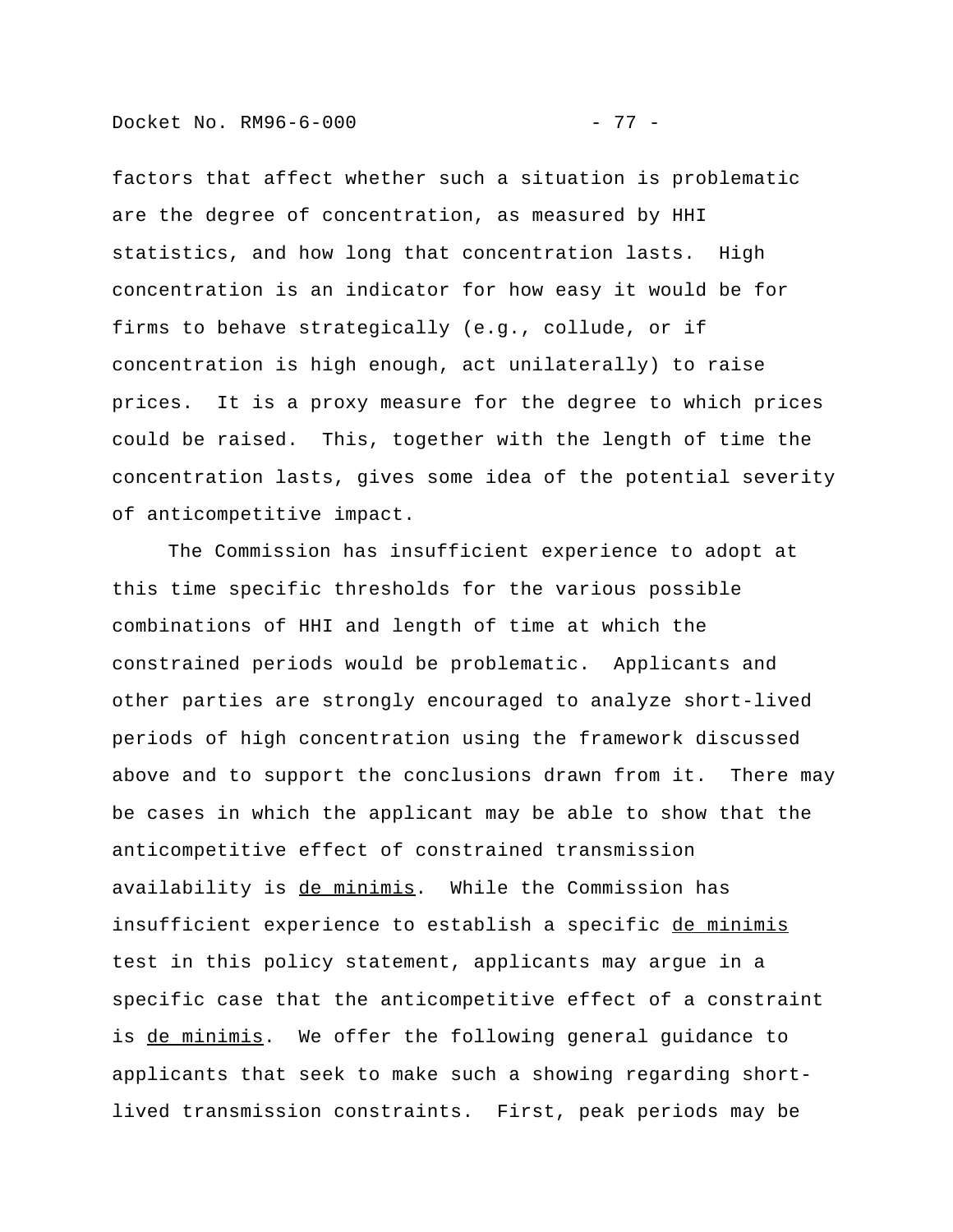more problematic than other periods, because the opportunity to exercise market power likely would lead to significantly higher prices during those hours. Second, some level of market concentration above the DOJ threshold may be acceptable if the applicant can show that there are multiple sellers in the constrained area and/or that there are multiple holders of capacity into the constrained area. And finally, our concern with short-lived periods of high concentration is greater if the merged firm will have market-based pricing authority. Without such authority, the firm may not be able to substantially raise prices.

If the DOJ Guideline concentration thresholds are exceeded, including instances where short-lived periods of high concentration are indicated to be problematic, then the application should present further analysis consistent with steps 2 to 5 in the Guidelines. The additional analysis could address the potential for adverse competitive effects, the potential for entry in the market and the role entry could play in mitigating the increased market power, any efficiency gains that reasonably could not be achieved by other means, and whether, but for the merger, either party would likely fail causing its assets to exit the market.

If entry is considered as a potential mitigating factor, applicants should address entry barriers, such as the time needed to install any necessary transmission capacity. All entry barriers should be addressed, even if they are not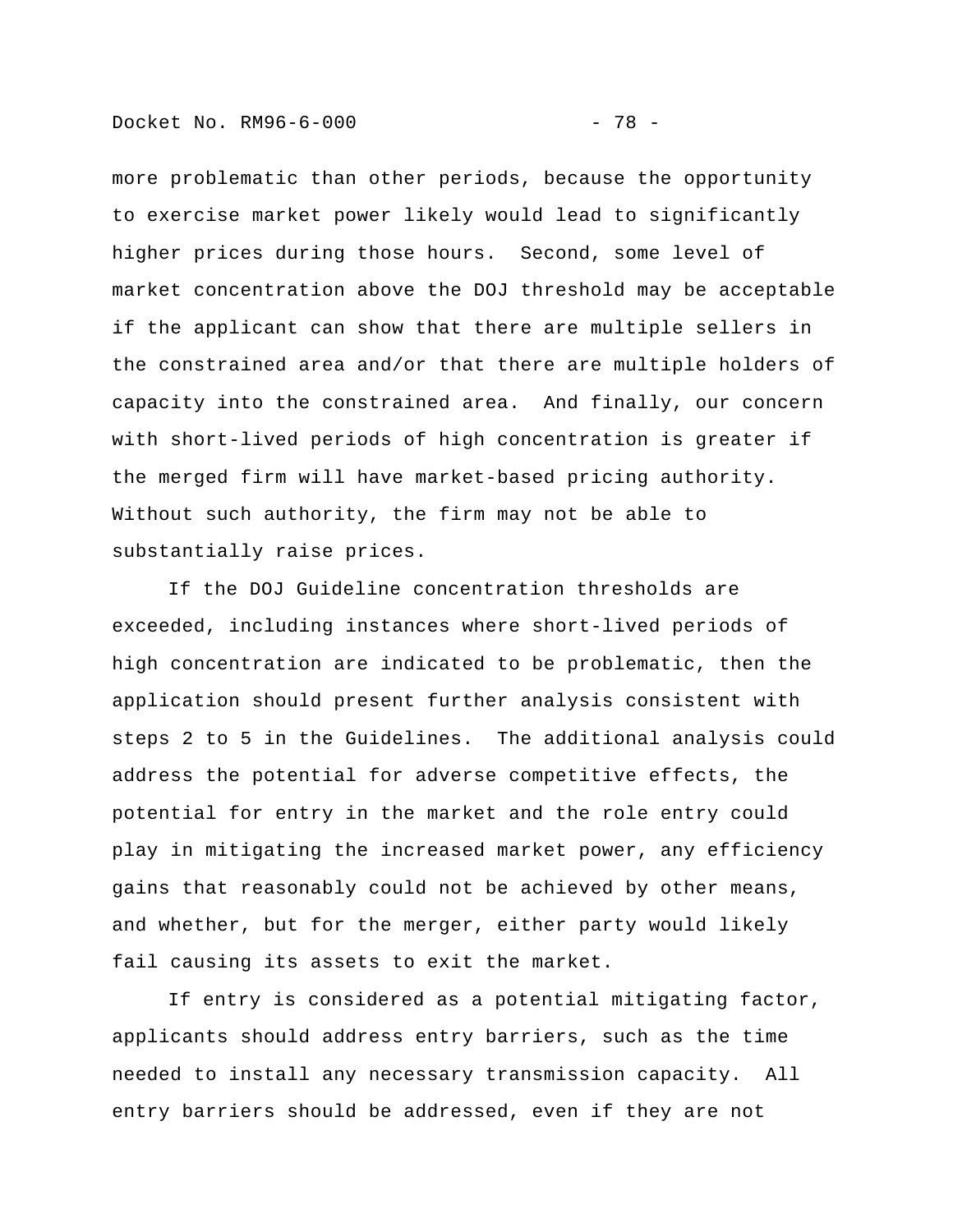transmission constraints on a neighboring utility s system.

C. Data

The usefulness of this screen depends on the quality and comprehensiveness of the data filed with the application. The data needed for the screen generally are publicly available. It is important for applicants to file electronically all data used for the screen analysis, including supporting data, and the data specified in this policy statement. 87/ The Commission must be able to check on the applicants' analysis independently. To do so, the Commission must have ready access to the data. Otherwise, data requests could result in delay. If there are problems in obtaining or understanding the data, the Commission is interested in developing informal means, such as technical conferences, to gather additional needed data or resolve questions or misunderstandings concerning the screen analysis, before the Commission addresses the merger. This approach could reduce the time needed to get useable data and perhaps reduce the need to set a merger for evidentiary hearing.

D. Other considerations

i<br>I

We note that the above description of the analytic screen focuses only on monopoly (seller) power. This is not intended

<sup>87/</sup> The data that should be electronically filed in an application is listed in Appendix B.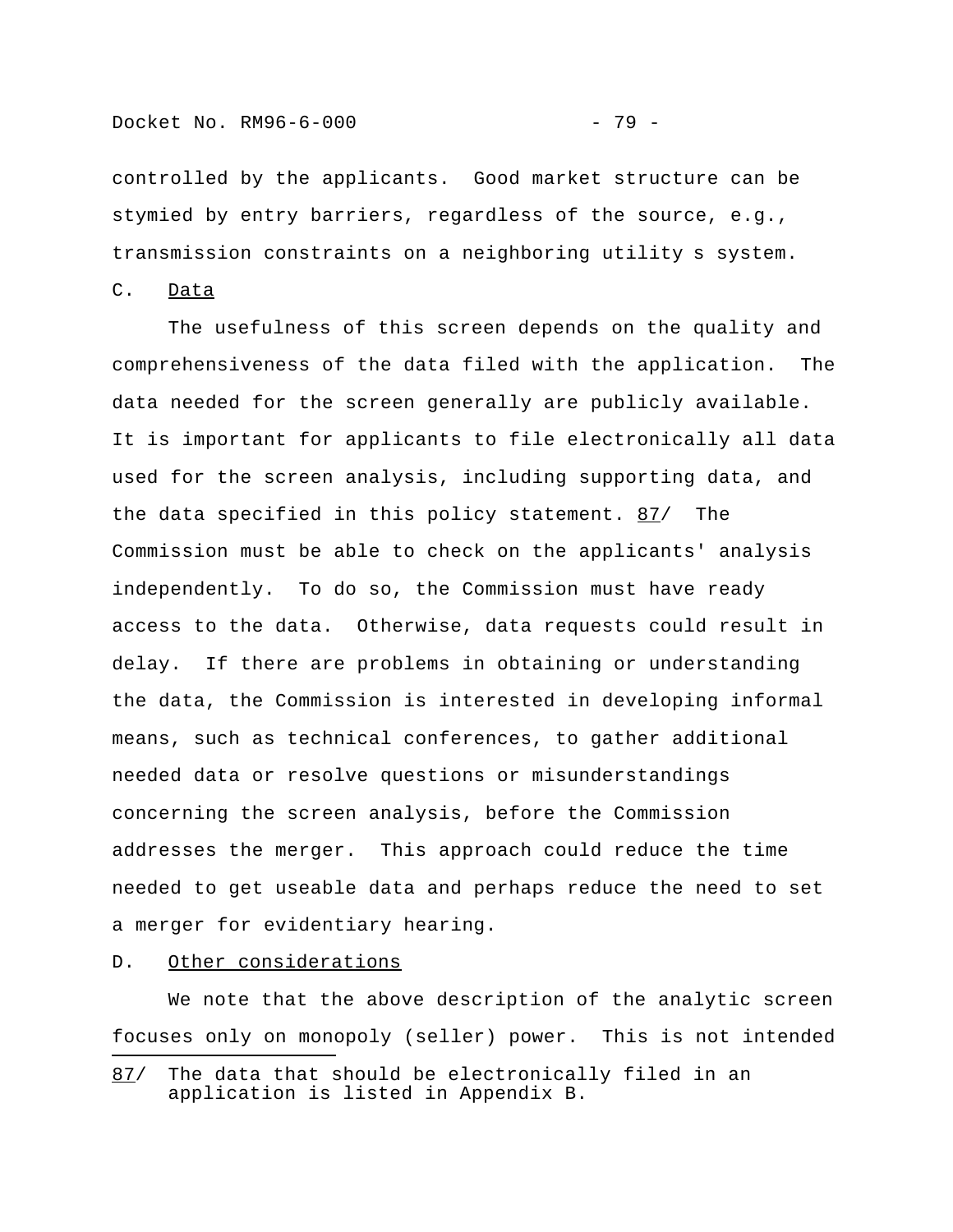to exclude monopsony (buyer) power as a relevant consideration. An analysis of monopsony power should be developed if appropriate. Long-term purchases and sales data for interconnected entities are already collected and could be used to assess buyer concentration in the same way that seller concentration is calculated. In any event, intervenors may raise this issue if it is a concern.

The Commission understands that the screen analysis described in this policy statement will evolve with industry restructuring and market maturation. For example, as unbundling occurs, companies may have market power for sales from individual generating units (e.g., must-run units ). In addition, markets are developing in response to competition and are spawning new products and increasingly short term exchanges. Markets will probably be differentiated by product (e.g., firm and non-firm energy and reactive power), by time (e.g., peak, off-peak) or by geography (e.g., markets separated by transmission constraints). The definition of relevant geographic and product markets must account for these new realities. Further, methods for trading and information availability are changing. As regional institutions, such as ISOs, and regional markets develop, transmission services may no longer be a series of transactions based on utility-byutility corporate boundaries, but rather single regional transactions. This will have important implications for entry, customer response to price changes, and the number of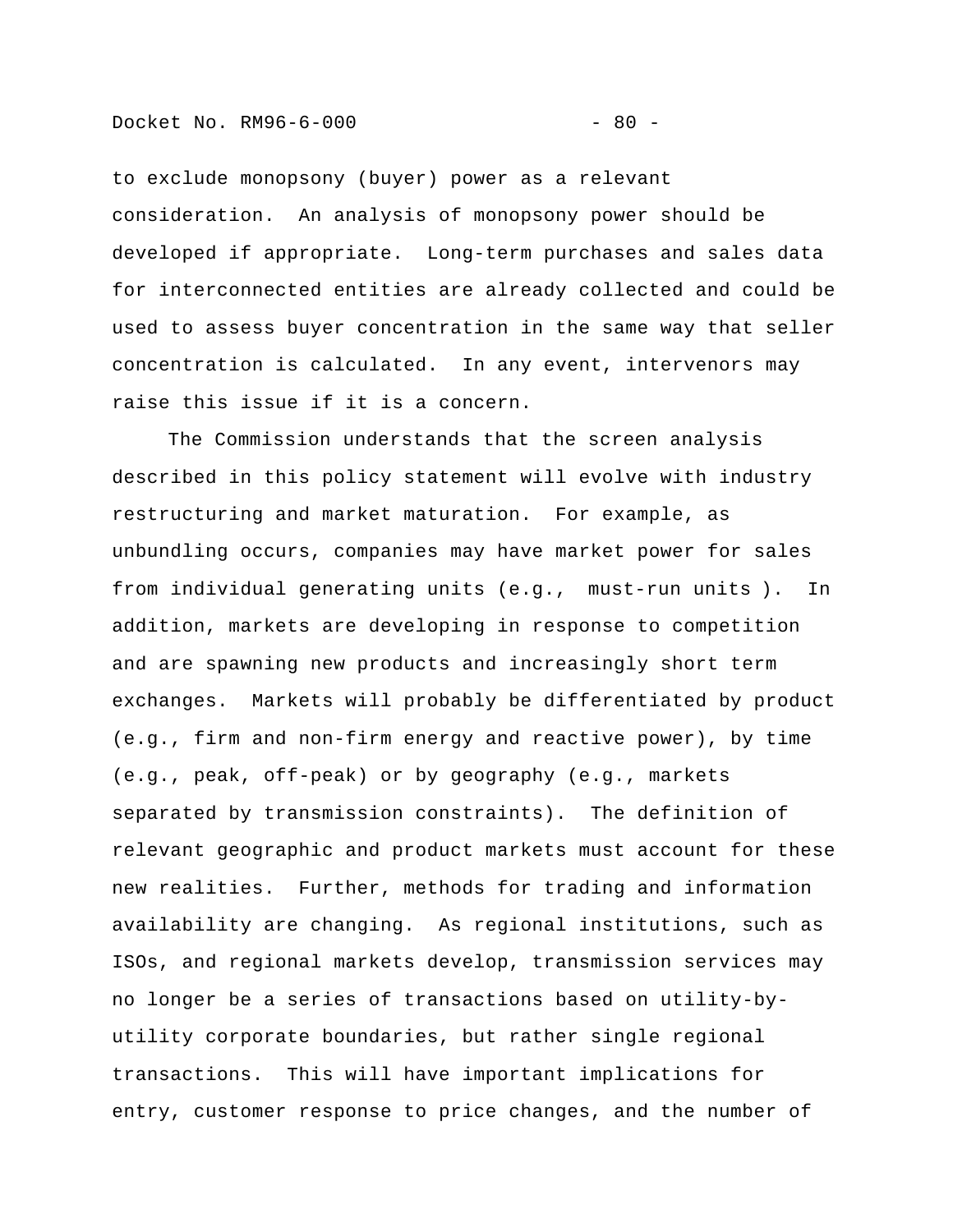Docket No. RM96-6-000 - 81 -

suppliers that have competitive delivered prices.

The means of our analysis may also change. For example, flow based network models that include constraints on transmission networks are likely to be needed for the screen analysis. In the future, the Commission will have to rely less on methods that use costs to assess markets. Generation cost data will become increasingly sensitive, market participants will be less willing to report them, and accounting costs will be increasingly irrelevant to market behavior. The Commission will rely more on actual transaction prices because they will be more available as market institutions such as ISOs and power exchanges produce this information and because they are a better measure of market boundaries. New market institutions will change the ability to exercise market power. High transactions costs of trading tend to exclude competitors. Transactions costs include the costs of obtaining information, searching for trading partners, and completing a transaction. Further, the improved ability of buyers to respond quickly to price changes can significantly reduce market power. ISOs provide one vehicle for reducing transactions costs and making information available to traders via such means as the OASIS. Real-time pricing provides buyers with an improved ability to respond quickly to price changes.

We note that we intend to apply the analytic screen to mergers between firms that are not solely engaged in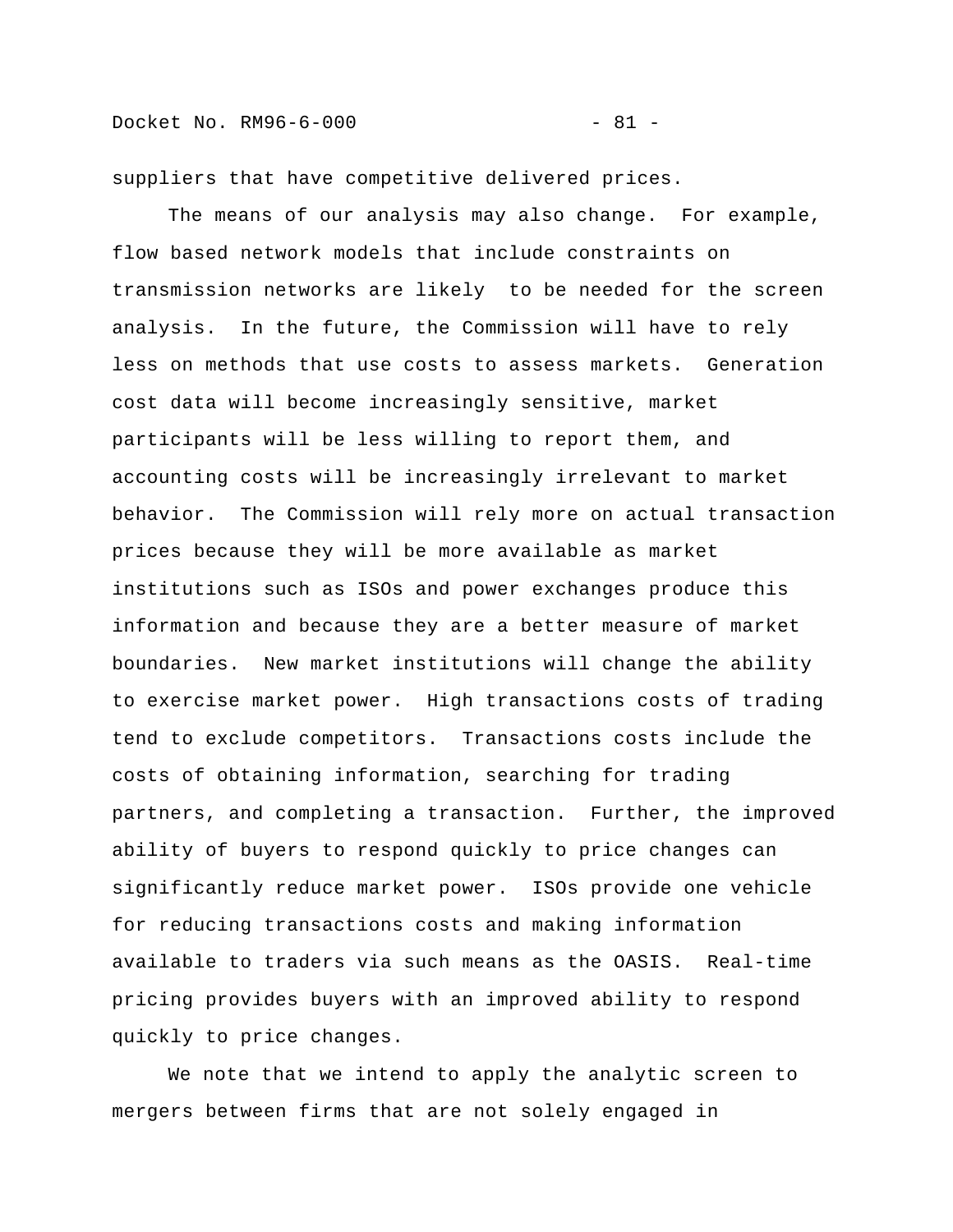electricity markets, e.g., electric-gas mergers. However, it will not be necessary for the merger applicants to perform the screen analysis or file the data needed for the screen analysis in cases where the merging firms do not have facilities or sell relevant products in common geographic markets. In these cases, the proposed merger will not have an adverse competitive impact  $(i.e.,$  there can be no increase in the applicants' market power unless they are selling relevant products in the same geographic markets) so there is no need for a detailed data analysis. If the Commission is unable to conclude that the applicants meet this standard, the Commission will require the applicants to supply the competitive analysis screen data described in Appendix A.

#### D. Remedy

 A problematic merger may be made acceptable if certain remedial actions are taken. In some cases, the Commission may recommend them if we determine that a proposed merger will cause significant adverse effects on competition without a remedy. In other cases, the applicants may propose certain actions to be taken if the Commission approves the proposed merger. We offer the following guidance concerning standards for remedies and specific remedial options.

1. Standards

Any remedies proposed by the applicants or relied upon by the Commission to mitigate the anticompetitive effect of a proposed merger should meet the following standards.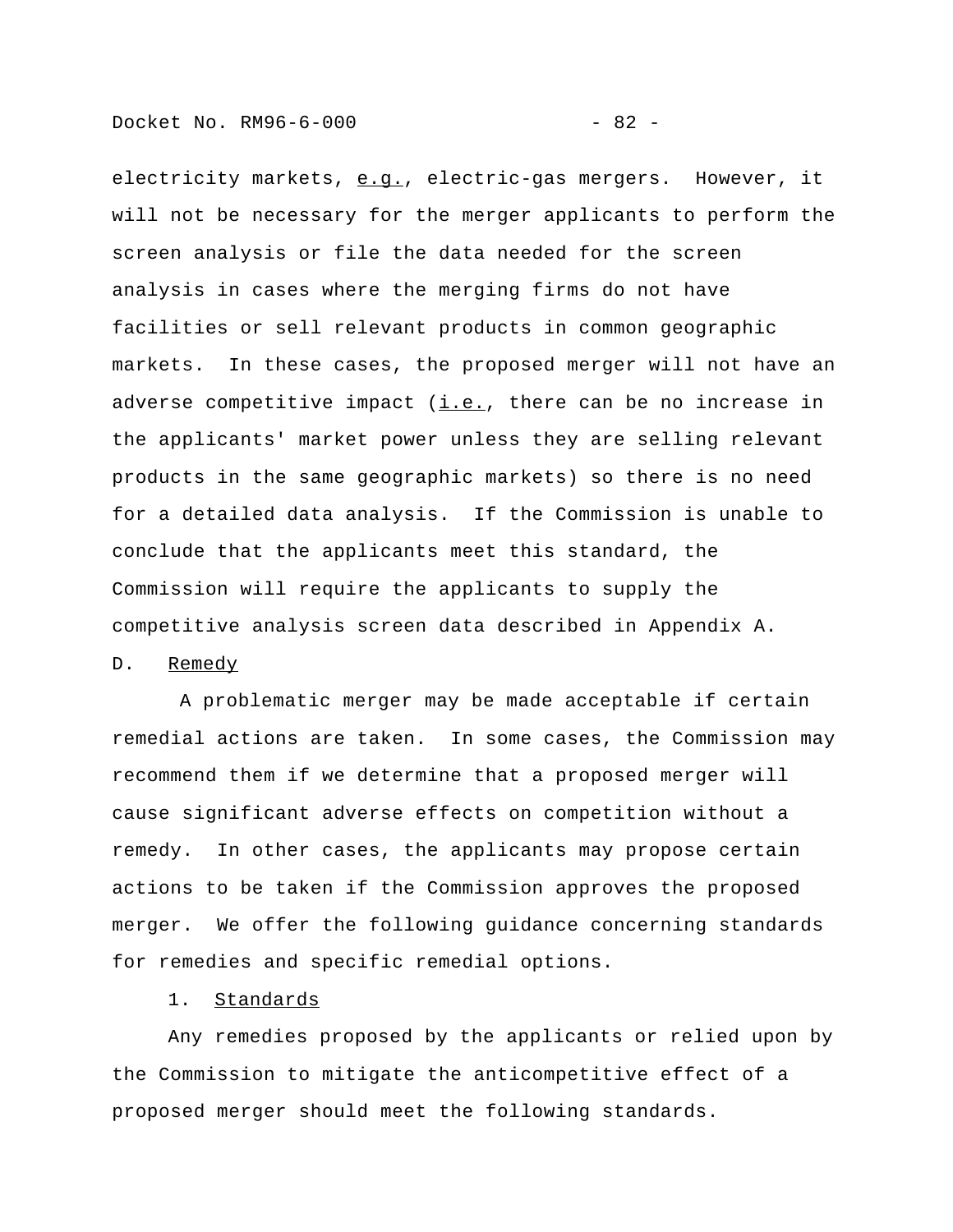Docket No. RM96-6-000 - 83 -

Nexus Remedies should be clearly designed to mitigate

the specific competitive problems identified in the analysis.

Approval of other authorities Full and effective mitigation must be in place at the time the merger is consummated. Some, and maybe all, of the possible remedies to market power require the approval of other Federal, state and local authorities. For example, local authorities must approve many aspects of transmission line siting and construction and state commissions would surely have to approve any divestiture of generating plants also used to provide retail service. Promises to the Commission that such actions will be taken in exchange for merger approval are empty if not accompanied by all approvals necessary. We recognize, however, that final approvals may require quite some time to secure. In such cases, we will consider interim mitigation measures that can be implemented more quickly so as not to unduly delay a merger s consummation. We will require, however, that any interim measure must be fully effective in mitigating the identified market power problems.

Specificity Remedial commitments must specify exactly which facilities are affected by the commitment, e.g., which generating unit(s) will be divested.

2. Remedial options

The remedies discussed in this section are intended to mitigate the market concentration problem caused by the merger. We stress that the options discussion is meant only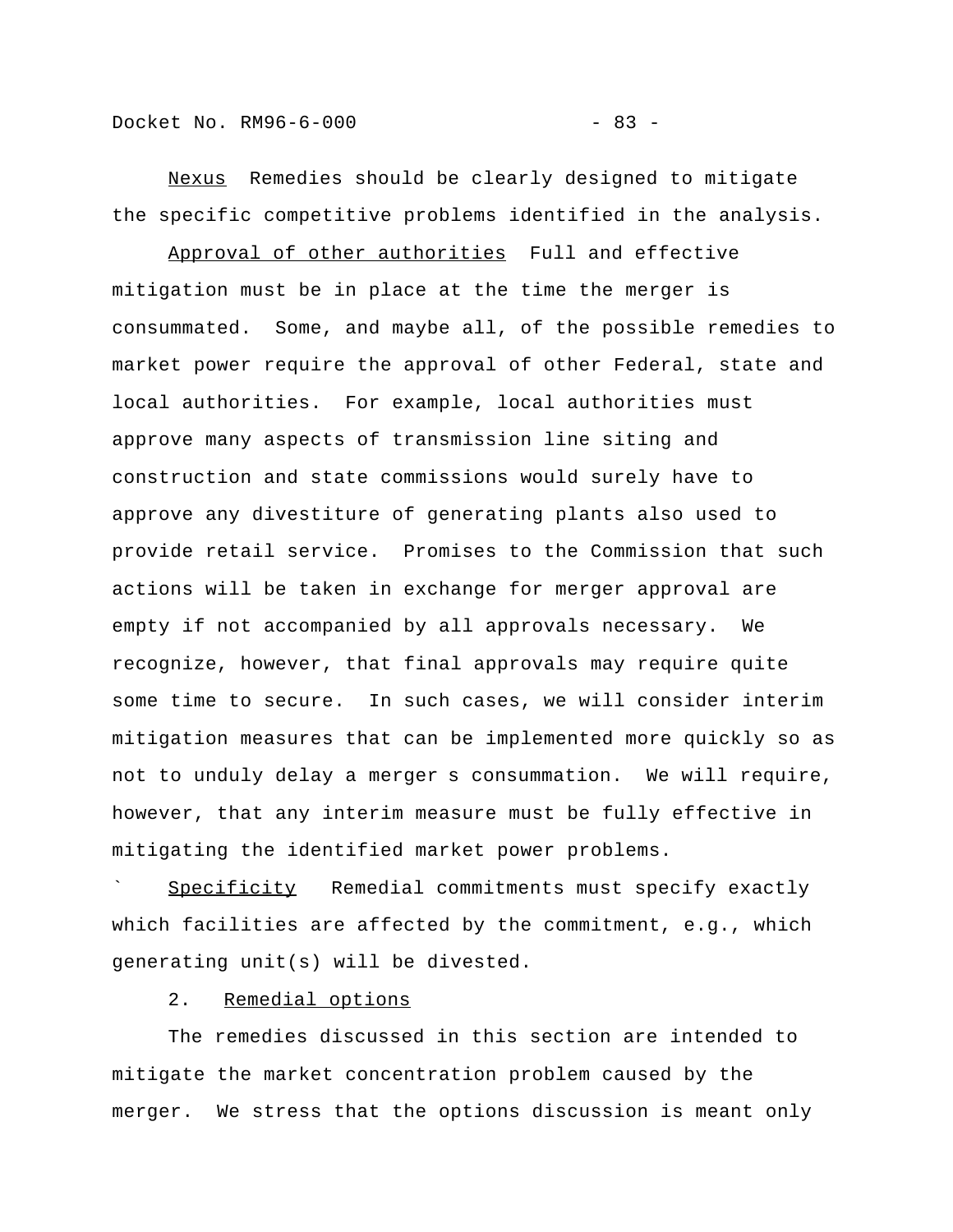as guidance and not as an exhaustive list of potentially acceptable remedies.

# a) Require transmission expansion

Limitations on available transmission capability that prevent competitors from participating in a market can give substantial market power to incumbents in the market. Conditioning merger approval on eliminating a known constraint could help to mitigate this type of market power. Where constraints on other systems are a problem, the applicants would also be required to seek transmission expansion on those systems. As with relieving constraints on their own system, applicants should show that all necessary approvals have been secured before the Commission could approve the merger. This process does not need to wait for the Commission to identify a problem. Applicants wanting fast approval could include this as part of the application.

#### b) No trade over constrained paths

If constrained paths are responsible for market concentration problems and they cannot be relieved for any reason, the company could agree to not use those paths for its own off-system trade when other transmission service requests are pending. This condition would keep the merged company from exercising market power in trade in the constrained areas.

# c) Generation plant divestiture

In concentrated markets, including those subject to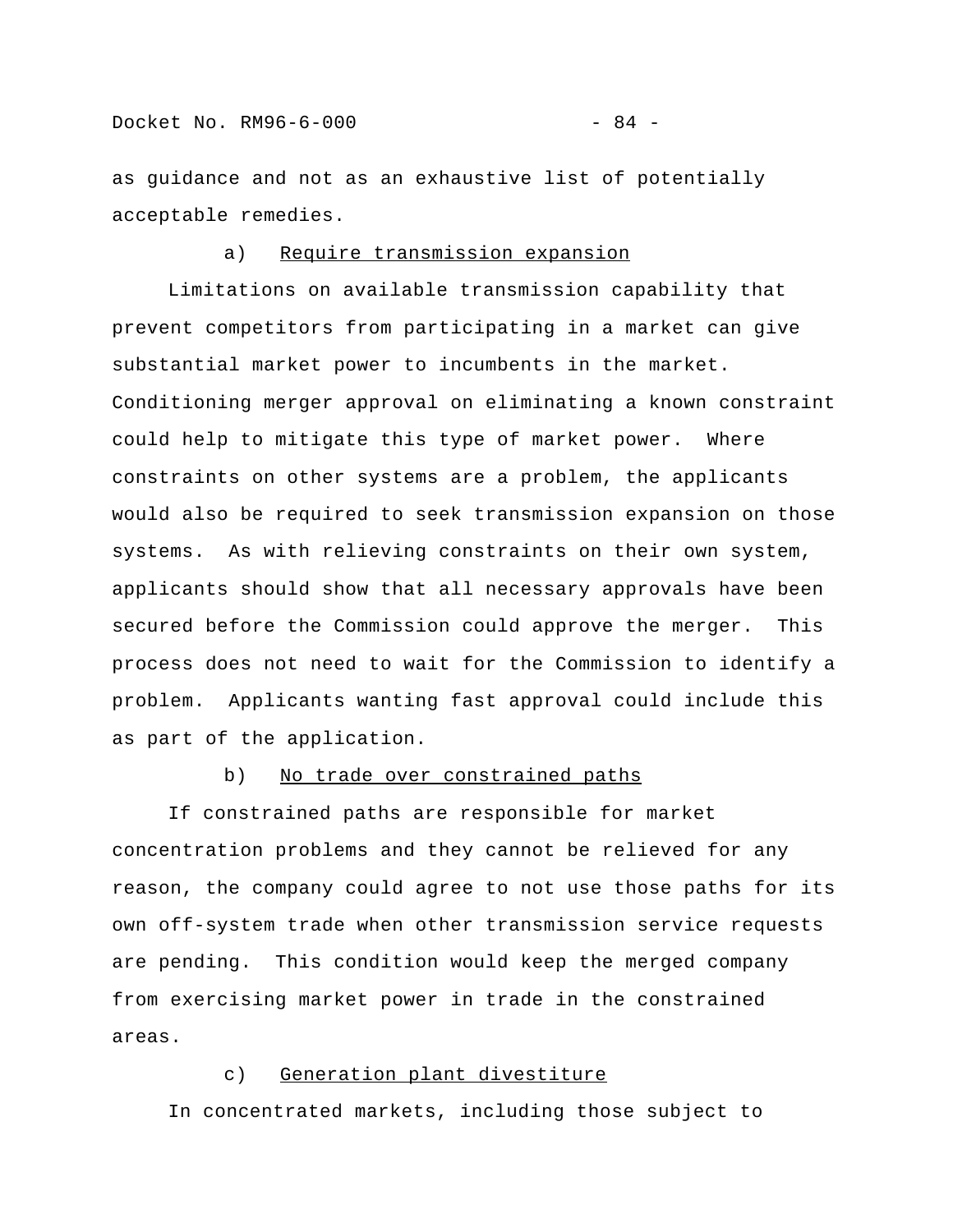Docket No. RM96-6-000 - 85 -

severe and long lasting transmission limitations, splitting up different generating units into independent and separately owned companies could reduce horizontal market power. Where there are only a few generating units in the market area, divesting those units to just a few owners may not mitigate the market power problem. In such a case, one alternative might be to divest the ownership rights to each unit's energy and capacity to a number of owners. The unit could then be operated as a competitive joint venture and parts of its output could be bid or sold independently.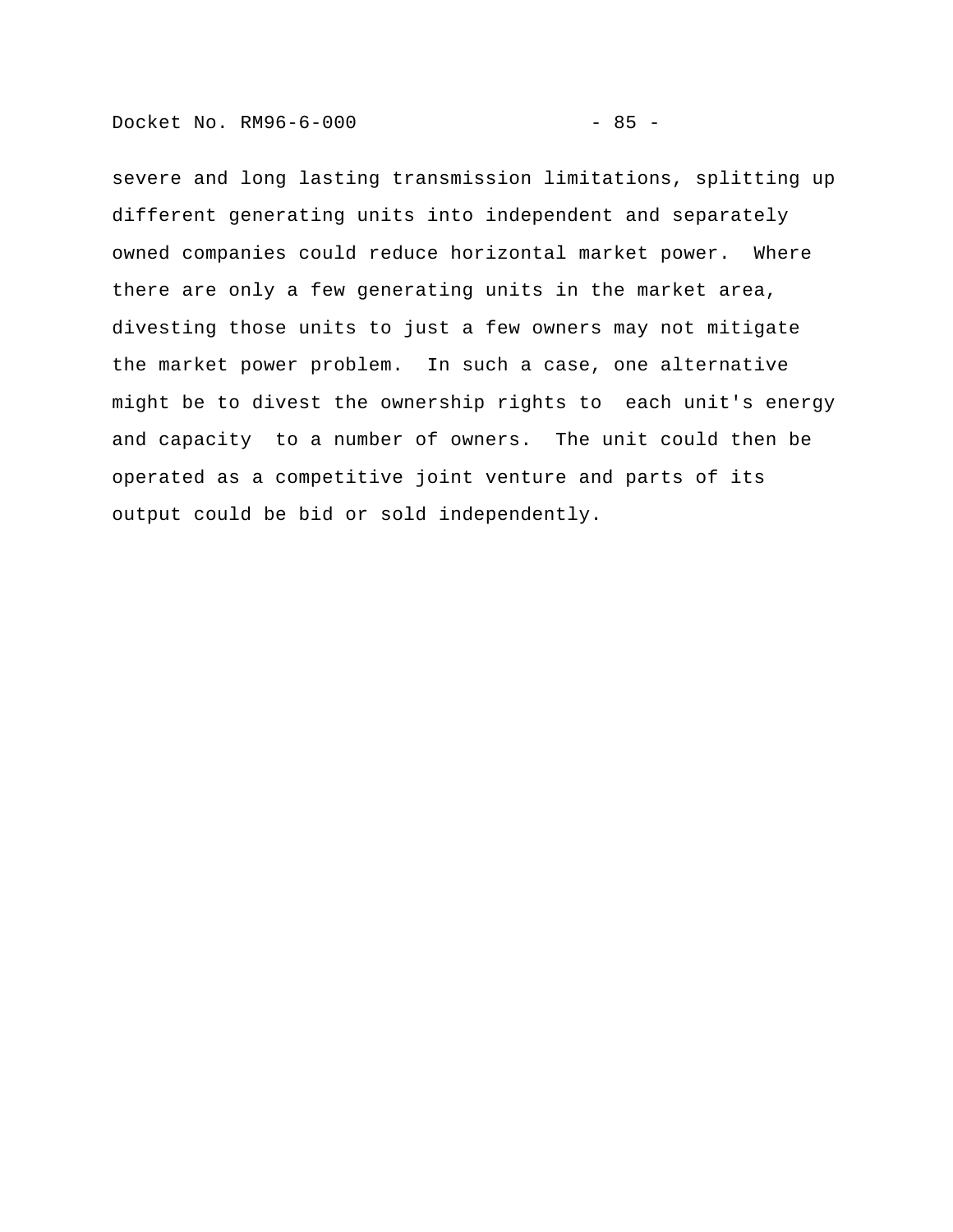# d) Defer to an ISO's analysis and mitigation efforts

Although ISOs are just now in their formative changes, they hold some promise of playing a part in mitigating certain sources of market power. Applicants' membership in, or commitment to join, an ISO with the authority necessary to mitigate market power could allow the Commission to rely on the ISO to identify and remedy market power problems. The ISO would have access to more information than does the Commission and would possess greater technical expertise to assess problems. More importantly, the ISO would have the proper incentives to mitigate the problems if the ISO s governing body is broadly comprised of market participants. This potential role for ISOs highlights the critical importance of balanced ISO governance.

An ISO would also be a mitigating influence on market power to the extent that it attracts new entrants into a market. An ISO assures comparable and independent access to all customers. These institutional guarantees will serve both to attract new entrants and to encourage continued participation in markets that would otherwise be dominated by vertically integrated utilities.

ISOs are generally thought to be the proper vehicle for dealing with vertical market power, e.g., ensuring transmission expansion or preventing the strategic manipulation of generation dispatch. An ISO would be able to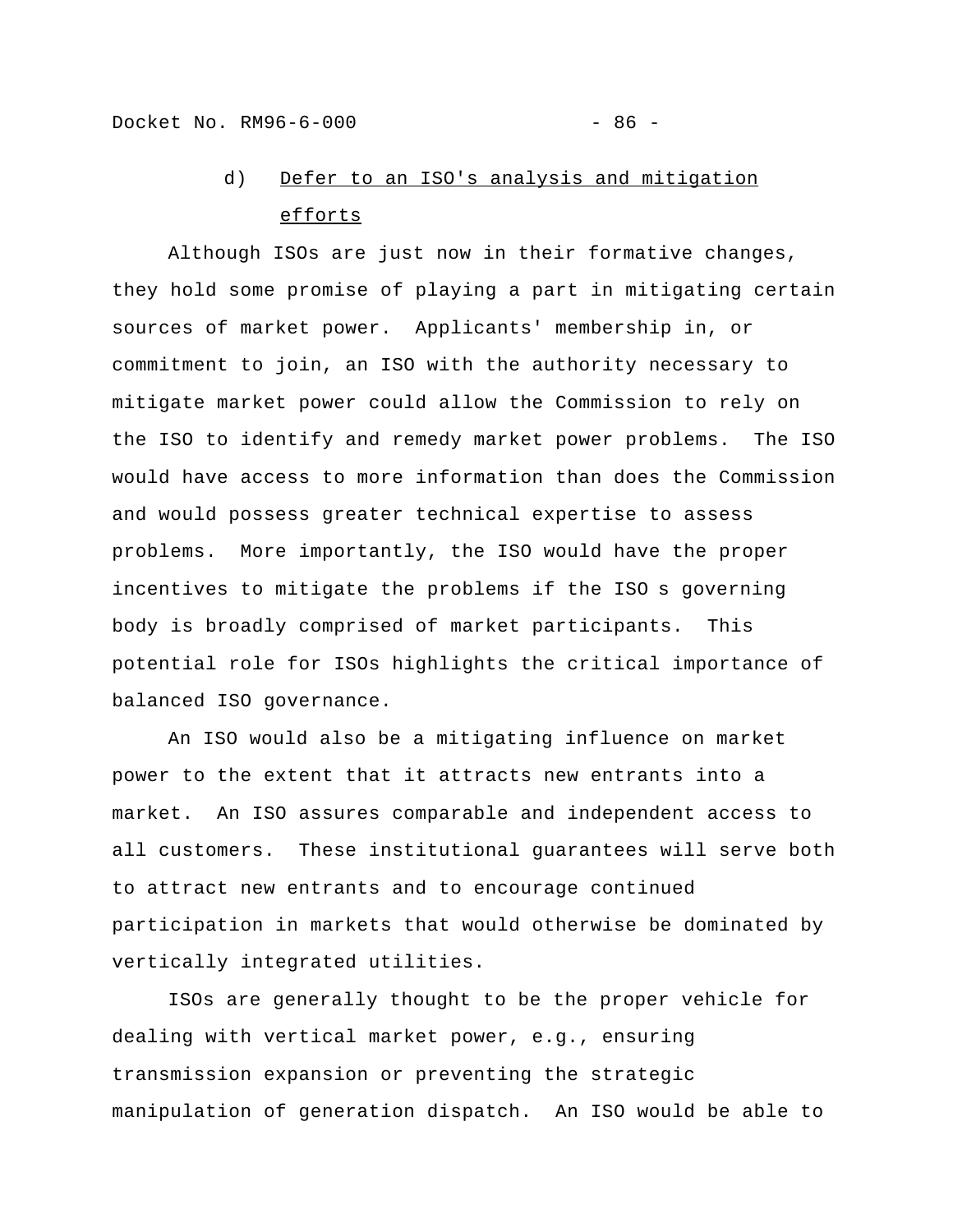deal with horizontal market power issues to the extent it has the ability to control the dispatch or prices paid to generators. For example, an ISO could identify units with market power (such as must-run units) and those units could be subject to contracts that mitigate those units ability to raise prices excessively. To take advantage of this option, applicants would be expected to show that: (1) the ISO meets the Commission s standard for independence; (2) already exists or will come into existence before the merger is completed; (3) has a mandate to identify both vertical and horizontal market power issues; and (4) has the authority to either remedy any problems it finds or bring those that it cannot remedy to the Commission.

# e) Real-time pricing

Real-time pricing, when combined with other mitigation measures, could help constrain the ability of a firm to raise prices excessively. Buyers who can see the higher prices in real time can respond by conserving. This makes demand more elastic, thereby making it more difficult to exercise market power.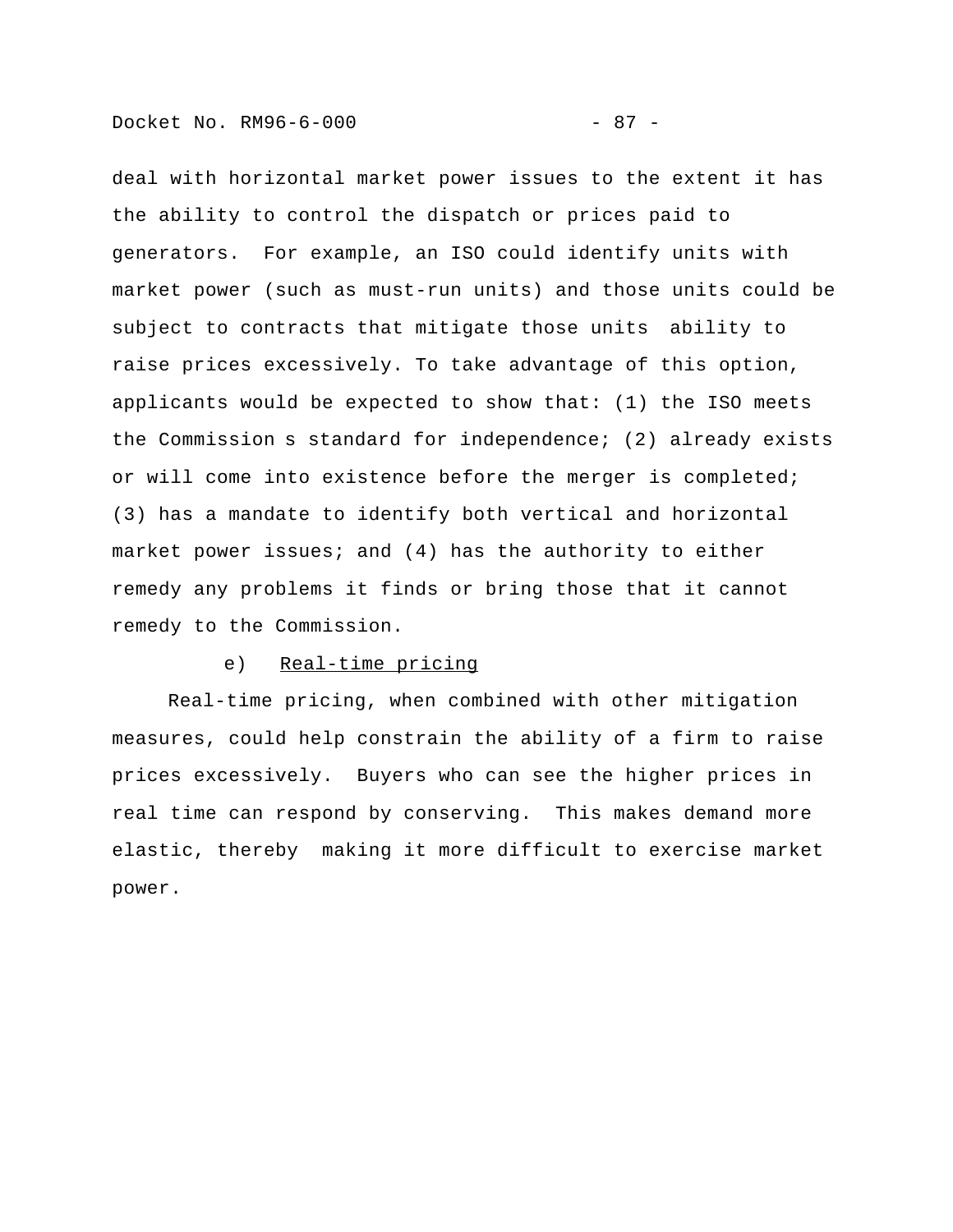### **APPENDIX B**

# **Data Used for Competitive Analysis Screen**

| <u>Analysis</u>                                                                                                                                          | Data Element                                                                          | Sources 88/                                                          |
|----------------------------------------------------------------------------------------------------------------------------------------------------------|---------------------------------------------------------------------------------------|----------------------------------------------------------------------|
|                                                                                                                                                          |                                                                                       |                                                                      |
| Delivered Price Test:                                                                                                                                    |                                                                                       |                                                                      |
|                                                                                                                                                          | Hourly System Lambda<br>Plant Generation<br>Costs/Capability<br>Unit Generation Costs | FERC Form No. 714<br>FERC Form No. 1                                 |
|                                                                                                                                                          | Heat Rates<br>- Fuel costs                                                            | EIA Form 860<br>FERC Form 423                                        |
|                                                                                                                                                          | Transmission Rates                                                                    | Filed tariffs,<br>Applicants filing                                  |
| Transmission Capability Test:                                                                                                                            |                                                                                       |                                                                      |
|                                                                                                                                                          | Hourly Capability (ATC) OASIS,                                                        | Applicants filing                                                    |
|                                                                                                                                                          | Total Capability                                                                      | OASIS,<br>NERC Reports                                               |
| Developing Capacity Measures:                                                                                                                            |                                                                                       |                                                                      |
|                                                                                                                                                          | Hourly System Lambda<br>Plant Generation<br>Costs/Capability                          | FERC Form No. 714<br>FERC Form No.<br>1                              |
|                                                                                                                                                          | Unit Generation Costs<br>- Heat Rates<br>- Fuel costs<br>Transmission Rates           | EIA Form 860<br>FERC Form 423<br>Filed tariffs,<br>Applicants filing |
| Adjusting for LT Sales, Purchases, and NUGS:                                                                                                             |                                                                                       |                                                                      |
|                                                                                                                                                          | Trade Data (Firm                                                                      | FERC Form No. 1,                                                     |
|                                                                                                                                                          | Capacity Sales)                                                                       | $OE-411,$<br>NERC Reports,<br>Applicants filing                      |
| Adjusting for Tx Capability:                                                                                                                             |                                                                                       |                                                                      |
|                                                                                                                                                          | Hourly/Total Capability<br>(ATC, TTC)                                                 | OASIS,<br>NERC Reports                                               |
|                                                                                                                                                          |                                                                                       | Applicants filing                                                    |
| Most of the data listed is publicly available,<br>88/<br>however the Applicants should assemble the data and<br>file it electronically with their merger |                                                                                       |                                                                      |

**application.**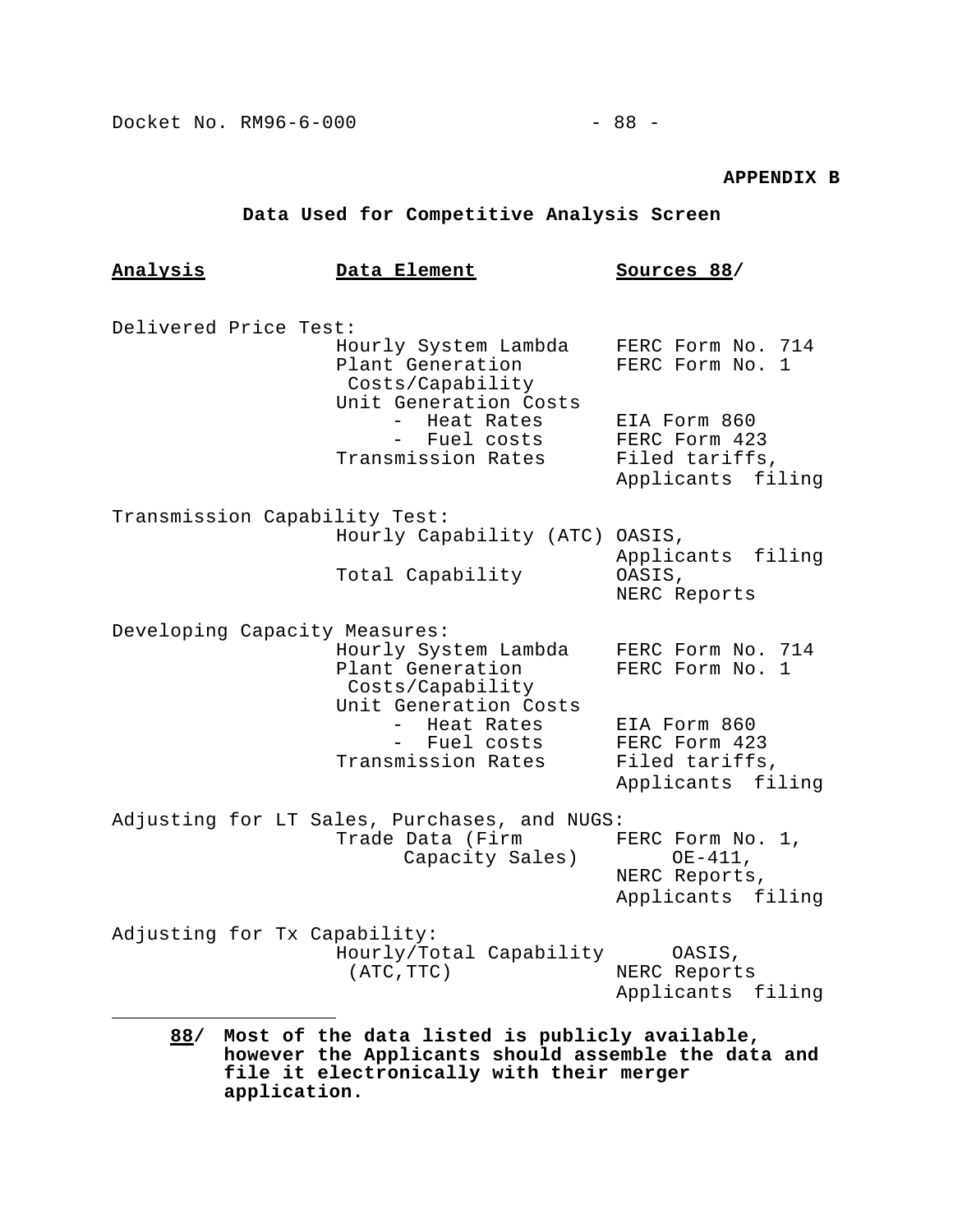#### **Appendix C**

# **Commenters on Merger Notice of Inquiry**

#### **Short Name Commenter**

APPA **American Public Power Association** Attorneys General Attorneys General of the States of et al. **Iowa, Maine, Maryland, Minnesota**, Oklahoma and Wisconsin CA Com California Public Utilities Commission Carolina Association Carolina Utility Customers Association, Incorporated Centerior Centerior Energy Corporation Central and South West Central and South West Corporation CINergy CINergy Corporation Colorado Municipals Colorado Association of Municipal Utilities Com Ed Commonwealth Edison Company Competitive Coalition Coalition for a Competitive Electric Market Diamond and Edwards Diamond, Joseph and Edwards, Jon D.<br>DOE BR BR BR BR BR Department of Energy U. S. Department of Energy DOJ **U. S. Department of Justice** East Texas Coop East Texas Electric Cooperative, Incorporated Economists Economists Incorporated (Mark W. Frankena) EEI Edison Electric Institute EGA Electric Generation Association<br>Environmental Action Environmental Action Foundation Environmental Action Environmental Action Foundation and et al. Consumer Federation of America FERC Policy Project Project for Sustainable FERC Energy Policy Florida and Montaup Florida Power Corporation and Montaup Electric Company FTC Bureau of Economics of the Federal Trade Commission Georgia Municipal Municipal Electric Authority of Georgia Hawes and Behrends Hawes, Douglas W. and Behrends, Sam (IV) Illinois Industrials Illinois Industrial Energy Consumers IN Com Indiana Utility Regulatory Commission Industrial Consumers Electricity Consumers Resource Electricity Consumers Resource Council, American Iron and Steel Institute, and Chemical Manufacturers Association International International Brotherhood of Electrical Brotherhood Workers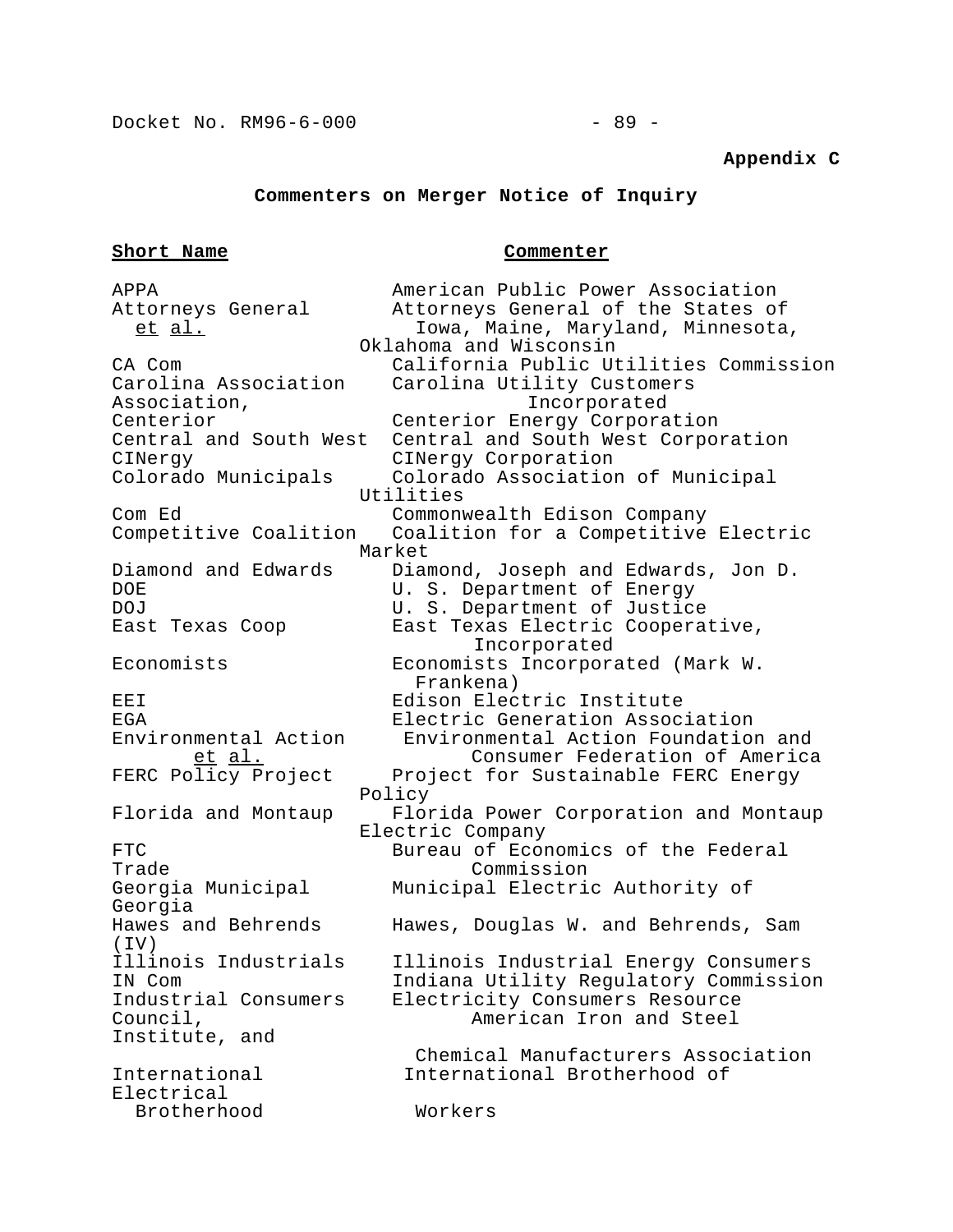Docket No. RM96-6-000 - 90 -Joint Consumer Advoc. Joint Consumer Advocates of Maryland People's Counsel KS Com **Kansas Corporation Commission** Low-Income Consolidated Low-Income Representatives Representatives

# **Commenters on Merger Notice of Inquiry (cont'd)**

### **Short name Commenter**

Lubbock Lubbock Power & Light Salt River North Salt River Project Incorporated

Madison G&E Madison Gas and Electric Company MidAmerican MidAmerican Energy Company Missouri Basin Missouri Basin Municipal Power Agency MN Public Service Minnesota Department of Public Service MO Com Missouri Public Service Commission NARUC National Association of Regulatory Utility Commissioners NIEP National Independent Energy Producers NM Industrials New Mexico Industrial Energy Consumers NRECA National Rural Electric Cooperative Association NRRI National Regulatory Research Institute NV Com Public Service Commission of Nevada Public Service Commission of the State of New York OH Com Public Utilities Commission of Ohio OK Com Oklahoma Corporation Commission<br>OK Industrials Oklahoma Industrial Energy Cons OK Industrials Oklahoma Industrial Energy Consumers Otter Tail Otter Tail Power Company PA Com Pennsylvania Public Utility Commission PaineWebber PaineWebber Incorporated PanEnergy PanEnergy Corporation PP&L Pennsylvania Power & Light Company PS Colorado Public Service Company of Colorado RUS Rural Utilities Service Sierra Pacific Sierra Pacific Power Company Southern Company Southern Company Services, Southwestern Electric Southwestern Electric Cooperative, Incorporated Southwestern PS Southwestern Public Service Company TAPS Transmission Access Policy Study Group TDU Systems Transmission Dependent Utility Systems Texas Industrials Texas Industrial Energy Consumers<br>Texas Utilities Texas Utilities Electric Company Texas Utilities Electric Company TX Com Public Utility Commission of Texas UtiliCorp UtiliCorp United Incorporated WI Com Public Service Commission of Wisconsin Wisconsin Customers Wisconsin Wholesale Customers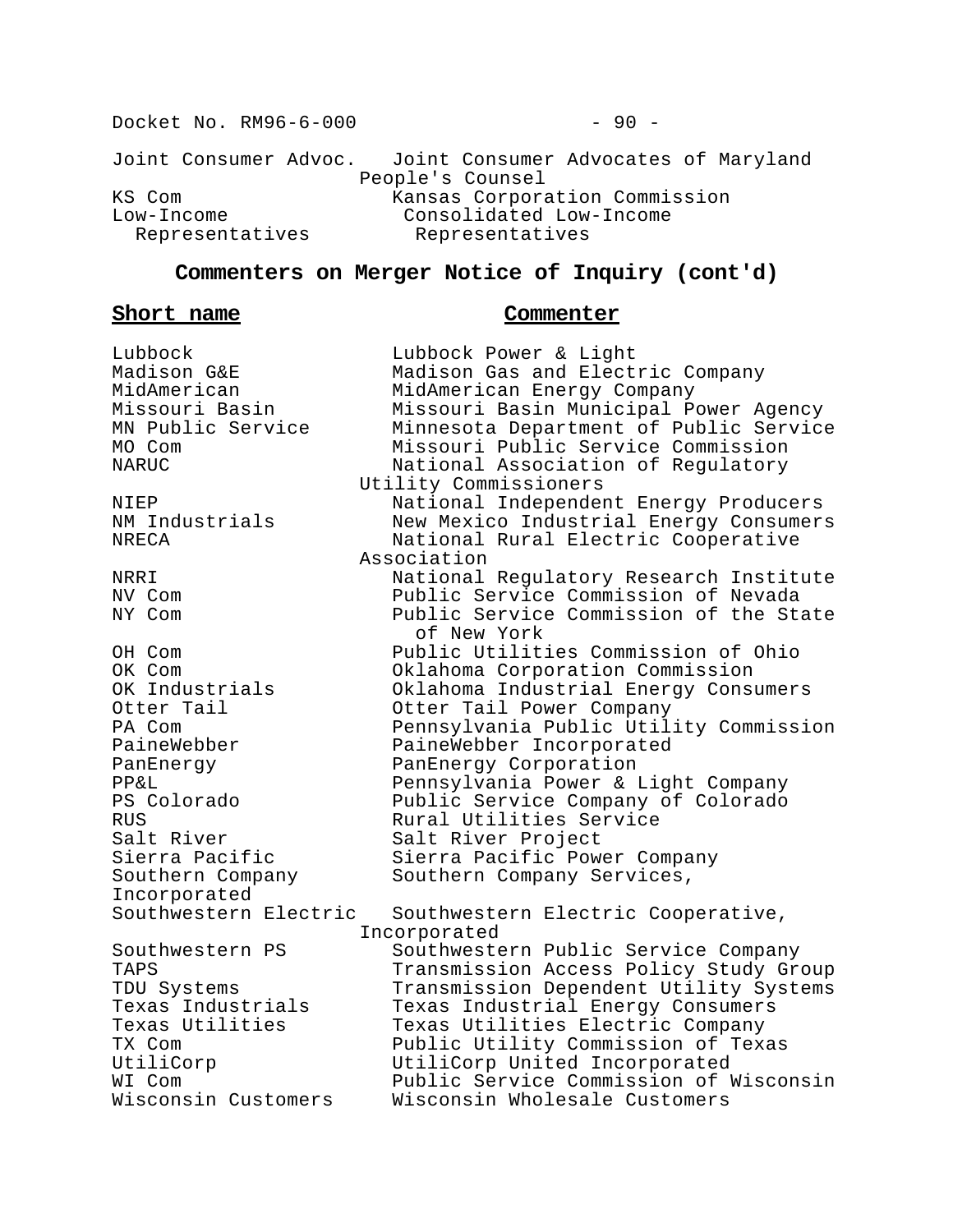Docket No. RM96-6-000 - 91 -

Wisconsin PS Wisconsin Public Service Corporation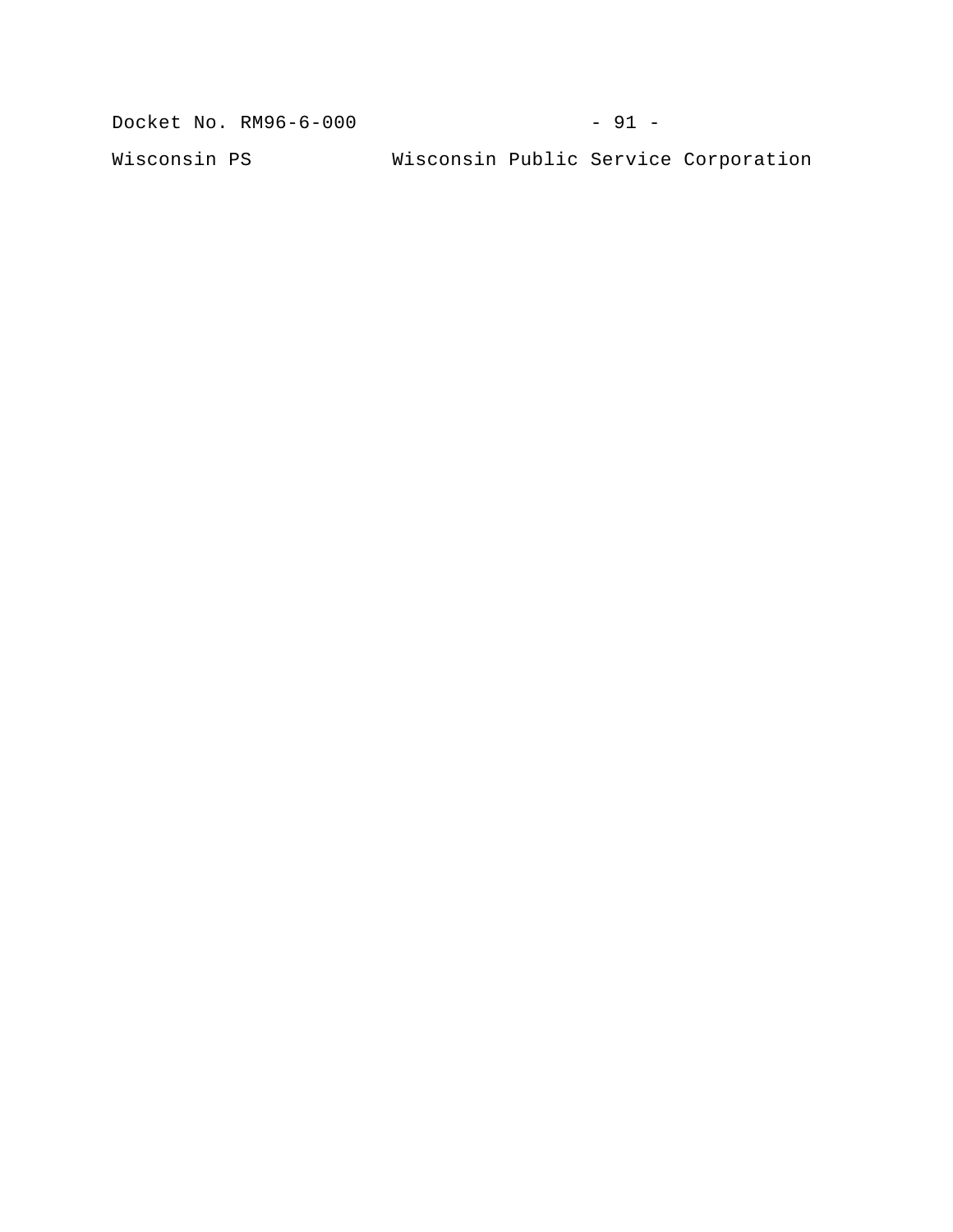#### **Appendix D**

# **SUMMARY OF COMMENTS ON MERGER POLICIES**

# I. General Comments on Revising the Commission's Merger Policy

# A. Direction of Change

Almost all commenters argue that we need to revise our merger policies and standards in light of the changes in the industry. However, they do not agree on the direction of the change. On one side, many commenters argue that mergers may prevent markets from becoming truly competitive. 89/ On the other side, some commenters suggest that the Commission should approve a merger unless harm to the public interest is demonstrated. 90/ These commenters claim that most mergers are procompetitive and should be approved unless a problem is identified.

Commenters  $91/$  who argue that moving to a more competitive market warrants stricter merger approval criteria are concerned that the recent wave of mergers threatens the development of competitive markets. For example, Industrial Consumers and TAPS believe that the Commission's current policy is too lax. These commenters offer numerous reasons for opposing mergers, including the detrimental effects of large "mega-utilities" and diversion of management's attention from cost minimization. RUS fears that mega-utilities could have market power in generation and political power at the state and federal levels that could suppress competition in transmission and distribution. Madison G&E is also concerned about the challenge mega-utilities pose to effective state regulation. UtiliCorp notes that the need for efficient dispositions and transfers of capital, which are critical to the transition from a regulated to a competitive industry, warrant a revised merger policy.

Many of these commenters criticize the "consistent with"

- **89 For example, APPA, NRECA at 7-8; ELCON at 12-13.**
- **90 For example, Utilicorp at 2, 7, 10.**

i<br>I

**91 Among others, APPA, NRECA, EEI, Texas Utilities, Southern, East Texas Coop (endorsing the joint petition of APPA/NRECA and comments of NRECA), NIEP, Colorado Municipals (endorsing the views of APPA), IN Com, DOJ, Joint Consumer Advoc., TAPS, TX Com, and NY Com.**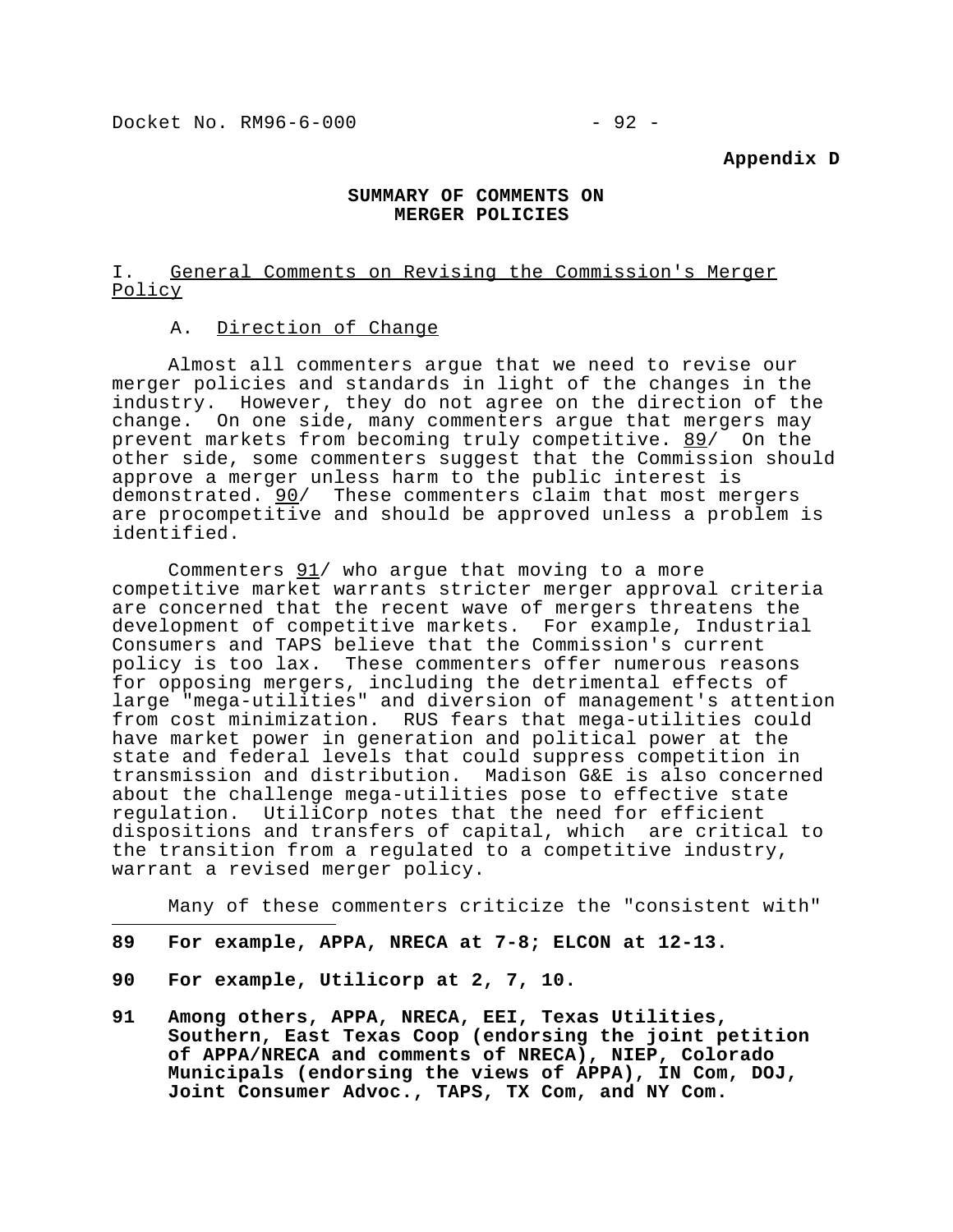Docket No. RM96-6-000 - 93 -

i<br>I

standard as we have interpreted it -- that is, as a "do no harm" standard. They argue that this approach, which was developed in an era of tight regulation, is inconsistent with the public interest in the transition to a competitive environment. 92/ Joint Consumer Advoc. suggests that a merger is not consistent with the public interest unless dollars invested in a merger could not have been used otherwise to lower costs more.

Numerous commenters 93/ argue that we should revise our merger criteria because of general industry restructuring due to open access or new state and federal laws and policies that provide incentives to merge.

On the other hand, commenters who support more relaxed merger criteria argue that the marketplace can best decide the future path of the industry. They argue that the Commission's current policy is simply too stringent;  $94/$  we should recognize that the transformation to a competitive industry requires a certain amount of industry reshuffling, best accomplished without the Commission's intervention.

For example, CINergy believes that consolidation may be a necessary step toward industry rationalization and disaggregation as companies seek critical mass to spin off generation. This suggests that we should monitor the merger process closely, but not try to predict or dictate the path of industry restructuring. Similarly, Central and South West says that the nearly 150 control areas and the utilities that operate them will not survive competitive restructuring and that mergers may allow market forces to bring about a competitive and workable market structure. UtiliCorp notes that mergers and acquisitions are likely to increase as utilities act to improve their ability to compete in increasingly competitive markets. Some of these commenters argue for automatic approval of a merger if no harm to the public interest is demonstrated. PanEnergy and Hawes and Behrends believe that certain types of mergers are either procompetitive or have no effect on competition and warrant a streamlined approval process.

The Commission also received comments from parties that neither favor nor oppose mergers but suggest a revised

- **92 East Texas Coop, Joint Consumer Advoc., and TAPS.**
- **93 These commenters include Texas Utilities, Southern, DOJ, TAPS, TX Com, NARUC, and APPA.**
- **94 UtiliCorp, PaineWebber, Texas Utilities, Southwestern, and Southern.**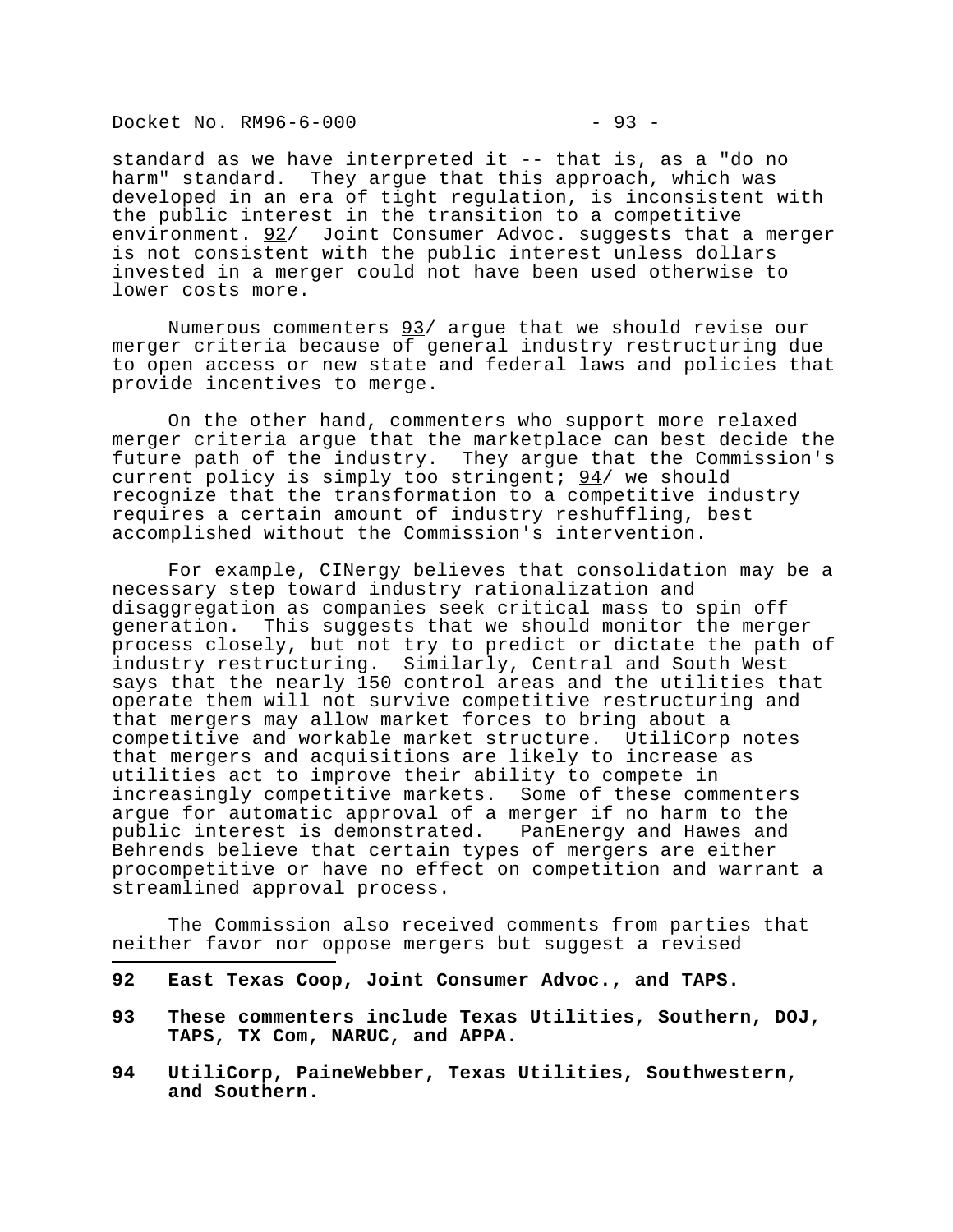Docket No. RM96-6-000 - 94 -

approach, for a variety of reasons. For example, NIEP and Diamond and Edwards believe that as markets become more competitive and the Commission reduces some aspects of its regulatory scrutiny, merger standards should be adjusted so that they more closely track traditional antitrust principles. On the other hand, PA Com and KS Com support a "wait and see" approach. PA Com comments that reevaluating merger policy may be premature at this time because the Open Access Rule is being reviewed by the industry and power pools do not have to file their open access tariffs until December 31, 1996. KS Com believes that the public interest and state and federal review processes will benefit if a consistent view of the appropriate markets and regulatory framework, designed to achieve an efficient and sustainable generation market, is developed before merger evaluation standards.

Project argues that our merger policies must ensure that the market functions under rules that promote environmental quality and economic efficiency; specifically, a policy of sustainability.

#### B. How to Implement New Policies

We received a few comments on whether to adopt our new policies on a case-by-case basis, through a policy statement, or through a rulemaking. 95/

Commenters also expressed differing views on whether our new policies should be applied to pending mergers. Lubbock urges the Commission evaluate all pending mergers under the new merger standards. Wisconsin Customers recommends, however, that the new merger policy be applied only to mergers filed after the date of issuance of the NOI.

Enviromental Action et al. recommends that mergers be prohibited until the Commission's new merger policy is established through a NOPR process. However, if mergers are

i<br>I **95 For example, DOJ, East Texas Coop, OH Com, NRECA, and Southwestern Electric suggest a rulemaking as the vehicle to implement the Commission's new merger policy; CINergy advocates a case-by-case approach; APPA suggests a combination of various methods; DOJ suggests that we convene a technical conference immediately to delineate the relevant geographic markets for the electric utility industry for the entire U.S. DOJ says that this would greatly facilitate the Commission's (and DOJ's) review of merger applications and enable the Commission quickly to establish safe harbors or screens for any merger application based upon changes in market concentration for a known geographic market.**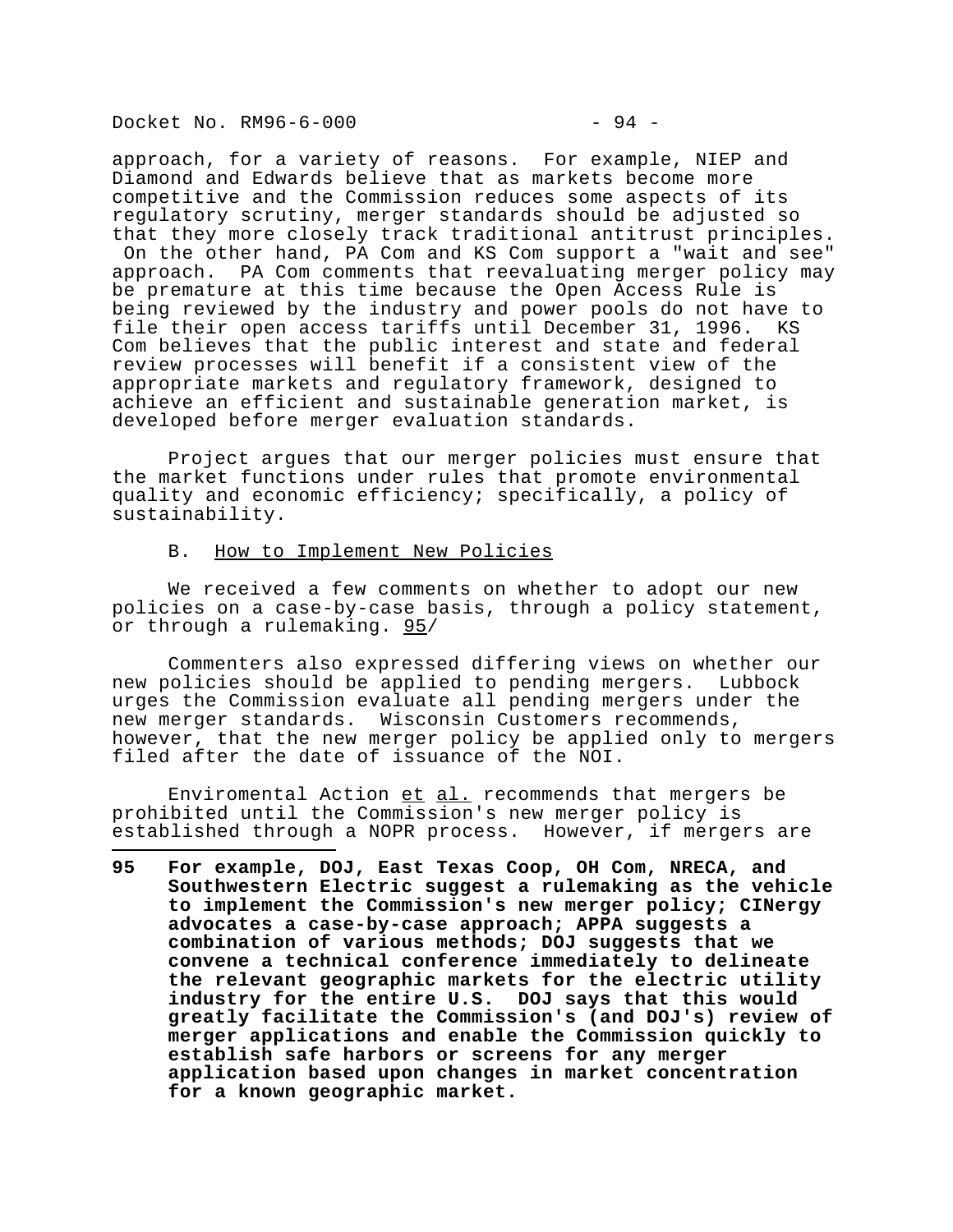Docket No. RM96-6-000 - 95 -

not prohibited during this period, there should be a moratorium on unconditional approvals; any mergers approval should be conditional and required to conform to the merger final rule.

The Pennsylvania Commission urges the Commission to let competitive wholesale restructuring develop before approving mergers among the members of power pools.

On the other side, Florida and Montaup argue that any new rule resulting from this proceeding should apply only to merger applications filed after the effective date of a final rule. Merger applications filed before that date should be considered under the filing requirements and standards in effect at the time of their filing. EEI and UtiliCorp request that the Commission move quickly to review those merger applications already before it without waiting to develop a new merger policy.

#### II. Comments Concerning Effect on Competition

- A. Defining the Relevant Markets
	- 1. Defining Product Markets

Some commenters emphasize that relevant product markets should be established from the buyer's perspective, that is, in terms of the delivered product. 96/ Such an approach would examine generation and transmission in combination, since neither is of use to a customer by itself. They add that in an open access environment, where transmission rates will remain regulated, transmission should be viewed as a substitute for local generation, rather than as a separate market. 97/

Commenters suggest that the Commission examine two or more product markets. However, there is little consensus on which markets to consider. For example, Environmental Action, et al. suggests existing generation, new generation, transmission, retail aggregation and sales, physical distribution, demand side management services, ancillary services associated with generation transmission and distribution, and fuels. Industrial Consumers suggests firm and non-firm bulk power, short-term capacity, short-term energy, long-term capacity, and energy and transmission services. To minimize opportunities for affiliate abuse, RUS

**96 For example, EEI, UtiliCorp, and Centerior.**

i<br>I

**97 These include, for instance, EGA, Low-Income Representatives, NIEP, and TAPS.**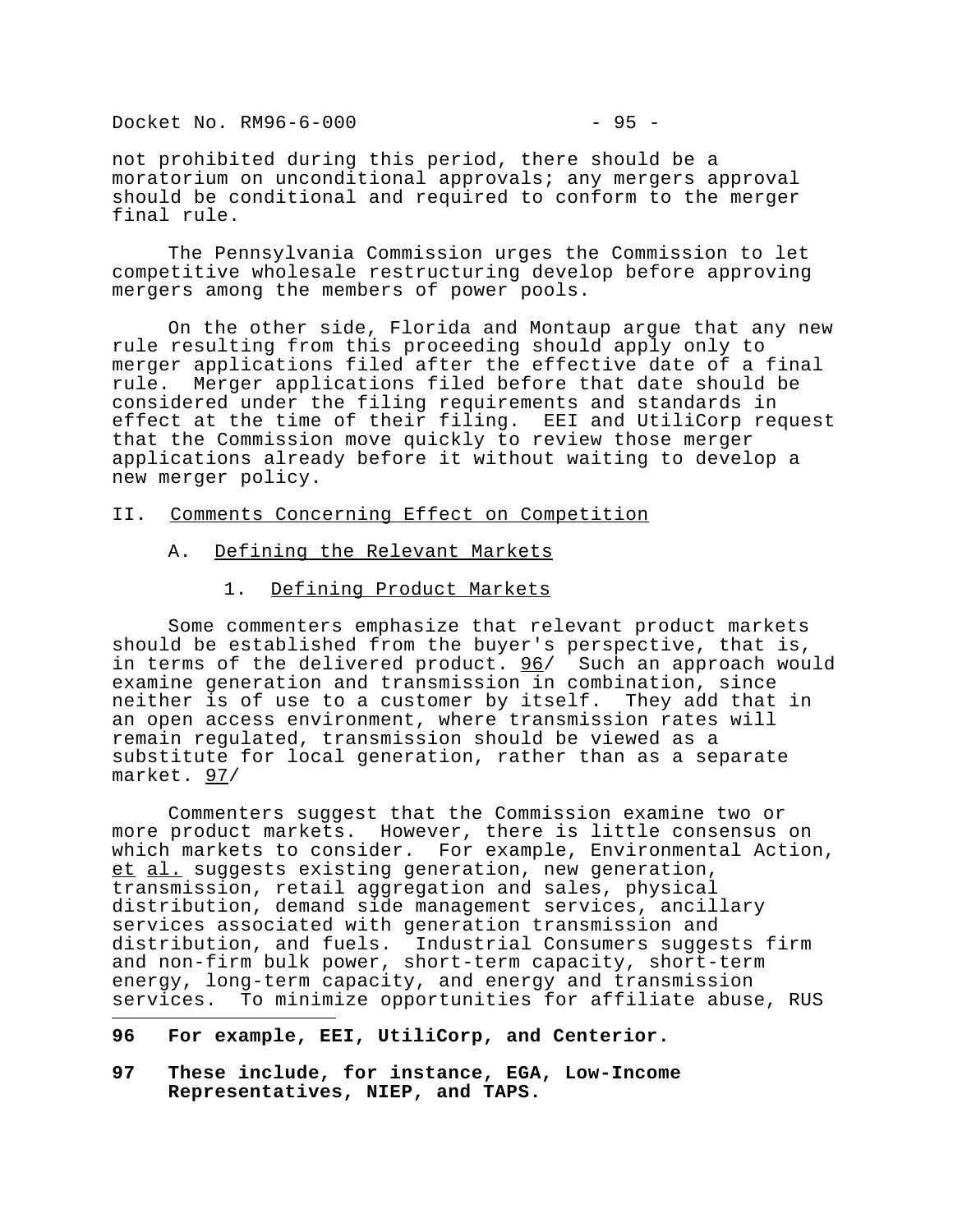Docket No. RM96-6-000 - 96 -

i<br>I

recommends examining at least markets for generation, transmission, and ancillary services. For applying the Guidelines to the electric power industry, DOJ and FTC suggest that we look at four product markets: short-term energy, intermediate-term energy, long-term capacity, and ancillary services. FTC notes that sales to differently situated customers may constitute separate markets if differential pricing is feasible. APPA proposes similar markets, but suggests considering short-term energy or capacity. EEI proposes a short-term energy and capacity market (up to about two years) and a medium-term (two- to five-year) capacity contract market involving capacity and associated energy sales from excess capacity from existing facilities. MO Com suggests focusing on the commodities market (hourly energy from existing generation facilities) and the contracts market (capacity and energy from existing and new generation). NIEP proposes two broad product markets, generation sales and retail sales. Several commenters suggest that the Commission consider ancillary services as a product market. 98/

Other commenters argue that long-term product markets should not be subject to market power analysis. For example, EEI says that the long-term capacity market where sales from new capacity compete with long-term contracts for sales from existing capacity should not be subject to the analysis. APPA makes the same argument for long-run sales from new capacity, since such capacity represents potential entry. Similarly, UtiliCorp argues that we should disregard the long-run generation product market because of our finding in the Open Access Rule that long-run markets are generally competitive. CINergy believes that open access, the absence of artificial impediments to expansion of generation capacity by existing suppliers, and the prospect of entry into the generation business by new suppliers preclude market power in the long run. However, DOJ questions the presumption that utilities do not have market power over long-run energy and capacity.

Com Ed argues that the Commission should disregard shortterm energy markets because these markets involve buyers who are able to make purchases to replace energy otherwise available at a higher cost, such as from the buyer's own installed capacity. The cost of energy from such otherwise available capacity effectively limits the price at which short-term energy is offered.

Several commenters cite the need to consider the temporal characteristics of product markets. For example, Florida and

**<sup>98</sup> These include, for example, Industrial Consumers, DOJ, Enviromental Action et al., CA Com, CINergy, and UtiliCorp.**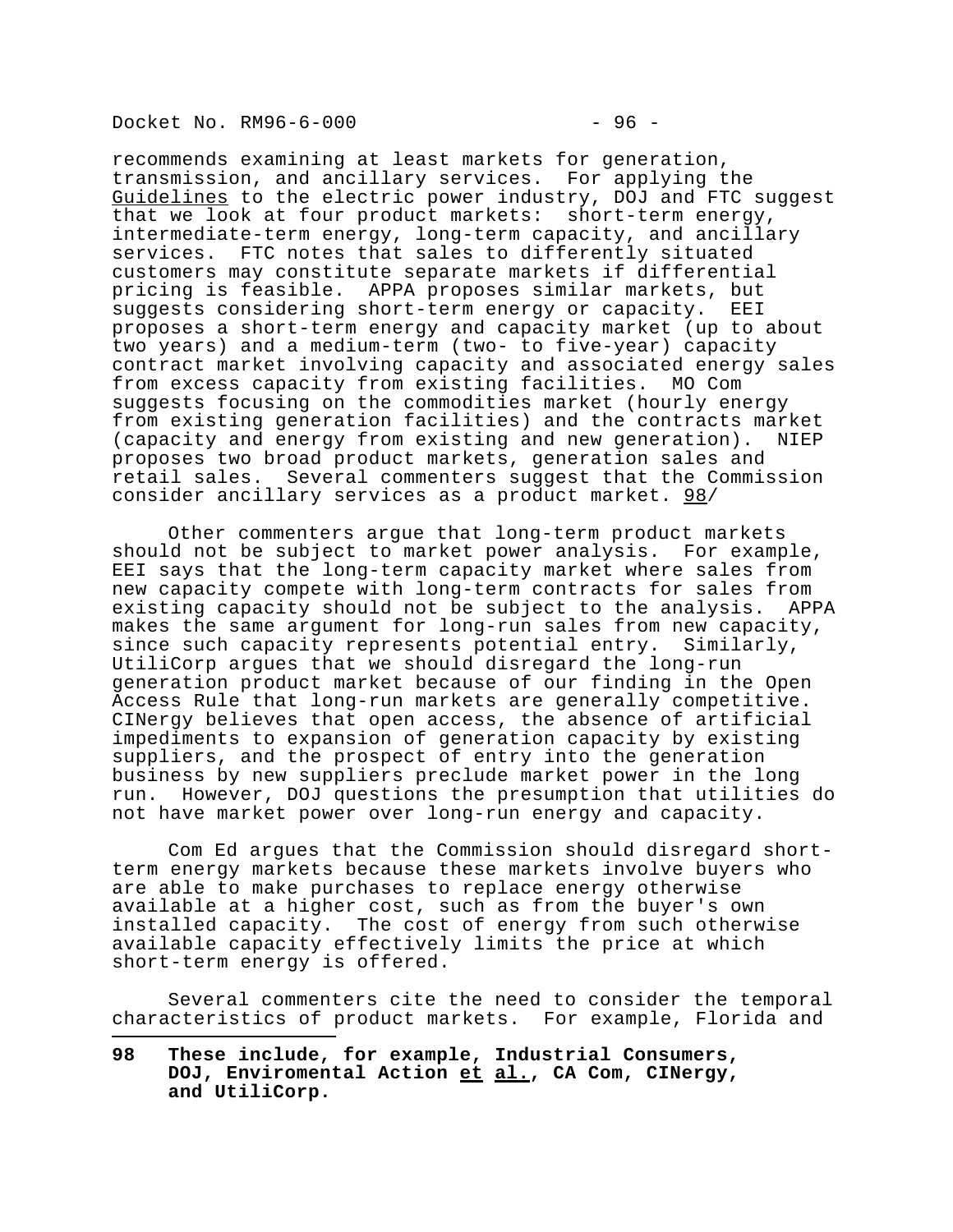Docket No. RM96-6-000 - 97 -

Montaup suggest dividing them into short-term and medium-term markets and further dividing these into various product markets as appropriate to the area. Others 99/ suggest that delivered capacity and energy be analyzed under market conditions during peak and off-peak hours and summer and winter conditions.

As to whether the Commission should examine only the wholesale market, leaving concerns over retail competition to the states, Southern says yes. Several commenters believe that we should also examine the impact on retail competition. 100/ They suggest that the Commission has both the authority 101/ and the responsibility to examine the impact of mergers on actual or potential retail competition.

### 2. Defining Geographic Markets

We received a significant response from commenters on various aspects of defining relevant geographic markets. Most of these comments relate to the approaches (such as generic versus case-by-case) to defining markets, factors that are important to consider in defining markets, and the use of modeling.

DOJ and others  $102/$  define the relevant geographic market as the area in which the seller operates and to which the purchaser can turn for supplies. They suggest that the best way to determine which suppliers are in the relevant market is to look at the physical location of the generating unit (as opposed to disposition of power from the unit). DOJ suggest that we could determine the geographic markets immediately for the electric utility industry for the United States through a rulemaking or technical conference.

Some commenters urge the Commission to recognize the effects of open access on the extent of geographic markets. 103/ For example, the Commission should revise its current two-tier analysis because open access will broaden the relevant geographic market beyond two tiers. EEI suggests

**99 E.g, Madison G&E and CINergy.**

i<br>I

- **100 These include PP&L, DOJ, and TAPS.**
- **101 Citing FPC v. Conway, 426 U.S. 271 (1976).**
- **102 E.g., EEI, Wisconsin Customers, APPA, and TX Com.**
- **103 E.g., Industrial Consumers, RUS, UtiliCorp, EEI, Wisconsin Customers, Texas Utilities, TDU Systems, and CINergy.**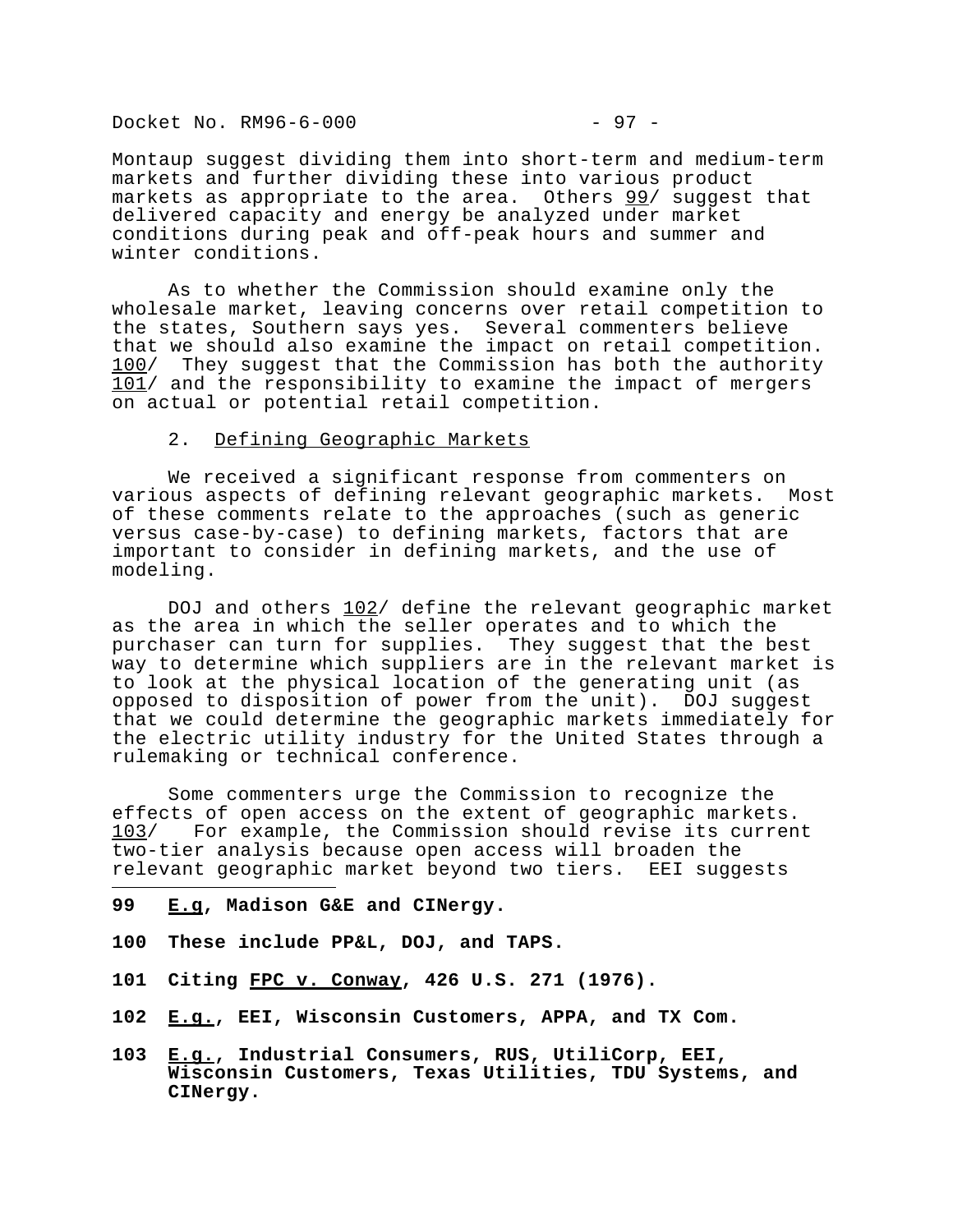Docket No. RM96-6-000 - 98 -

that the Commission first define the smallest geographic area (under the trading patterns existing before open access) and then broaden the market as choices available to the purchasers increase under open access.

However, some commenters are skeptical that defining the geographic market to include suppliers two or more tiers away is a wise approach. For example, RUS warns that defining the market too broadly can understate the problems in sparsely populated areas. It argues that the Commission must allow competitors to present evidence that the market is narrower than the first or second tier. TDU Systems question whether suppliers two tiers away can put competitive pressure on the merging utilities. It explains that a seller two transmission charges away incurs transmission costs of approximately 15 to 20 percent of the product price, which is significantly higher than the 5 percent price increase used by the antitrust agencies. Wisconsin Customers argue that the Commission's method of defining the geographic market results in markets that are too large because all first-tier utilities are included, which leads to underestimates of the true market power of the merged entity. RUS emphasizes that the price increase test in the Guidelines is inadequate in an industry emerging from a monopoly situation and in which mega-utilities could rapidly acquire excessive market power.

Other commenters suggest various approaches to defining geographic markets. For example, NIEP proposes that Electric Reliability Council areas be used. Many commenters emphasize the importance of the actual behavior of the grid in defining relevant markets. RUS recommends that a separate geographic market for each state be defined for mergers involving utilities or holding companies operating in more than one state. TX Com argues that we must consider the future geographic scope of markets.

MO Com suggests three models of competition in defining relevant markets: the utility, the wholesale, and the retail direct access models. The utility model considers utility/non-utility generator competition to meet jurisdictional loads with no retail access. The wholesale model expands the utility model to consider direct access to all wholesale customers, and the retail model expands the wholesale model to reflect direct access to all end-use customers.

Many commenters list factors to consider in defining relevant geographic markets. The most significant factors discussed are transmission constraints and transmission pricing. There is a wide-spread view that we must take account of transmission constraints, particularly because constraints can lead to shifting geographic markets over time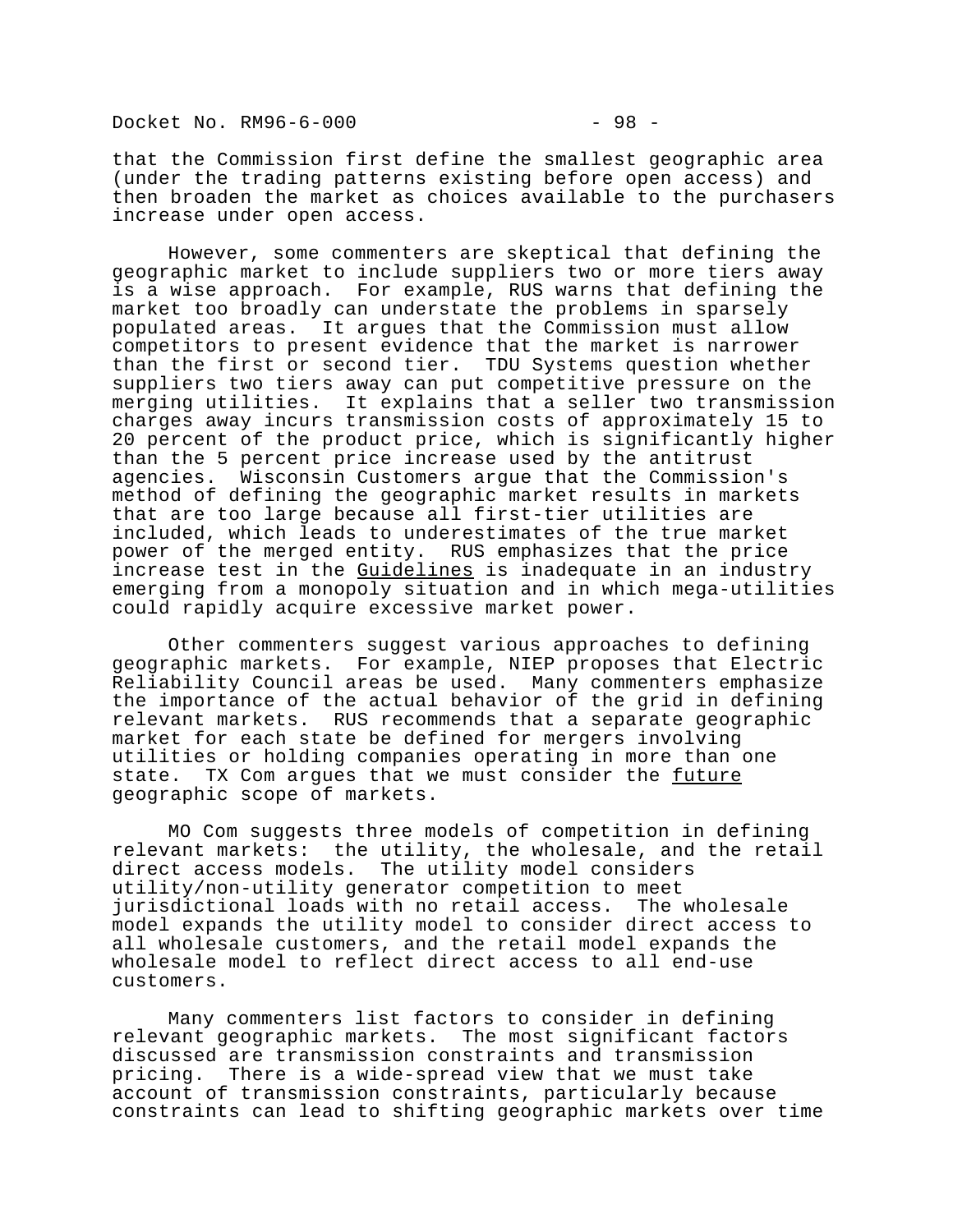Docket No. RM96-6-000 - 99 -

i<br>I

and the ability to wield market power in local markets. 104/ For example, DOJ, EGA, and TAPS argue that the Commission should give great emphasis to transmission constraints, since they can be exacerbated by mergers and can lead to significant market power in localized areas. Wisconsin PS and Madison G&E note the importance of assessing transmission constraints both alone and together with strategically located generation to give an advantage to a merging entity's own power sales.

CINergy emphasizes that the extent to which transmission constraints are binding is critical for accurately assessing market conditions. It will be necessary to develop market concentration statistics that account for the distribution of capacity beyond a binding constraint and that include only realistically available supplies inside the area bounded by the constraints. MO Com emphasizes the importance of determining whether constraints will prevent alternative suppliers from having access to the customers of the merged utilities. If available transfer capability is reduced as a result of the merger, the merger increases market power. Even if the merger expands transfer capability as the number of alternative generation sources decreases, the increase in transfer capability may be of little value unless it increases access to generation alternatives. MO Com believes that the burden should be on the applicants to show that limits on transfer capability would not allow them to exercise market power. Further, the Commission should require applicants to have sufficient transfer capability available to meet the net import requirements for base-load power that might be requested by current customers.

On the other hand, Southern cautions the Commission against over-emphasizing transmission constraints, noting that isolated or short-term constraints should not affect the definition of the relevant geographic market. Constraints should be considered only if they impede wholesale trade. Moreover, Southern questions our authority to order the construction of transmission facilities to alleviate constraints. In assessing the significance of transmission constraints, the Commission should consider the ability of new generation to locate in the region, mitigating the problem; the feasibility of alternative transactions (such as transmission capacity resale or arrangements with brokers) to bypass the constraint; and the possibility that new power sales would simply displace existing sales, reducing the likelihood that the constraint would occur.

**104 Industrial Consumers, FTC, Lubbock, EEI, Wisconsin PS, DOJ, TAPS, NY Com, Enviromental Action et al., Southern, TX Com, RUS, Centerior, CINergy, UtiliCorp, MO Com, and CINergy all support this view.**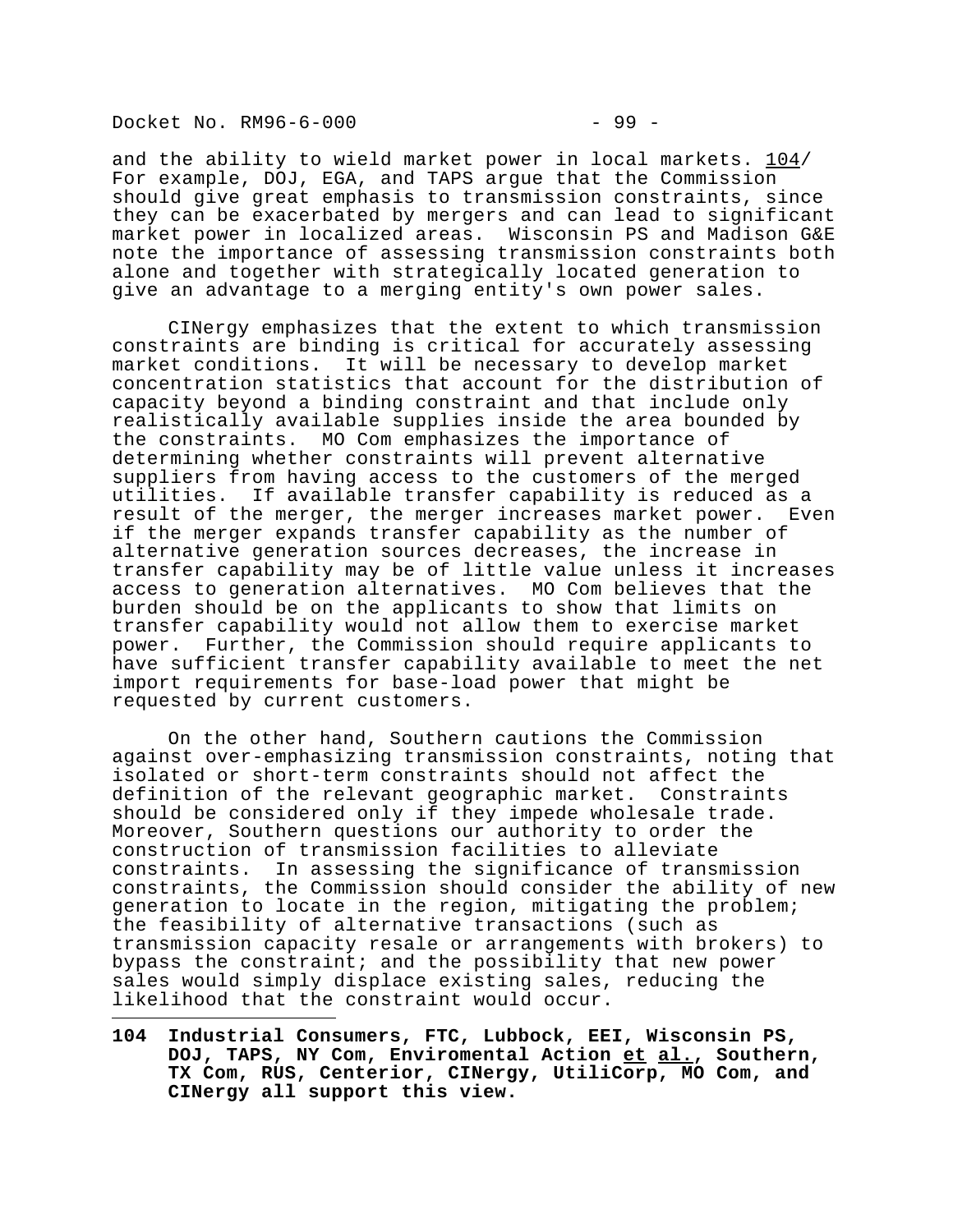Docket No. RM96-6-000 - 200 -

depend on time and location, which may make defining the relevant market difficult. 105/ For example, constraints may be affected by line loadings on a system that vary over the course of a day, week, or year. As a result, increases in congestion on transmission lines under high load conditions can change the boundaries of the relevant geographic market. EEI makes similar arguments, suggesting that time-differing transmission use patterns lead to similarly differing relevant geographic markets if constraints arise during peak periods. DOJ and TAPS note that constraints are affected by how the transmission system is operated in terms of, for example, dispatch, decisions on which utilities to make sales to or purchases from, equipment ratings, maintenance outage scheduling, and decisions concerning equipment sizing and locations. Thus, we should investigate the possibility of operational manipulation of transmission systems that gives merging utilities a competitive advantage.

Enviromental Action et al. suggests that the extent of the geographic market may be unclear because transmission constraints are physical or economic barriers to electricity sales in many locations. DOJ and TX Com caution the Commission not to rely too heavily on historical patterns of trade in determining transmission constraints because open access could create very different constraints in the future.

The second factor mentioned by many commenters as significant in defining the geographic market is transmission costs. 106/ For example, Madison G&E believes that pancaking of transmission rates can influence the extent of the market; moreover, postage stamp rates and distance-sensitive rates will lead to different numbers of competitors. FTC believes that geographic markets defined in terms of distance-sensitive rates would correspond to underlying cost conditions more accurately than markets defined in terms of postage stamp pricing. The MO Com proposes that merging utilities be required to specify the market region where they have a strong competitive influence and file a study showing both short- and

- i<br>I **105 E.g., DOJ, EGA, Enviromental Action et al., TX Com, and TAPS.**
- **106 E.g., DOJ, FTC, TAPS, NY Com, TDU Systems, EEI, Industrial Consumers, CINergy, Centerior, TDU Systems, MO Com, Madison G&E, and Com Ed. DOJ argues that it is vital that the Commission quickly replace its case-bycase approach to transmission pricing with a general rule to avoid a merger policy that is inconsistent, inefficient, and inequitable.**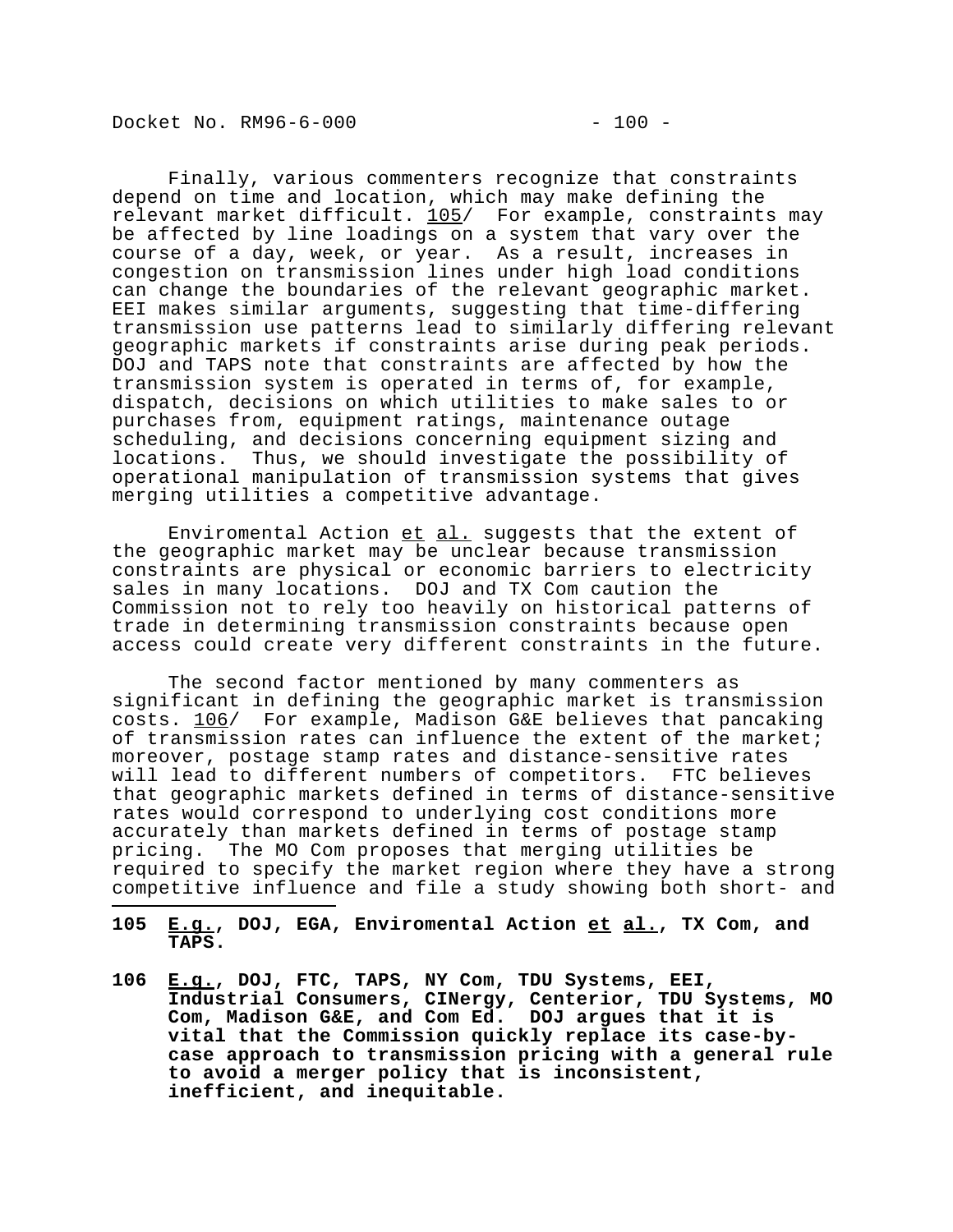Docket No. RM96-6-000 - 201 -

i<br>I

long-run marginal transmission costs for the region. Industrial Consumers notes that transmission costs include stranded costs.

Commenters mention various other factors as important in defining geographic markets. Some note that institutional arrangements can affect the extent of the market. 107/ FTC notes that differences in the degree and sources of geographic competition may arise from temporal distinctions between product markets such as existing transmission and generating obligations.

FTC suggests that computer models of transmission systems be used to simulate the effects of a small, non-transitory price increase imposed by groupings of power suppliers over various alternative geographic areas. This would allow us to determine whether the price increase would be profitable for a hypothetical monopolist and, therefore, which of the areas are relevant geographic markets. FTC also suggests that the Commission consider developing sufficient data and system modeling tools to be able to screen mergers expeditiously, examining the likely relevant geographic market under different assumptions about future transmission rates, different projected transmission improvements, and different generation siting assumptions. However, Madison G&E opposes the use of models. It says that models do not address conditions in the market for delivered capacity and are inherently incapable of taking into account strategic behavior or the potential effectiveness of threats.

Some commenters offer their views on the merits of a generic verses case-by-case approach to defining markets. For example, Southern believes that the Commission should perform case-specific analyses in which it weighs the effects of significantly reduced entry barriers and open access. Diamond and Edwards disagree, suggesting that this approach is not consistent and that a better approach would be to look at a large area and determine subregions based on trade patterns. Wisconsin Customers warn that using theoretical bases to determine the boundaries of the relevant markets can be misleading because market power can be exercised even on an hourly basis.

#### B. Determining the Effect on Competition

Many commenters recommend that once the relevant markets have been defined, the Commission determine the effect of a merger on competition by examining market shares, market concentration, and ease of entry.

#### **107 E.g., EEI, FTC, Industrial Consumers, and Centerior.**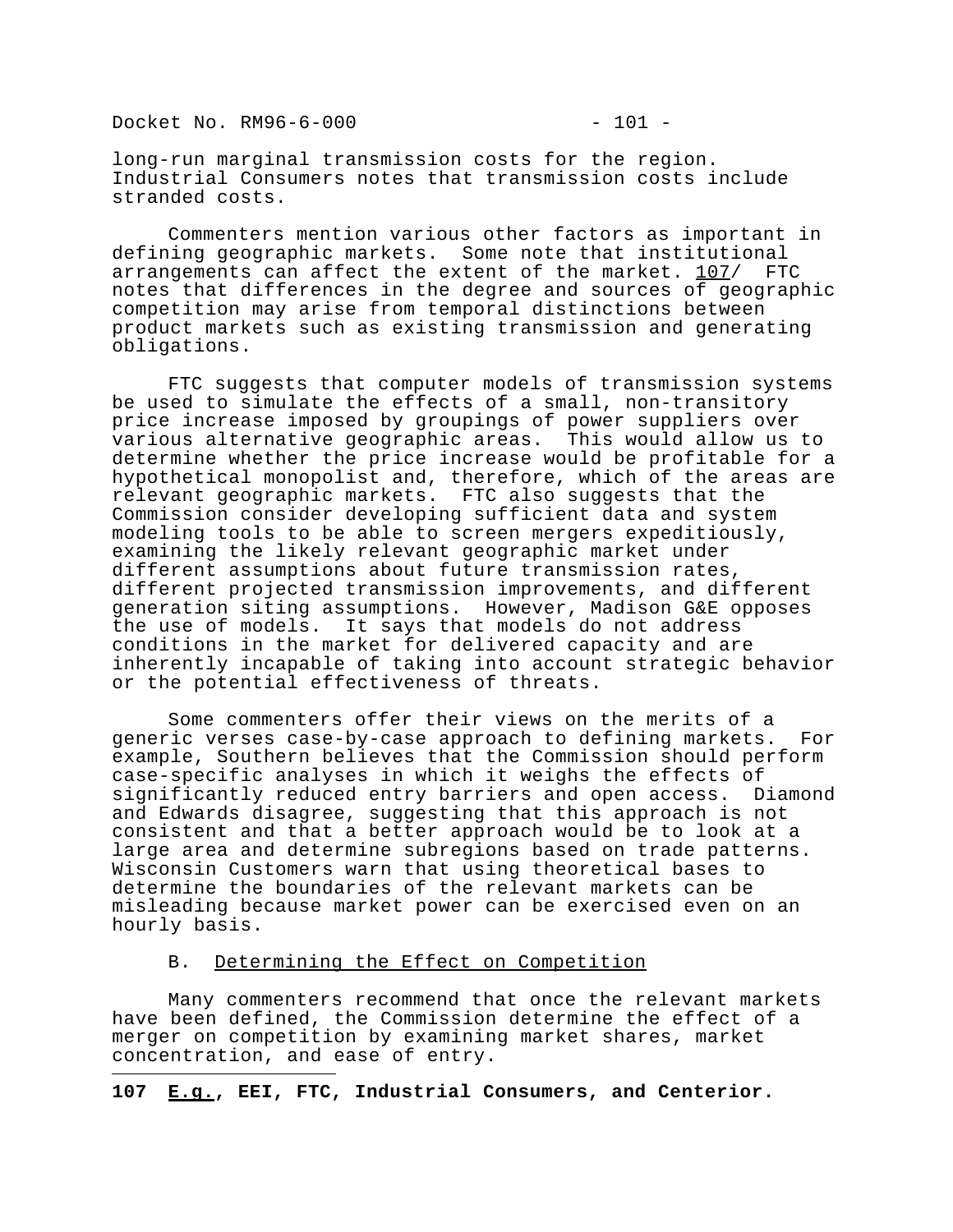#### 1. Market Shares

Commenters offer various views on how to measure market shares and how frequently to do so. They generally argue for more frequent calculation of market shares, particularly for energy products.

DOJ suggests that market shares can be assigned based on production, sales, or capacity. It favors capacity because electricity is a homogenous product and because the capability of producing can be readily translated into actual sales. FTC suggests, similarly, that market shares may reflect either output or capacity. It argues that in homogeneous product markets, capacity is a better measure, while in differentiated product markets, output-based measures are usually a better indicator of firms' future competitive significance. The structure of intermediate-and long-term markets is reasonably measured by capacity, and the structure of short-term markets is reasonably measured by output if differentiating factors such as reliability and access are important. Madison G&E suggests that market shares for delivered firm capacity be measured by uncommitted capacity, while market shares for energy be measured by the amount of deliverable energy at competitive prices during the time period in question. EEI suggests examining market shares associated with installed capacity and uncommitted capacity or energy that are excess to the capacity committed to serve native load customers, existing contracts, and other obligations. Southern Company believes that excess capacity is a better indicator of a merging entity's ability to exercise market power than is total capacity.

Others also suggest that when calculating market shares, we exclude contractually-obligated capacity; for example, FTC emphasizes that capacity or output that is contractually obligated may not be relevant to calculating market shares of potential suppliers for other customers. For instance, supply that is contractually obligated to local load is unlikely to be a part of the market for short-term capacity. Similarly, Southern Company claims that capacity committed to serve native load, wholesale requirements service, or sales outside the relevant market should not be considered.

As to the frequency with which market shares should be calculated, several commenters note that generation dominance can create anticompetitive effects in localized markets during certain times (daily, seasonally) due to transmission constraints. Madison G&E would calculate market shares beginning with the year in which the merger is expected to be consummated and several years into the future. It believes that market shares for energy should be calculated for peak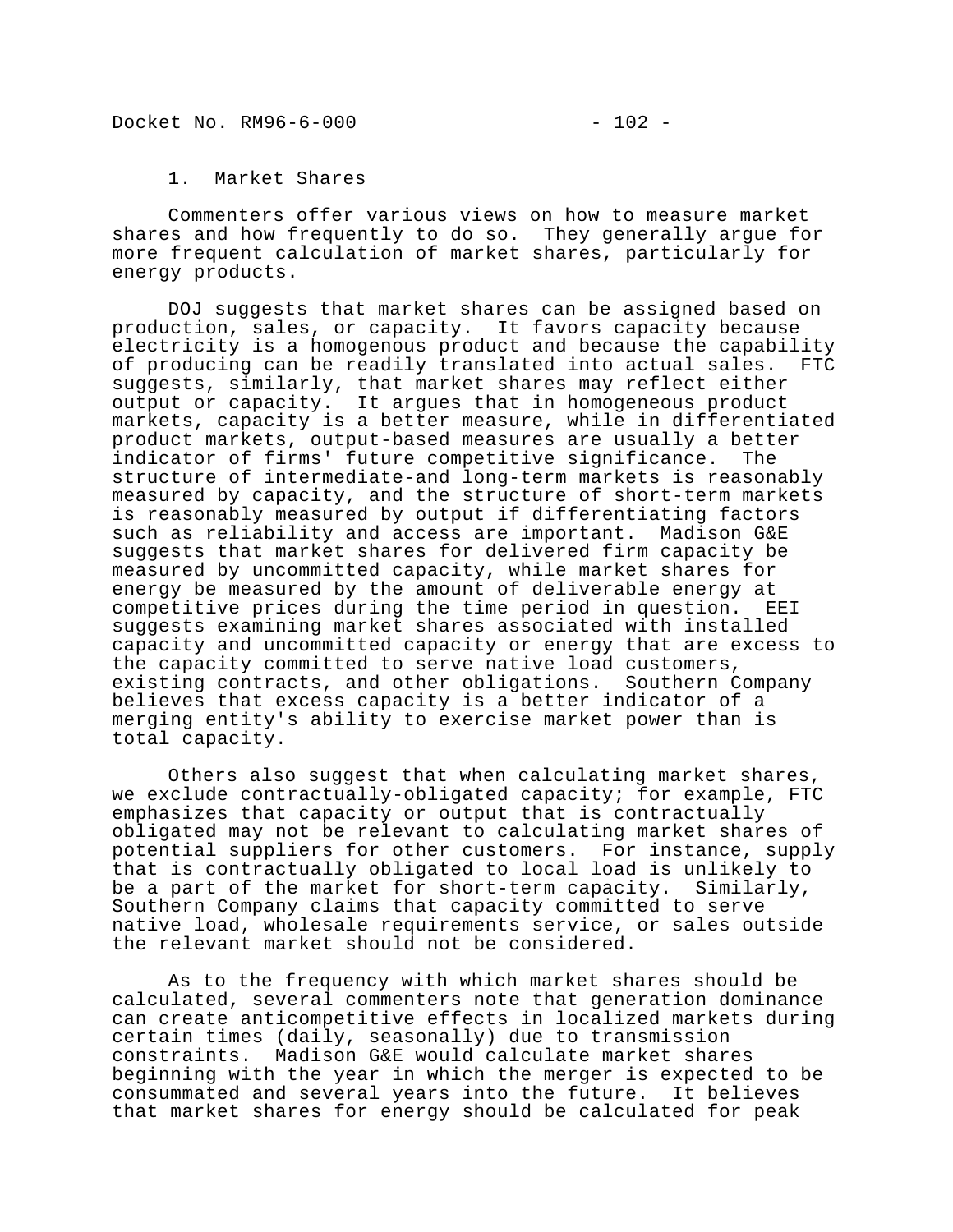Docket No. RM96-6-000 - 203 -

i<br>I

and off-peak periods. Similarly, CINergy proposes examining market conditions monthly for energy markets to address problems of market power in particular periods.

As a final word of caution, DOJ states that not all market shares are equal. For example, a utility may possess market power that is disproportionate to its market share if the marginal costs of that utility's generators are closest to the market-clearing price for electricity in that market.

#### 2. Measuring Market Concentration

There is wide support among the commenters for using HHI analysis to measure concentration in relevant markets, but many suggest modifications. For example, EEI suggests that considerable judgment is needed to arrive at the combination of HHIs that best reflects an appropriate structural analysis of market power. If several suppliers have enough excess capacity to meet anticipated incremental market requirements, the Commission can treat each as having an equal contribution to market concentration. EGA suggests that we consider reasonably predictable effects of recent or ongoing changes in market conditions, such as the creation of ISOs, in interpreting market concentration and market share data.

Several commenters suggest that HHI analysis be used as a "screen" for market power to create some sort of "safe harbor" allowing mergers to be quickly approved if they meet certain tests. 108/ For example, Southern Company believes that the Commission should establish threshold HHI levels that would be safe harbors in the merger review process. It contends that increases in market concentration resulting from mergers often do not pose a significant threat to competition, and that mergers are a means by which industries and individual firms adjust to market change to maximize efficiency and consumer welfare. Similarly, UtiliCorp endorses HHI screens, but suggests that we consider the transitional circumstances of the electric utility industry in designing the screens. The Commission should analyze the effects of the merger under criteria similar to those contained in the Guidelines if the merger does not pass the screen.

EEI and APPA argue that the Commission need not be concerned about mergers with a post-merger HHI at or below 2000 (that is, five equal-sized firms). However, EEI emphasizes that selection of a particular threshold value is based upon judgment, not science. The Commission may want to consider specifying more refined thresholds based on

**108 This "safe harbor"-type issue is discussed further below under "Procedures for Handling Merger Cases."**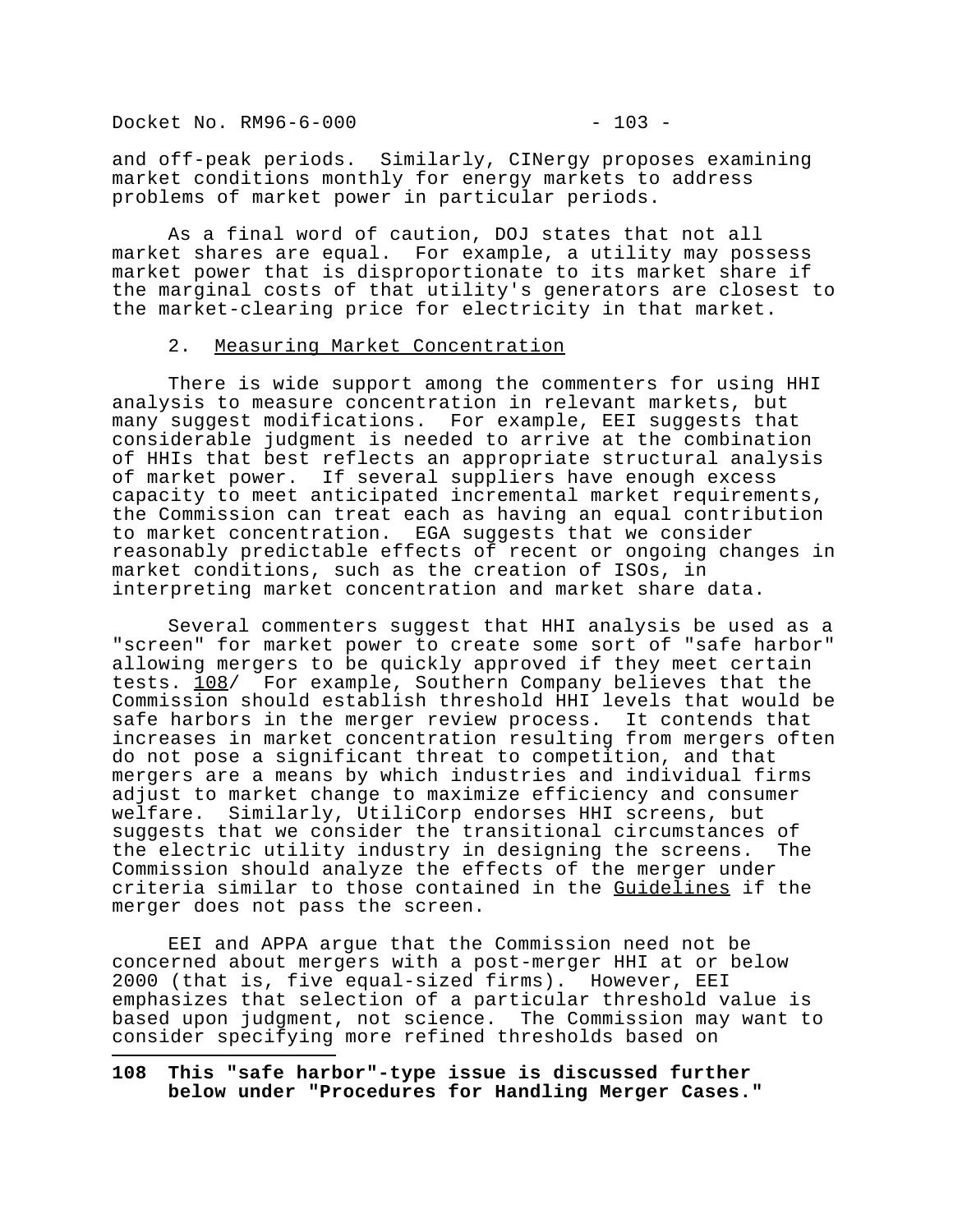Docket No. RM96-6-000 - 204 -

experience in wholesale power markets. Precise numerical HHI thresholds are less important than how these thresholds are used, that is, as screening devices to distinguish mergers that are clearly benign from those requiring further scrutiny. The Commission should be mindful that HHI analyses are based on historical data and that changing regulation and market developments that increase competition may allow the use of higher HHI thresholds or a more liberal interpretation of results. On the other hand, Central and South West proposes that where HHI values are up to 2500, there should be a rebuttable presumption that the region is workably competitive. It believes that the market will eventually encompass all synchronously connected regions under the Commission's jurisdiction.

Some commenters caution against putting too much emphasis on HHI analysis, suggesting that the Commission look at additional factors.  $109/$  For example, Wisconsin PSC asserts that HHIs (incorporating transmission constraints) can be used as a screen but should not substitute for the Commission identifying potential discriminatory practices in areas such as maintenance, planning, system modeling, equipment ratings, system design, operation control, and use of generation, all of which Wisconsin PSC asserts affect transmission constraints.

Other commenters suggest standards other than HHI analysis for determining if market power would result from a merger. 110/ Some would require having at least five reasonably comparable suppliers, no single dominant supplier, and reasonably free entry to all segments of the relevant market. Diamond and Edwards opposes this view, stating that the number of firms and level of competition are only loosely related; competition can be intense with only two firms or nonexistent with many firms. It suggests that the Commission entertain the possibility that in the intermediate term, competition among the few (such as between regions), with appropriate market power mitigation measures such as ISOs, retail access, or divestiture, may be necessary as the industry moves toward "workable competition."

NIEP argues that a merger should be presumed to be anticompetitive if the merged entity would have a 20 percent market share, based on either generation sales or retail sales within a reliability council area. Com Ed disagrees, contending that for an undifferentiated product like electric

**109 E.g., East Texas Coop and Wisconsin PSC.**

i<br>I

**110 For example, IN Com, Industrial Consumers, and Enviromental Action et al.**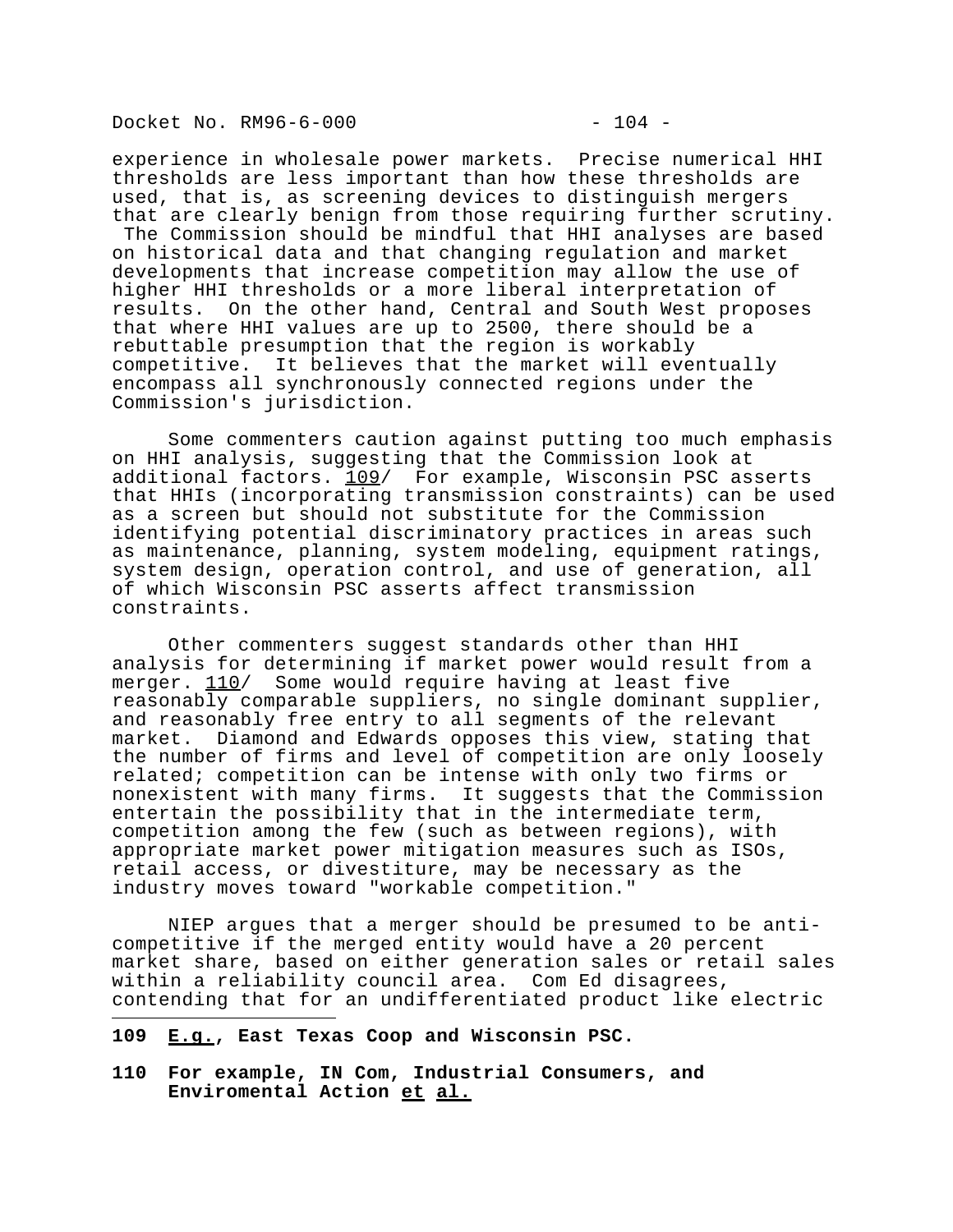Docket No. RM96-6-000 - 205 -

power, the Guidelines suggest a higher figure of 35 percent. NIEP further argues that mergers not presumptively anticompetitive would still be scrutinized on the basis of whether the merged firm could sustain a 5 percent price increase.

 Centerior and Com Ed oppose HHI analysis. Centerior believes that HHI measures are inadequate to measure market dominance. Rather, an assessment of market power should be based on the number and characteristics of a customer's options. For example, if a customer could look at several generation options and combine them with available transmission, so that there are several "delivered power" options, a proposed merger should be acceptable. Centerior notes that EEI's criteria do not account for the potential loss of native load customers, which could create excess capacity that, under HHI analysis, could lead to a finding of market power. An adequate market power screen could be based on regional concentration of competing utilities in the relevant market and/or market shares, as proposed by EEI.

Com Ed objects to any market concentration ratio for energy or even capacity markets based on a capacity measure because the capacity that utilities have available to make economy energy sales fluctuates constantly, depending on system conditions. Only generating units operating on the margin are capable of conferring any degree of market power, and identification of those units requires a rigorous analysis of the mix of generating units controlled by all utilities who could participate in the market. This leads Com Ed to conclude that generating capacity is not a meaningful indicator of market power in the markets for either capacity or energy. As an alternative to looking at market concentration ratios, Com Ed suggests that we review actual competitive conditions and assess the potential for anticompetitive behavior by determining whether there are feasible market manipulation mechanisms that are likely to succeed. Com Ed argues that for the Commission must recognize as a competitive issue the likely effects of a proposed merger on the operations and costs of neighboring utility systems, including effects on the loadings of their transmission systems. EGA shares a similar view, specifically recommending that the Commission focus on whether the merger will increase the transmission costs of potential competitors.

## 3. Ease of Entry

The Commission received a number of comments on considering the possibility of entry by new competitors in assessing market power. These comments address both the types of entry barriers that might exist in the industry and the importance of entry analysis.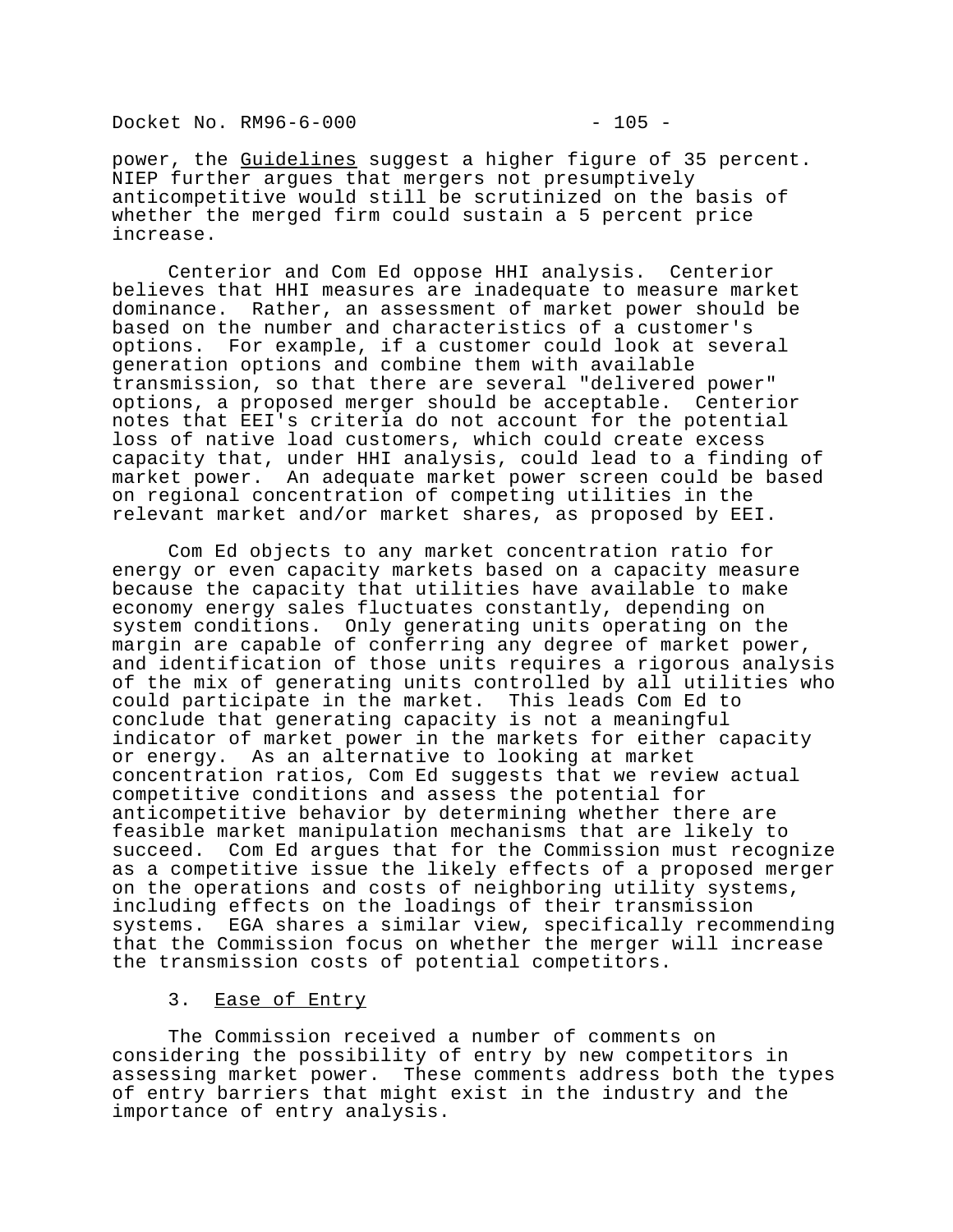Docket No. RM96-6-000 - 206 -

i<br>I

Commenters suggest that there are various barriers to entry in this industry.  $111/$  These include existing law and regulation and economic incentives created by a utility's role as monopolist and competitor; regulatory approval requirements; the amount of time it takes to move from planning to operation of new facilities; the existence of excess capacity in the relevant market; economies of scale and capital requirements; favorable location and access to raw materials; and access to distribution channels (including access to transfer capability of the transmission system and pancaked transmission pricing).

Some commenters believe that entry is a critical factor in merger analysis. For example, Joint Consumer Advoc. and TAPS argue that careful analysis will indicate significant barriers to entry. TAPS notes that measures of market dominance such as concentration indicate whether a utility currently can dictate price levels, while analysis of barriers to entry indicates whether a utility can foreclose competition prospectively. NY Com urges the Commission to focus its analysis of barriers to entry on factors such as transmission power flow analyses, availability of generation plants, reserve margins, load pocket constraints, and system stability.

Several commenters are skeptical that entry analysis, as done in the Guidelines, makes sense for the electric utility industry; they argue that entry will not mitigate market power. For example, Industrial Consumers notes that the Guidelines recognize that market power can be defeated if entry is "easy," that is, timely, likely, and sufficient to deter or counteract the anticompetitive effects. However, Industrial Consumers believes that entry into the transmission and distribution business is not easy -- nor accomplishable in two years -- given the nature of monopoly franchises, obstacles to siting, and "need justification" standard for regulatory approval. Stranded cost recovery also raises a significant barrier to entry by a new participant into the market, even under open access.

DOJ notes that market entry is not likely to mitigate the anticompetitive effects of a merger when there is chronic excess capacity because a new entrant would have to recover both operating and fixed costs, while the merged entity would need to recover only operating costs until excess supply is eliminated. FTC doubts that entry is significant for most electric power merger cases because it may take more than two

**111 These commenters include, e.g., Enviroment Action et al., FTC, Madison G&E, MO Com, IN Com, and NY Com.**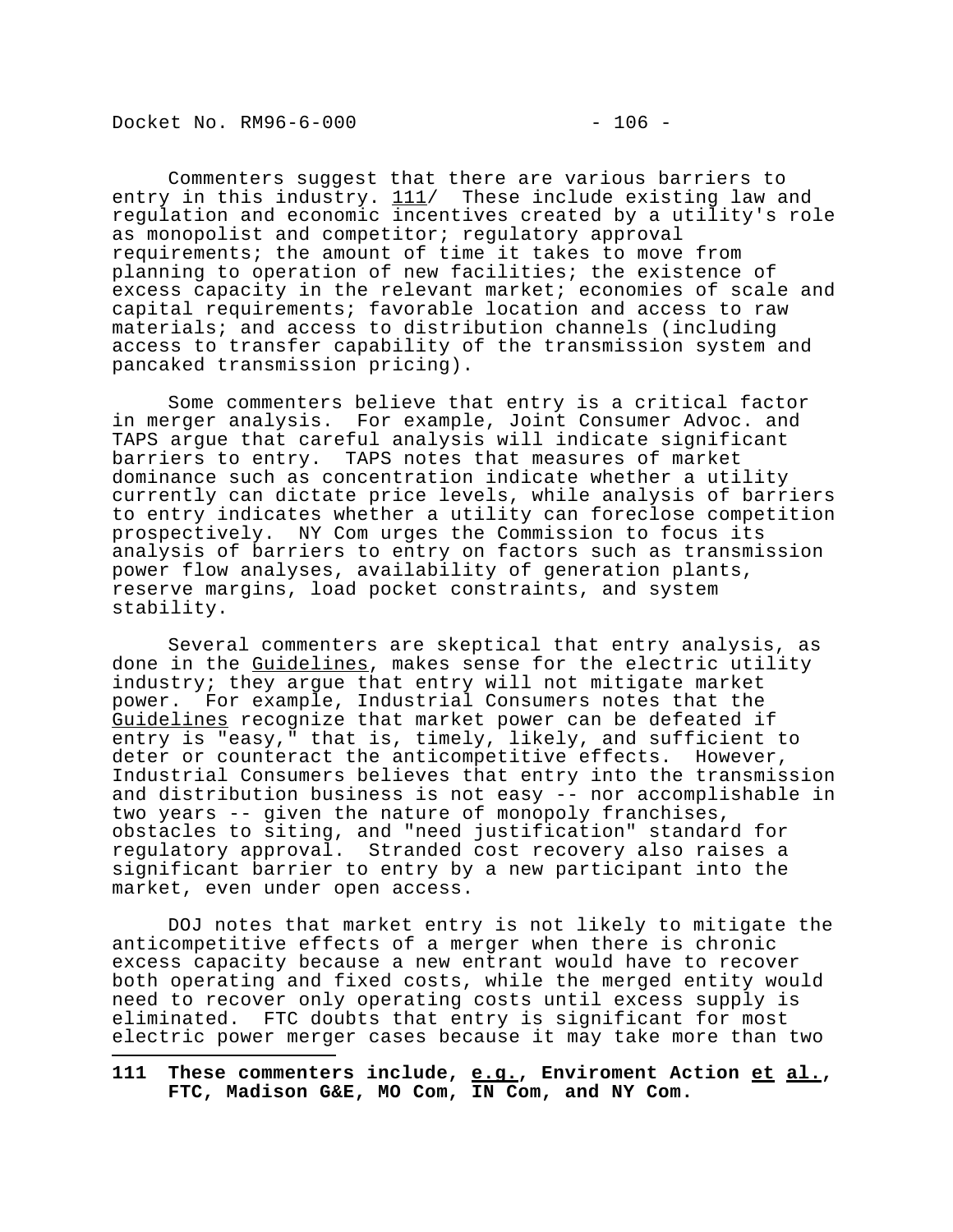Docket No. RM96-6-000 - 207 -

years to complete new generation and transmission facilities (due to lags in regulatory approvals and construction). These forms of entry are unlikely to respond to an anticompetitive merger in time to deter or constrain the exercise of market power. APPA also believes that potential entry is not an effective restraint where existing capacity is concentrated.

On the other hand, CINergy suggests that even in the short run, pricing behavior can be constrained by potential entry because customers can make long-term commitments to purchase from developers of new generation resources and incumbent suppliers will account for potential long-term load losses in setting their prices in the short run. Southern Company argues that with open access, entry is now easy.

## 4. Factors Affecting the Market Analysis That Can Change Over Time

There is substantial support among the commenters for the use of dynamic standards, at least to some degree, rather than static standards that may become obsolete as competitive energy markets develop. Some  $112/$  recommend that we consider both immediate and long-range effects of mergers. Others 113/ believe that any anticompetitive consequences should be evaluated not only in the context of the industry as it is structured today (vertically-integrated utilities serving both at wholesale and retail), but also as to how the industry may evolve. UtiliCorp argues that we should also consider the current state of transition in the industry when we examine merger applications that do not satisfy the market concentration and competition screen. It notes that requirements contracts currently in effect impede competition, but will cause the potential anticompetitive effects of mergers to be exaggerated because more alternatives will be available when the contracts expire.

Most commenters argue that, although open access may enlarge geographic markets and lower entry barriers, we should not expect that market power problems will disappear so that merger analysis will not be needed in the future. They believe that factors such as transmission constraints and lack of true comparability in the use of open access tariffs will continue to warrant market power and merger analysis.  $114/$ 

UtiliCorp recommends that the Commission consider the

- **112 E.g., Lubbock and Low-Income Representatives.**
- **113 E.g., Com Ed and CINergy.**

i<br>I

**114 E.g., FTC, East Texas Coop, and Industrial Consumers.**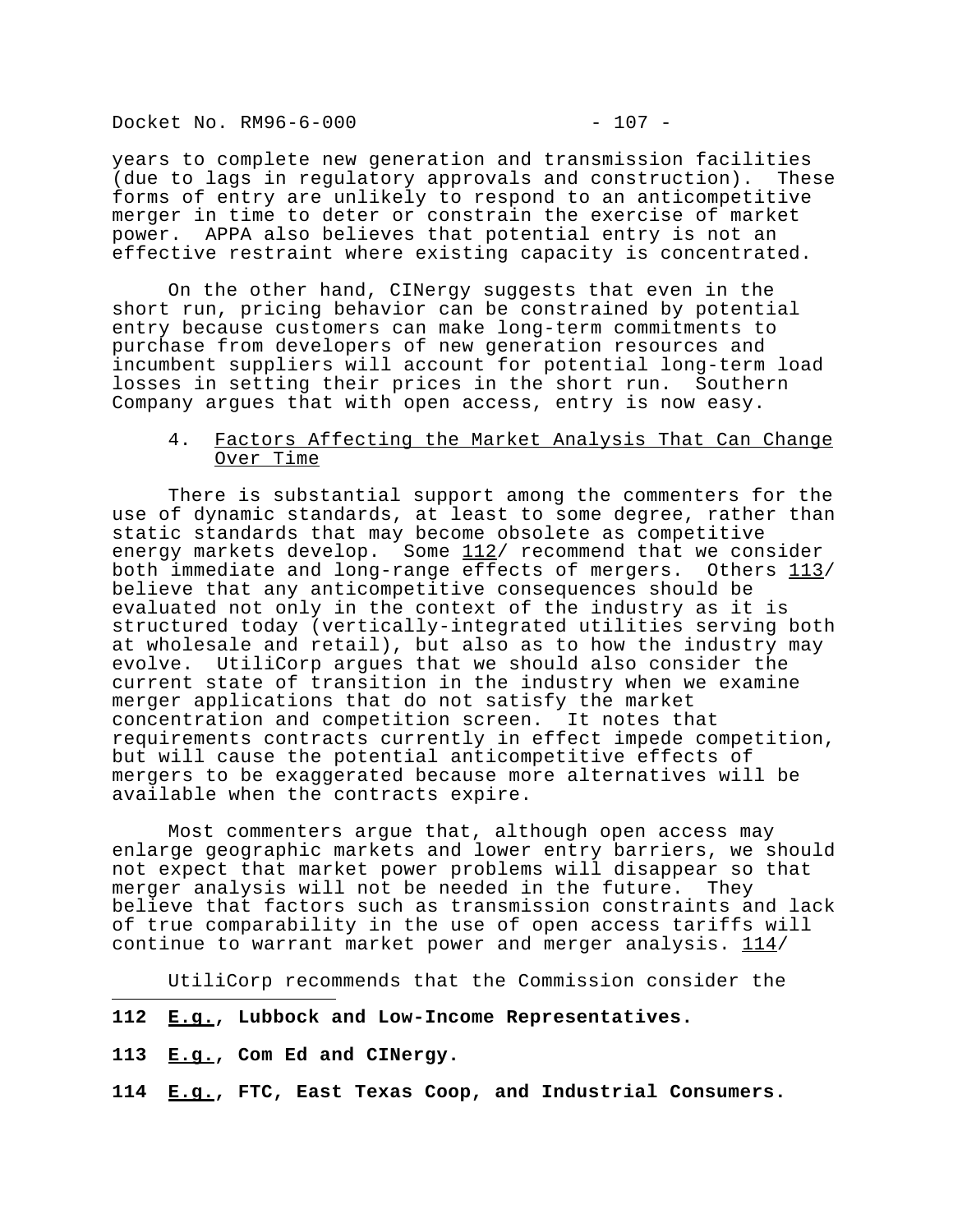Docket No. RM96-6-000 - 208 -

contingencies of retail competition and restructuring as we analyze the future impacts on competition of market concentration, market power and mergers. Southern Company contends that the Commission should not consider retail competition issues because state regulators are effective watchdogs who protect the interests of retail customers and assess the impact of mergers on competition in retail markets.

Wisconsin PS argues that opening retail markets to competition will result in substantial uncommitted capacity on the systems of merging utilities and will put pressure on them to market capacity through a more intense use of their transmission systems. Centerior suggests that the market analysis may need to consider the effect of competition policies promulgated by the state at the retail level in the future. Excess capacity may increase if retail customers get the right to select a new supplier based solely on lower rates. Therefore, a utility that did not have market power in the past may find that it has increased excess capacity and may thus acquire market power.

CINergy suggests that restructuring should be considered in the review of mergers only if there is a plan already approved by the state regulator, with a set implementation schedule beginning within three years of the consummation of the proposed merger. Future potential changes in the basic structure or regulation of the industry should be addressed by exercising the continuing authority to supplement merger orders under section 203(b), including the possibility of requiring divestiture.

## 5. Consideration of the Separate Effects of a Merger of Transmission and Distribution Facilities

A horizontal merger of vertically integrated utilities can be viewed as a generation merger, a transmission merger, and a distribution merger. A merger of transmission-owning utilities may have various effects on the grid, such as better planning, coordination, fewer pancaked rates, and strategic control of regional transmission grids. NIEP urges the Commission to recognize that mergers of entities that own only transmission should not raise substantial competitive concerns if the transmission is operated by an ISO. CA Com and DOJ intimate that mergers may occur in order to avoid pancaked rates. CA Com recommends that the Commission use the open access tariffs to remove the anticompetitive factor of pancaking and thus make mergers less attractive.

Several commenters address the effects of mergers at the distribution level.  $115/$  Some argue that the consolidation of i<br>I

## **115 E.g., CCEM and NIEP.**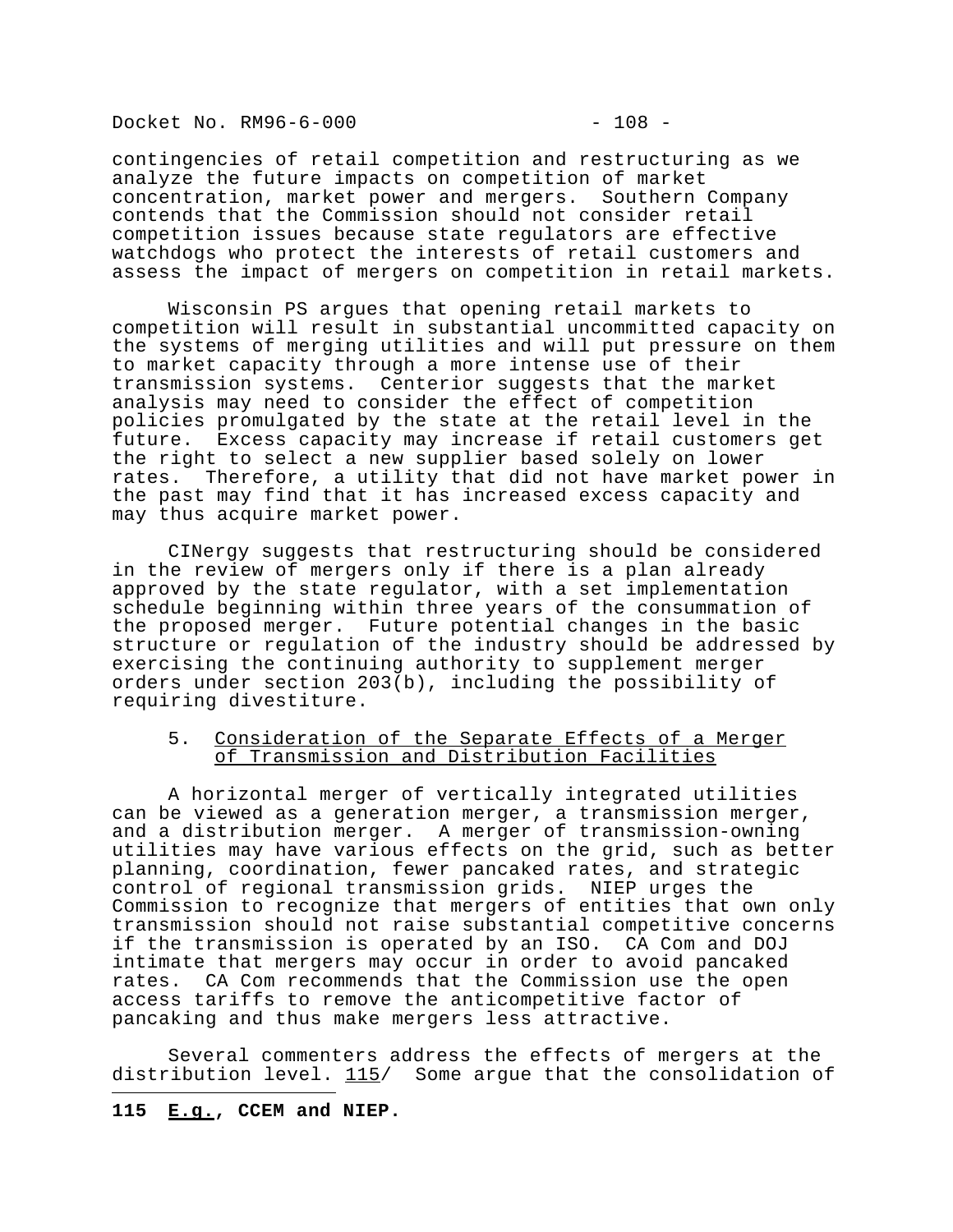Docket No. RM96-6-000 - 209 -

i<br>I

distribution assets and the creation of large retail monopsonists are competitive concerns that we should address. IN Com believes that physical and economic interactions blur the distinction between the wholesale and retail sectors, requiring that the effects on the retail market be considered to analyze the merger implications in the wholesale market. It would reject a merger that has negative retail effects even if the merger has positive effects in the wholesale market.

Other commenters fault the Commission for disregarding market power in the distribution sector of the industry. They suggest that mergers are likely to increase barriers to entry into the distribution market and monopsony power over sellers of generation. 116/ As larger distribution systems are created through mergers, smaller, independent generators may be disadvantaged because they lack the resources required to meet thousand-megawatt solicitations with complicated delivery requirements. Environmental Action et al. also contends that the larger distribution systems created by vertical mergers heighten the opportunity for anticompetitive self-dealing between the distribution and generation arms and diminish the prospect for effective retail competition.

6. Vertical Mergers

Com Ed suggests that, in the future, vertical or conglomerate mergers rather than horizontal mergers may offer strategic opportunities to utilities. It recommends that our merger policy be flexible enough to deal with differences in the concerns raised by such mergers and horizontal mergers.

# 7. Application to Electric Power Purchases

A few commenters raised the issue of monopsony power stemming from mergers. Joint Consumer Advoc. points out that a utility may exercise monopsony power over sellers of generation, obtaining power at a lower price than its competitors.

### 8. Linked Consideration of Contemporaneous Mergers That Have Interdependent Market Effects

Several commenters argue that the Commission should consider such mergers on a cumulative basis.  $117/$  Some argue that one merger may alter the boundaries of the relevant geographic market in which the other merger occurs; that is,

# **116 E.g., Joint Consumer Advoc, Enviromental Action et al.**

**117 E.g., APPA, NRECA, Enviromental Action et al., Joint Consumer Advoc., and Colorado Municipals.**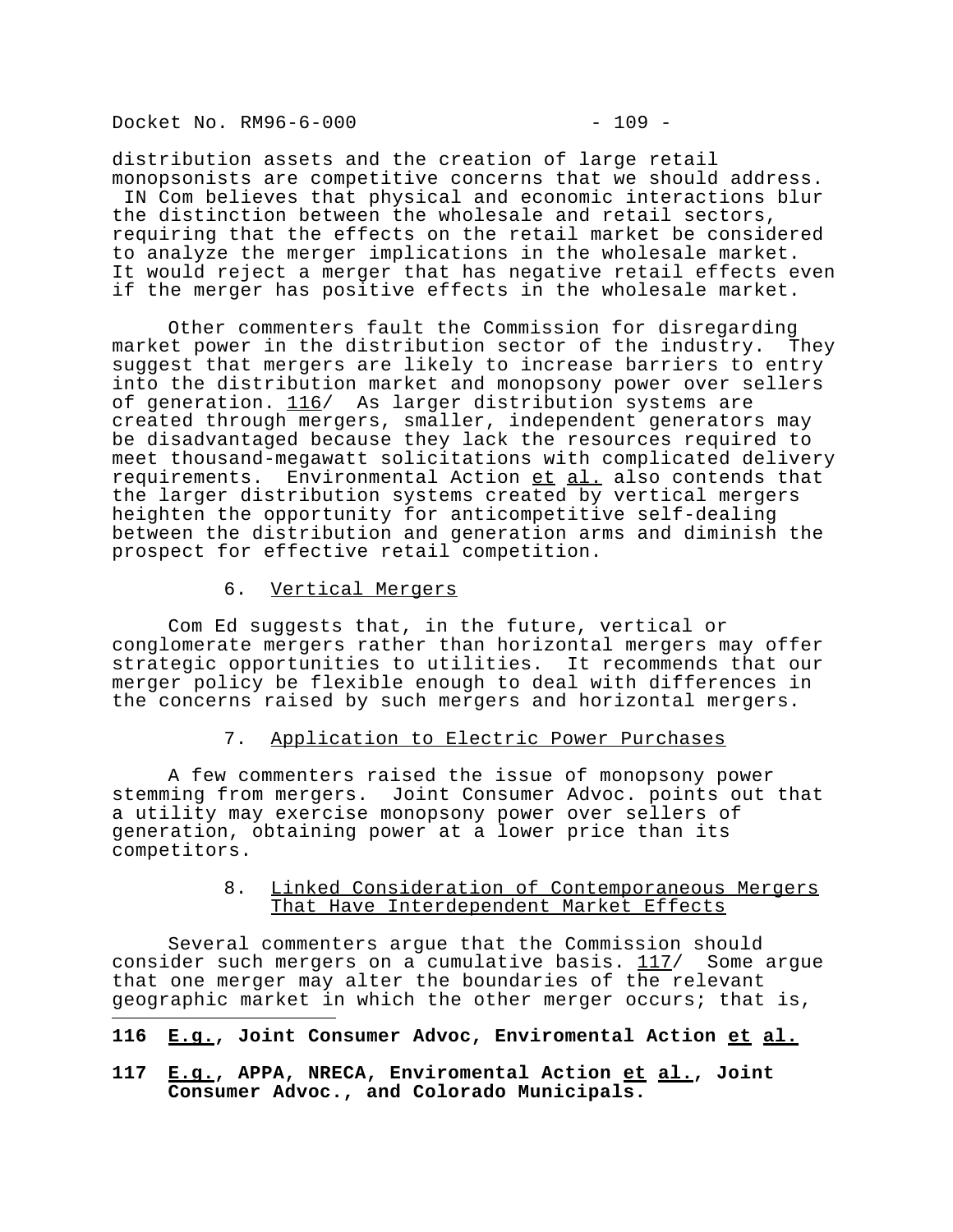Docket No. RM96-6-000 - 110 -

transmission constraints in one market may be altered by new economy energy transactions associated with a merger in a neighboring market. APPA suggests consolidating contemporaneous proceedings that have interdependent market effects. Colorado Municipals notes that regulating the cumulative effect of contemporaneous mergers may be difficult.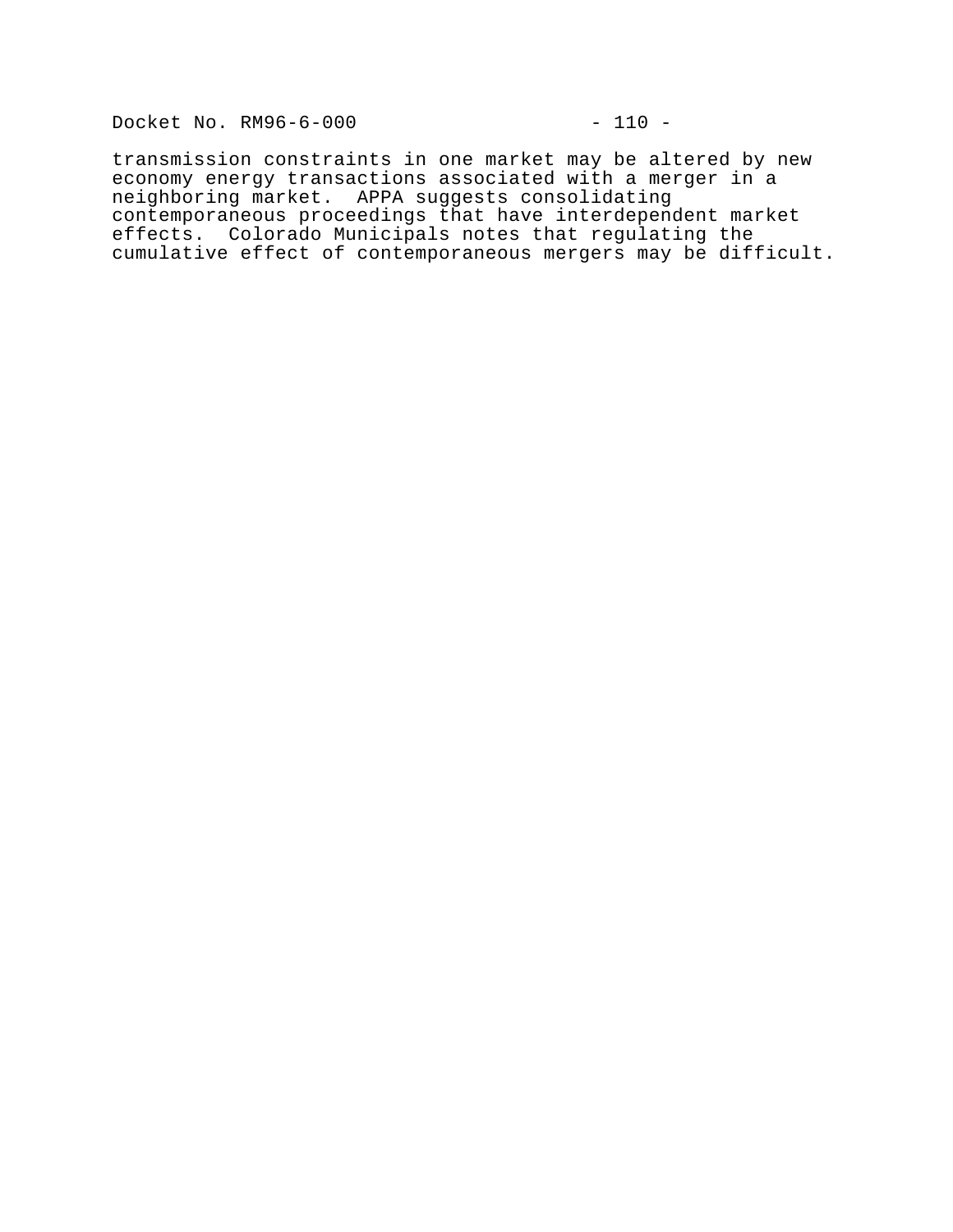Docket No. RM96-6-000 - 211 -

#### III. Comments Concerning the Effect on Costs and Rates Factor

#### A. General Comments

Many commenters consider the effect on costs and rates to be a critical factor in deciding whether to approve a merger. 118/ In fact, DOJ notes that the Guidelines recognize that some otherwise anticompetitive mergers may be justifiable because they produce important net efficiencies that, on balance, benefit competition and consumers (for example, through rate decreases).

 However, commenters supporting this approach differ on how the costs and rates standard should be applied in cases where competitive harm is shown. For example, TDU Systems suggests that when a merger lessens competition, the Commission should not give substantial weight to cost savings and other benefits that could be achieved absent the merger. Moreover, the burden should be on the applicants to show that benefits not attainable without the merger outweigh the harm. IN Com recommends that applicants be required to show a low probability of harm to competition and to show significant, quantifiable net benefits to consumers. CINergy believes that

the consideration of benefits should be limited to ratepayer protection and that applicants should be allowed to make an affirmative showing that such benefits will flow back to the ratepayers.

Other commenters argue that the costs and rates factor should be abandoned. For instance, Com Ed suggests that analysis of costs and rates has no place in an emerging competitive arena as long as mergers do not harm the competitive market, because prices will be set by market forces and customers can choose their suppliers based on price. Southwestern PS supports this view, arguing that most regulatory cost and rate issues that remain relevant are retail-related and under state jurisdiction; the Commission should defer to state commissions on such matters.

Others state that the analysis of the effect of the merger on rates is one of the most costly components of a merger on eases  $\frac{119}{119}$  They assert that in a competitive environment, there will be little need for the Commission to speculate about future costs, as utility managers will be reluctant to enter into mergers that would increase costs.

i<br>I **118 E.g., CINergy, TDU Systems, IN Com, DOJ, and Centerior. 119 E.g., CINergy, PaineWebber.**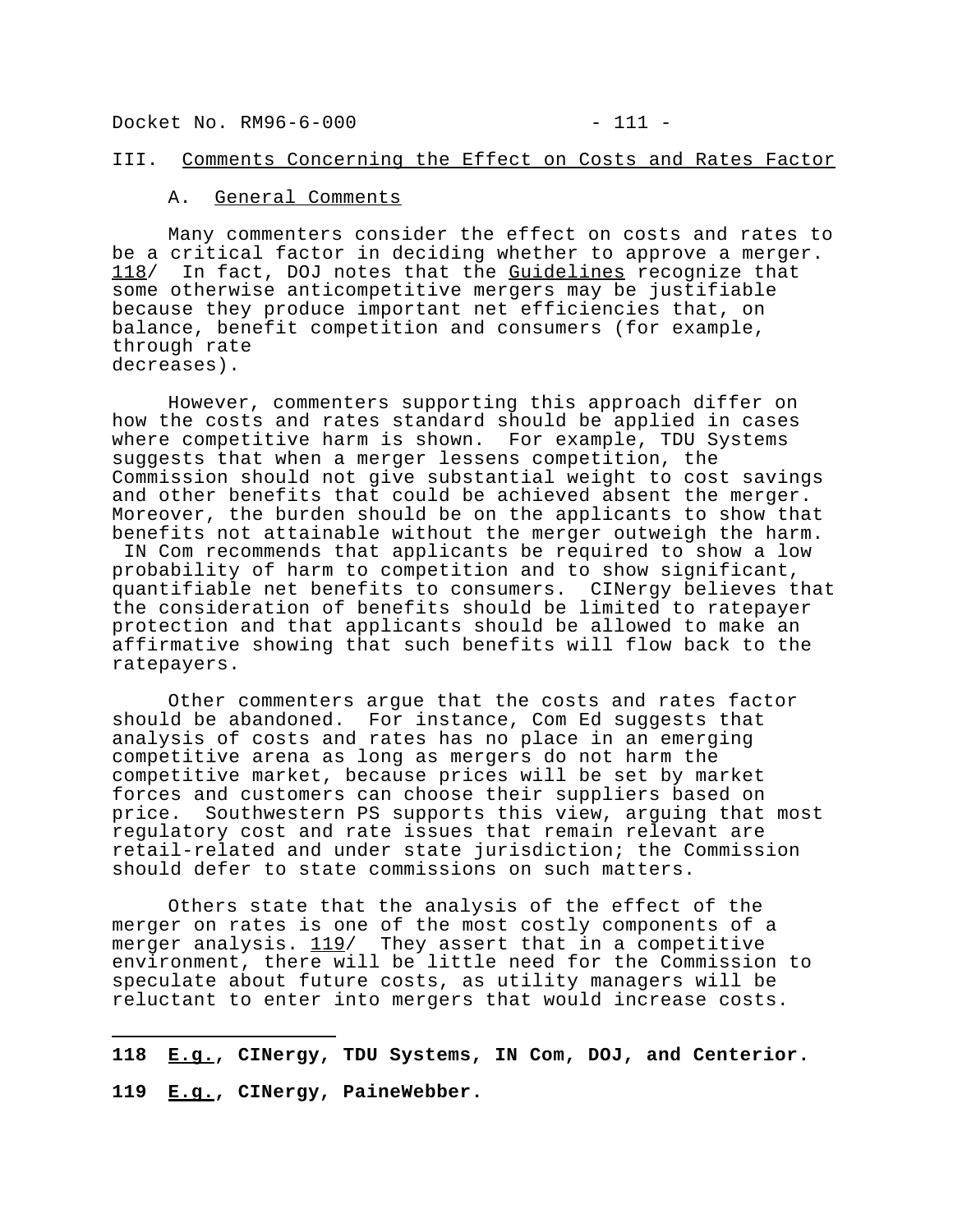Docket No. RM96-6-000 - 212 -

EEI argues that elimination of the costs and rates analysis would substantially reduce the time to prepare a merger application and the Commission's time to process it. Although merger efficiencies can be substantial, their measurement and allocation serve a limited purpose in the Commission's analysis. Merger applicants should not be required (but can volunteer) to demonstrate merger efficiencies as part of a filing.

#### B. Determining the Net Benefits

We received a variety of comments on how to determine the benefits of a merger, the costs of the merger, and the degree to which one offsets the other. Many parties stress the importance of rate reductions. 120/ International Brotherhood contends that in an era when customers should be able to anticipate rate reductions from competition, rate freezes are not sufficient. Com Ed agrees that consideration of cost and rate impacts may still be appropriate for segments of the industry that are not competitive (transmission and distribution). The KS Com asserts that cost savings from combining the merging companies' stand-alone transmission and distribution systems should be evaluated and that we should require assurances that efficient transactions cannot be arbitrarily discouraged in favor of the merged entity. Some contend that we should look at the effect of a merger on the costs and rates of competitors; however, they admit that this may be another way of assessing the effect of the merger on competition.

Many commenters  $121/$  assert that no weight should be given to efficiencies and benefits that can be obtained by means other than the merger. CA Com suggests that formation of ISOs may provide many of the transmission operational and efficiency benefits typically claimed by merger applicants. Others suggest that the Open Access Rule will facilitate coordination among utilities so that in some cases, mergers will not be required to achieve economies. 122/ Some argue that we should refuse to count as a merger benefit the substitution of efficient practices for inefficient practices that could be achieved without a merger.  $123/$  Personnel reductions may be one example, as many businesses are i<br>I

- **120 E.g., NV Com, NRECA, Joint Consumer Advoc., and TX Com.**
- **121 Including APPA, EA & CF of A, IN Com, East Texas Coop, Otter Tail, and Industrial Consumers.**
- **122 E.g., Enviromental Action et al., IN Com.**
- **123 E.g., Industrial Consumers and Enviromental Action et al.**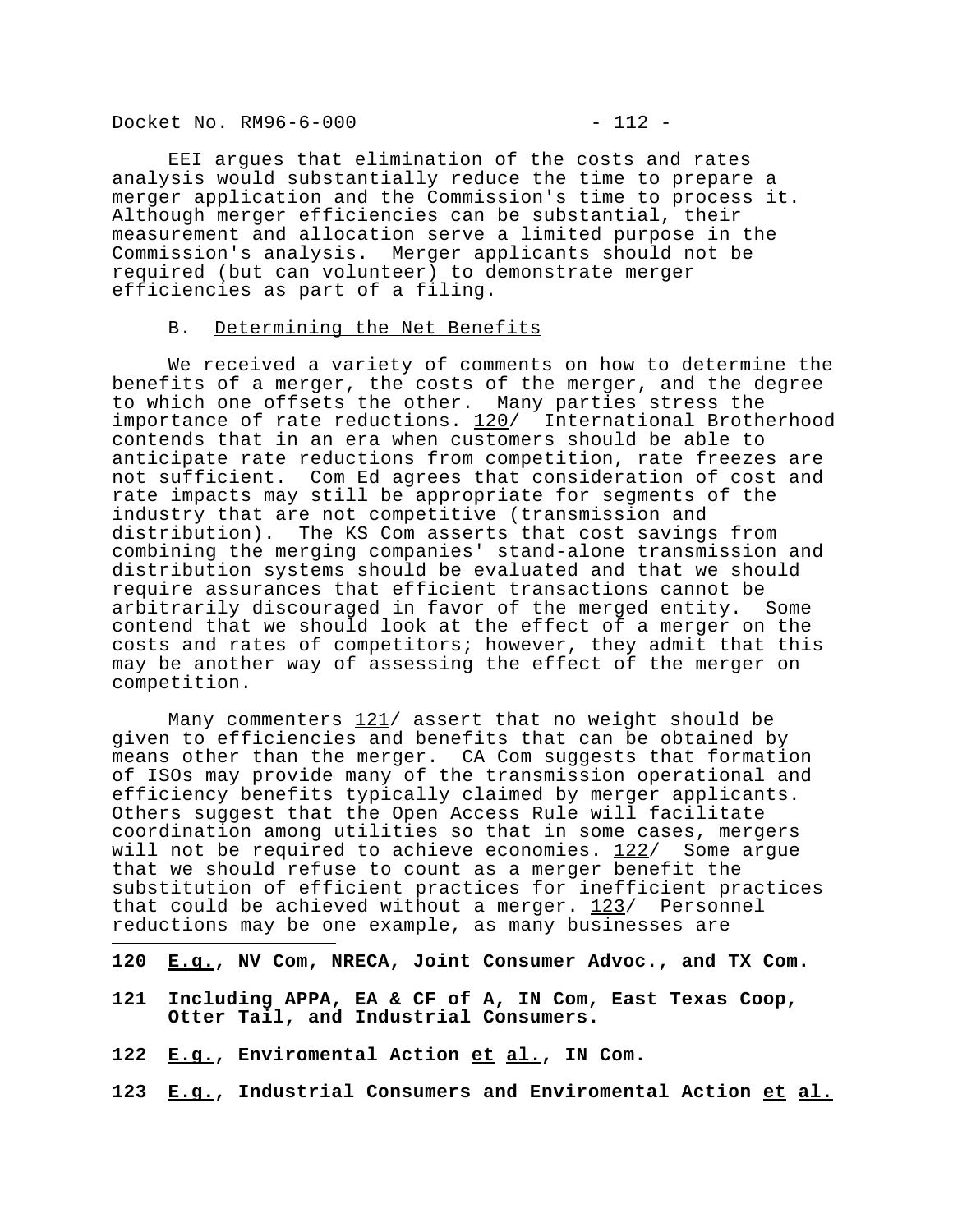Docket No. RM96-6-000 - 213 -

downsizing without merging. OK Com contends that many of the efficiencies proposed to be passed along to customers through lower rates may actually reflect unavoidable cost reductions forced upon the merging utilities by competition.

However, Southern Company cautions that, in assessing what merger savings could be achieved through coordination without a merger, the Commission must consider section 1 of the Sherman Act, which prohibits certain joint actions as anticompetitive and restricts the sharing of information between competitors. What appear to be benefits achievable outside the merger may only be achievable if the companies illegally collude.

NY Com proposes that, instead of relying on claimed merger benefits related to scale economies, the Commission should look at the results of the merger: how the merger will affect price, ease of competitive entry, and quality of service (for example, closings of customer service centers). Environmental Action  $e$ t. al. believes that, in comparing costs and benefits, the acquisition cost and its rate treatment should be considered; it suggests that the Commission reject a merger if the merged company intends to seek recovery of the acquisition premium from captive customers. OK Com is concerned that mergers may require utilities to incur costs such as construction of transmission lines to meet the integration requirement.

Some commenters contend that the Commission should not count claimed savings if the applicants are not willing to bear the risk of not achieving the savings. 124/ They say that the level of claimed savings is typically insignificant compared to total company costs. Industrial Consumers argues that the concept of savings from "deferral" of capacity is meaningless.

With respect to how net benefits of a merger should be calculated, some commenters maintain that claimed savings should be discounted to present value, as cost savings tomorrow are worth less than cost savings today.  $125/$  RUS recommends that the Commission calculate the "revenues gained" by the prospective merged entity, adapted from the revenues lost approach set forth in Open Access Rule for determining stranded cost exposure on a net present value basis. 126/

**124 E.g., Joint Consumer Advoc., TX Com, and Enviromental Action et al.**

**125 Industrial Consumers, East Texas Coop, and RUS.**

**126 Open Access Rule, 61 Fed. Reg. at 21,662.**

i<br>I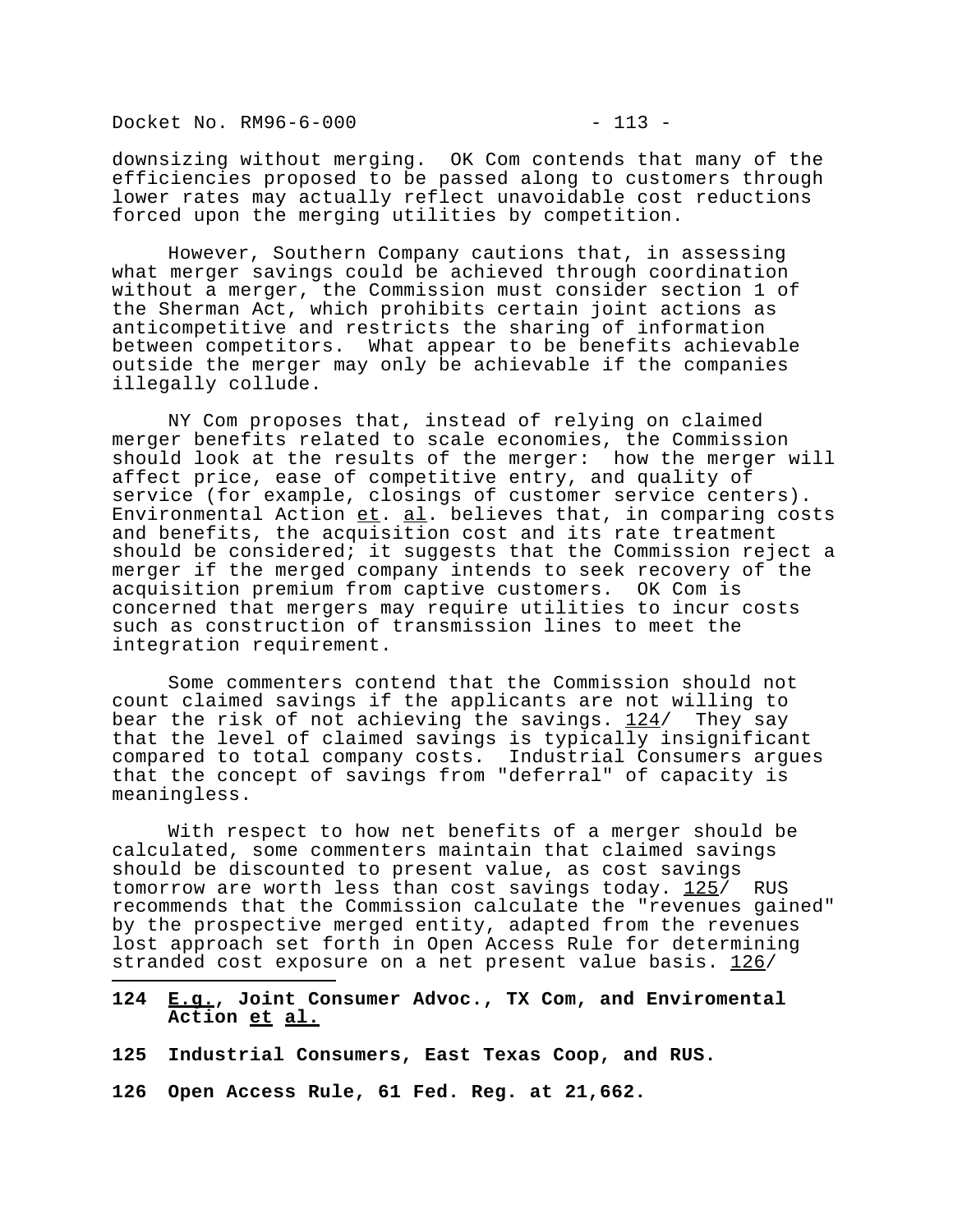Docket No. RM96-6-000 - 214 -

Several commenters contend that the savings claimed for previously approved mergers did not materialize. They urge the Commission to scrutinize claimed savings more carefully. 127/

Low-Income Representatives recommends that the Commission carefully scrutinize claimed savings to ensure that cost reduction does not mean service or quality reduction. Enviromental Action  $et$  al. notes that despite the vigorous efforts made by merging companies to win merger approvals with promises of rate reductions, little time is spent in Commission proceedings reviewing the effects on rates. It believes that more scrutiny on rates in the merger proceeding will establish more clearly, before final commitments are made, who is bearing what risk. It also explains that there are good reasons to be skeptical about savings from a proposed consolidation of generating assets because studies suggest that unit scale economies are reached at 400 MW and multi-unit plant economies at 1600 MW. Similarly, NRRI states that for the majority of firms in the industry, average costs would not be reduced through the expansion of generation, numbers of customers, or the delivery system.

### C. Allocation of Benefits and Costs

Several commenters raise the issue of how net benefits should be allocated between investors and customers. East Texas Coop says that net benefits should not include any part of the benefits allocated to shareholders; benefits not allocated to ratepayers cannot be claimed as a benefit to the public interest. APPA and NRECA want the Commission to develop standards for allocating cost savings and other benefits among customers, ratepayers, and shareholders. NY Com further proposes that requiring merger applicants to share claimed savings between customers and shareholders would discourage utilities from overstating the claimed benefits of a merger.

Some commenters argue that an acquisition premium is a cost of the merger that should not be recoverable from ratepayers if it would lead to an increase in rates. 128/ NY Com contends that allowing recovery of such premiums from ratepayers may inflate purchase prices and result in exaggerated claims of merger savings to increase chances of approval, rewarding the purchaser. OK Com would give rate i<br>I

## **127 Joint Consumer Advoc., TX Com, Industrial Consumers, and NRECA.**

**128 E.g., Joint Consumer Advoc. and NY Com.**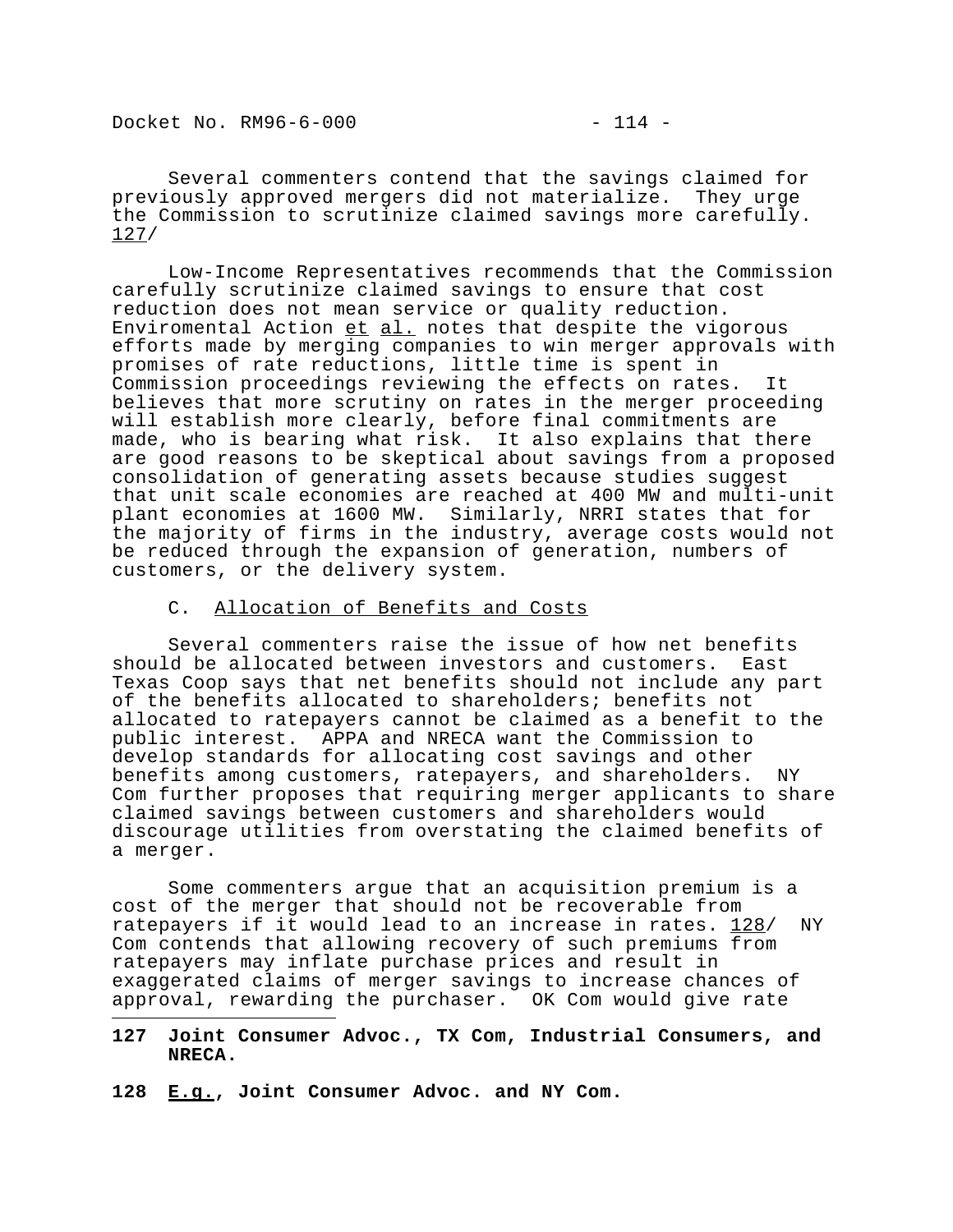Docket No. RM96-6-000 - 215 -

consideration to an acquisition adjustment for mergers determined to be consistent with the public interest, and says that states should have a role in defining the public interest. Enviromental Action et al. would prohibit the merger if the merged utility has a retail sales monopoly and the state does not have a policy of excluding the acquisition premium from retail rates.

Enviromental Action  $et$  al. also believes that the proper cost allocation arrangement for a merging company, where the customer groups have different cost histories associated with different assets, is to have the price charged by the seller in inter-affiliate transactions be a market price. In this manner, the "buying" customers will take the power only if it is the best price on the market, and the "selling" customers will receive a reward commensurate with their risk. If the merging companies cannot, under this treatment, come up with sufficient benefits to satisfy the acquired company, the merger does not meet market standards and should not be approved. Enviromental Action et al. claims that any other approach makes the acquiring company's ratepayers unwilling donors to the financial success of an expansion strategy.

## IV. Comments Concerning the Effect on Regulation Factor

Most commenters agree that regulatory impact continues to be relevant and important. EEI argues that mergers could affect regulatory effectiveness either through impacts arising from the transfer of authority from one regulatory jurisdiction to another or problems associated with cost allocation. EEI notes that merger does not change the Commission's authority over transmission in interstate commerce and sales for resale nor state commission authority over retail rates. Neither does merger affect the Commission's ongoing jurisdiction to determine cost allocation and to specify proper accounting treatment of cost allocations generically.

Several commenters stress that mergers resulting in multi-jurisdiction utilities and creating possible federal preemption deserve special attention. 129/ OK Com also argues that regional regulatory bodies may be necessary in the future and is concerned that mergers can interfere with their effectiveness and formation.

CINergy dismisses the relevance of the effect on regulation, given that the Commission has held that a transfer of jurisdiction from one regulatory body to another in no way

i<br>I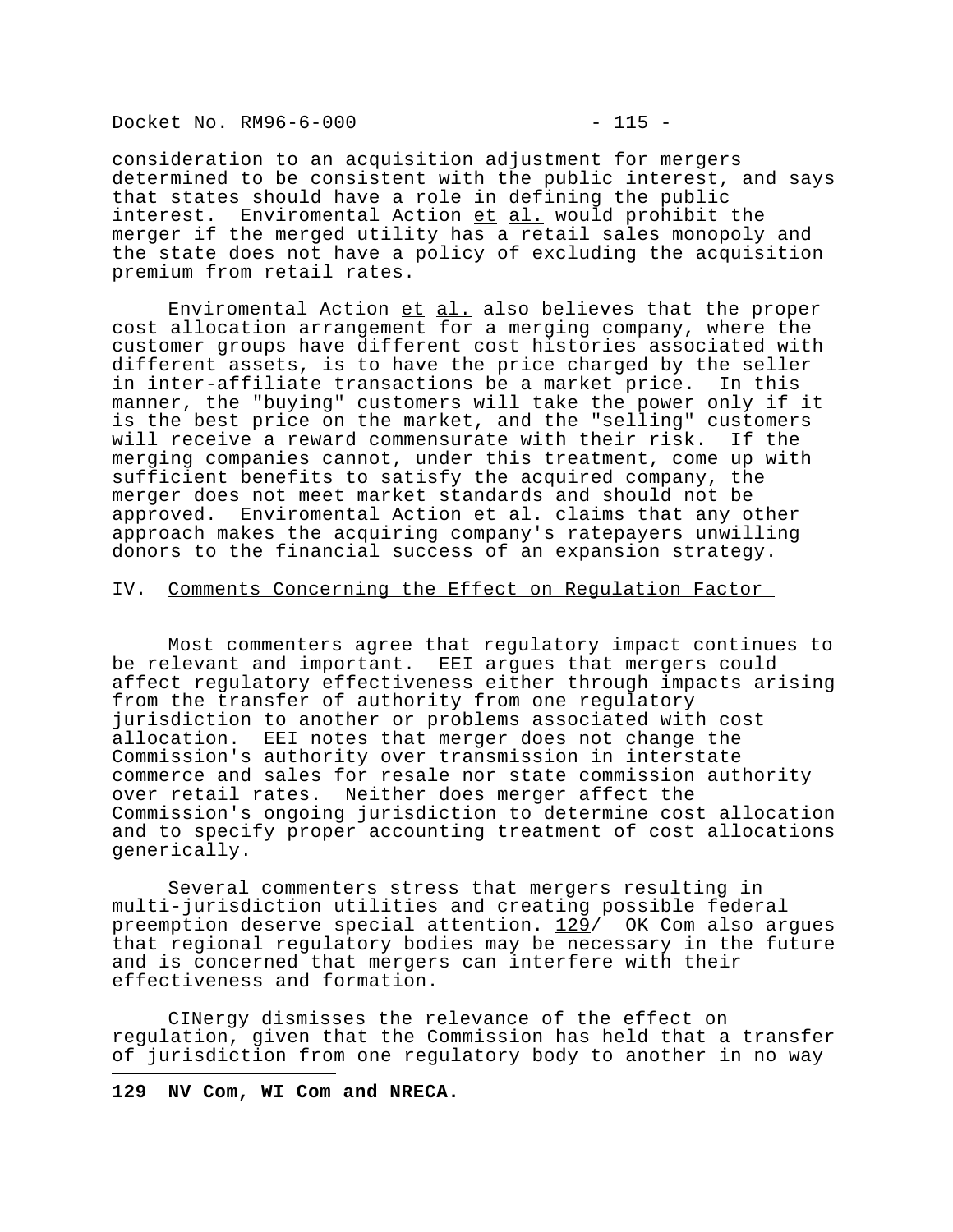Docket No. RM96-6-000 - 216 -

implies that regulation will be any less effective. 130/ CINergy agrees with the Commission's holding and suggest that the regulatory effectiveness criteria be eliminated.

Others commenters stress the importance of this factor, but link it to other factors. Southern Company recommends that analysis of this factor should be subsumed within analysis of the merger's impact on costs and rates. APPA believes that the analysis of the merger's impacts on regulation should be linked to a requirement that merger produce affirmative public benefits, including structural changes that enhance competition and reduce the need for regulation. It also argues that the Commission should give deference to state action when assessing the impact on state regulation, although the Commission must make the final call on this factor.

#### V. Comments Concerning the Other Commonwealth Factors

The other Commonwealth factors are evidence of coercion, the proposed accounting treatment, and the reasonableness of the purchase price. These factors elicited very little comment. As to evidence of coercion, a few commenters suggest that this should be evaluated by the marketplace rather than by the regulatory process. 131/ Several commenters say that this factor should only be considered if someone demonstrates that it is relevant.  $132/$  OK Com is among very few commenters who favor the retention of coercion as a criterion. It suggests that coercion is a means by which some companies try to gain oligopolistic control of the market in the coming competitive environment.

As to the accounting treatment, some commenters support elimination of accounting concerns as a factor. 133/ PaineWebber notes that most recent mergers were mergers of

- **130 Entergy Services, Inc. and Gulf States Utilities Company, 62 FERC 61,073 at 61,373-74, order on reh'g, 64 FERC 61,001 (1993), appeal pending, 94-1414 (D.C. Cir).**
- **131 East Texas Coop., EEI, PaineWebber, and Southern.**
- **132 Florida and Montaup.**

i<br>I

**133 East Texas Coop., EEI, and PaineWebber. Although they do not support keeping this factor, EEI and PaineWebber suggest that in light of broad industry changes, this may be the right time for a generic re-examination of accounting concerns, of which accounting for mergers could be a part.**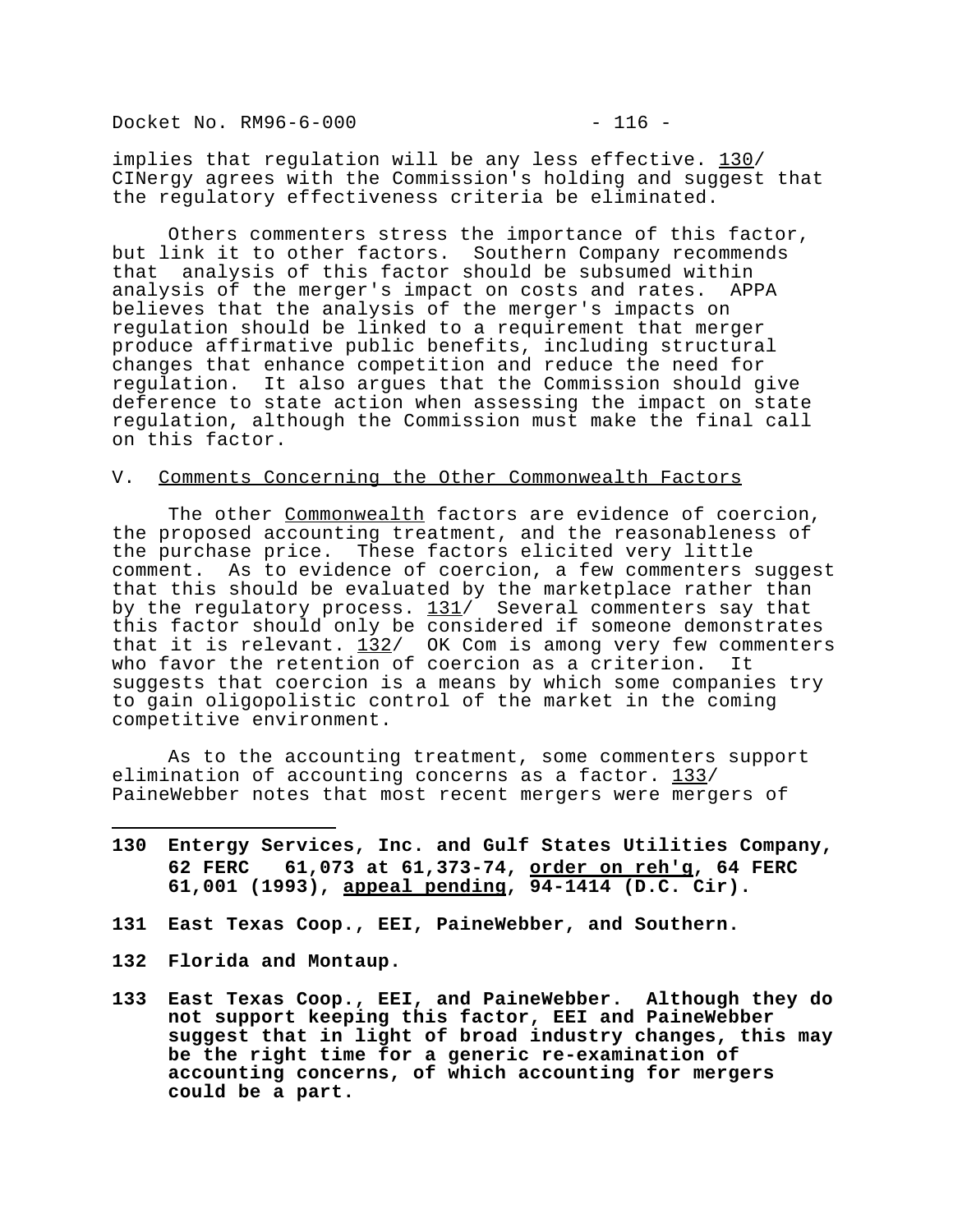Docket No. RM96-6-000 - 217 -

equals, involving minimal premiums over current market prices. It suggests that a similar market discipline would likely cause shareholders to reject merger transactions involving large merger premiums and excessive amortization. Florida and Montaup argue that the accounting treatment of a merger should not be an issue for hearing unless an applicant seeks treatment different from the Commission's standards. Southern Company contends that the Commission's analysis of this factor should be subsumed within the analysis of the merger's impact on costs and rates.

NY Com and OK Com are concerned about the accounting consequences of mergers. OK Com favors retention of the historical cost approach to accounting for plant acquisitions during mergers and business combinations until competitive market structures are achieved at the national, regional, and state levels. NY Com also urges the Commission to continue to require unrestricted access to all books and records of newly merged entities.

We also received a few comments on looking at the reasonableness of the purchase price as a factor. A number of commenters 134/ urge that the Commission should not substitute its judgment for that of market forces, which will determine the reasonableness of the purchase price. Others 135/ believe this issue should be examined only if its relevance is raised. However, OK Com argues that purchase price retains some relevance in this era of diversification. It is concerned that the purchase price may be based on expected returns on non-regulated investments, which, if they fail to materialize, may dilute utility stock.

### VI. Procedures for Handling Merger Cases

## A. Comments Concerning Filing Requirements

Some commenters 136/ urge the Commission not only to spell out the precise standards it will use to review merger applications, but also to establish understandable filing requirements that clearly identify the necessary information on the effects of the proposed merger on competition and on rates. East Texas Coop says that having more substantive filing requirements and early access to computer studies and simulations would benefit all parties and the Commission.

## **134 CINergy, East Texas Coop, EEI, PaineWebber, and Southern.**

**135 Florida and Montaup.**

i<br>I

**136 Missouri Basin, NIEP, Centerior, Florida and Montaup, APPA, and Southern.**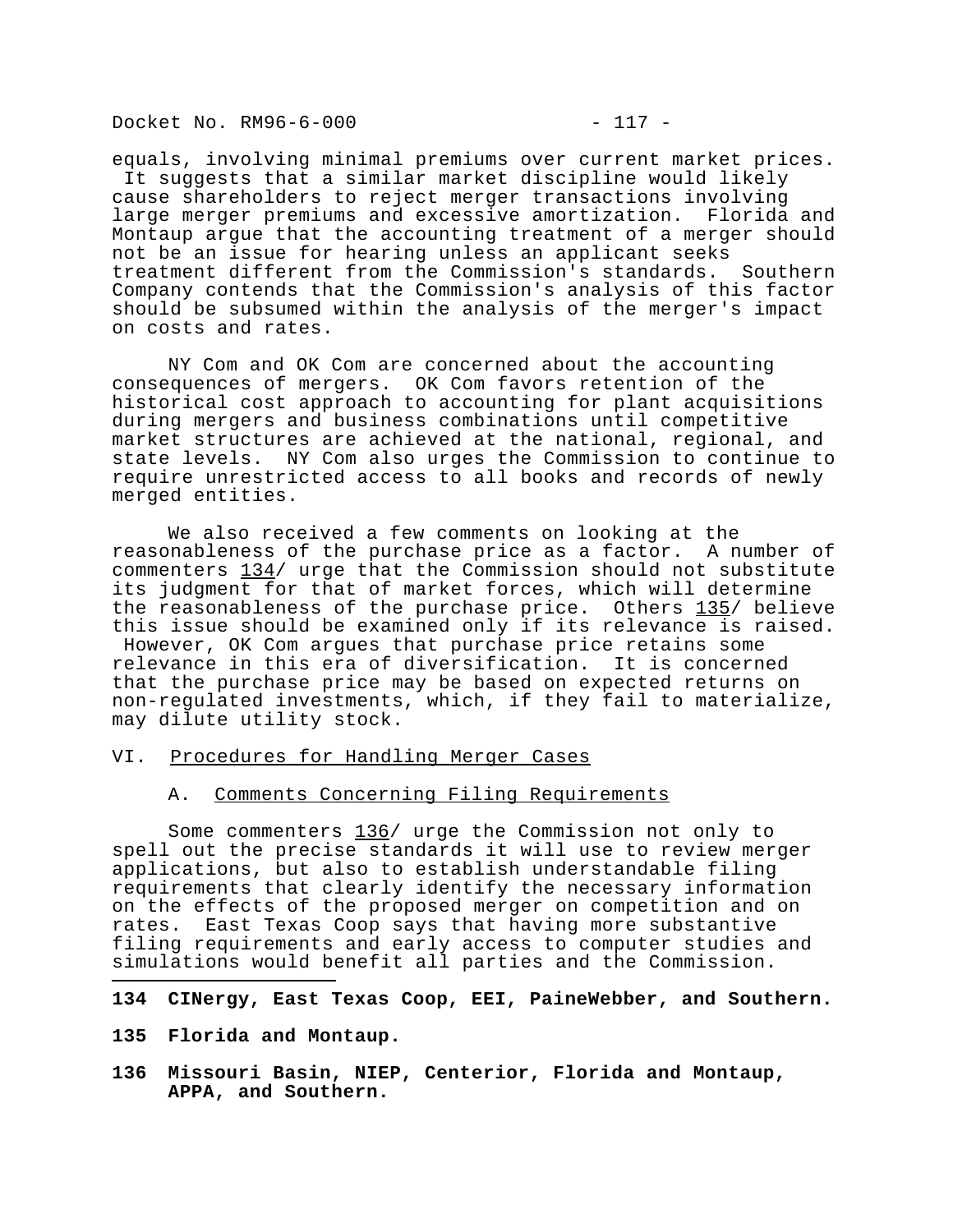Docket No. RM96-6-000 - 218 -

i<br>I

Low-Income Representatives believes that a merger applicant should be required to show that there is workable competition for each customer class in any market in which it participates. NY Com proposes that the Commission require merger applicants to submit estimates of the price elasticity of both supply and demand in the relevant markets, and an analysis of entry barriers to new supply. Southern Company advocates the adoption of filing requirements designed to support use of the Guidelines, as modified for the electric power industry.

Commenters also recommend that the Commission adopt new filing requirements to enhance and expedite our analysis of the rate impacts of merger applications. Florida and Montaup argue that the Commission should set out filing requirements related to merger cost and savings, which would have to be met only if the applicants claim that the merger results in consumer savings. International Brotherhood asks the Commission to require merger applicants to file an economic impact statement analyzing the effect of the proposed savings (many achieved through layoffs) on the economy of the communities served.

Project proposes that the Commission require merger applicants to include an assessment of the environmental and related economic impacts of the planning and operational changes that are expected to result from the merger. The required information would include changes in dispatch, resource planning procedures, and resource acquisition plans; changes in emissions of  $SO_2$ , NOx,  $CO_2$ , and particulates; and changes in resources devoted to research and development, DSM programs, and renewable technology investments.

Many utility commenters want a faster merger consideration process. 137/ Some claim that delays in processing merger applications harm the public interest in various ways: utilities lose the ability to respond to market forces quickly (thereby retarding procompetitive restructuring efforts); benefits to consumers are postponed; investors experience uncertainty (creating problems in capital markets and the efficient flow of capital); utility employees lose productivity as doubts linger about their future roles; and the public loses confidence in the regulatory process. Some commenters argue that we could act faster if we looked at any one or two of the Commonwealth factors. 138/

- **137 E.g., Texas Utilities, Southwestern PS, Sierra Pacific, Southern Company, UtiliCorp, and EEI.**
- **138 E.g., Southwestern, Southern, and PS Colorado.**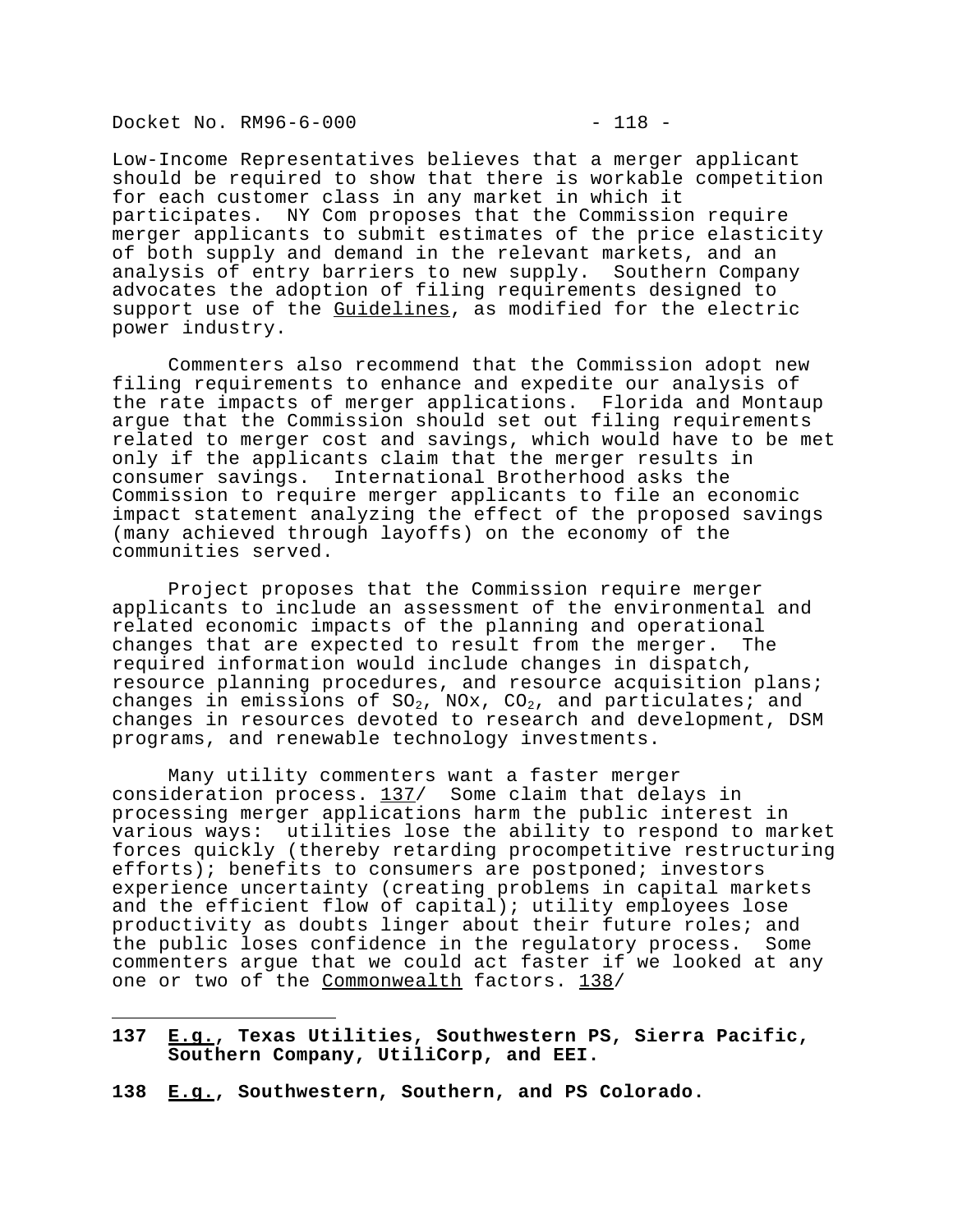Docket No. RM96-6-000 - 219 -

Com Ed believes that in the coming competitive marketplace, it will be important for the Commission not to allow the merger approval process to become captive to intervenors, who allegedly are often seeking merely to gain a competitive advantage through delay. Noting that the DOJ and FTC initial review process can be completed within 30 days, Com Ed and others question why the Commission's review needs to take significantly longer.

Some commenters ask for faster merger consideration for certain types of mergers, 139/ particularly for uncontested applications; mergers between a utility and a non-utility firm; mergers between affiliates; and mergers between small, non-dominant utilities. Haves and Brehrenda also advocate expedited treatment for: a disaggregation (an internal disaggregation within a holding company, a spin-off to shareholders, and a disaggregation coupled with a merger); a merger of a jurisdictional electric utility with a gas utility; a combination of non-interconnected electric utilities; and a merger of a jurisdictional utility with a company that is not an electric utility, even if the latter owns a power marketer.

Some utility commenters  $140/$  recommend that we identify specific time frames or themselves suggest time frames for the Commission either to rule on the application or to request further information. Florida and Montaup argue that we should not routinely set all merger cases for hearing. The Commission should use procedures that would allow intervenors to conduct voluntary discovery before an application is set for full hearing and refer the proceeding to an Administrative Law Judge (ALJ) for the limited purpose of resolving discovery issues. Another suggestion is that we streamline discovery and coordinate the activities of parties with similar positions during the hearing and the briefing phases of cases set for hearing by working the ALJ.  $141/$ 

On the other hand, some commenters argues that mergers that create large utilities are being processed too quickly. 142/ They say that intervenors do not have time to obtain information and develop a case. Some of these commenters urge

- **139 UtiliCorp, PaineWebber, PanEnergy, Com Ed, Centerior, Southern, APPA, NRECA.**
- **140 E.g., Sierra Pacific, UtiliCorp, MidAmerican, and PP&L.**
- **141 PP&L.**

i<br>I

**142 E.g., International Brotherhood, Joint Consumer Advoc., East Texas Coop, and Enviromental Action et al.**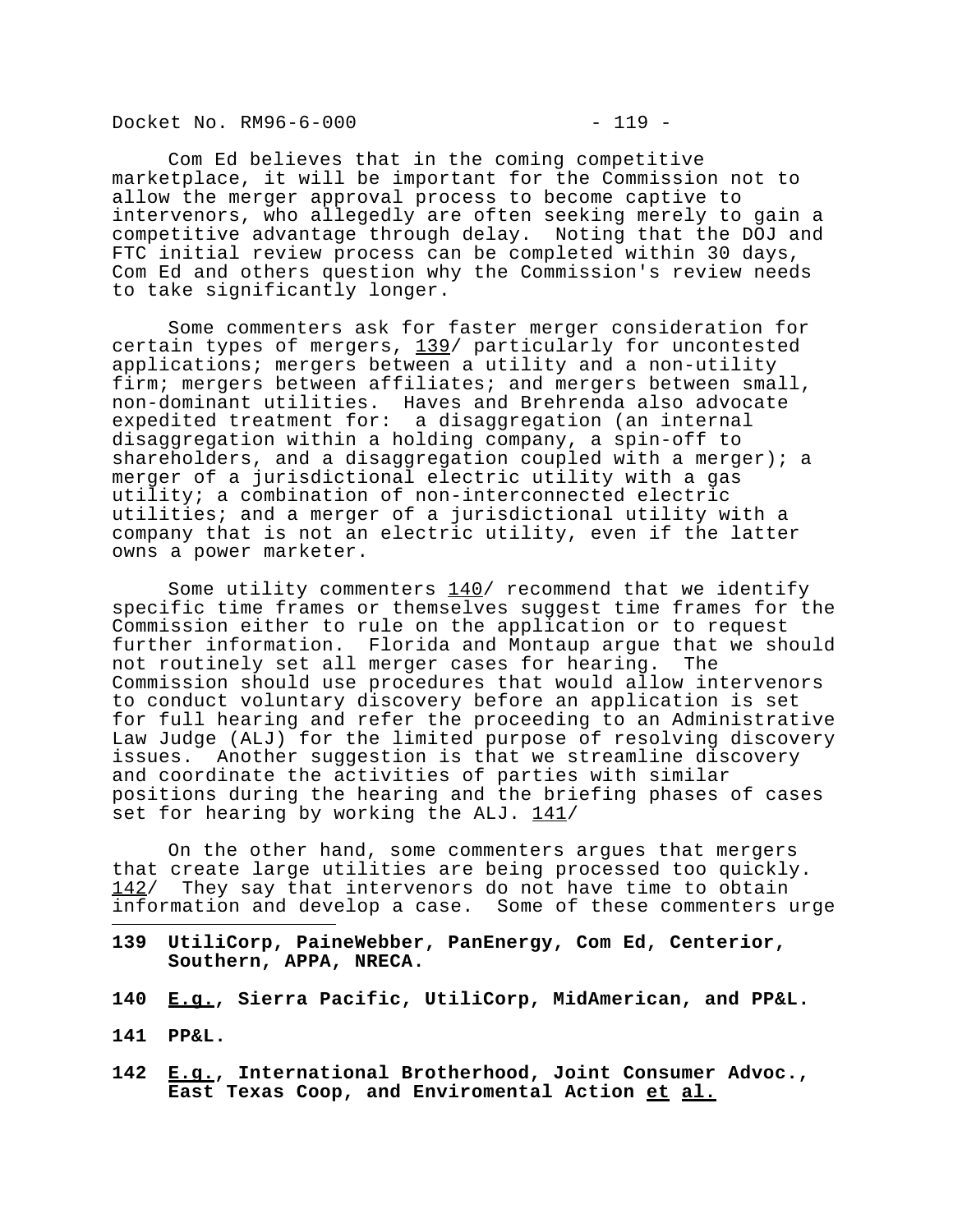Docket No. RM96-6-000 - 220 -

the Commission to lengthen the time period for interventions in merger proceedings, and to permit intervenors to conduct discovery during this period. East Texas Coop also requests that the Commission not allow answers to protests and not allow merger applicants to have a formal right to "the last word."

APPA and East Texas Coop both oppose the adoption of strict time schedules for Commission action. Many commenters urge the Commission not to approve a merger before it can assess adequately the effects of increased concentration in the industry.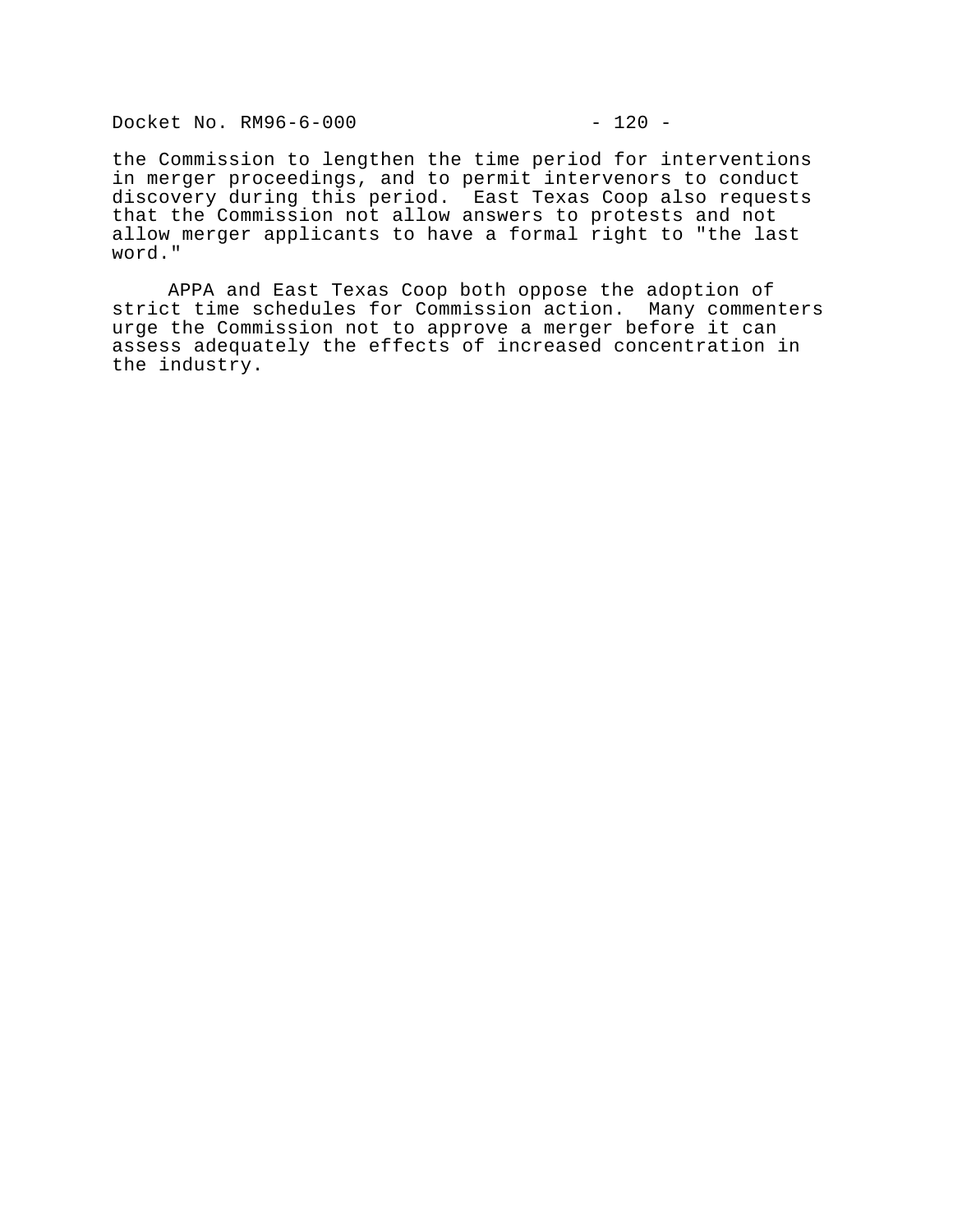Docket No. RM96-6-000 - 221 -

#### B. Safe Harbor Suggestions

DOJ and EGA urge the Commission to "refine and sharpen" the focus of its merger review analysis so that mergers are processed more efficiently, with desirable mergers receiving swift approval, while undesirable mergers are set for hearing.

Other commenters  $143/$  suggest that we use a two-stage process allowing a merger passing a safe harbor test to be approved quickly. EEI proposes detailed regulations covering pre-filing consultation, initial filing requirements, a twostep review process based on an initial market power screen (consisting of an initial filing and an initial finding order), the hearing process, appeal, and interests to be balanced by the proposed regulations.

Commenters generally suggest that the first stage analysis be simple, with basic filing requirements and, if the applicants pass certain merger screens, approval would be automatic or quick, perhaps with a paper hearing. Applications that do not pass the merger screen would face additional, more detailed filing requirements and a more indepth second stage analysis, probably with a trial-type hearing. Some would allow ample opportunity to settle, however, and so avoid a lengthy hearing.

EEI urges that if a merger does not pass the initial merger review screen, it should not be rejected; rather, this merely indicates that the Commission needs to consider other evidence regarding the merger's impact on the competitive market.

East Texas Coop's two-stage procedure has a slight variation: the opportunity for an intervenor to show that a proposed merger will result in the strategic control of transmission assets, even if the merger application passes the Commission's stage-one screens.

Some commenters  $144/$  propose that if the safe harbor screens are satisfied, the merger should be approved automatically, either by the Commission's staff under delegated authority or under a "limited review" procedure. Under the "limited review" procedure, the case would be referred to an ALJ with a short time schedule to render a decision, after which approval would be granted by staff through delegated authority unless the ALJ or staff determines i<br>I

**143 E.g., Texas Utilities, Southern, EGA, DOJ, CINergy, East Texas Coop, and NRECA.**

**144 E.g., Hawes and Behrends.**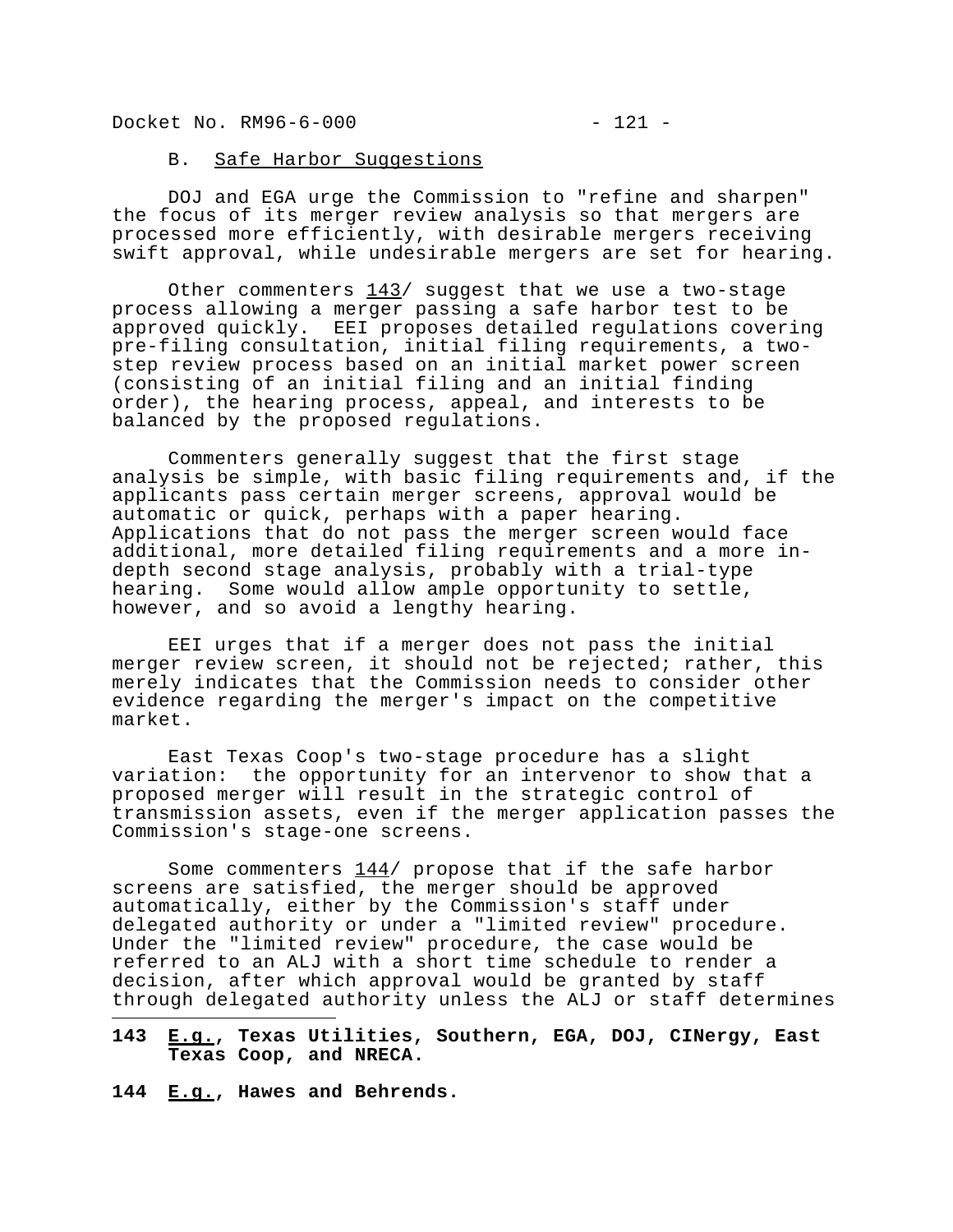Docket No. RM96-6-000 - 22 -

that the issue should be considered by the Commission. PanEnergy also argues that an unopposed merger should be approved by delegated authority without a hearing.

Various factors were suggested for setting the screens. Commenters suggest that the Commission consider the merged company's absolute size, its market share, its ownership or control of transmission, its affiliation with suppliers of competing forms of energy (such as natural gas), absolute market concentration, the effect of the merger on market concentration, whether a small group of firms could act in a collusive or coordinated manner, whether the acquisition is by a new entrant, and the existence of barriers to entry in the wholesale generation market in which the merged entity would participate, among other factors.

A number of commenters 145/ recommend that the Commission use market concentration screens similar to those adopted by DOJ and FTC. With regard to the HHI screen used in the Guidelines, DOJ uses two HHI screens for a horizontal merger: (1) the increase in the HHI caused by the merger, and (2) the post-merger HHI. The Guidelines indicate that a merger falls within a safe harbor if the post-merger HHI for the relevant market is no higher than 1,000 or the increase in the HHI is no more than 50. (The HHI approaches 0 if there is a large number of small competitors, and is 10,000 if there is just one firm.) APPA would screen from full analysis any merger for which the market's post-merger HHI is less than 1000.

Other commenters 146/ oppose a safe harbor or two-stage screening process to expedite merger approval. Some argue that this proposal would not give the Commission enough time to closely scrutinize the effects of the merger on such important factors as barriers to entry and short-term monopoly rates. PP&L argues that the Commission should not use merger screens until it has more experience with analyzing mergers in a more competitive electric market.

## C. Coordination With Other Agencies

Many commenters say that the Commission should coordinate its consideration with that of other state or federal agencies. The New York Commission calls for improved coordination between the Commission and the states in order to give the industry clear regulatory guidance on the treatment of mergers during the transition to competition. NARUC, CA Com, and IN Com suggest several alternative coordination i<br>I

#### **145 E.g., Utilicorp.**

**146 E.g., PP&L, Joint Consumer Advoc.**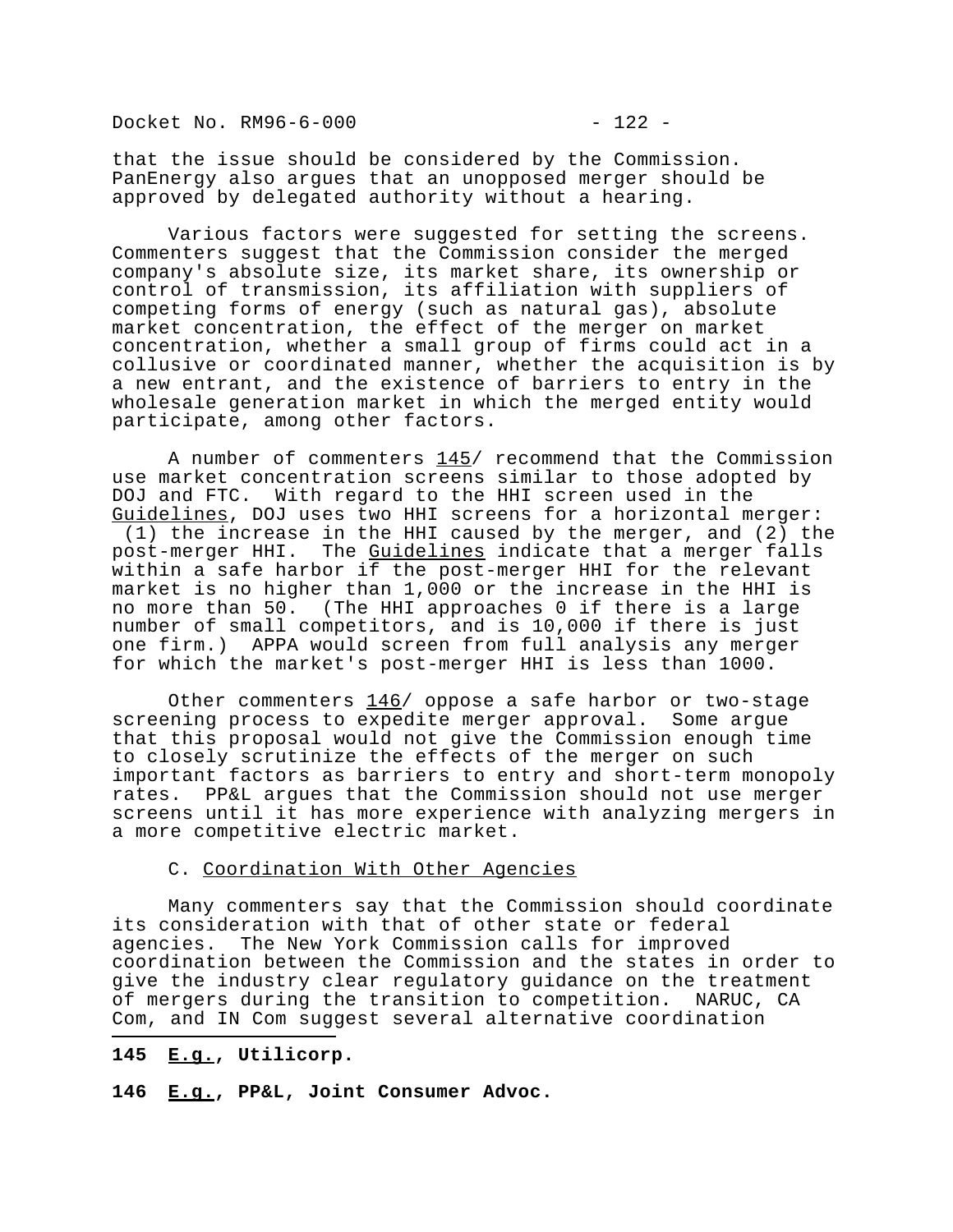Docket No. RM96-6-000 - 223 -

options. Commenters offered the following specific proposals on how the Commission could coordinate better its merger review with those of the states.

First, several commenters support having a "scheduling conference" with the Commission and all state regulatory agencies. NARUC suggests that, when the Commission receives a merger application, we should convene a scheduling conference with representatives of the relevant state commissions to coordinate the schedules for the federal and state reviews of the merger applications. Such an arrangement would permit each agency to consider the merger proposal fully, while also providing state regulators with the means of conveying their views to the Commission. Sierra Pacific urges us to rely more frequently on joint conferences with state regulators. 147/ Such an approach would expedite the processing of mergers, limit unnecessary duplication of procedures, and produce more uniform federal-state results.

Second, several commenters recommend that the Commission let state regulatory commissions complete their review and then comment in the Commission's proceeding.  $148/$  NARUC and others observe  $149/$  that during the state proceeding, state regulators cannot take a position in a Commission proceeding without prejudging the outcome of the state proceeding. They ask that the Commission defer its decision until after state proceedings have been concluded, or that we give states a reasonable opportunity to conclude their proceedings before they must file testimony here. Similarly, APPA argues that the Commission should give deference under FPA section 201(b) to state determinations by adapting our procedures to allow states to intervene after state review is completed. The Commission could distinguish between two kinds of state intervenors: state consumer advocates or executive branch representatives, who must meet the same intervention requirements as do other parties; and state commissions acting in parallel on the same merger application, who would file later.

Third, a number of commenters say that there should be some joint federal-state vehicle to coordinate merger consideration with state regulators, such a joint filing requirement, a joint record, or a joint proceeding. 150/

- **147 Citing Subpart M of our Rules of Practice and Procedure (sections 1301, et seq.)**
- **148 E.g., NARUC, APPA, KS Com, Enviromental Action et al.**
- **149 KS Com, Enviromental Action et al.**
- **150 NARUC and Sierra Pacific.**

i<br>I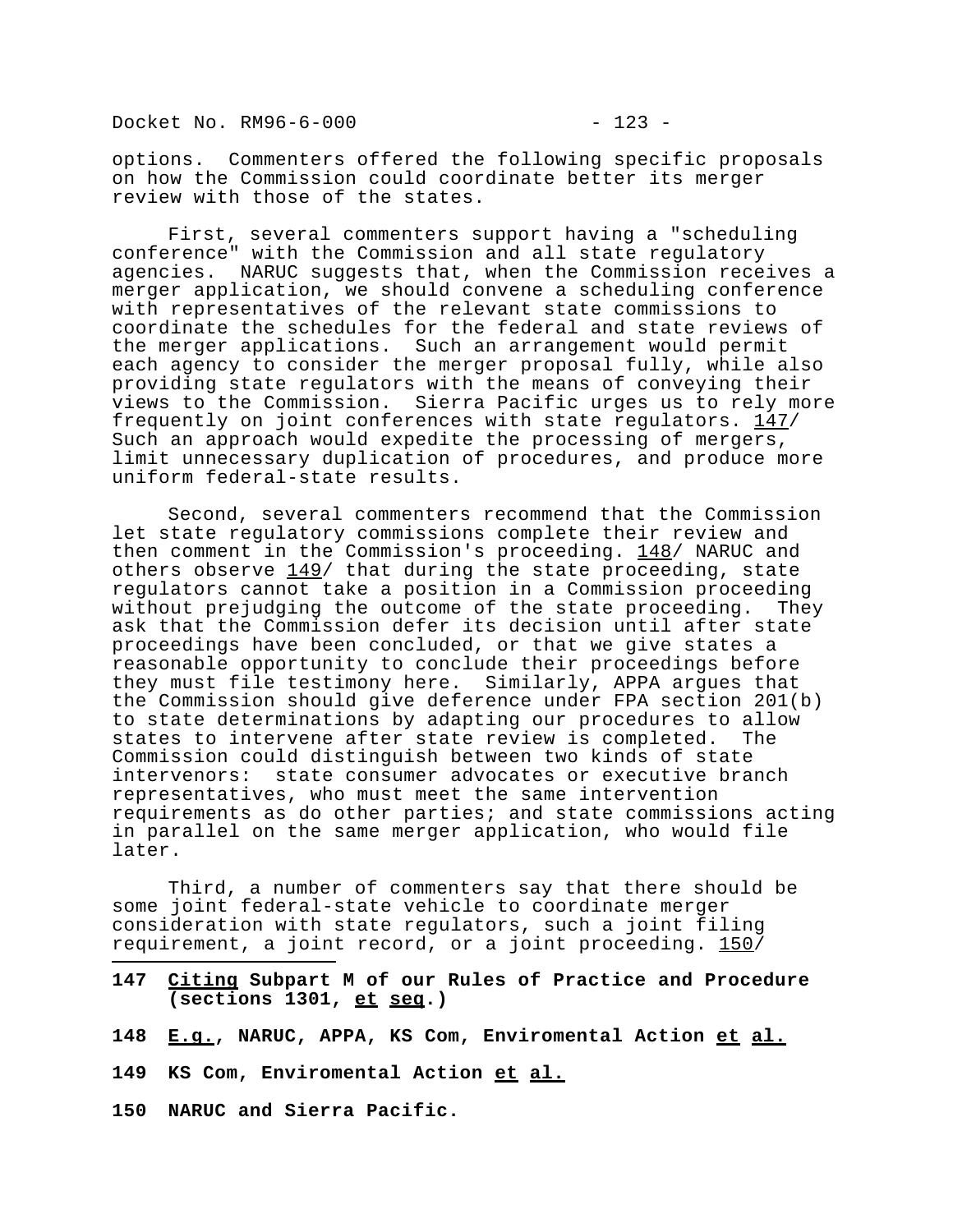Docket No. RM96-6-000 - 24 -

Enviromental Action et al. suggests that a merger application should be filed as one document with the Commission and relevant state regulatory commissions at the same time. PP&L asks that we require any state applications to be filed simultaneously with and attached to the Commission application. NARUC suggests that a joint record be developed by the Commission and the states. It also suggests that the Commission consider a joint proceeding. However, PP&L opposes this, arguing that because state commission issues and procedures might differ considerably from those before the Commission, joint or concurrent hearings probably would not save any resources and could complicate the hearing process. Accordingly, PP&L argues that we should continue to process mergers separately from the states.

Fourth, some parties say that the Commission should defer to state commissions on certain matters. Some argue for deference regarding a merger's effect on retail costs and rates. 151/ PaineWebber argues that the responsibility for determining the effects of a merger on retail customers is not subject to this Commission's review. NARUC, however, says that both state and federal regulatory agencies should evaluate a merger's effect on rates, as well as on generation competition and on access to transmission facilities. Similarly, some parties argue that the Commission should generally defer to state commissions regarding the impact of mergers on competition in retail markets. 152/

i<br>I

**152 Southern, NY Com, and OH Com.**

**<sup>151</sup> E.g., Southwestern.**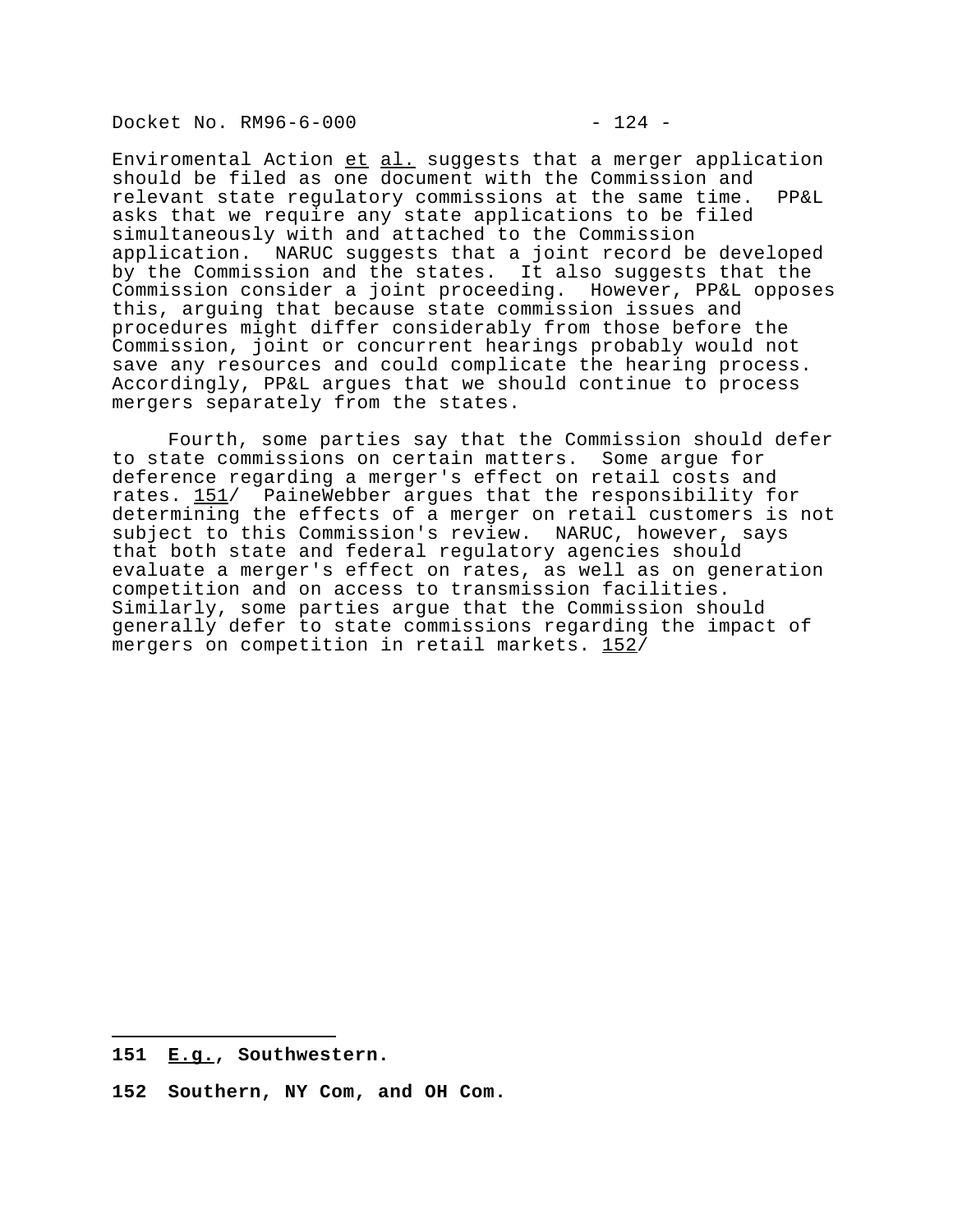Docket No. RM96-6-000 - 225 -

Another suggestion is raised by the Ohio PUC, which proposes a specific new process for federal-state coordination of merger consideration. The purpose is to analyze market power in unbundled electric service markets, with the Commission assessing the merger's effect on transmission market power and the state commissions assessing the merger's impact on generation and distribution market power. The proposal contains five steps: (1) the applicants file their applications simultaneously at both the federal and state levels; (2) each state commission determines whether the merging utility operating in the state has pre-merger market power (with the several states sharing their data resources, methodologies, and modeling capabilities, and possibly undertaking a joint review); (3) the Commission analyzes the transmission systems affected by the merger, relying on a Guideline-type analysis to assure that transmission constraints do not create barriers to entry by competing generators; (4) all regulators then collaborate to determine if the merging entities will likely possess any regional postmerger market power; and (5) the merger is either approved outright, approved with conditions, or set for hearing by the various regulators. Whether it is set for hearing would depend on whether there is agreement among the state regulators that the applicants will possess no local or regional generation market power, and whether the Commission determines that no transmission barriers to market entry can be identified.

DOJ urges the Commission to adopt the Guidelines so that there will be consistency between DOJ and the Commission. As discussed above, many others echo this view. PP&L urges the Commission routinely to obtain the views of DOJ and the FTC about each merger application. Further, PP&L suggests that the Commission could require an evidentiary hearing if DOJ or the FTC suggests that a hearing is necessary or opposes the merger. PP&L also proposes that the Commission require the filing of the Premerger Notification forms that merging parties must file with the DOJ and the FTC under the Hart-Scott-Rodino Antitrust Improvements Act. 153/ PP&L claims that the information in these forms would be useful to the Commission in evaluating mergers.

Several commenters argue that we should limit the scope of merger proceedings to issues that are directly related to the merger and not allow intervenors to raise extraneous issues or extract concessions. 154/ Moreover, we should not

- **153 15 U.S.C. 18a (Supp. 1996).**
- **154 E.g., Southwestern, Com Ed.**

i<br>I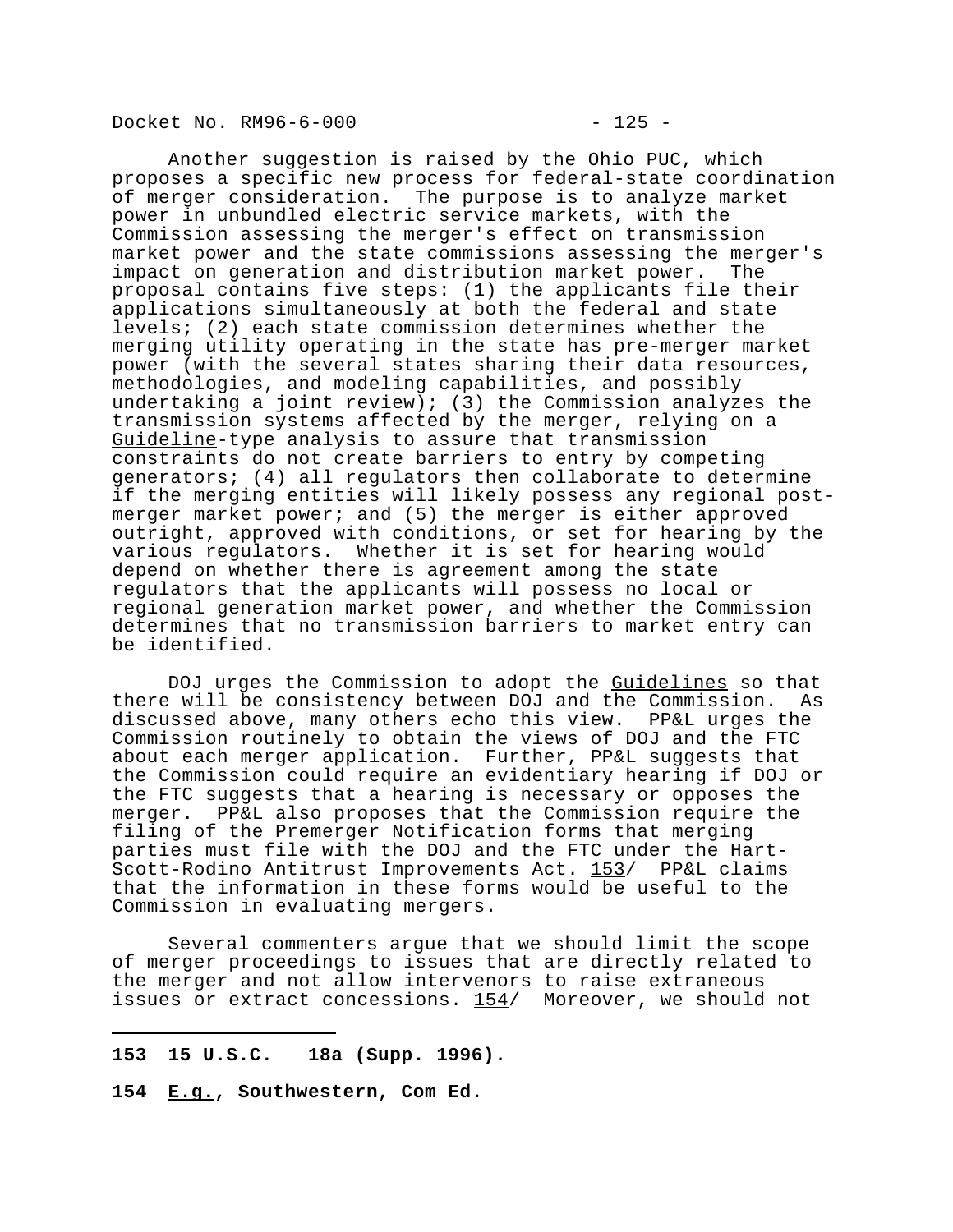Docket No. RM96-6-000 - 26 -

use merger proceedings as an alternative means of promoting or requiring the generic restructuring of the electric industry. 155/

### D. Remedies

No commenter says that a merger must be rejected if it fails initially to satisfy the public interest test. Commenters recommend certain courses of action to remedy the initial failure. These include items such as: settlement; a merger condition closely related to the difficulty  $(i.e.,$ divestiture, releasing wholesale customers); and voluntary mitigation measures.

Several commenters ask the Commission to monitor the effects of a merger after it is approved either to verify claimed benefits or to detect anticompetitive effects that escaped the analysis. 156/ We could grant relief from negative effects or impose new conditions. 157/ APPA recommends that approval of a merger be conditioned on a post hoc review of market performance, including consideration of the effect on rates. EGA suggests that the Commission should impose "provisional" or "contingent" conditions on a merger; that is, conditions that the merged companies must comply with if certain future circumstances occur.

CINergy suggests post-merger analysis as an alternative to extensive pre-merger analysis. It urges the Commission not to burden merger applicants with a requirement to forecast potential merger effects under various industry and state restructuring scenarios. Such a requirement would paralyze the merger application process and yield only speculative results. CINergy suggests that, if the Commission does ask for such an extensive analysis, we should offer merger applicants the alternative of filing a new market analysis every three years for ten years after merger approval; as a condition of merger approval, the applicants would agree that if the Commission finds too much market power in a new market analysis, they will implement any necessary mitigation measures, including generation divestiture.

On the other hand, some commenters advise against postmerger reviews and conditions. 158/ They argue that ongoing Commission review or a suggestion that approval may be

- **155 E.g., Southwestern, Southern.**
- **156 E.g., APPA, Joint Consumers Advoc., NRECA.**
- **157 E.g., APPA, EGA, NRECA.**

i<br>I

**158 Among others, PaineWebber.**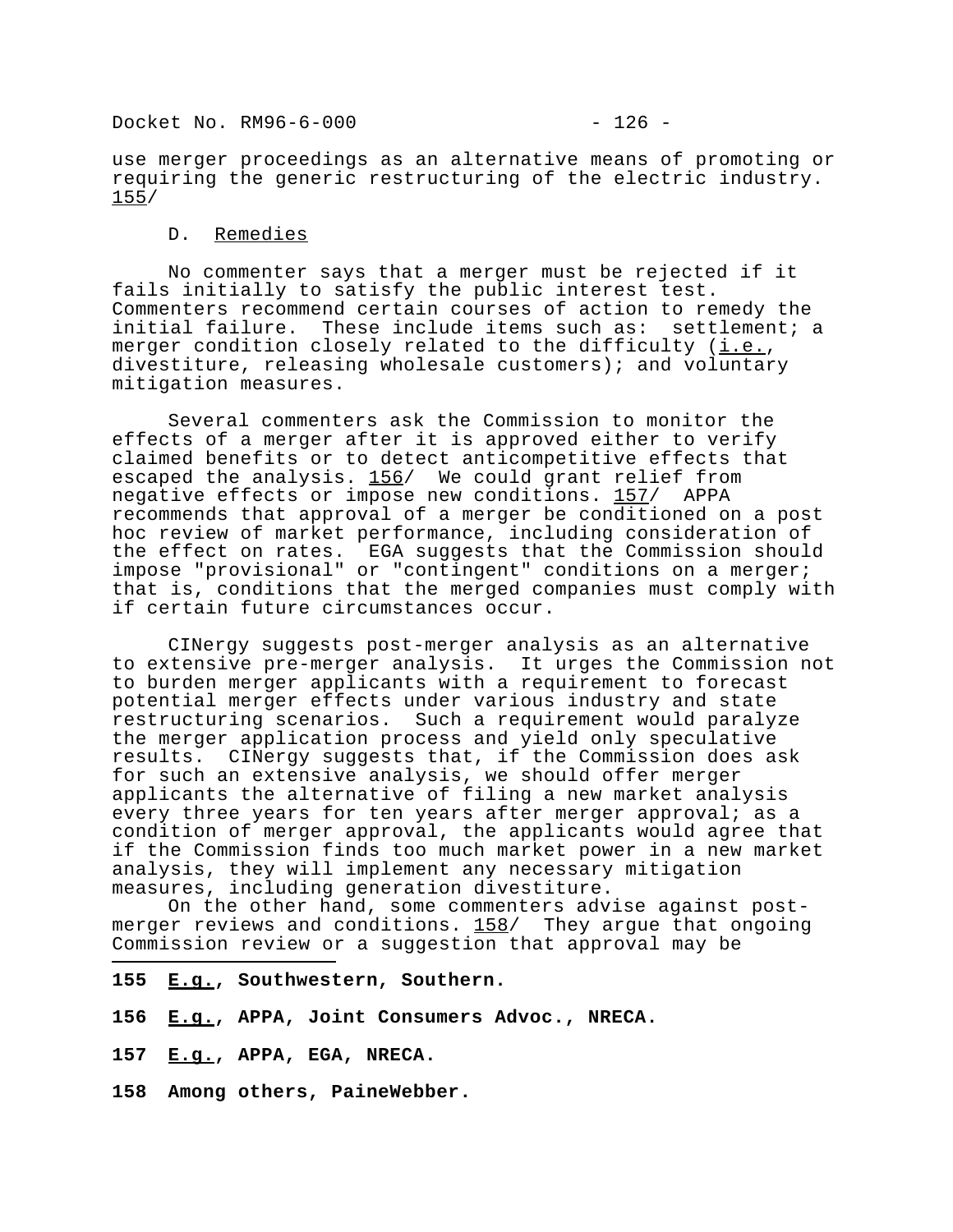Docket No. RM96-6-000 - 227 -

i<br>I

reversed would introduce uncertainty in the market and prevent the proper pricing of a merger.

Most commenters do not deny that the Commission has authority under section 203 to impose conditions on its approval of a merger. Rather, some commenters debate the scope of such conditions. 159/ Several say that the Commission has the authority to impose conditions only if there is a detriment to the public interest, and then only in ways related to the specific detrimental effects. Florida and Montaup asserts that there is no authority to order divestiture as a condition.

Project recognizes that NEPA does not expand our powers under the FPA. However, it says that the Commission has ample authority under the FPA, given its NEPA obligations, to condition its approval of mergers to promote NEPA goals and policies.

Several commenters urge the Commission to impose a particular condition on its approval of all or most mergers. Their principal argument is that mergers generally have a negative effect on competition. Recently, the Commission counterbalanced this effect by requiring open transmission access, which enhanced competition. The Commission should replace the open access condition with a new condition that enhances competition to ensure that the merger is procompetitive. TAPS, for example, supports this view.

Other commenters would impose a condition only to remedy a specific problem. For example, EGA and DOJ argue that the Commission should impose a procompetitive condition only to prevent harm to competition. TDU Systems suggests that the Commission consider mitigation of harm to competition only after it has assessed the likely competitive consequences of an unconditioned merger on the market structure. TDU Systems also believes that we should remedy each likely anticompetitive effect of a merger, even in cases in which the merger overall seems likely to have public benefits. Enviromental Action et al. would approve mergers with anticompetitive effects only if the Commission can impose conditions that will mitigate the anticompetitive effects of the merger.

Some commenters distinguish imposing a condition on a merger (for example, an open access tariff that must be filed for the merger to be approved) from conditional approval of a merger (the merger is approved for now but if it has a

**159 For example, FTC, PS Colorado, Southwestern, and Southern.**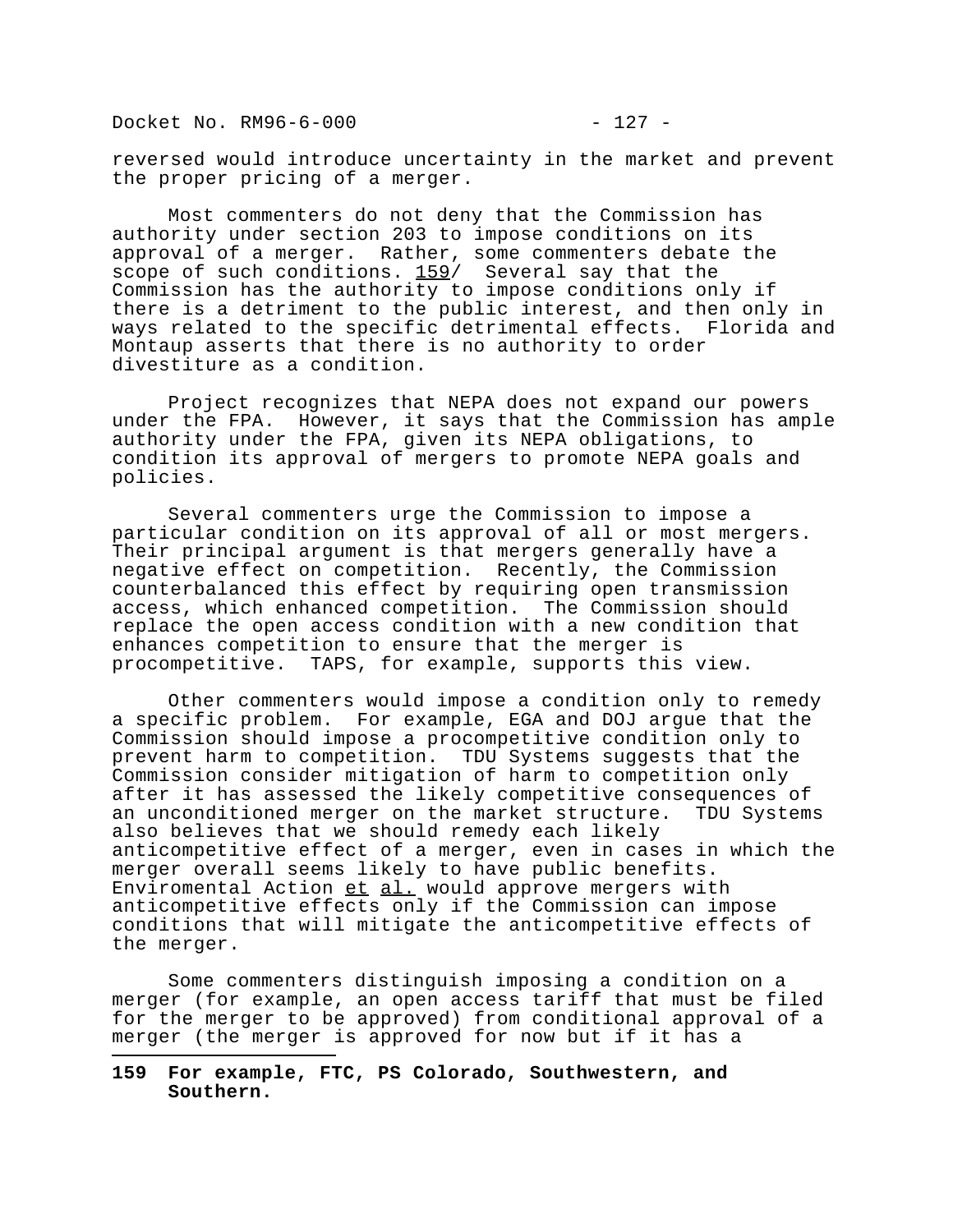Docket No. RM96-6-000 - 228 -

negative effect, the approval can be revoked or made subject to a new condition). Several commenters (e.g., NRECA, PP&L and RUS) caution the Commission to use only sparingly its authority to approve mergers on a conditional basis. While this "reach-back" authority may be appropriately used in "fast-track" merger approvals, it should not be routinely relied upon as a substitute for either the rejection or mitigation of mergers that are likely to have significant anticompetitive effects.

Centerior argues that conditioning authority should be used sparingly and only in those situations where the Commission finds that there is a high possibility of specific harm to competition. Commenters offer several arguments against imposing a generic merger condition or having a low threshold for imposing a condition.

Not all mergers are alike, so it is not appropriate to impose the same condition on all merger approvals, according to others. 160/ A condition should be related to the effects of a specific merger.

Southern argues that any generic merger conditions would go far beyond the approach of the Guidelines, which are aimed merely at preventing mergers that would "create or enhance market power or facilitate its exercise." Generic merger conditions are typically designed to require merger applicants to establish positive merger benefits, contrary to FPA and antitrust precedent. Some argue that we should not use merger approval as a tool for achieving an unrelated policy goal. They say that this would discourage procompetitive mergers. 161/

Commenters proposed over a dozen specific conditions for merger approval. Some conditions are proposed for all mergers and others to remedy a problem with a specific merger. Most of the suggested conditions are designed to mitigate market power or to ensure that rates do not increase as a result of the merger. The proposals are to require the merged company to:

### (a) Form an ISO

i<br>I

Some urge the Commission to require merging parties to form an ISO or to participate in a regional ISO, resulting in single-system, regionwide, nonpancaked transmission rates.

**160 For example, Southern, DOJ, FTC, and Wisconsin PS.**

**161 For example, Com Ed, Southwestern, DOJ, FTC, Paine Webber, EEI, Wisconsin PS, and Florida and Montaup.**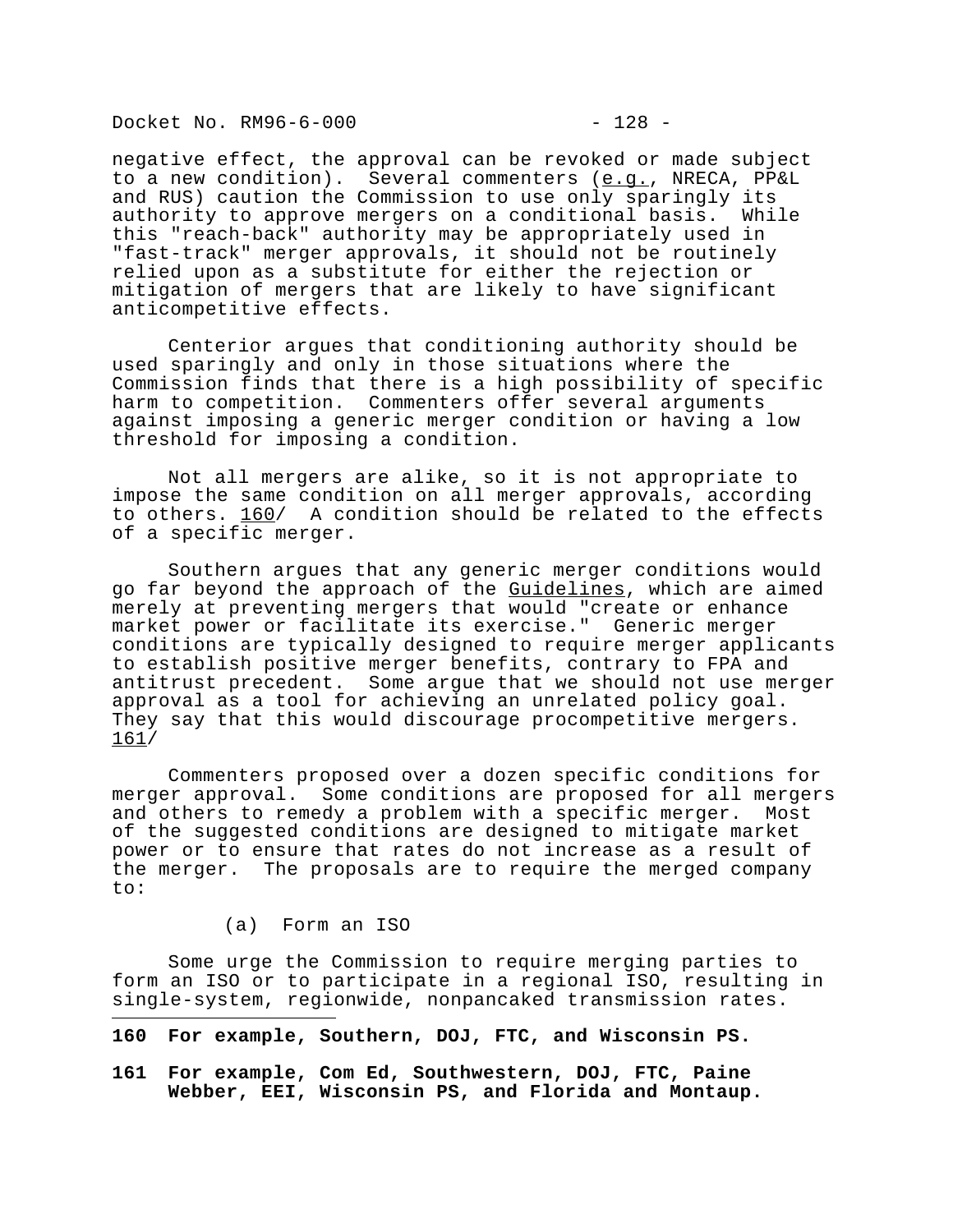Docket No. RM96-6-000 - 229 -

162/ For instance, the WI Com would require an ISO or transmission divestiture where the merging companies own a major transmission bottleneck. Otter Tail and Industrial Consumers view the ISO as one possible way to mitigate market power.

(b) Divest generation or transmission assets

Some commenters support generation divestiture as a remedy for an anticompetitive merger. 163/ The FTC believes that this remedy would remove the anticompetitive effect of the merger without hampering its procompetitive or efficiencyenhancing aspects. Wisconsin PS would impose divestiture only if it would prevent the exercise of market power. Project would require all merging companies to separate their distribution assets and functions from the generation business within a reasonable time, creating legally and functionally separate entities to provide the different services.

Wisconsin Customers appears to advocate divestiture of transmission from generation and distribution as a condition of all merger approvals. It sees divestiture as preferable to an ISO because the Commission would not have to perpetually construct rules to avoid unfair use of the transmission system and then monitor compliance.

Both Southern and Centerior oppose divestiture as a drastic action that would probably kill efficient mergers or limit the ability of the merged company to compete.

(c) Reform transmission pricing

 Several commenters argue that elimination of rate pancaking should be a condition for all mergers. 164/

APPA and TDU Systems urge the Commission to codify or apply as a general condition its current requirement of single system transmission pricing for all merged systems, unless the applicants show a public interest basis for different treatment. TDU Systems also suggests that all merging parties be prevented from reducing the transmission capacity presently available for use by transmission customers. Environmental Action et al. would prohibit market pricing for power transactions among affiliates of merged companies in regions lacking regional transmission pricing.

**162 TAPS, Wisconsin Customers, WI Com, and APPA.**

i<br>I

**163 For example, FTC, PP&L, Wisconsin Customers, and Lubbock.**

**164 For example, OK Com, NV Com, CCEM, and TDU Systems.**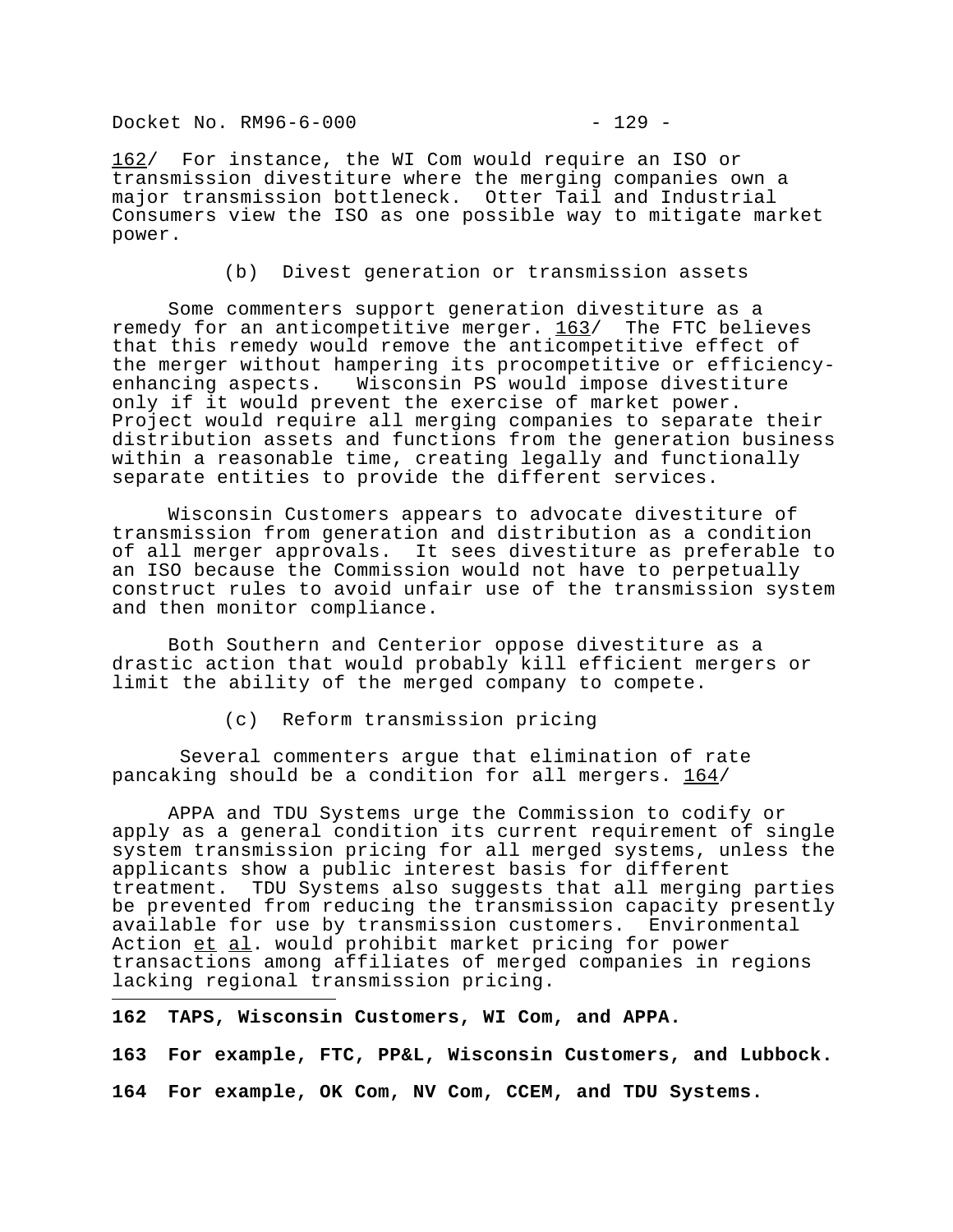Docket No. RM96-6-000 - 230 -

(d) Eliminate transmission constraints

 Some commenters state that transmission constraints should be addressed by conditioning the approval of the merger on the applicants' building facilities to alleviate the constraints or taking other measures to eliminate local market power. 165/

Competitive Coalition and TDU Systems suggest that where two constrained systems are merging, divestiture of transmission assets should always be considered.

Southern Company cautions against becoming overly concerned with remedying transmission constraints by imposing conditions or by market definition, since other potential remedies or alternatives exist.

(e) Have retail access

Competitive Coalition realizes that the Commission's authority does not extend to ordering direct access at the retail level, but suggests that the concerns over monopsony would be eliminated if merging parties offered open-access distribution. Industrial Consumers, supported by Otter Tail, recommend that, where necessary to avoid anticompetitive effects, we condition approval of mergers by adjacent suppliers on their agreement to provide nondiscriminatory direct access or a finding that a state's adoption of a direct access initiative avoids anticompetitive concerns.

(f) Forego stranded cost recovery

Several commenters see a need to require all merging parties to forego stranded cost recovery in order to mitigate market power. 166/

(g) Reform contracts

i<br>I

 Commenters argue that all merging utilities should be required to offer an open season for all of their wholesale requirements contracts and transmission contracts. UtiliCorp argues that many utilities and wholesale customers remain bound to requirements contracts that impede their ability to take advantage of the benefits of the recent competitive

**166 Industrial Consumers, Otter Tail, TAPS, and Wisconsin Customers.** 

**<sup>165</sup> For example, Florida and Montaup and Wisconsin PS.**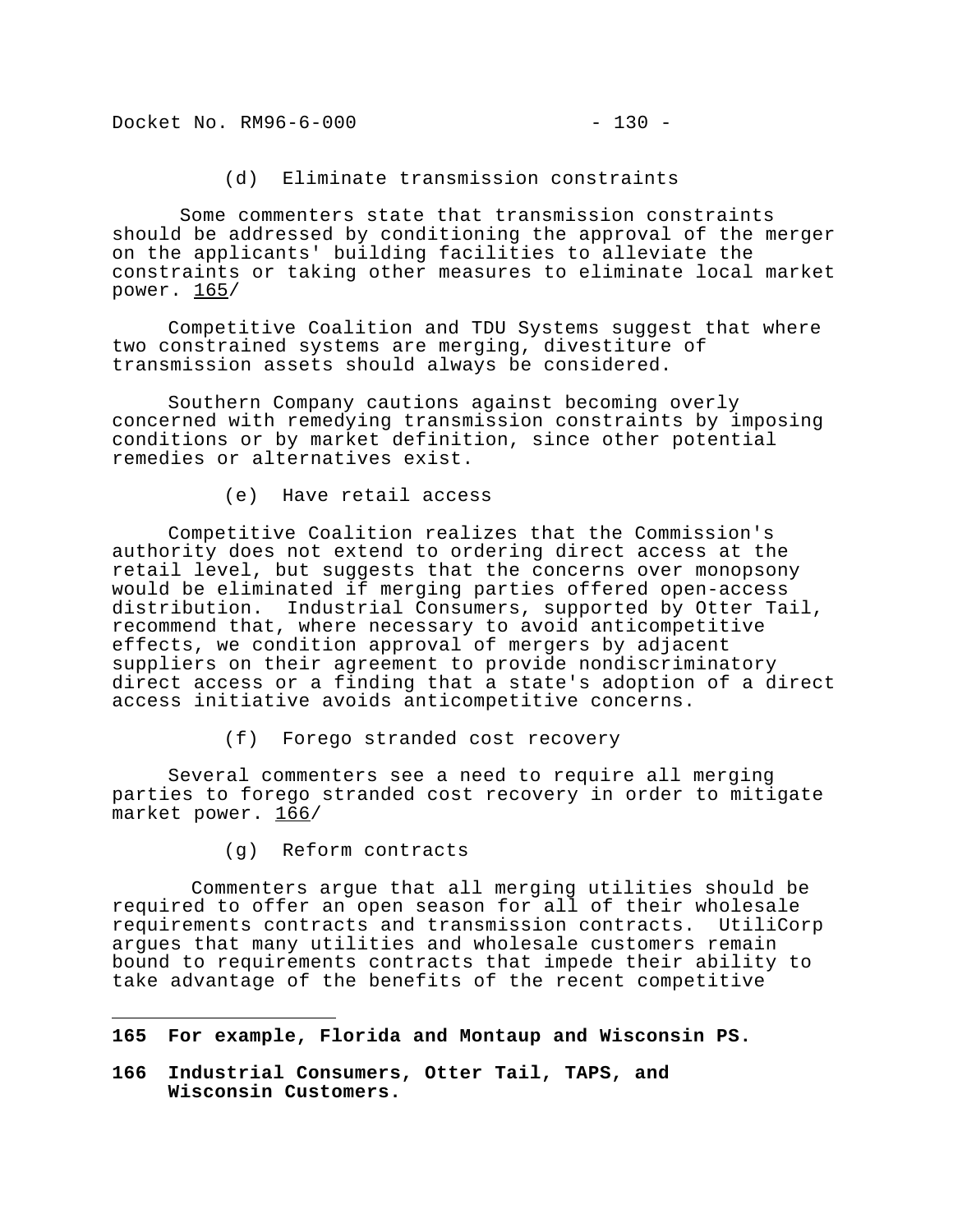Docket No. RM96-6-000 - 231 -

i<br>I

influences in the market. 167/

To achieve unrestricted wholesale competition, Competitive Coalition calls for the complete unbundling of transmission services to be required of all merger applicants, including the transmission services contained in existing requirements contracts. It would also extend the unbundling requirement to the transmission services embodied in pooling or bilateral coordination and joint transmission agreements to which merger applicants are parties.

(h) Eliminate affiliate advantage

APPA urges the Commission to adopt standard conditions for utility mergers to govern affiliate transactions.

(i) Monitor achievement of claimed benefits

Joint Consumer Advoc. argues that there should be a mechanism to monitor whether claimed benefits are actually achieved, but does not offer any specific proposals.

**<sup>167</sup> For example, UtiliCorp, CCEM, Wisconsin Customers, and Southwestern Electric.**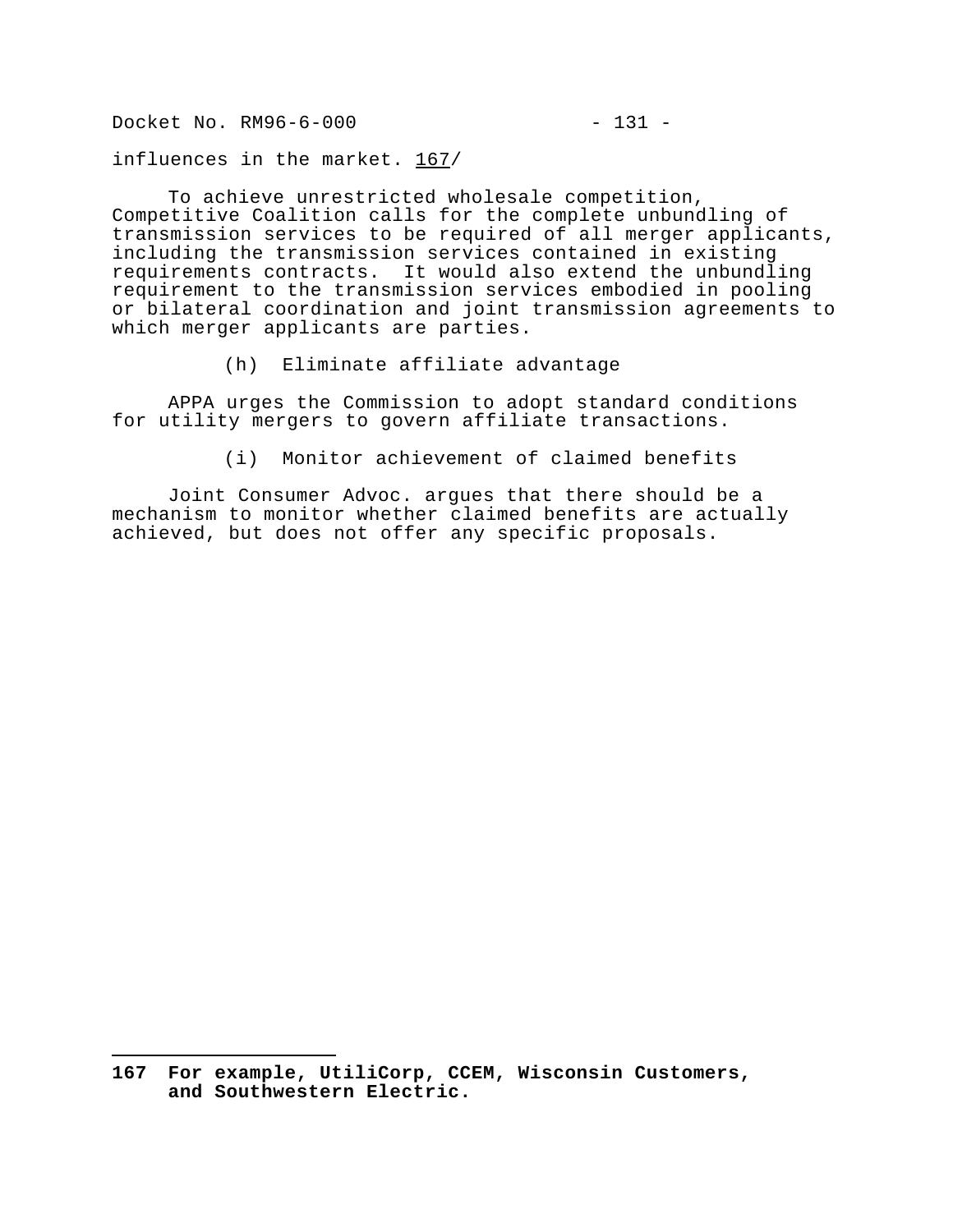Docket No. RM96-6-000 - 232 -

i<br>I

(j) Freeze or reduce rates

Several commenters advocate guaranteed cost reductions to be passed on to consumers or rate freezes by the merger applicants. 168/ This would be a condition to overcome the potentially anticompetitive effects of the merger and to ensure that claimed benefits of the merger are received.

Environmental Action et al. believes that a better approach than rate freezes is to simply set rates appropriately.

Florida and Montaup argues that the Commission should not require rate freezes as a condition of approving a merger or a condition to avoiding a hearing on a rate freeze. WI Com discounts the value of a four-year rate freeze if a utility will no longer have restrictions on its pricing other than the market by the year 2000. It prefers a market structure that ensures that customers have access to many suppliers, none of which will be able to exercise significant market power over the long term.

CINergy, with support from OK Com, argues that rather than debating claims of net benefits, the Commission should protect customers by requiring all merging companies to commit not to recover merger-related costs from ratepayers. Low-Income Representatives would condition all mergers to: (1) continue existing rates, payment programs, protections regarding customer service, and shut-offs for low-income consumers; and (2) assure no impact on attaining or maintaining universal service.

> (k) Retain generation reserve sharing and other coordination arrangements

TAPS and TDU Systems believe that the Commission should consider imposing a requirement that all merged utilities engage in joint planning and joint ownership of future facilities, continue to offer basic reserve sharing and coordination services, and continue to offer cost-based firm full requirements and partial requirements service.

(l) Maintain reliability and the quality of service

International Brotherhood would require every merger application to contain a plan to maintain or improve reliability and the quality of service.

**168 Joint Consumer Advoc., Industrial Consumers, Otter Tail, CINergy, Illinois Industrials, and Texas Industrials.**